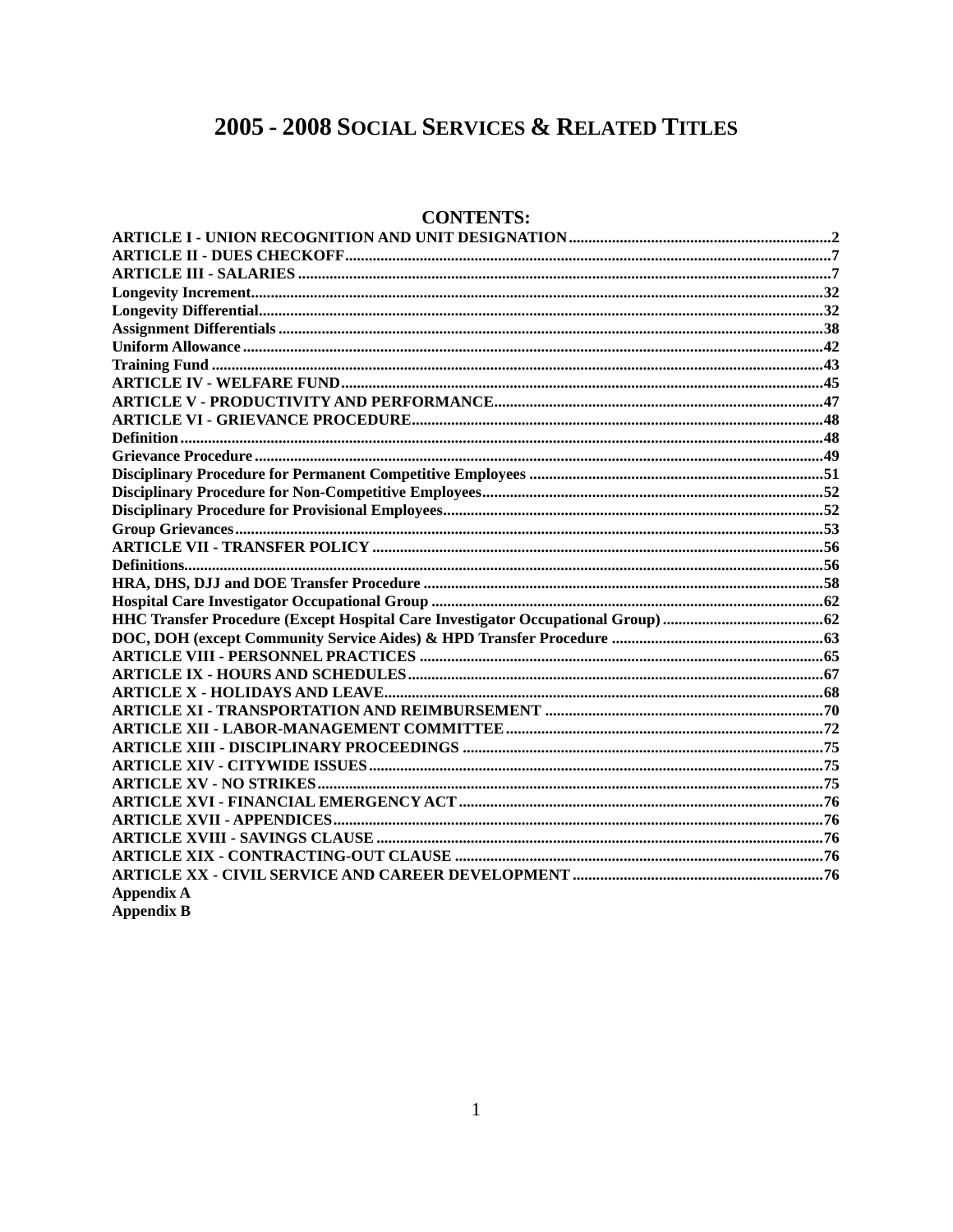### **2005 - 2008 SOCIAL SERVICES & RELATED TITLES**

<span id="page-1-0"></span>AGREEMENT entered into this day of , 2008 by and between the City of New York and related public employers pursuant to and limited to their respective elections or statutory requirement to be covered by the New York City Collective Bargaining Law and their respective authorizations to the City to bargain on their behalf and the New York City Health and Hospitals Corporation (hereinafter referred to jointly as the "Employer"), and District Council 37, AFSCME, AFL-CIO, and its affiliated Locals 154, 371, 768, 957, 1070, 1113, 1457, 1759 and 2021 (hereinafter referred to jointly as the "Union"), for the thirty-two (32) month and two day period from July 1, 2005 to March 2, 2008.

### **WITNESSETH:**

WHEREAS, the parties hereto have entered into collective bargaining and desire to reduce the results thereof to writing,

NOW, THEREFORE, it is mutually agreed as follows:

## **ARTICLE I - UNION RECOGNITION AND UNIT DESIGNATION**

### **Section 1.**

The Employer recognizes the Union as the sole and exclusive collective bargaining representative for the bargaining unit set forth below, consisting of employees of the Employer, wherever employed, whether full-time, part-time per annum, hourly or per diem, in the below listed title(s), and in any successor title(s) that may be certified by the Board of Certification of the Office of Collective Bargaining to be part of the unit herein for which the Union is the exclusive collective bargaining representative and in any positions in Restored Rule X titles of the Classified Service the duties of which are or shall be equated by the City Personnel Director and the Director of the Budget for salary purposes to any of the below listed title(s):

| <b>Title</b>                                                   | <b>Title Code Number</b> |
|----------------------------------------------------------------|--------------------------|
| <b>Addiction Counselor Level I</b>                             | 000550, 000530           |
| <b>Addiction Specialist (including specialties)</b>            | 56070/71, 560700         |
| <b>Administrator of Youth Services (including specialties)</b> | 51450/52                 |
| After School Program Specialist (Youth Board)                  | 05164                    |
| <b>Alcoholism Counselor</b>                                    | 95437                    |
| Area Services Coordinator                                      | 22557                    |
| <b>Assistant Addiction Counselor</b>                           | 000540                   |
| <b>Assistant Administrator of Youth Services</b>               | 51448                    |
| <b>Assistant Area Services Coordinator</b>                     | 22556                    |
| <b>Assistant Community Liaison Worker</b>                      | 56092, 560920            |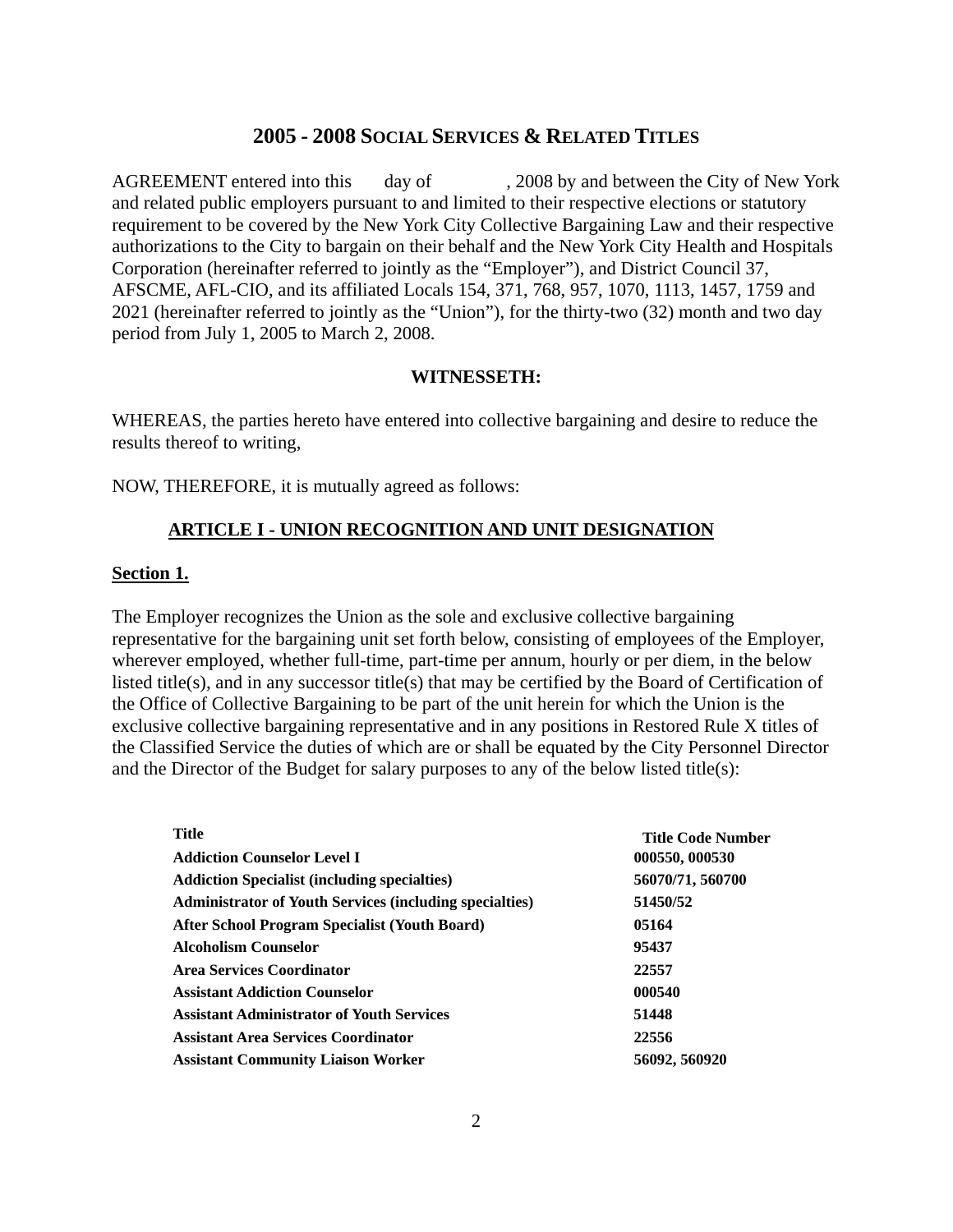| <b>Assistant Community Liaison Worker (JOP)</b>                                            | 09525          |
|--------------------------------------------------------------------------------------------|----------------|
| <b>Assistant Community Liaison Worker (OTB)</b>                                            | 05589          |
| <b>Assistant Educational Counselor (DJJ)</b>                                               | 05056          |
| <b>Assistant Institutional Teacher (DJJ)</b>                                               | 60370          |
| <b>Assistant Program Specialist (DOC)</b>                                                  | 60947          |
| <b>Assistant Superintendent of Bridge House</b>                                            | 52276          |
| <b>Assistant Superintendent of Welfare Shelters</b>                                        | 52275          |
| <b>Assistant Supervisor of Youth Services (including specialties)</b>                      | 51440, 51442   |
| <b>Assistant Youth Services Specialist</b>                                                 | 51436          |
| <b>Associate Claim Examiner</b>                                                            | 30721          |
| <b>Associate Contract Specialist</b>                                                       | 40562          |
| <b>Associate Correctional Counselor</b>                                                    | 51274          |
| <b>Associate Fraud Investigator</b>                                                        | 31118          |
| <b>Associate Human Rights Specialist</b>                                                   | 55038          |
| <b>Associate Inspector (DCA)</b>                                                           | 33996          |
| <b>Associate Investigator</b>                                                              | 31121          |
| <b>Associate Job Opportunity Specialist</b> {certified April 27, 2005}                     | 52316          |
| <b>Associate Juvenile Counselor</b>                                                        | 52300          |
| <b>Associate Market Agent</b>                                                              | 33973          |
| <b>Associate Personnel Investigator</b>                                                    | 31122          |
| <b>Associate Program Officer (DFTA)</b>                                                    | 51455          |
| <b>Case Aide</b>                                                                           | 52291          |
| <b>Caseworker</b>                                                                          | 52304, 523040  |
| <b>Caseworker Trainee</b>                                                                  | 52301          |
| Child Protective Specialist Level I, II                                                    | 52366          |
| Child Protective Specialist Supervisor Level I, II<br>Child Welfare Specialist Level I, II | 52367<br>52369 |
| Child Welfare Specialist Supervisor Level I, II                                            | 52370          |
| <b>Children's Counselor (Per Diem)</b>                                                     | 51510          |
| <b>Children's Counselor</b>                                                                | 51510, 515100  |
| <b>Claim Examiner</b>                                                                      | 30705          |
| <b>Claim Specialist</b>                                                                    | 30726          |
| <b>Community Assistant</b>                                                                 | 56056, 560560  |
| <b>Community Associate</b>                                                                 | 56057, 560570  |
| <b>Community Coordinator</b>                                                               | 56058, 560580  |
| <b>Community Liaison Trainee</b>                                                           | 56091, 560910  |
| <b>Community Liaison Worker</b>                                                            | 56093, 560930  |
| <b>Community Liaison Worker (JOP)</b>                                                      | 09528          |
| <b>Community Liaison Worker (OTB)</b>                                                      | 03703          |
| <b>Community Organization Specialist (Urban Renewal)</b>                                   | 22116          |
| <b>Community Service Aide (including SAP)</b>                                              | 52406, 524060  |
| <b>Community Service Aide (JOP)</b>                                                        | 09529          |
| <b>Compliance Aide (JOP)</b>                                                               | 09530          |
| <b>Consultant (Day Camp)</b>                                                               | 51614          |
|                                                                                            |                |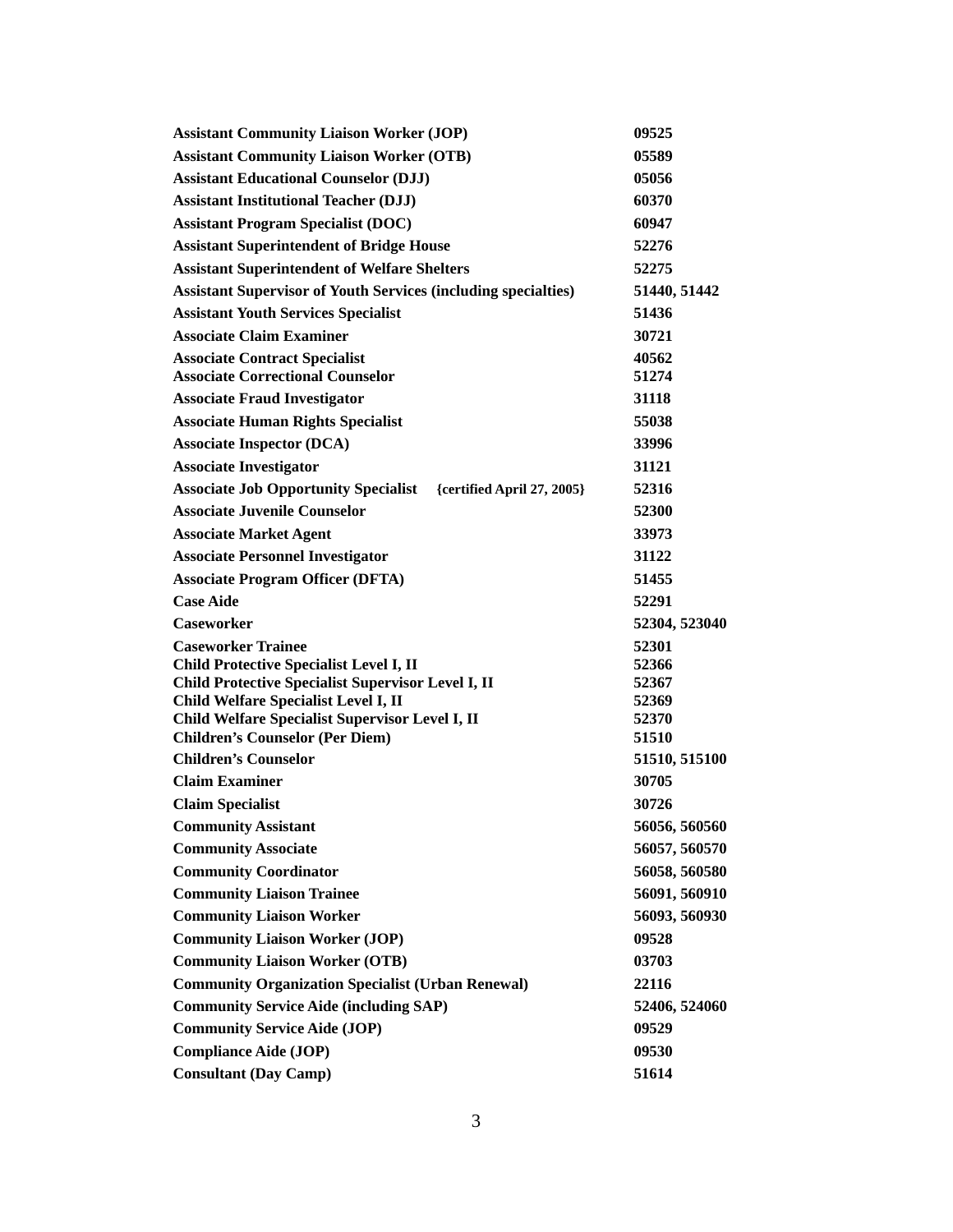| <b>Consultant (Early Childhood Education)</b>                         | 51611         |
|-----------------------------------------------------------------------|---------------|
| <b>Consultant (Mental Health Standards &amp; Services)</b>            | 51000         |
| <b>Consultant (Public Health Social Work)</b>                         | 51613         |
| <b>Congregate Care Specialist</b>                                     | 52450         |
| <b>Contract Specialist</b>                                            | 40561         |
| <b>Correctional Counselor</b>                                         | 51273         |
| <b>Correctional Standards Review Specialist</b>                       | 52615, 06140  |
| <b>Counselor (Addiction Treatment)</b>                                | 51214         |
| Day Care Eligibility Worker                                           | 09551,52305   |
| <b>Decedent Property Agent</b>                                        | 10142         |
| <b>Decedent Property Agent (Queens County)</b>                        | 06665         |
| <b>Educational Counselor (DJJ)</b>                                    | 05055         |
| <b>Employee Assistance Counselor (OTB)</b>                            | 05738         |
| <b>Family Preservationist (DJJ)</b>                                   | 51595         |
| <b>Field Investigation Specialist (Law Department)</b>                | 06426         |
| <b>Fraud Investigator (DOSS)</b>                                      | 05148         |
| <b>Fraud Investigator</b>                                             | 31113         |
| <b>Head Juvenile Counselor</b>                                        | 52299         |
| <b>Home Aide</b>                                                      | 52404         |
| <b>Home Economist</b>                                                 | 50510         |
| <b>Home Economist Trainee</b>                                         | 50501         |
| <b>Homemaker</b>                                                      | 52405         |
| <b>Hospital Care Investigator</b>                                     | 52342, 523420 |
| Houseparent                                                           | 52437         |
| <b>Houseparent Aide</b>                                               | 09715, 52434  |
| <b>Human Resources Aide</b>                                           | 56001         |
| Human Resources Specialist (including specialties)                    | 56020, 56021  |
| Human Resources Technician (including specialties)                    | 56006, 56007  |
| <b>Human Rights Specialist</b>                                        | 55016         |
| <b>Human Rights Specialist (CCHR)</b>                                 | 55018, 06042  |
| <b>Inspector (DCA)</b>                                                | 33995         |
| <b>Institutional Teacher (DJJ)</b>                                    | 60371         |
| <b>Investigator Trainee</b>                                           | 31101         |
| Investigator                                                          | 31105         |
| <b>Investigator (CCRB)</b>                                            | 06157         |
| Investigator (Discipline) [DOS, HRA, DJJ, DOC, DOH, & DPR only] 06316 |               |
| <b>Investigator (OTB)</b>                                             | 05536         |
| <b>Job Opportunity Specialist</b><br>{certified April 27, 2005}       | 52314         |
| <b>Junior Human Rights Specialist</b>                                 | 55017         |
| <b>Juvenile Counselor</b>                                             | 52295         |
| <b>Market Aide</b>                                                    | 33971         |
| <b>Market Agent</b>                                                   | 33972         |
| <b>Mental Health Worker</b>                                           | 51262         |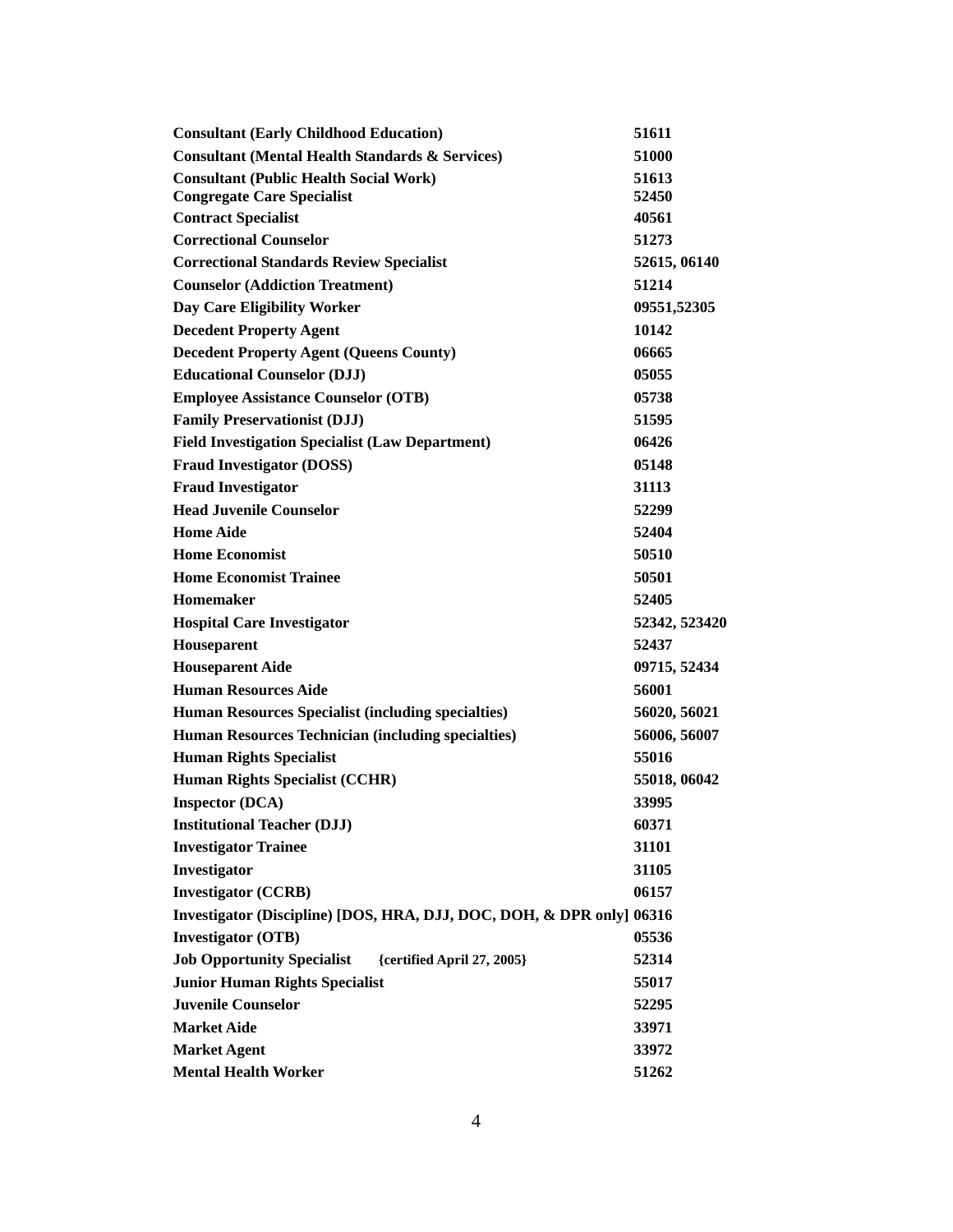| <b>Personnel Investigator</b>                                    | 31107          |
|------------------------------------------------------------------|----------------|
| <b>Precinct Community Relations Aide</b>                         | 56059          |
| <b>Precinct Community Relations Assoc.</b>                       | 56064          |
| <b>Precinct Community Relations Coordinator</b>                  | 56065          |
| <b>Principal Children's Counselor</b>                            | 51565, 515650  |
| <b>Principal Community Liaison Worker (w/certain exceptions)</b> | 56095, 560950  |
| <b>Principal Community Liaison Worker (OTB)</b>                  | 05583          |
| <b>Principal Correctional Counselor</b>                          | 51277          |
| <b>Principal Home Economist</b>                                  | 50565          |
| <b>Principal Hospital Care Investigator</b>                      | 52345, 523450  |
| <b>Principal Human Rights Specialist</b>                         | 55076          |
| <b>Principal Human Rights Specialist (CCHR)</b>                  | 55077          |
| <b>Principal Juvenile Counselor</b>                              | 52297          |
| <b>Principal Senior Citizen Specialist</b>                       | 09223          |
| <b>Program Coordinator (DJJ)</b>                                 | 51597          |
| <b>Program Officer (DFTA)</b>                                    | 51454          |
| <b>Program Specialist (Correction)</b>                           | 60948          |
| <b>Research Assistant (Behavioral Sciences)</b>                  | 21740          |
| <b>Sanitation Compliance Agent</b>                               | 71685          |
| <b>Senior Addiction Counselor</b>                                | 966970, 966980 |
| <b>Senior Addiction Specialist (including specialties)</b>       | 56072, 56075   |
| <b>Senior Area Services Coordinator</b>                          | 22558          |
| <b>Senior Children's Counselor</b>                               | 51535, 515350  |
| <b>Senior Citizen Aide (DFTA)</b>                                | 02828, 52402   |
| <b>Senior Citizen Specialist I (DFTA)</b>                        | 02735          |
| <b>Senior Citizen Specialist II (DFTA)</b>                       | 02899          |
| <b>Senior Citizen Specialist II (JOP)</b>                        | 09538          |
| <b>Senior Claim Examiner</b>                                     | 30710          |
| <b>Senior Community Liaison Worker</b>                           | 56094, 560940  |
| <b>Senior Community Liaison Worker (OTB)</b>                     | 03895          |
| <b>Senior Community Organization Specialist (Urban Renewal)</b>  | 22126          |
| <b>Senior Consultant (Early Childhood Education)</b>             | 51636, 516360  |
| Senior Consultant (Mental Health Standards & Services)           | 54810          |
| <b>Senior Consultant (Psychiatric Nursing)</b>                   | 51019          |
| <b>Senior Consultant (Public Health Social Work)</b>             | 51638          |
| <b>Senior Counselor (Addiction Treatment)</b>                    | 51216          |
| <b>Senior Homemaker</b>                                          | 52407          |
| <b>Senior Hospital Care Investigator</b>                         | 52343, 523430  |
| <b>Senior Houseparent</b>                                        | 52438          |
| <b>Senior Human Resources Specialist (including specialties)</b> | 56030, 56031   |
| <b>Senior Human Resources Technician (including specialties)</b> | 56011, 56012   |
| <b>Senior Institutional Teacher (DJJ)</b>                        | 05054          |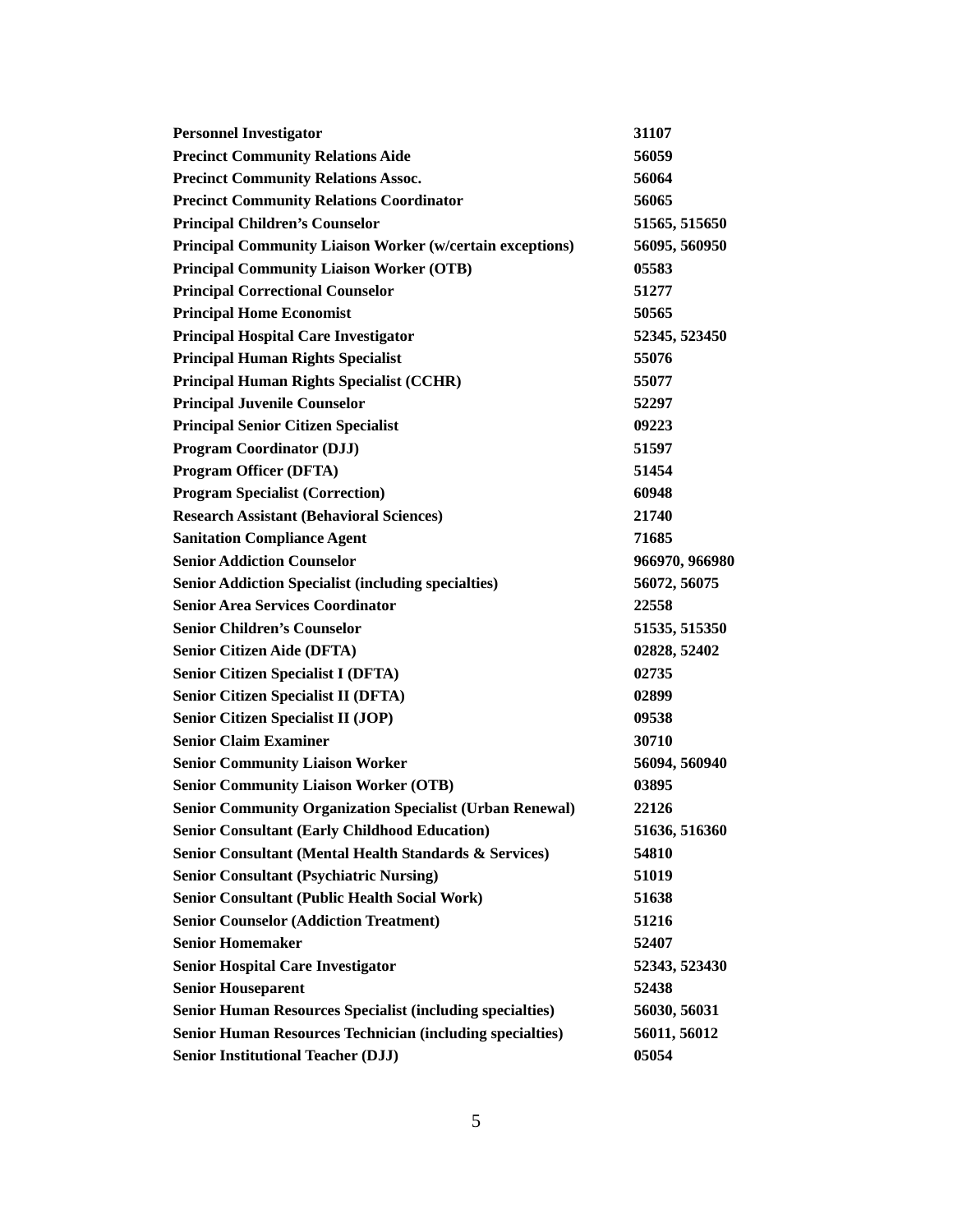| <b>Senior Inspector of Ports and Terminals</b>                        | 33986         |
|-----------------------------------------------------------------------|---------------|
| <b>Senior Investigator</b>                                            | 31110         |
| <b>Senior Investigator (OTB)</b>                                      | 03805         |
| <b>Senior Juvenile Counselor</b>                                      | 52296         |
| <b>Senior Mental Health Worker</b>                                    | 51263         |
| <b>Senior Program Specialist (Correction)</b>                         | 60949         |
| <b>Senior Social Worker (HCF)</b>                                     | 004770        |
| <b>Social Worker</b>                                                  | 52613, 526130 |
| <b>Superintendent of Adult Institutions</b>                           | 52279         |
| <b>Superintendent of Bridge House</b>                                 | 52281         |
| <b>Supervising Area Services Coordinator</b>                          | 22559         |
| <b>Supervising Children's Counselor</b>                               | 51560         |
| <b>Supervising Claim Examiner</b>                                     | 30715         |
| <b>Supervising Correctional Counselor</b>                             | 51275         |
| <b>Supervising Counselor (Addiction Treatment)</b>                    | 51217         |
| <b>Supervising Custodian of Children</b>                              | 52298         |
| <b>Supervising Home Economist</b>                                     | 50560         |
| <b>Supervising Hospital Care Investigator</b>                         | 52344, 523440 |
| <b>Supervising Human Resources Specialist (including specialties)</b> | 56040, 56045  |
| <b>Supervising Human Rights Specialist</b>                            | 55036         |
| <b>Supervising Human Rights Specialist (CCHR)</b>                     | 55037         |
| <b>Supervising Inspector of Ports &amp; Terminals</b>                 | 33987         |
| <b>Supervising Investigator</b>                                       | 31115         |
| <b>Supervising Investigator (OTB)</b>                                 | 03764         |
| <b>Supervising Mental Health Worker</b>                               | 51264         |
| <b>Supervisor (Methadone Treatment Center)</b>                        | 51247         |
| <b>Supervisor of Child Care</b>                                       | 52315         |
| <b>Supervisor of Investigators (CCRB)</b>                             | 31166         |
| <b>Supervisor of Youth Services (including specialties)</b>           | 51444, 51446  |
| <b>Supervisor I (Social Work)</b>                                     | 52631, 526310 |
| <b>Supervisor II (Social Work)</b>                                    | 52632, 526320 |
| <b>Supervisor III (Social Work)</b>                                   | 52633, 526330 |
| <b>Supervisor I (Welfare)</b>                                         |               |
|                                                                       | 52311         |
| <b>Supervisor II (Welfare)</b>                                        | 52312         |
| <b>Supervisor III (Welfare)</b>                                       | 52313         |
| <b>Teacher Aide (Day Care Center)</b>                                 | 02933, 029330 |
| <b>Youth Coordinator (Youth Services)</b>                             | 51402         |

## **Section 2.**

The terms "Employee" and "Employees" as used in this Agreement shall mean only those persons in the unit described in Section 1 of this Article.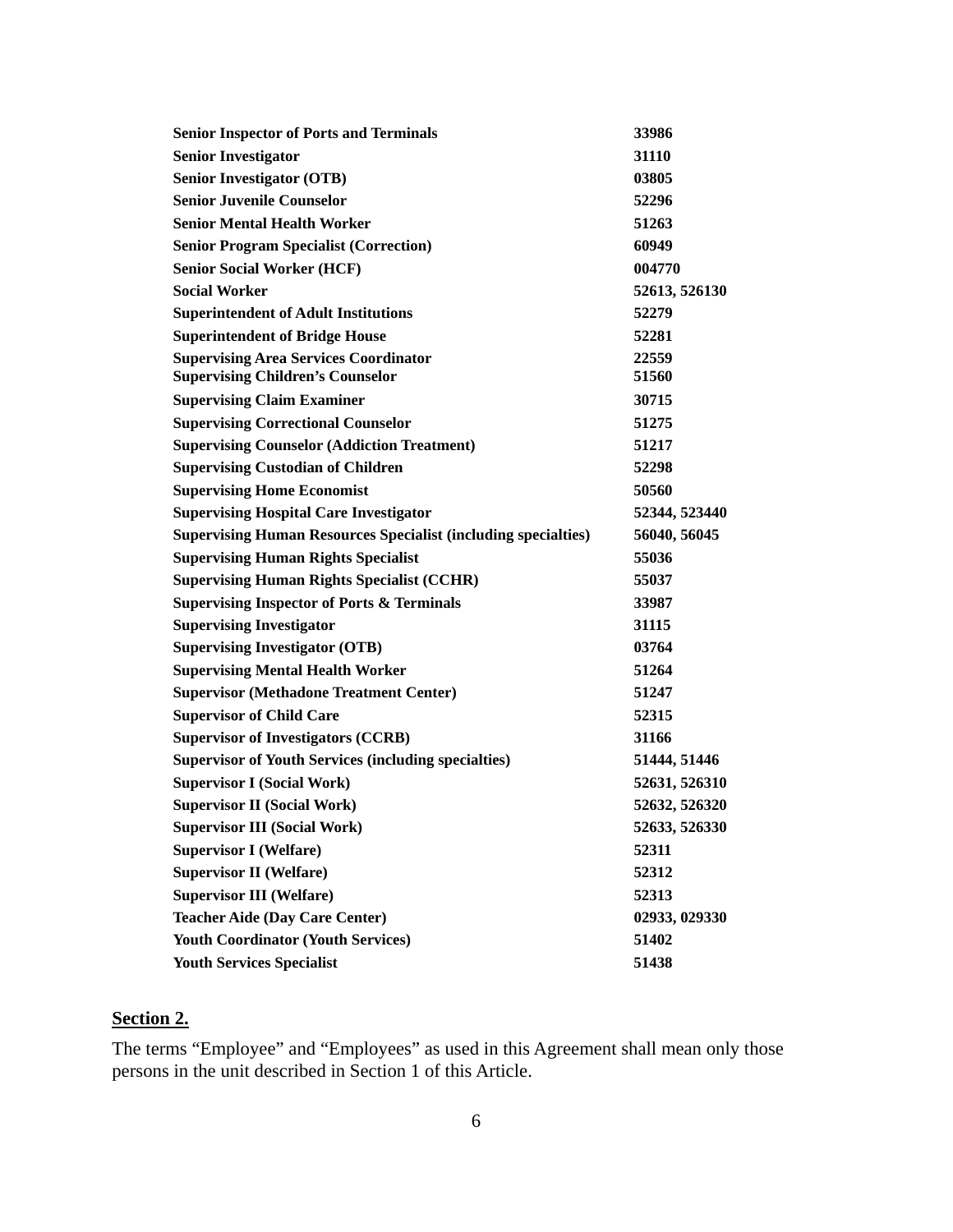# **ARTICLE II - DUES CHECKOFF**

### <span id="page-6-0"></span>**Section 1.**

- **a.** The Union shall have the exclusive right to the checkoff and transmittal of dues on behalf of each employee in accordance with the Mayor's Executive Order No. 98, dated May 15, 1969, entitled "Regulations Relating to the Checkoff of Union Dues" and in accordance with the Mayor's Executive Order No. 107, dated December 29, 1986, entitled "Procedures for Orderly Payroll Check-Off of Union Dues and Agency Shop Fees."
- **b.** Any Employee may consent in writing to the authorization of the deduction of dues from the Employee's wages and to the designation of the Union as the recipient thereof. Such consent, if given, shall be in a proper form acceptable to the City, which bears the signature of the Employee.

### **Section 2.**

The parties agree to an agency shop to the extent permitted by applicable law, as described in a supplemental agreement hereby incorporated by reference into this Agreement.

## **ARTICLE III - SALARIES**

## **Section 1.**

- **a.** This Article III is subject to the provisions, terms and conditions of the Alternative Career and Salary Pay Plan Regulations, dated March 15, 1967 as amended, except that the specific terms and conditions of this Article shall supersede any provisions of such Regulations inconsistent with this Agreement subject to the limitations of applicable provisions of law.
- **b.** Except as otherwise specified, all salary provisions of this Agreement, including minimum and maximum salaries, advancement increases, general increases, education differentials and any other salary adjustments, are based upon a normal work week of 35 hours. The normal work week for Employees in the titles of Community Assistant and Houseparent Aide shall be 40 hours and for employees in the titles of Houseparent and Senior Houseparent shall be 60 hours. In accordance with Article IX, Section 24 of the 1995 – 2001 Citywide Agreement, an Employee who works on a full-time, per-diem basis shall receive their base salary (including salary increment schedules) and/or additions-to-gross payment in the same manner as a full-time, per-annum employee. An Employee who works on a part-time per annum basis and who is eligible for any salary adjustments provided in this Agreement shall receive the appropriate pro-rata portion of such salary adjustment computed on the relationship between the number of hours regularly worked each week by such Employee and the number of hours in the said normal work week, unless otherwise specified.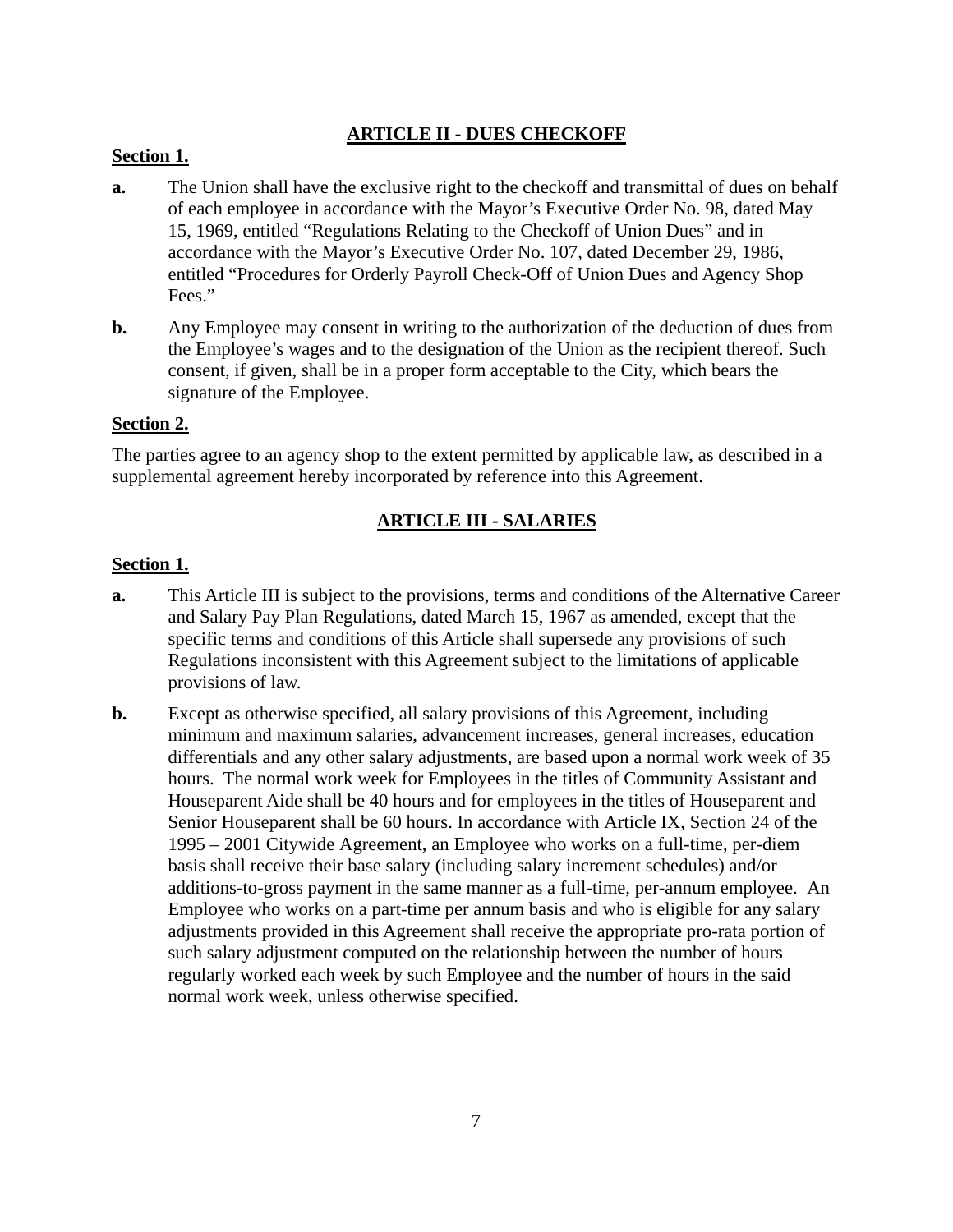**c.** Employees who work on a part time per diem or hourly basis and who are eligible for any salary adjustment provided in this Agreement shall receive the appropriate pro-rata portion of such salary adjustment computed as follows, unless otherwise specified:

| Per diem rate -      | $1/261$ of the appropriate minimum basic salary.                                                                                      |
|----------------------|---------------------------------------------------------------------------------------------------------------------------------------|
| <b>Hourly Rate -</b> | 35 hour week basis - 1/1827 of the appropriate<br>minimum basic salary.                                                               |
|                      | $37-1/2$ hour week basis - $1/1957.5$ of the appropriate<br>minimum basic salary.                                                     |
|                      | 40 hour week basis $-1/2088$ of the appropriate minimum<br>basic salary.                                                              |
|                      | 60 hour week* basis $-1/3132$ of the appropriate minimum<br>basic salary.                                                             |
|                      | * All time in full pay status in a calendar week in excess of 40 hours shall be paid at the<br>rate of time and one-half $(1-1/2x)$ . |

**d.** The maximum salary for a title shall not constitute a bar to the payment of any salary adjustment or pay differentials provided for in this Agreement but the said increase above the maximum shall not be deemed a promotion.

### **Section 2.**

Employees in the following title(s) shall be subject to the following specified salary(ies), salary adjustment(s), and/or salary range(s):

### **a. Effective July 1, 2005**

|                                                | <i>i.</i> Minimum |                    |               |
|------------------------------------------------|-------------------|--------------------|---------------|
|                                                | $(1)$ Hiring      | $(2)$ Incumben ii. |               |
|                                                | Rate              | t Rate             | <b>Maximu</b> |
|                                                |                   |                    | m             |
| <b>Addiction Counselor ####</b>                |                   |                    |               |
| <b>Level I</b>                                 | \$36,331          | \$41,781           | \$53,369      |
| <b>Level II</b>                                | \$39,274          | \$45,165           | \$56,571      |
| <b>Addiction Specialist (incl. spec.) ####</b> | \$26,960          | \$31,004           | \$36,449      |
| Admin. of Youth Services (incl. spec.)         | \$48,825          | \$56,149           | \$67,094      |
| After School Program Spec. (YB) *              | \$24.92           | \$28.66            | Per Hour      |
| <b>Alcoholism Counselor</b>                    | \$30,485          | \$35,058           | \$46,879      |
| <b>Area Services Coordinator</b>               | \$37,537          | \$43,167           | \$54,761      |
| <b>Assistant Addiction Counselor</b>           | \$30,485          | \$35,058           | \$46,879      |
| <b>Asst. Administrator of Youth Services</b>   | \$44,190          | \$50,819           | \$62,177      |
| <b>Asst. Area Services Coordinator</b>         | \$30,485          | \$35,058           | \$46,879      |
| <b>Asst. Community Liaison Worker</b>          | \$23,937          | \$27,527           | \$33,665      |
| <b>Asst. Community Liaison Worker (JOP)</b>    | \$23,937          | \$27,527           | \$33,665      |
| <b>Asst. Community Liaison Worker (OTB)</b>    | \$23,937          | \$27,527           | \$33,665      |
| <b>Asst. Educational Counselor (DJJ)</b>       | \$24,942          | \$28,683           | \$34,181      |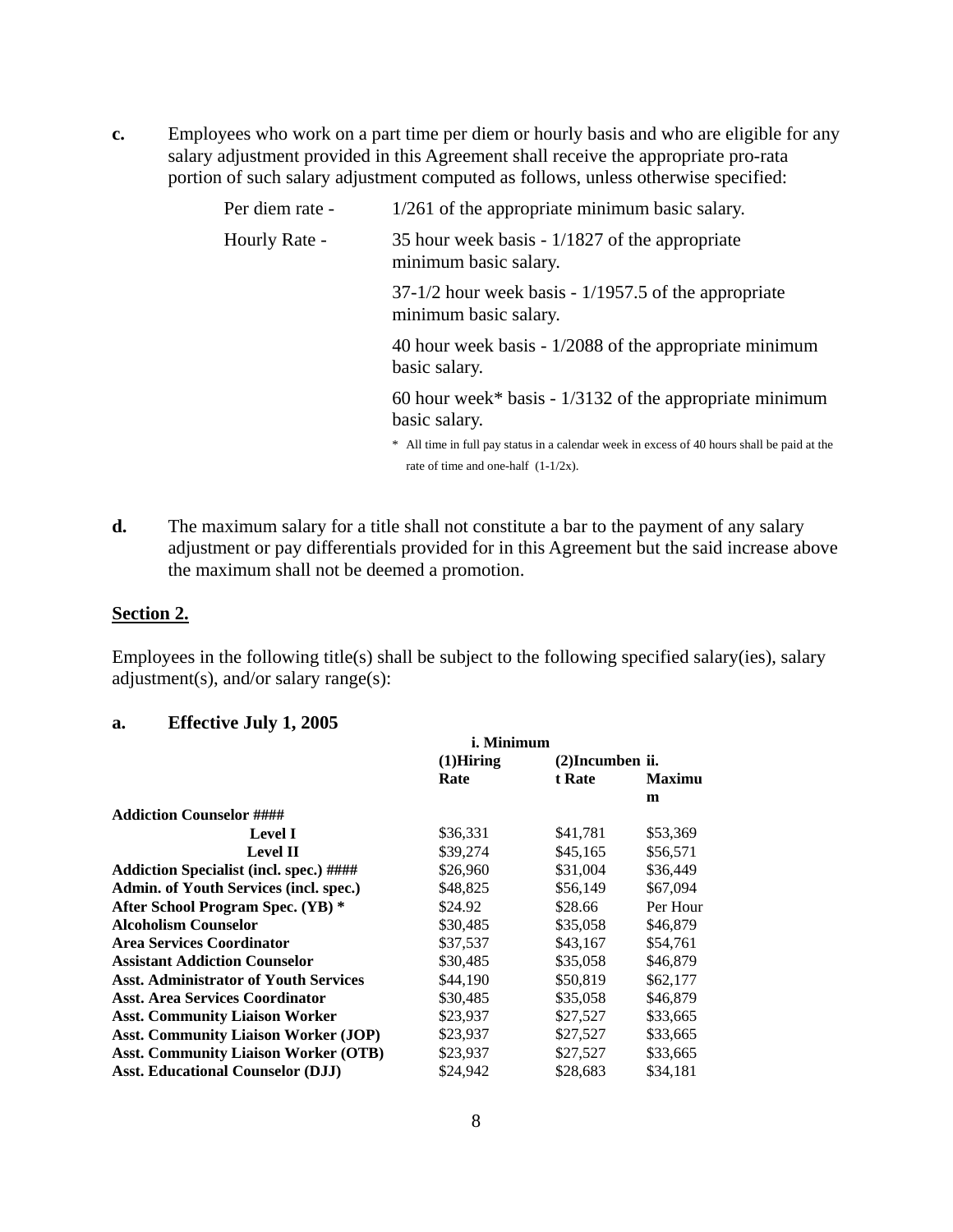| <b>Assistant Institutional Teacher (DJJ)</b>        | \$24,942     | \$28,683 | \$34,181         |
|-----------------------------------------------------|--------------|----------|------------------|
| <b>Asst. Program Specialist (DOC)</b>               | \$32,902     | \$37,837 | \$50,819         |
| <b>Asst. Superintendent of Bridge House</b>         | \$26,960     | \$31,004 | \$33,665         |
| <b>Asst. Superintendent of Welfare Shelters</b>     | \$44,190     | \$50,819 | \$62,177         |
| Asst. Supvr. of Youth Services (incl spec.)         | \$34,115     | \$39,232 | \$50,819         |
| <b>Assistant Youth Services Specialist</b>          | \$25,950     | \$29,843 | \$33,665         |
| <b>Associate Claim Examiner **</b>                  |              |          |                  |
| <b>Level I</b>                                      | \$37,537     | \$43,167 | \$56,637         |
| <b>Level II</b>                                     | \$44,190     | \$50,819 | \$63,070         |
| <b>Associate Contract Specialist</b>                | \$44,235     | \$50,870 | \$66,656         |
| <b>Associate Correctional Counselor</b>             |              |          |                  |
| <b>Level I</b>                                      | \$37,537     | \$43,167 | \$54,761         |
| <b>Level II</b>                                     | \$44,190     | \$50,819 | \$60,322         |
| <b>Associate Fraud Investigator</b>                 |              |          |                  |
| <b>Level I</b>                                      | \$44,190     | \$50,819 | \$67,044         |
| <b>Level II</b>                                     | \$48,825     | \$56,149 | \$70,242         |
| <b>Associate Human Rights Specialist</b>            |              |          |                  |
| <b>Level I</b>                                      | \$42,952     | \$49,395 | \$65,921         |
| <b>Level II</b>                                     | \$51,151     | \$58,824 | \$76,955         |
| <b>Associate Job Opportunity Specialist</b>         |              |          |                  |
| <b>Level I</b>                                      | \$38,117     | \$43,835 | \$60,322         |
| <b>Level II</b>                                     | \$44,675     | \$51,376 | \$67,044         |
| <b>Level III</b>                                    | \$49,235     | \$56,620 | \$72,373         |
| <b>Associate Inspector(DCA)</b>                     |              |          |                  |
| <b>Level I</b>                                      | \$45,696     | \$52,550 | \$62,049         |
| <b>Level II</b>                                     | \$50,326     | \$57,875 | \$68,773         |
| <b>Associate Investigator</b>                       |              |          |                  |
| <b>Level I</b>                                      | \$37,537     | \$43,167 | \$56,092         |
| <b>Level II</b>                                     | \$44,190     | \$50,819 | \$62,177         |
| <b>Associate Juvenile Counselor</b>                 |              |          |                  |
| <b>Level I</b>                                      | \$37,537     | \$43,167 | \$56,092         |
| <b>Level II</b>                                     | \$44,190     | \$50,819 | \$62,177         |
| <b>Associate Market Agent</b>                       |              |          |                  |
| <b>Level I</b>                                      | \$37,537     | \$43,167 | \$60,322         |
| <b>Level II</b>                                     | \$48,825     | \$56,149 | \$67,044         |
| <b>Associate Personnel Investigator</b>             |              |          |                  |
| <b>Level I</b>                                      | \$37,537     | \$43,167 | \$56,092         |
| <b>Level II</b>                                     | \$44,190     | \$50,819 | \$62,177         |
| <b>Associate Program Officer (DFTA)</b>             | \$48,825     | \$56,149 | \$67,044         |
| <b>Case Aide</b>                                    | \$24,942     | \$28,683 | \$33,665         |
| Caseworker ###, ####                                | \$30,485     | \$35,058 | \$52,210         |
| <b>Caseworker Trainee ****</b>                      | \$23,704     | \$27,260 | \$33,553         |
| <b>Child Protective Specialist</b><br>###, #####, + |              |          |                  |
| <b>Level I</b>                                      | See footnote | \$37,300 | <b>Flat Rate</b> |
|                                                     |              |          |                  |
| <b>Level II</b>                                     | See footnote |          |                  |
| After 6 months in title                             |              | \$40,509 | <b>Flat Rate</b> |
| After 18 months in title                            |              | \$43,196 | \$61,244         |
| and satisfactory completion of probation            |              |          |                  |
|                                                     |              |          |                  |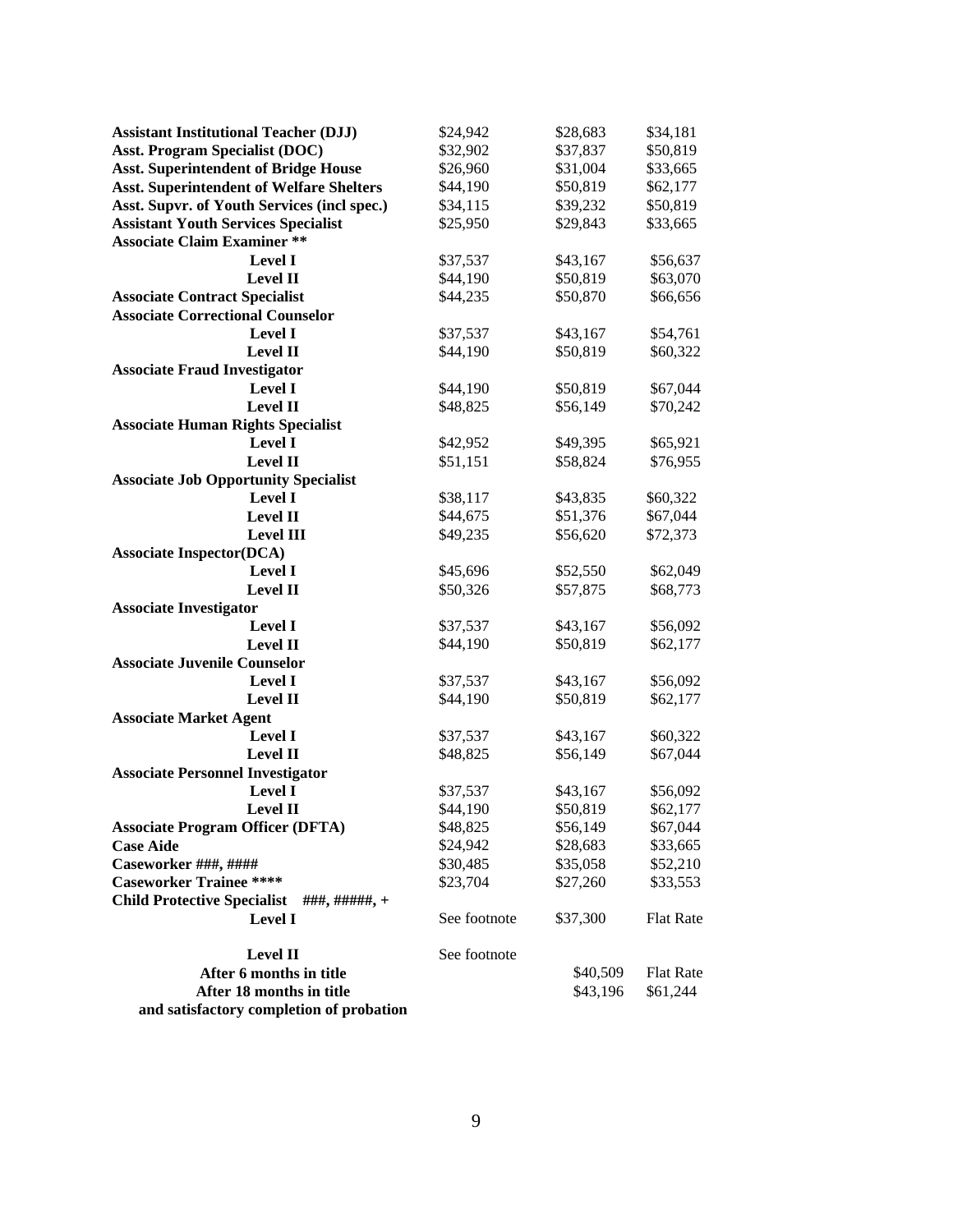| #####,+                                          |              |          |                  |
|--------------------------------------------------|--------------|----------|------------------|
| <b>Level I</b>                                   | See footnote | \$49,524 | \$67,425         |
| <b>Level II</b>                                  | See footnote | \$63,269 | \$76,699         |
| Child Welfare Specialist ###, #####. +           |              |          |                  |
| <b>Level I</b>                                   | See footnote | \$35,065 | <b>Flat Rate</b> |
|                                                  | See footnote |          |                  |
| <b>Level II</b>                                  |              |          |                  |
| After 6 months in title                          |              | \$38,213 | <b>Flat Rate</b> |
| After 18 months in title                         |              | \$40,852 | \$58,529         |
| and satisfactory completion of probation         |              |          |                  |
| Child Welfare Specialist Supervisor ###, ####, + | See footnote |          |                  |
| <b>Level I</b>                                   |              | \$49,524 | \$67,200         |
| <b>Level II</b>                                  | See footnote | \$59,617 | \$74,106         |
| <b>Children's Counselor (Per Diem)</b>           | \$116.79     | \$134.31 | \$186.50         |
| <b>Children's Counselor ####</b>                 | \$30,485     | \$35,058 | \$48,675         |
| <b>Claim Examiner **</b>                         | \$30,485     | \$35,058 | \$48,675         |
| <b>Claim Specialist</b>                          |              |          |                  |
| <b>Level I</b>                                   | \$30,485     | \$35,058 | \$48,675         |
| <b>Level II</b>                                  | \$37,537     | \$43,167 | \$56,637         |
| <b>Level III</b>                                 | \$44,190     | \$50,819 | \$63,070         |
| <b>Community Assistant</b>                       | \$23,899     | \$27,484 | \$31,004         |
| <b>Community Associate</b>                       | \$28,169     | \$32,394 | \$46,879         |
| <b>Community Coordinator</b>                     | \$39,757     | \$45,720 | \$61,716         |
| <b>Community Liaison Trainee</b>                 | \$22,997     | \$26,446 | \$29,843         |
| <b>Community Liaison Worker</b>                  | \$30,485     | \$35,058 | \$46,879         |
| <b>Community Liaison Worker (JOP)</b>            | \$30,485     | \$35,058 | \$46,879         |
| <b>Community Liaison Worker (OTB)</b>            | \$30,485     | \$35,058 | \$48,675         |
| <b>Comm. Organization Spec. (Urban Renewal)</b>  | \$44,190     | \$50,819 | \$60,322         |
| <b>Community Service Aide (incl SAP)</b>         | \$21,577     | \$24,813 | \$25,916         |
| <b>Community Service Aide (JOP)</b>              | \$21,577     | \$24,813 | \$25,916         |
| <b>Compliance Aide (JOP)</b>                     | \$25,950     | \$29,843 | <b>Flat Rate</b> |
| <b>Consultant (Day Camp)</b>                     | \$48,825     | \$56,149 | \$67,044         |
| <b>Consultant (Early Childhood Education)</b>    |              |          |                  |
| <b>Level I</b>                                   | \$48,825     | \$56,149 | \$67,044         |
| <b>Level II</b>                                  | \$52,454     | \$60,322 | \$72,373         |
| Consultant(Mntl Hlth Stands & Serv.) **          | \$44,190     | \$50,819 | \$60,322         |
| <b>Consultant (Public Health Social Work)</b>    | \$48,825     | \$56,149 | \$67,044         |
| <b>Congregate Care Specialist #####</b>          |              |          |                  |
| <b>Level 1</b>                                   | See footnote | \$31,400 | \$49,534         |
| <b>Level II</b>                                  | See footnote | \$37,763 | \$55,840         |
| <b>Contract Specialist</b>                       |              |          |                  |
| <b>Level I</b>                                   | \$30,514     | \$35,091 | \$51,754         |
| <b>Level II</b>                                  | \$37,575     | \$43,211 | \$58,029         |
| <b>Correctional Counselor</b>                    | \$30,485     | \$35,058 | \$46,879         |
| <b>Corr. Standards Review Specialist</b>         | \$36,338     | \$41,789 | \$64,320         |
| <b>Level I</b>                                   | \$36,338     | \$41,789 | \$51,807         |
| <b>Level II</b>                                  | \$45,050     | \$51,807 | \$64,320         |
| <b>Counselor (Addiction Treatment)</b>           | \$36,331     | \$41,781 | \$53,369         |
| Day Care Eligibility Worker                      | \$30,485     | \$35,058 | \$48,675         |
| <b>Decedent Property Agent</b>                   | \$30,485     | \$35,058 | \$46,879         |
|                                                  |              |          |                  |

# **Child Protective Specialist Supervisor ###,**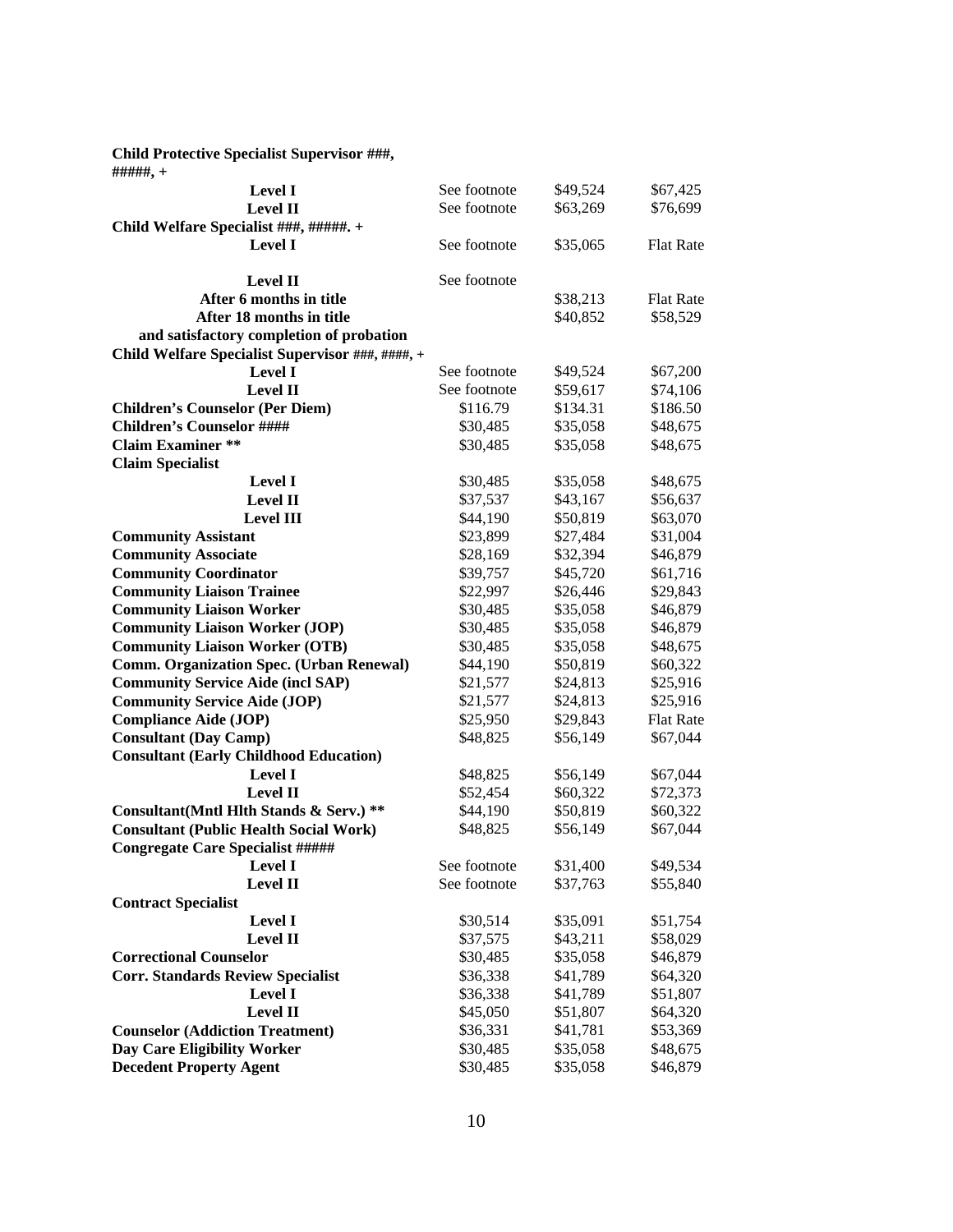| <b>Decedent Property Agent (Queens Co.)</b> | \$30,485  | \$35,058  | \$46,879         |
|---------------------------------------------|-----------|-----------|------------------|
| <b>Educational Counselor (DJJ)</b>          | \$29,193  | \$33,572  | \$46,346         |
| <b>Employee Assistance Counselor (OTB)</b>  | \$32,657  | \$37,556  | <b>Flat Rate</b> |
| <b>Family Preservationist (JJ)</b>          | \$33,331  | \$38,331  | \$55,518         |
| <b>Field Investigation Specialist (LD)</b>  |           |           |                  |
| <b>Level I</b>                              | \$31,020  | \$35,673  | \$46,728         |
| <b>Level II</b>                             | \$37,099  | \$42,664  | \$52,819         |
| <b>Level III</b>                            | \$44,163  | \$50,787  | \$65,880         |
| <b>Fraud Investigator (DOSS)</b>            | \$30,485  | \$35,058  | \$48,675         |
| <b>Fraud Investigator</b>                   |           |           |                  |
| <b>Level I</b>                              | \$30,485  | \$35,058  | \$52,210         |
| <b>Level II</b>                             | \$37,537  | \$43,167  | \$59,141         |
| <b>Head Juvenile Counselor ###</b>          | \$48,825  | \$56,149  | \$67,094         |
| <b>Home Aide</b>                            | \$22,997  | \$26,446  | \$29,843         |
| <b>Home Economist</b>                       | \$37,537  | \$43,167  | \$60,322         |
| <b>Home Economist Trainee</b>               | \$30,485  | \$35,058  | \$46,879         |
| Homemaker                                   |           |           |                  |
| <b>Level I</b>                              | \$23,937  | \$27,527  | \$33,665         |
| <b>Level II</b>                             |           | \$35,058  | \$48,675         |
|                                             | \$30,485  |           |                  |
| <b>Hospital Care Investigator</b>           | \$30,485  | \$35,058  | \$46,879         |
|                                             |           |           |                  |
| Houseparent ***                             |           |           |                  |
| <b>Basic Annual Rate</b>                    | \$31,695  | \$36,449  | \$50,809         |
| <b>Hourly Basic Rate (1X)</b>               | \$10.1197 | \$11.6376 | \$16.2300        |
| <b>Hourly Overtime Rate (1.5X)</b>          | \$15.1800 | \$17.4567 | \$24.3390        |
| <b>Houseparent Aide</b>                     | \$25,619  | \$29,462  | <b>Flat Rate</b> |
| <b>Human Resources Aide</b><br>**           | \$22,997  | \$26,446  | \$29,843         |
| Human Resources Spec. (incl. spec.)         | \$30,485  | \$35,058  | \$48,675         |
|                                             |           |           |                  |
| Human Resources Tech. (incl. spec.)         | \$22,997  | \$26,446  | \$29,843         |
| <b>Human Rights Specialist</b>              | \$36,282  | \$41,724  | \$57,588         |
| <b>Human Rights Specialist (CCHR)</b>       | \$36,282  | \$41,724  | \$57,588         |
| Inspector(DCA)                              | \$31,238  | \$35,924  | \$49,768         |
| <b>Level I</b>                              | \$31,238  | \$35,924  | \$44,034         |
| <b>Level II</b>                             | \$39,041  | \$44,897  | \$49,768         |
| <b>Institutional Teacher (DJJ)</b>          |           |           |                  |
| <b>Level I</b>                              | \$33,122  | \$38,090  | \$46,346         |
| Level II                                    | \$41,434  | \$47,649  | \$58,242         |
| <b>Investigator Trainee ****</b>            | \$23,704  | \$27,260  | \$33,553         |
| Investigator                                | \$30,485  | \$35,058  | \$48,675         |
| <b>Investigator (OTB)</b>                   | \$30,485  | \$35,058  | \$48,675         |
| Investigator (Discipline) DOS, HRA, DJJ,    |           |           |                  |
| DOC, DOH, DPR (ONLY)                        |           |           |                  |
| <b>Level I</b>                              | \$31,079  | \$35,741  | \$46,814         |
| Level II                                    | \$37,170  | \$42,746  | \$52,921         |
| <b>Level III</b>                            | \$44,249  | \$50,886  | \$66,008         |
| <b>Investigator (CCRB)</b>                  |           |           |                  |
| <b>Level I</b>                              | \$31,079  | \$35,741  | \$46,814         |
| <b>Level II</b>                             | \$37,170  | \$42,746  | \$52,921         |
| <b>Level III</b>                            | \$44,249  | \$50,886  | \$66,008         |
| <b>Job Opportunity Specialist</b>           | \$30,485  | \$35,822  | \$52,210         |
| <b>Junior Human Rights Specialist</b>       | \$30,182  | \$34,709  | \$39,825         |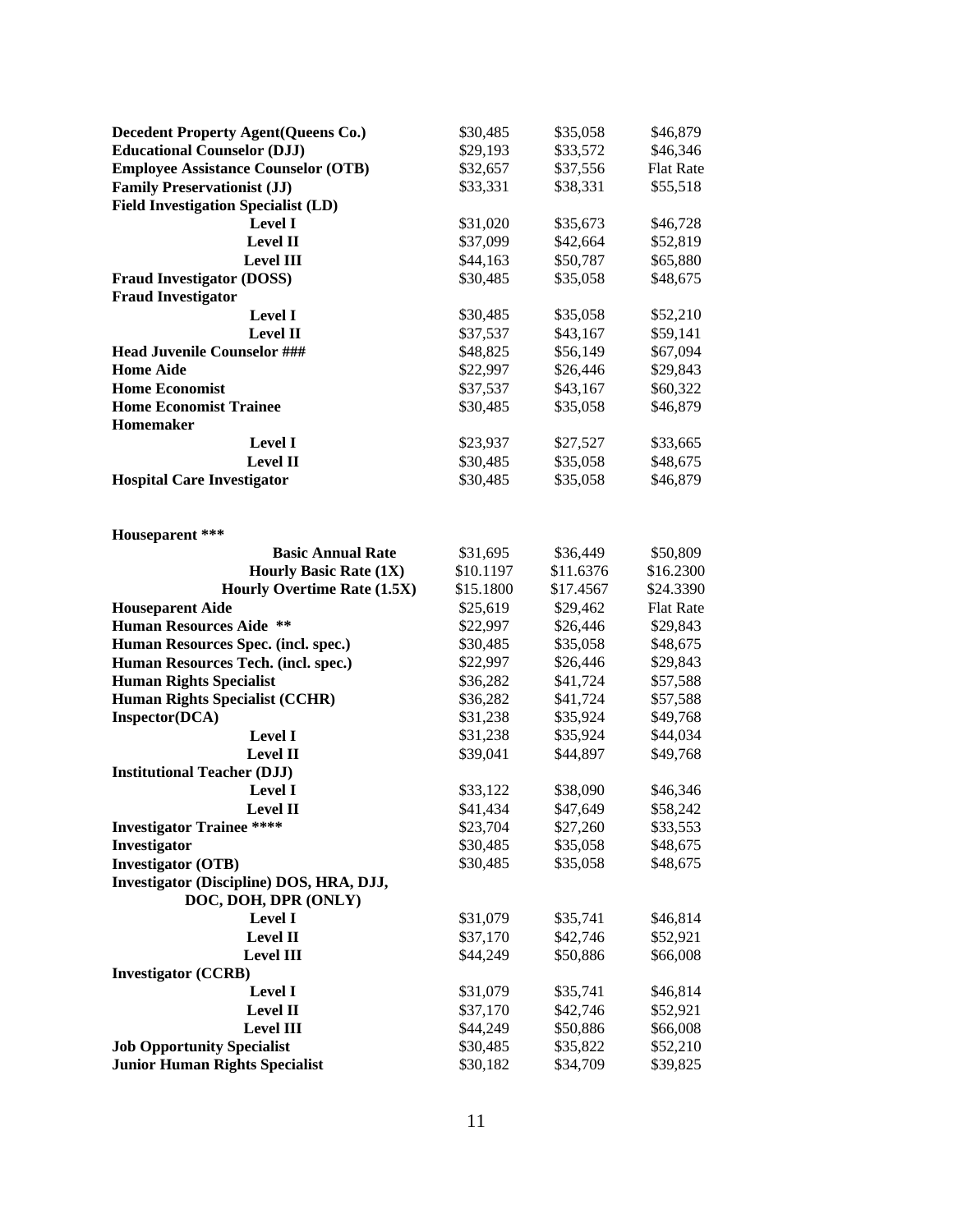| Juvenile Counselor ###                          |              |          |          |
|-------------------------------------------------|--------------|----------|----------|
| <b>Level I</b>                                  | \$30,485     | \$35,058 | \$44,136 |
| <b>Level II</b>                                 | \$35,817     | \$41,189 | \$48,675 |
| <b>Market Aide</b>                              | \$30,485     | \$35,058 | \$43,167 |
| <b>Market Agent</b>                             | \$25,278     | \$29,070 | \$31,698 |
| <b>Mental Health Worker</b>                     | \$29,441     | \$33,857 | \$46,102 |
| <b>Peer Counselor</b>                           |              |          |          |
| <b>Level I</b>                                  | See footnote | \$27,598 | \$29,996 |
| <b>Level II</b>                                 | See footnote | \$29,996 | \$33,595 |
| <b>Level III</b>                                | See footnote | \$34,000 | \$38,000 |
| <b>Personnel Investigator</b>                   | \$30,485     | \$35,058 | \$48,675 |
| <b>Precinct Community Relations Aide</b>        | \$11.92      | \$13.71  | Per Hour |
| Hired After 6/30/86                             | N/A          | \$13.77  | Per Hour |
| Hired 7/1/85 - 6/30/86                          | N/A          |          | Per Hour |
| Hired $7/1/84 - 6/30/85$                        |              | \$13.82  |          |
| <b>Hired Before 7/1/84</b>                      | N/A          | \$13.90  | Per Hour |
| <b>Precinct Community Relations Assoc.</b>      | \$14.21      | \$16.34  | Per Hour |
| <b>Precinct Community Relations Coordinator</b> | \$21.26      | \$24.45  | Per Hour |
| <b>Principal Children's Counselor ####</b>      | \$48,825     | \$56,149 | \$67,094 |
| Prin. Comm. Liaison Worker (w/certain           |              |          |          |
| exceptions)                                     | \$44,190     | \$50,819 | \$62,177 |
| Prin. Community Liaison Worker (OTB)            | \$44,190     | \$50,819 | \$62,177 |
| <b>Principal Correctional Counselor</b>         | \$44,190     | \$50,819 | \$60,322 |
| <b>Principal Home Economist</b>                 | \$48,825     | \$56,149 | \$66,901 |
| <b>Principal Hospital Care Investigator</b>     | \$48,825     | \$56,149 | \$67,044 |
| <b>Principal Human Rights Specialist</b>        | \$51,151     | \$58,824 | \$76,955 |
| Prin. Human Rights Specialist (CCHR)            | \$51,151     | \$58,824 | \$76,955 |
| <b>Principal Juvenile Counselor</b>             | \$44,190     | \$50,819 | \$62,177 |
| <b>Principal Senior Citizen Specialist</b>      | \$44,190     | \$50,819 | \$60,322 |
| <b>Program Coordinator (JJ)</b>                 | \$41,090     | \$47,254 | \$64,338 |
| <b>Program Officer (DFTA)</b>                   | \$41,774     | \$48,040 | \$60,322 |
| <b>Program Specialist (Correction)</b>          | \$44,190     | \$50,819 | \$60,322 |
| <b>Research Asst. (Behavioral Sciences)</b>     | \$30,485     | \$35,058 | \$46,879 |
| <b>Sanitation Compliance Agent</b>              | \$25,144     | \$28,916 | \$31,869 |
| Special Consultant(Mntl Health Stndrd &         |              |          |          |
| Services)                                       |              |          |          |
| <b>Level I</b>                                  | \$44,190     | \$50,819 | \$62,177 |
| <b>Level II</b>                                 | \$52,454     | \$60,322 | \$72,373 |
| <b>Sr. Addiction Counselor ####</b>             |              |          |          |
| <b>Level I</b>                                  | \$42,417     | \$48,780 | \$61,096 |
| <b>Level II</b>                                 | \$46,658     | \$53,657 | \$67,204 |
| Sr. Addiction Specialist (incl. spec.)          | \$30,485     | \$35,058 | \$46,879 |
| <b>Sr. Area Services Coordinator</b>            | \$44,190     | \$50,819 | \$60,322 |
| Sr. Children's Counselor ####                   | \$37,537     | \$43,167 | \$56,092 |
| Sr. Citizen Aide (DFTA) Hired After 6/30/86     | \$8.17       | \$9.39   |          |
| Hired $7/1/85 - 6/30/86$                        |              | \$9.69   |          |
| Hired $7/1/84 - 6/30/85$                        |              | \$9.93   |          |
| <b>Hired Before 7/1/84</b>                      |              | \$10.24  |          |
| <b>Sr. Citizen Specialist I (DFTA)</b>          |              |          | Per Hour |
|                                                 | N/A          |          | Per Hour |
|                                                 | N/A          |          | Per Hour |
|                                                 | N/A          |          | Per Hour |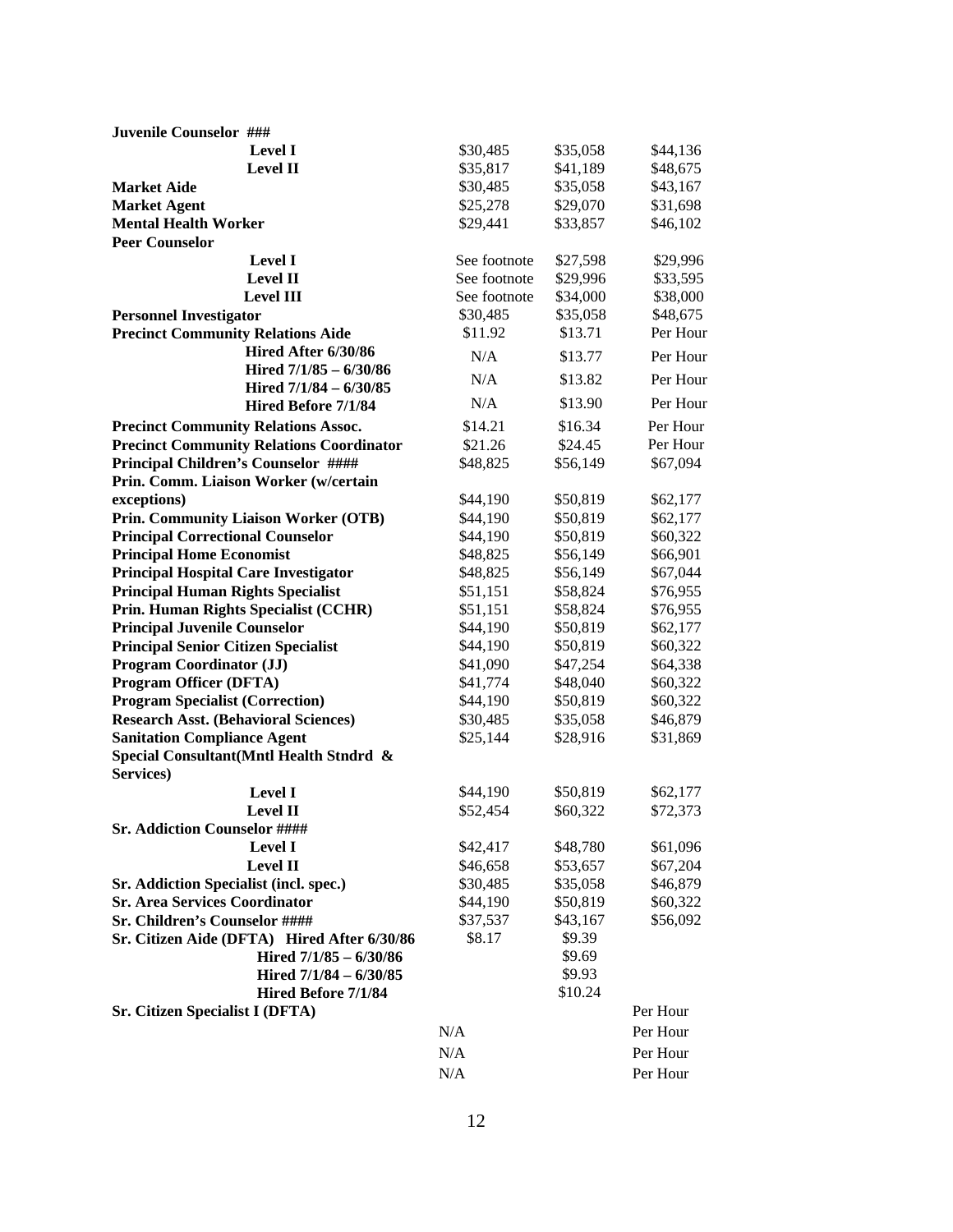| <b>Sr. Citizen Specialist II (DFTA)</b>           | \$37,537     | \$43,167  | \$54,761  |
|---------------------------------------------------|--------------|-----------|-----------|
| Sr. Citizen Specialist II (JOP)                   | \$37,537     | \$43,167  | \$54,761  |
| <b>Sr. Claim Examiner</b>                         | \$37,537     | \$43,167  | \$56,637  |
| <b>Sr. Community Liaison Worker</b>               | \$34,115     | \$39,232  | \$50,819  |
| <b>Sr. Community Liaison Worker (OTB)</b>         | \$34,115     | \$39,232  | \$50,819  |
| Sr. Comm. Organization Spec. (Urban Renewal)      | \$48,825     | \$56,149  | \$67,044  |
| Sr. Consultant (Early Childhood Educ.)            | \$52,454     | \$60,322  | \$72,373  |
| Sr. Consultant (Mntl Hlth Stnds & Serv.) **       | \$52,454     | \$60,322  | \$72,373  |
| <b>Sr. Consultant (Psychiatric Nursing)</b>       | \$52,454     | \$60,322  | \$72,373  |
| Sr. Consultant (Pub. Health Social Wk)            | \$52,454     | \$60,322  | \$72,373  |
| <b>Sr. Counselor (Addiction Treatment)</b>        | \$52,454     | \$60,322  | \$72,373  |
| <b>Sr. Homemaker</b>                              | \$44,190     | \$50,819  | \$60,322  |
| <b>Sr. Hospital Care Investigator</b>             | \$30,485     | \$35,058  | \$48,675  |
| Sr. Houseparent ***                               |              |           |           |
| <b>Basic Annual Rate</b>                          | \$37,537     | \$43,167  | \$54,751  |
| <b>Hourly Basic Rate (1X)</b>                     | \$11.9826    | \$13.7800 | \$17.4800 |
| HourlyOvertime Rate (1.5X)                        | \$17.9800    | \$20.6741 | \$26.2269 |
| Sr. Human Resources Spec.(incl. spec.)            | \$37,537     | \$43,167  | \$56,092  |
| Sr. Human Resources Tech.(incl. spec.)            | \$26,960     | \$31,004  | \$36,449  |
| Sr. Institutional Teacher (DJJ)**                 | \$37,537     | \$43,167  | \$58,242  |
| <b>Sr. Inspector of Ports and Terminals</b>       | \$37,537     | \$43,167  | \$54,761  |
| <b>Sr.</b> Investigator                           | \$37,537     | \$43,167  | \$56,092  |
| Sr. Investigator (OTB)                            | \$37,537     | \$43,167  | \$56,092  |
| <b>Sr. Juvenile Counselor</b>                     | \$37,537     | \$43,167  | \$56,092  |
| <b>Sr. Mental Health Worker</b>                   | \$26,147     | \$30,069  | \$35,068  |
| <b>Sr. Program Specialist (Correction)</b>        | \$48,825     | \$56,149  | \$67,044  |
| Sr. Social Worker (HCF) ####                      | \$39,624     | \$45,568  | \$56,845  |
| Social Worker ####                                | \$37,537     | \$43,167  | \$53,369  |
| <b>Superintendent of Adult Institutions ##</b>    | \$48,825     | \$56,149  | \$72,373  |
| <b>Superintendent of Bridge House</b>             | \$37,537     | \$43,167  | \$54,761  |
| <b>Supervising Area Services Coordinator</b>      | \$48,825     | \$56,149  | \$67,044  |
| Supervising Children's Counselor ####, #####      | See footnote | \$50,819  | \$62,177  |
| <b>Supervising Claim Examiner</b>                 | \$44,190     | \$50,819  | \$63,070  |
| <b>Supervising Correctional Counselor</b>         | \$37,537     | \$43,167  | \$54,761  |
| <b>Suprvsg. Counselor (Add. Treatment)</b>        | \$48,825     | \$56,149  | \$67,044  |
| <b>Supervising Custodian of Children</b>          | \$44,190     | \$50,819  | \$60,322  |
| <b>Supervising Home Economist</b>                 | \$44,190     | \$50,819  | \$67,044  |
| <b>Supervising Hospital Care Investigator</b>     | \$44,190     | \$50,819  | \$60,322  |
| <b>Supvsg Human Res. Spec.(incl spec.)</b>        | \$44,190     | \$50,819  | \$62,177  |
| <b>Supervising Human Rights Specialist</b>        | \$42,951     | \$49,394  | \$65,921  |
| <b>Supvsng Human Rights Spec.(CCHR)</b>           | \$42,951     | \$49,394  | \$65,921  |
| <b>Supvsg. Inspector of Ports &amp; Terminals</b> | \$44,190     | \$50,819  | \$60,322  |
| <b>Supervising Investigator</b>                   | \$44,190     | \$50,819  | \$62,177  |
| <b>Supervising Investigator (OTB)</b>             | \$44,190     | \$50,819  | \$62,177  |
| <b>Supervising Mental Health Worker</b>           | \$30,110     | \$34,626  | \$40,773  |
| <b>Suprvsr.</b> (Methadone Treatment Center)      | \$48,825     | \$56,149  | \$67,044  |
| <b>Supervisor of Child Care</b>                   | \$44,190     | \$50,819  | \$67,044  |
| <b>Supervisor of Investigations (CCRB)</b>        | See footnote | \$56,268  | \$71,764  |
| <b>Supvsr. of Youth Services (incl. spec.)</b>    | \$37,537     | \$43,167  | \$56,092  |
| <b>Supervisor I (Social Work) ####</b>            | \$41,774     | \$48,040  | \$60,322  |
| <b>Supervisor II (Social Work) ####</b>           | \$48,825     | \$56,149  | \$67,044  |
| <b>Supervisor III (Social Work) ####</b>          | \$53,666     | \$61,716  | \$72,373  |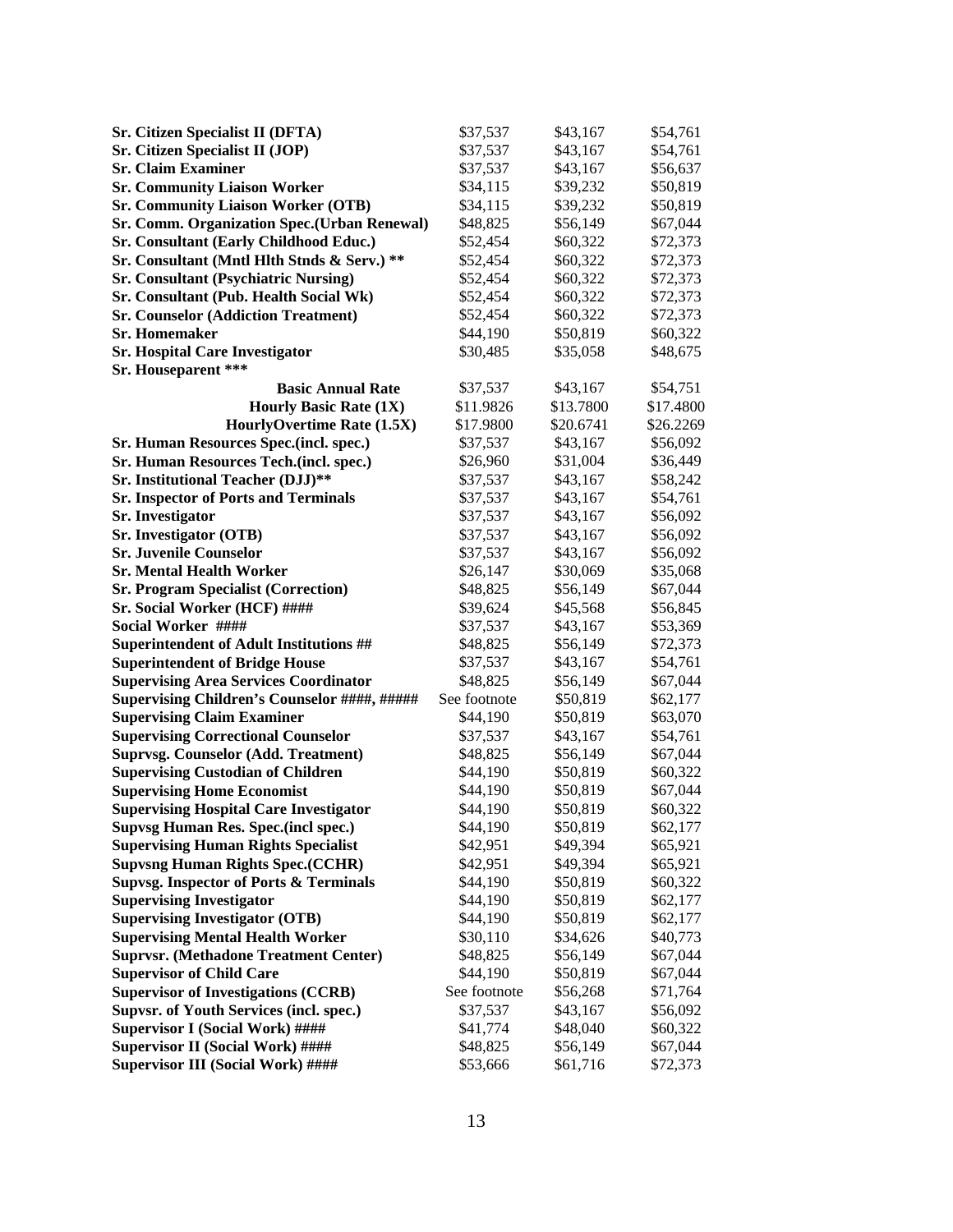| <b>Supervisor I (Welfare)</b> ###         | \$37.627 | \$43,271 | \$60,322 |
|-------------------------------------------|----------|----------|----------|
| <b>Supervisor II (Welfare) ###</b>        | \$44,190 | \$50,819 | \$67,044 |
| Supervisor III (Welfare) ###              | \$48,825 | \$56,149 | \$72,373 |
| <b>Teacher Aide (Day Care Center)</b>     | \$22,997 | \$26,446 | \$29,843 |
| <b>Youth Coordinator (Youth Services)</b> | \$37,537 | \$43,167 | \$47,966 |
| <b>Youth Services Specialist</b>          | \$30,485 | \$35,058 | \$48,675 |

# **b. Effective August 1, 2006 Resume here**

 **i. Minimum** 

|                                                 | $(1)$ Hiring | (2)Incumbent ii.Maximum |          |
|-------------------------------------------------|--------------|-------------------------|----------|
| <b>Addiction Counselor ####</b>                 | Rate         | Rate                    |          |
| <b>Level I</b>                                  | \$37,058     | \$42,617                | \$54,436 |
| <b>Level II</b>                                 | \$40,059     | \$46,068                | \$57,702 |
| <b>Addiction Specialist (incl. spec.) ####</b>  | \$27,499     | \$31,624                | \$37,178 |
| Admin. of Youth Services (incl. spec.)          | \$49,802     | \$57,272                | \$68,436 |
| After School Program Spec. (YB) *               | \$25.42      | \$29.23                 | Per Hour |
| <b>Alcoholism Counselor</b>                     | \$31,095     | \$35,759                | \$47,817 |
| <b>Area Services Coordinator</b>                | \$38,287     | \$44,030                | \$55,856 |
| <b>Assistant Addiction Counselor</b>            | \$31,095     | \$35,759                | \$47,817 |
| <b>Asst. Administrator of Youth Services</b>    | \$45,074     | \$51,835                | \$63,421 |
| <b>Asst. Area Services Coordinator</b>          | \$31,095     | \$35,759                | \$47,817 |
| <b>Asst. Community Liaison Worker</b>           | \$24,416     | \$28,078                | \$34,338 |
| <b>Asst. Community Liaison Worker (JOP)</b>     | \$24,416     | \$28,078                | \$34,338 |
| <b>Asst. Community Liaison Worker (OTB)</b>     | \$24,416     | \$28,078                | \$34,338 |
| <b>Asst. Educational Counselor (DJJ)</b>        | \$25,441     | \$29,257                | \$34,865 |
| <b>Assistant Institutional Teacher (DJJ)</b>    | \$25,441     | \$29,257                | \$34,865 |
| <b>Asst. Program Specialist (DOC)</b>           | \$33,560     | \$38,594                | \$51,835 |
| <b>Asst. Superintendent of Bridge House</b>     | \$27,499     | \$31,624                | \$34,338 |
| <b>Asst. Superintendent of Welfare Shelters</b> | \$45,074     | \$51,835                | \$63,421 |
| Asst. Supvr. of Youth Services (incl spec.)     | \$34,797     | \$40,017                | \$51,835 |
| <b>Assistant Youth Services Specialist</b>      | \$26,470     | \$30,440                | \$34,338 |
| <b>Associate Claim Examiner **</b>              |              |                         |          |
| <b>Level I</b>                                  | \$38,287     | \$44,030                | \$57,770 |
| <b>Level II</b>                                 | \$45,074     | \$51,835                | \$64,331 |
| <b>Associate Contract Specialist</b>            | \$45,119     | \$51,887                | \$67,989 |
| <b>Associate Correctional Counselor</b>         |              |                         |          |
| <b>Level I</b>                                  | \$38,287     | \$44,030                | \$55,856 |
| <b>Level II</b>                                 | \$45,074     | \$51,835                | \$61,528 |
| <b>Associate Fraud Investigator</b>             |              |                         |          |
| <b>Level I</b>                                  | \$45,074     | \$51,835                | \$68,385 |
| <b>Level II</b>                                 | \$49,802     | \$57,272                | \$71,647 |
| <b>Associate Human Rights Specialist</b>        |              |                         |          |
| <b>Level I</b>                                  | \$43,811     | \$50,383                | \$67,239 |
| <b>Level II</b>                                 | \$52,174     | \$60,000                | \$78,494 |
| <b>Associate Job Opportunity Specialist</b>     |              |                         |          |
| <b>Level I</b>                                  | \$38,880     | \$44,712                | \$61,528 |
| <b>Level II</b>                                 | \$45,569     | \$52,404                | \$68,385 |
| <b>Level III</b>                                | \$50,220     | \$57,753                | \$73,820 |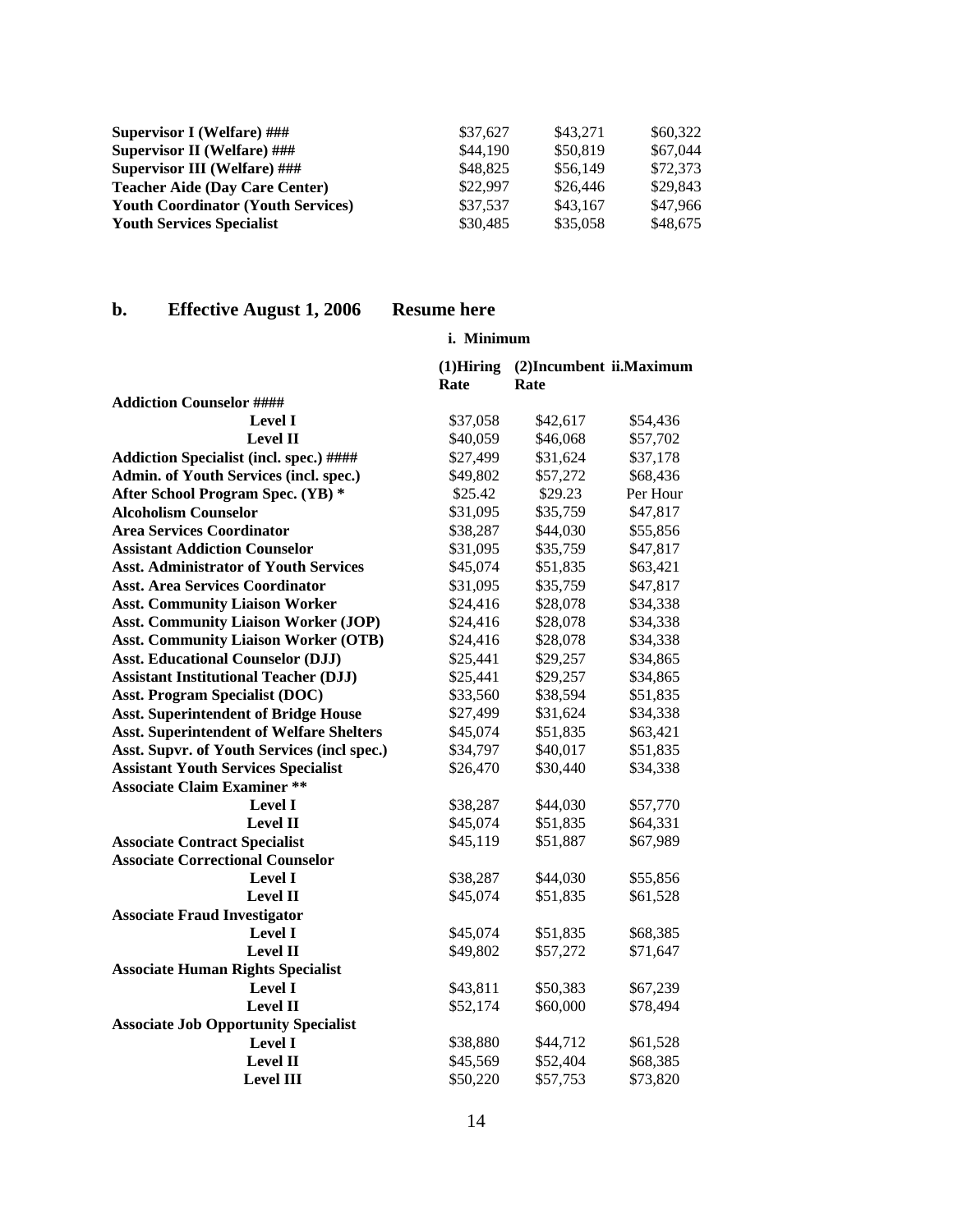| <b>Associate Inspector(DCA)</b>                                                                      |                 |          |                  |
|------------------------------------------------------------------------------------------------------|-----------------|----------|------------------|
| <b>Level I</b>                                                                                       | \$46,610        | \$53,601 | \$63,290         |
| <b>Level II</b>                                                                                      | \$51,333        | \$59,033 | \$70,148         |
| <b>Associate Investigator</b>                                                                        |                 |          |                  |
| <b>Level I</b>                                                                                       | \$38,287        | \$44,030 | \$57,214         |
| <b>Level II</b>                                                                                      | \$45,074        | \$51,835 | \$63,421         |
| <b>Associate Juvenile Counselor</b>                                                                  |                 |          |                  |
| <b>Level I</b>                                                                                       | \$38,287        | \$44,030 | \$57,214         |
| <b>Level II</b>                                                                                      | \$45,074        | \$51,835 | \$63,421         |
| <b>Associate Market Agent</b>                                                                        |                 |          |                  |
| <b>Level I</b>                                                                                       | \$38,287        | \$44,030 | \$61,528         |
| Level II                                                                                             | \$49,802        | \$57,272 | \$68,385         |
| <b>Associate Personnel Investigator</b>                                                              |                 |          |                  |
| <b>Level I</b>                                                                                       | \$38,287        | \$44,030 | \$57,214         |
| Level II                                                                                             | \$45,074        | \$51,835 | \$63,421         |
| <b>Associate Program Officer (DFTA)</b>                                                              | \$49,802        | \$57,272 | \$68,385         |
| <b>Case Aide</b>                                                                                     | \$25,441        | \$29,257 | \$34,338         |
| Caseworker ###, ####                                                                                 | \$31,095        | \$35,759 | \$53,254         |
| <b>Caseworker Trainee ****</b>                                                                       | \$24,178        | \$27,805 | \$34,224         |
| <b>Child Protective Specialist</b><br>###, #####, +                                                  |                 |          |                  |
| <b>Level I</b>                                                                                       | See             |          | <b>Flat Rate</b> |
| Level II                                                                                             | footnote<br>See | \$38,046 |                  |
|                                                                                                      | footnote        |          |                  |
| After 6 months in title                                                                              |                 | \$41,319 | <b>Flat Rate</b> |
| After 18 months in title                                                                             |                 | \$44,060 | \$57,645         |
| and satisfactory completion of probation                                                             |                 |          |                  |
| Child Protective Specialist Supervisor ###,<br>#####, +                                              |                 |          |                  |
| <b>Level I</b>                                                                                       | See             |          |                  |
|                                                                                                      | footnote        | \$50,514 | \$68,774         |
| <b>Level II</b>                                                                                      | See             |          |                  |
|                                                                                                      | footnote        | \$64,534 | \$78,233         |
| Child Welfare Specialist ###, #####. +                                                               |                 |          |                  |
| <b>Level I</b>                                                                                       | See             | \$35,766 | <b>Flat Rate</b> |
|                                                                                                      | footnote        |          |                  |
| <b>Level II</b>                                                                                      | See             |          |                  |
|                                                                                                      | footnote        |          |                  |
| After 6 months in title                                                                              |                 | \$38,977 | <b>Flat Rate</b> |
|                                                                                                      |                 | \$41,699 | \$59,700         |
| After 18 months in title                                                                             |                 |          |                  |
| and satisfactory completion of probation<br>Child Welfare Specialist Supervisor ###, #####,<br>$\pm$ |                 |          |                  |
| <b>Level I</b>                                                                                       | See             |          |                  |
|                                                                                                      | footnote        | \$50,514 | \$68,544         |
| Level II                                                                                             | See             |          |                  |
|                                                                                                      | footnote        | \$60,809 | \$75,588         |
| <b>Children's Counselor (Per Diem)</b>                                                               | \$119.13        | \$137.00 | \$190.23         |
| <b>Children's Counselor ####</b>                                                                     | \$31,095        | \$35,759 | \$49,649         |
| <b>Claim Examiner **</b>                                                                             | \$31,095        | \$35,759 | \$49,649         |
| <b>Claim Specialist</b>                                                                              |                 |          |                  |
| <b>Level I</b>                                                                                       | \$31,095        | \$35,759 | \$49,649         |
|                                                                                                      |                 |          |                  |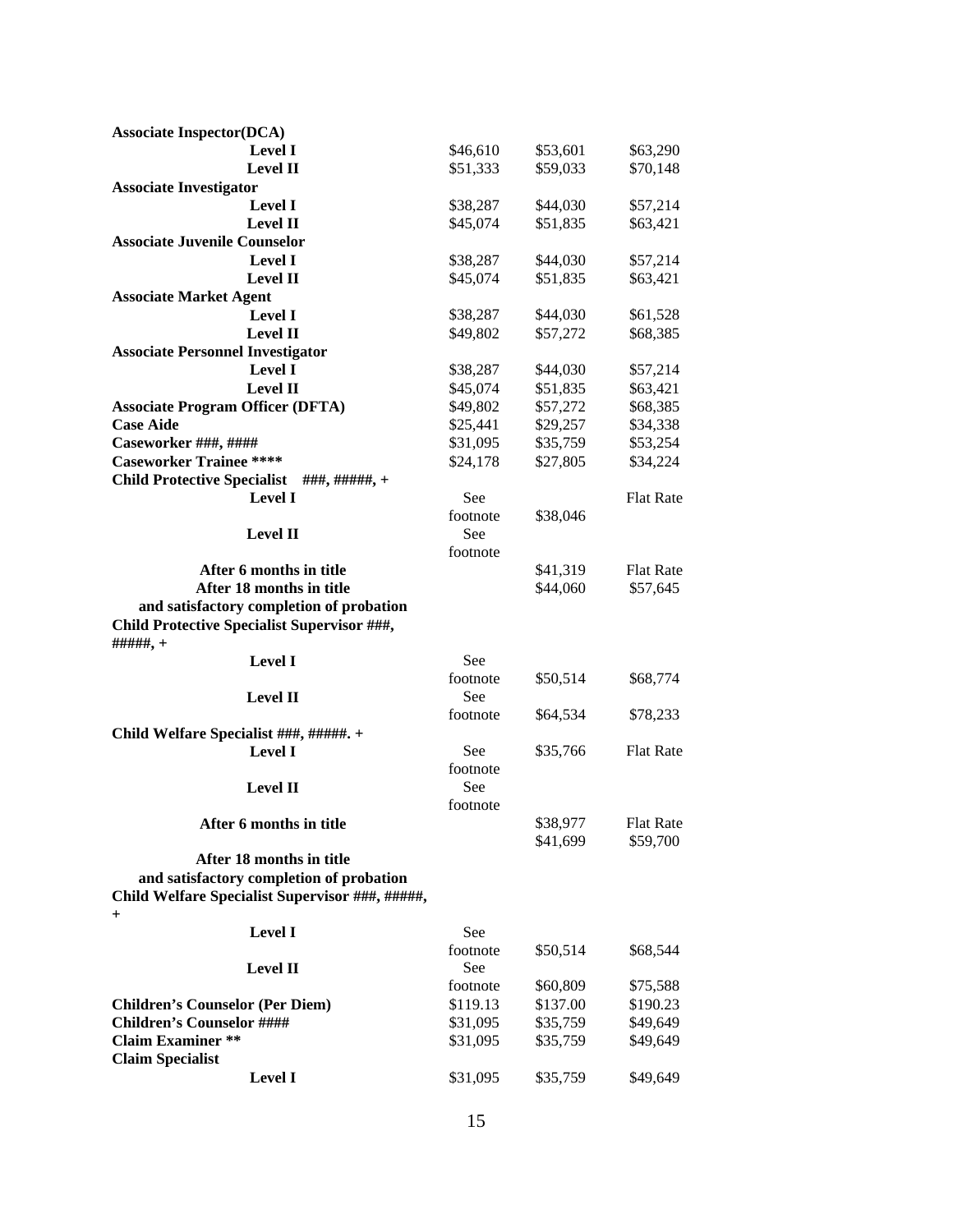| <b>Level II</b>                                 | \$38,287 | \$44,030 | \$57,770         |
|-------------------------------------------------|----------|----------|------------------|
| <b>Level III</b>                                | \$45,074 | \$51,835 | \$64,331         |
| <b>Community Assistant</b>                      | \$24,377 | \$28,034 | \$31,624         |
| <b>Community Associate</b>                      | \$28,732 | \$33,042 | \$47,817         |
| <b>Community Coordinator</b>                    | \$40,551 | \$46,634 | \$62,950         |
| <b>Community Liaison Trainee</b>                | \$23,457 | \$26,975 | \$30,440         |
| <b>Community Liaison Worker</b>                 | \$31,095 | \$35,759 | \$47,817         |
| <b>Community Liaison Worker (JOP)</b>           | \$31,095 | \$35,759 | \$47,817         |
| <b>Community Liaison Worker (OTB)</b>           | \$31,095 | \$35,759 | \$49,649         |
| <b>Comm. Organization Spec. (Urban Renewal)</b> | \$45,074 | \$51,835 | \$61,528         |
| <b>Community Service Aide (incl SAP)</b>        | \$22,008 | \$25,309 | \$26,434         |
| <b>Community Service Aide (JOP)</b>             | \$22,008 | \$25,309 | \$26,434         |
| <b>Compliance Aide (JOP)</b>                    | \$26,470 | \$30,440 | <b>Flat Rate</b> |
| <b>Consultant (Day Camp)</b>                    | \$49,802 | \$57,272 | \$68,385         |
| <b>Consultant (Early Childhood Education)</b>   |          |          |                  |
| <b>Level I</b>                                  | \$49,802 | \$57,272 | \$68,385         |
| <b>Level II</b>                                 | \$53,503 | \$61,528 | \$73,820         |
| Consultant(Mntl Hlth Stands & Serv.) **         | \$45,074 | \$51,835 | \$61,528         |
| <b>Consultant (Public Health Social Work)</b>   | \$49,802 | \$57,272 | \$68,385         |
| <b>Congregate Care Specialist #####</b>         |          |          |                  |
| <b>Level I</b>                                  | See      | \$32,028 | \$50,525         |
|                                                 | footnote |          |                  |
| <b>Level II</b>                                 | See      | \$38,518 | \$56,957         |
|                                                 | footnote |          |                  |
| <b>Contract Specialist</b>                      |          |          |                  |
| <b>Level I</b>                                  | \$31,124 | \$35,793 | \$52,789         |
| <b>Level II</b>                                 | \$38,326 | \$44,075 | \$59,190         |
| <b>Correctional Counselor</b>                   | \$31,095 | \$35,759 | \$47,817         |
| <b>Corr. Standards Review Specialist</b>        |          |          |                  |
| <b>Level I</b>                                  | \$37,065 | \$42,625 | \$52,843         |
| Level II                                        | \$45,950 | \$52,843 | \$65,606         |
| <b>Counselor (Addiction Treatment)</b>          | \$37,058 | \$42,617 | \$54,436         |
| Day Care Eligibility Worker                     | \$31,095 | \$35,759 | \$49,649         |
| <b>Decedent Property Agent</b>                  | \$31,095 | \$35,759 | \$47,817         |
| <b>Decedent Property Agent (Queens Co.)</b>     | \$31,095 | \$35,759 | \$47,817         |
| <b>Educational Counselor (DJJ)</b>              | \$29,777 | \$34,243 | \$47,273         |
| <b>Employee Assistance Counselor (OTB)</b>      | \$33,310 | \$38,307 | <b>Flat Rate</b> |
| <b>Family Preservationist (JJ)</b>              | \$33,998 | \$39,098 | \$56,628         |
| <b>Field Investigation Specialist (LD)</b>      |          |          |                  |
| <b>Level I</b>                                  | \$31,640 | \$36,386 | \$47,663         |
| Level II                                        | \$37,841 | \$43,517 | \$53,875         |
| <b>Level III</b>                                | \$45,046 | \$51,803 | \$67,198         |
| <b>Fraud Investigator (DOSS)</b>                | \$31,095 | \$35,759 | \$49,649         |
| <b>Fraud Investigator</b>                       |          |          |                  |
| <b>Level I</b>                                  | \$31,095 | \$35,759 | \$53,254         |
| <b>Level II</b>                                 | \$38,287 | \$44,030 | \$60,324         |
| <b>Head Juvenile Counselor ###</b>              | \$49,802 | \$57,272 | \$68,436         |
| <b>Home Aide</b>                                | \$23,457 | \$26,975 | \$30,440         |
| <b>Home Economist</b>                           | \$38,287 | \$44,030 | \$61,528         |
| <b>Home Economist Trainee</b>                   | \$31,095 | \$35,759 | \$47,817         |
| Homemaker                                       |          |          |                  |
| <b>Level I</b>                                  | \$24,416 | \$28,078 | \$34,338         |
|                                                 |          |          |                  |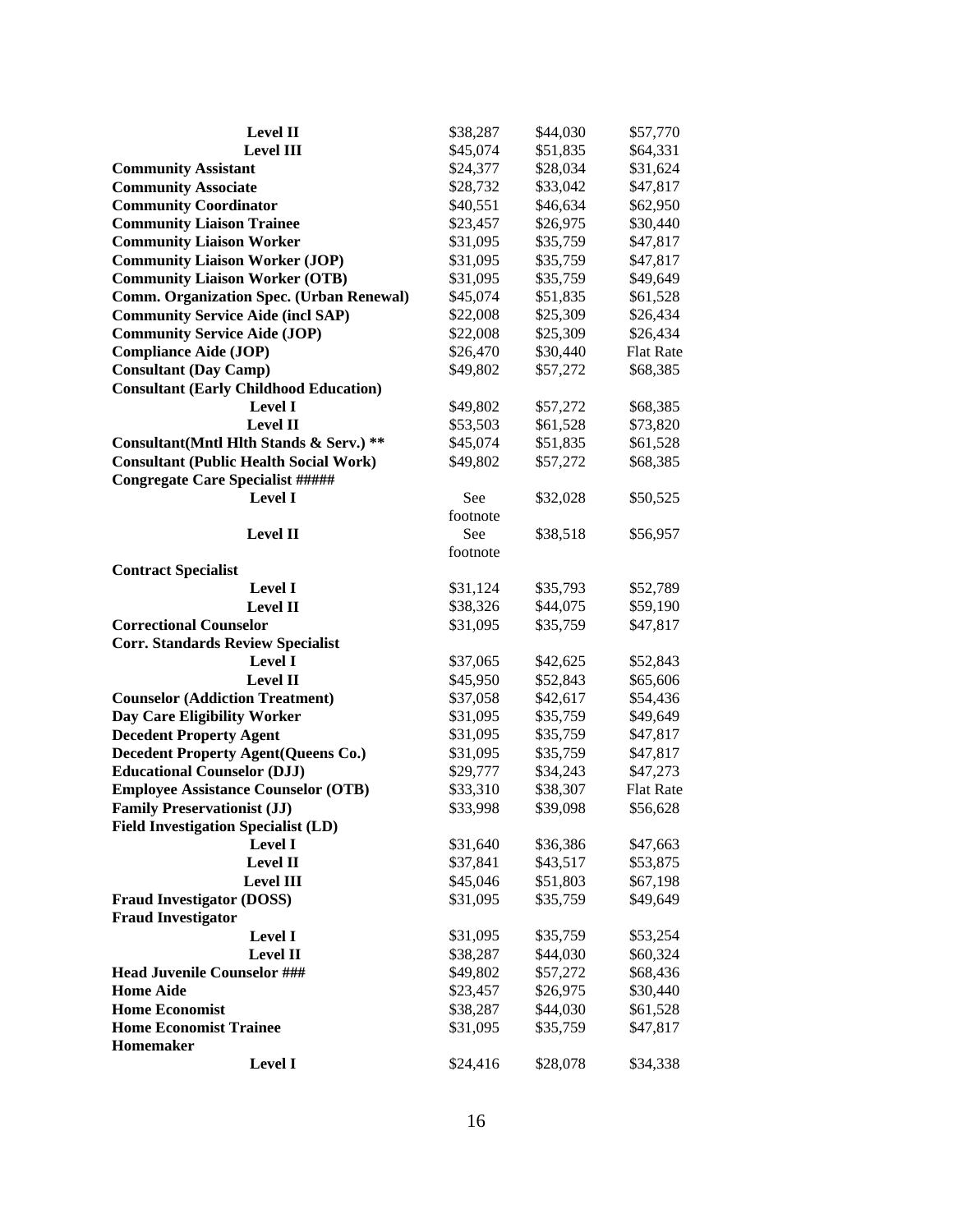| <b>Level II</b>                                           | \$31,095                    | \$35,759  | \$49,649         |
|-----------------------------------------------------------|-----------------------------|-----------|------------------|
| <b>Hospital Care Investigator</b>                         | \$31,095                    | \$35,759  | \$47,817         |
| Houseparent ***                                           |                             |           |                  |
|                                                           | SEE                         |           |                  |
| <b>Basic Annual Rate</b>                                  | <b>FOOTNOTE</b><br>\$32,329 | \$37,178  | \$51,825         |
| <b>Hourly Basic Rate (1X)</b>                             | \$10.3217                   | \$11.8700 | \$16.5546        |
| <b>Hourly Overtime Rate (1.5X)</b>                        | \$15.4900                   | \$17.8100 | \$24.8258        |
|                                                           | \$26,131                    | \$30,051  | <b>Flat Rate</b> |
| <b>Houseparent Aide</b><br><b>Human Resources Aide **</b> | \$23,457                    | \$26,975  | \$30,440         |
| Human Resources Spec. (incl. spec.)                       | \$31,095                    | \$35,759  | \$49,649         |
| Human Resources Tech. (incl. spec.)                       | \$23,457                    | \$26,975  | \$30,440         |
| <b>Human Rights Specialist</b>                            | \$37,007                    | \$42,558  | \$58,740         |
| <b>Human Rights Specialist (CCHR)</b>                     | \$37,007                    | \$42,558  | \$58,740         |
| Inspector(DCA)                                            |                             |           |                  |
| <b>Level I</b>                                            | \$31,863                    | \$36,642  | \$44,915         |
| <b>Level II</b>                                           | \$39,822                    | \$45,795  | \$50,763         |
| <b>Institutional Teacher (DJJ)</b>                        |                             |           |                  |
| <b>Level I</b>                                            | \$33,784                    | \$38,852  | \$47,273         |
| <b>Level II</b>                                           | \$42,263                    | \$48,602  | \$59,407         |
| <b>Investigator Trainee ****</b>                          | \$24,178                    | \$27,805  | \$34,224         |
| Investigator                                              | \$31,095                    | \$35,759  | \$49,649         |
| <b>Investigator (OTB)</b>                                 | \$31,095                    | \$35,759  | \$49,649         |
| Investigator (Discipline) DOS, HRA, DJJ,                  |                             |           |                  |
| DOC, DOH, DPR (ONLY)                                      |                             |           |                  |
| <b>Level I</b>                                            | \$31,701                    | \$36,456  | \$47,750         |
| <b>Level II</b>                                           | \$37,914                    | \$43,601  | \$53,979         |
| <b>Level III</b>                                          | \$45,134                    | \$51,904  | \$67,328         |
| <b>Investigator (CCRB)</b>                                |                             |           |                  |
| <b>Level I</b>                                            | \$31,701                    | \$36,456  | \$47,750         |
| <b>Level II</b>                                           | \$37,914                    | \$43,601  | \$53,979         |
| <b>Level III</b>                                          | \$45,134                    | \$51,904  | \$67,328         |
| <b>Job Opportunity Specialist</b>                         | \$31,095                    | \$36,538  | \$53,254         |
| <b>Junior Human Rights Specialist</b>                     | \$30,785                    | \$35,403  | \$40,622         |
| Juvenile Counselor ###                                    |                             |           |                  |
| <b>Level I</b>                                            | \$31,095                    | \$35,759  | \$45,019         |
| <b>Level II</b>                                           | \$36,533                    | \$42,013  | \$49,649         |
| <b>Market Aide</b>                                        | n/a                         | n/a       | n/a              |
| <b>Market Agent</b>                                       | \$31,095                    | \$35,759  | \$44,030         |
| <b>Mental Health Worker</b>                               | \$25,783                    | \$29,651  | \$32,332         |
| <b>Peer Counselor</b>                                     |                             |           |                  |
| <b>Level I</b>                                            | See                         |           |                  |
|                                                           | footnote                    | \$28,150  | \$30,596         |
| <b>Level II</b>                                           | See                         |           |                  |
|                                                           | footnote                    | \$30,596  | \$34,267         |
| <b>Level III</b>                                          | See                         |           |                  |
|                                                           | footnote                    | \$34,680  | \$38,760         |
| <b>Personnel Investigator</b>                             | \$34,680                    | \$38,760  | \$34,680         |
| <b>Precinct Community Relations Aide</b>                  |                             |           |                  |
| Hired After 6/30/86                                       | \$12.16                     | \$13.98   | Per Hour         |
| Hired 7/1/85 - 6/30/86                                    |                             | \$14.05   | Per Hour         |
| Hired 7/1/84 - 6/30/85                                    |                             | \$14.10   | Per Hour         |
| Hired Before 7/1/84                                       |                             | \$14.18   | Per Hour         |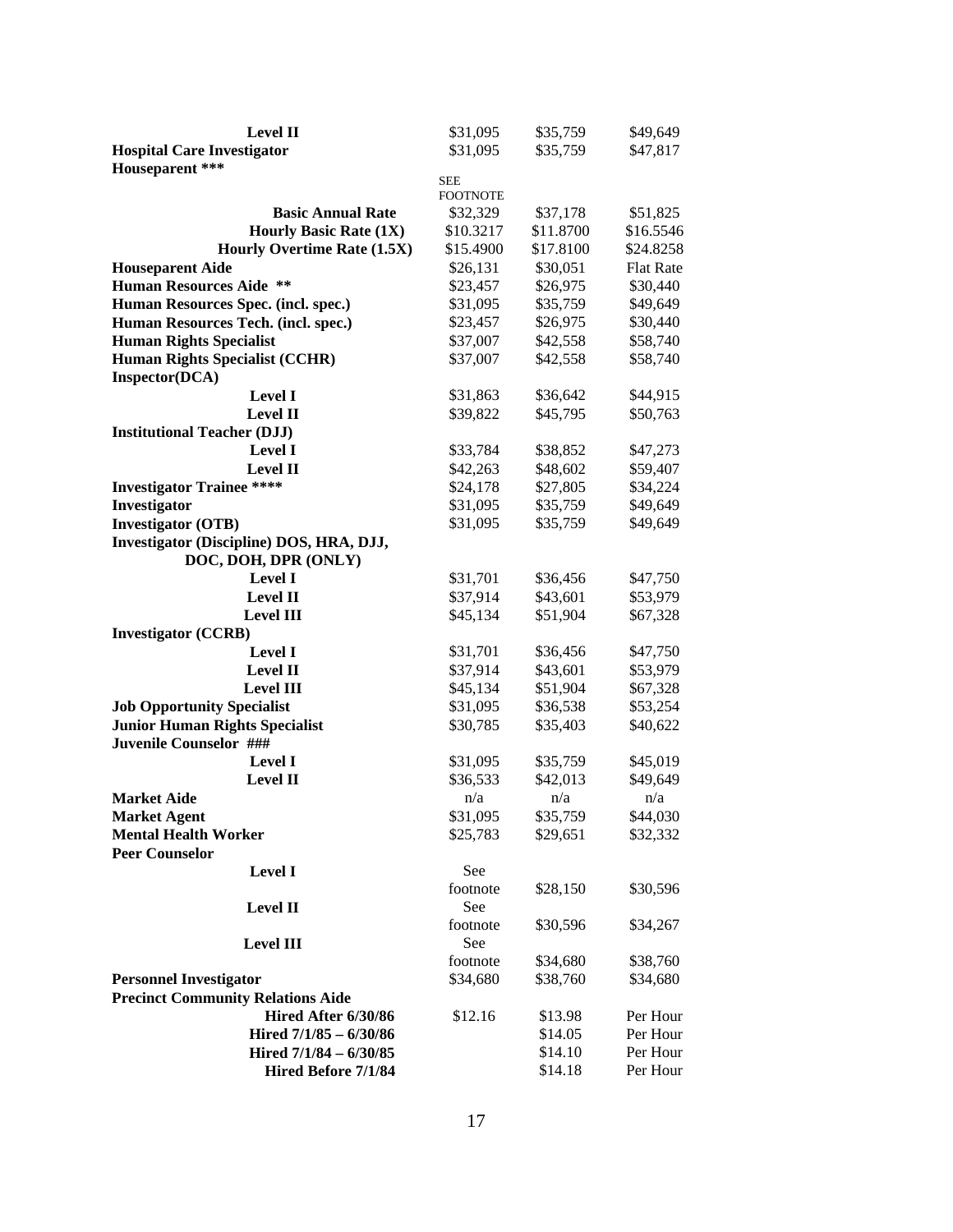| <b>Precinct Community Relations Assoc.</b>   | \$14.50   | \$16.67   | Per Hour  |
|----------------------------------------------|-----------|-----------|-----------|
| <b>Precinct Community Relations Cordntr.</b> | \$21.69   | \$24.94   | Per Hour  |
| <b>Principal Children's Counselor ####</b>   | \$49,802  | \$57,272  | \$68,436  |
| Prin. Comm. Liaison Worker (w/certain        |           |           |           |
| exceptions)                                  | \$45,074  | \$51,835  | \$63,421  |
| <b>Prin. Community Liaison Worker (OTB)</b>  | \$45,074  | \$51,835  | \$63,421  |
| <b>Principal Correctional Counselor</b>      | \$45,074  | \$51,835  | \$61,528  |
| <b>Principal Home Economist</b>              | \$49,802  | \$57,272  | \$68,239  |
| <b>Principal Hospital Care Investigator</b>  | \$49,802  | \$57,272  | \$68,385  |
| <b>Principal Human Rights Specialist</b>     | \$52,174  | \$60,000  | \$78,494  |
| Prin. Human Rights Specialist (CCHR)         | \$52,174  | \$60,000  | \$78,494  |
| <b>Principal Juvenile Counselor</b>          | \$45,074  | \$51,835  | \$63,421  |
| <b>Principal Senior Citizen Specialist</b>   | \$45,074  | \$51,835  | \$61,528  |
| <b>Program Coordinator (JJ)</b>              | \$41,912  | \$48,199  | \$65,625  |
| <b>Program Officer (DFTA)</b>                | \$42,610  | \$49,001  | \$61,528  |
| <b>Program Specialist (Correction)</b>       | \$45,074  | \$51,835  | \$61,528  |
| <b>Research Asst. (Behavioral Sciences)</b>  | \$31,095  | \$35,759  | \$47,817  |
| <b>Sanitation Compliance Agent</b>           | \$25,647  | \$29,494  | \$32,506  |
| Special Consultant(Mntl Health Stndrd &      |           |           |           |
| Services)                                    |           |           |           |
| <b>Level I</b>                               | \$45,074  | \$51,835  | \$61,528  |
| <b>Level II</b>                              | \$53,503  | \$61,528  | \$73,820  |
| <b>Sr. Addiction Counselor ####</b>          |           |           |           |
| <b>Level I</b>                               | \$43,266  | \$49,756  | \$62,318  |
| <b>Level II</b>                              | \$47,591  | \$54,730  | \$68,548  |
| Sr. Addiction Specialist (incl. spec.)       | \$31,095  | \$35,759  | \$47,817  |
| <b>Sr. Area Services Coordinator</b>         | \$45,074  | \$51,835  | \$61,528  |
| Sr. Children's Counselor ####                | \$38,287  | \$44,030  | \$57,214  |
| Sr. Citizen Aide (DFTA) Hired after 6/30/86  |           |           |           |
|                                              | \$8.33    | \$9.58    | Per Hour  |
| Hired 7/1/85 - 6/30/86                       |           | \$9.88    | Per Hour  |
| Hired 7/1/84 - 6/30/85                       |           | \$10.13   | Per Hour  |
| Hired Before 7/1/84                          |           | \$10.44   | Per Hour  |
| <b>Sr. Citizen Specialist I (DFTA)</b>       | \$31,095  | \$35,759  | \$47,817  |
| <b>Sr. Citizen Specialist II (DFTA)</b>      | \$38,287  | \$44,030  | \$55,856  |
| Sr. Citizen Specialist II (JOP)              | \$38,287  | \$44,030  | \$55,856  |
| <b>Sr. Claim Examiner</b>                    | \$38,287  | \$44,030  | \$57,770  |
| <b>Sr. Community Liaison Worker</b>          | \$34,797  | \$40,017  | \$51,835  |
| <b>Sr. Community Liaison Worker (OTB)</b>    | \$34,797  | \$40,017  | \$51,835  |
| Sr. Comm. Organization Spec.(Urban Renewal)  | \$49,802  | \$57,272  | \$68,385  |
| Sr. Consultant (Early Childhood Educ.)       | \$53,503  | \$61,528  | \$73,820  |
| Sr. Consultant (Mntl Hlth Stnds & Serv.) **  | \$53,503  | \$61,528  | \$73,820  |
| <b>Sr. Consultant (Psychiatric Nursing)</b>  | \$53,503  | \$61,528  | \$73,820  |
| Sr. Consultant (Pub. Health Social Wk)       | \$53,503  | \$61,528  | \$73,820  |
| <b>Sr. Counselor (Addiction Treatment)</b>   | \$45,074  | \$51,835  | \$61,528  |
| <b>Sr. Homemaker</b>                         | \$31,095  | \$35,759  | \$49,649  |
| <b>Sr. Hospital Care Investigator</b>        | \$38,287  | \$44,030  | \$55,856  |
| Sr. Houseparent ***                          |           |           |           |
| <b>Basic Annual Rate</b>                     | \$38,287  | \$44,030  | \$55,846  |
| <b>Hourly Basic Rate (1X)</b>                | \$12.2261 | \$14.0600 | \$17.8296 |
| <b>Hourly Overtime Rate (1.5X)</b>           | \$18.3400 | \$21.0900 | \$26.7514 |
| Sr. Human Resources Spec.(incl. spec.)       | \$38,287  | \$44,030  | \$57,214  |
|                                              |           |           |           |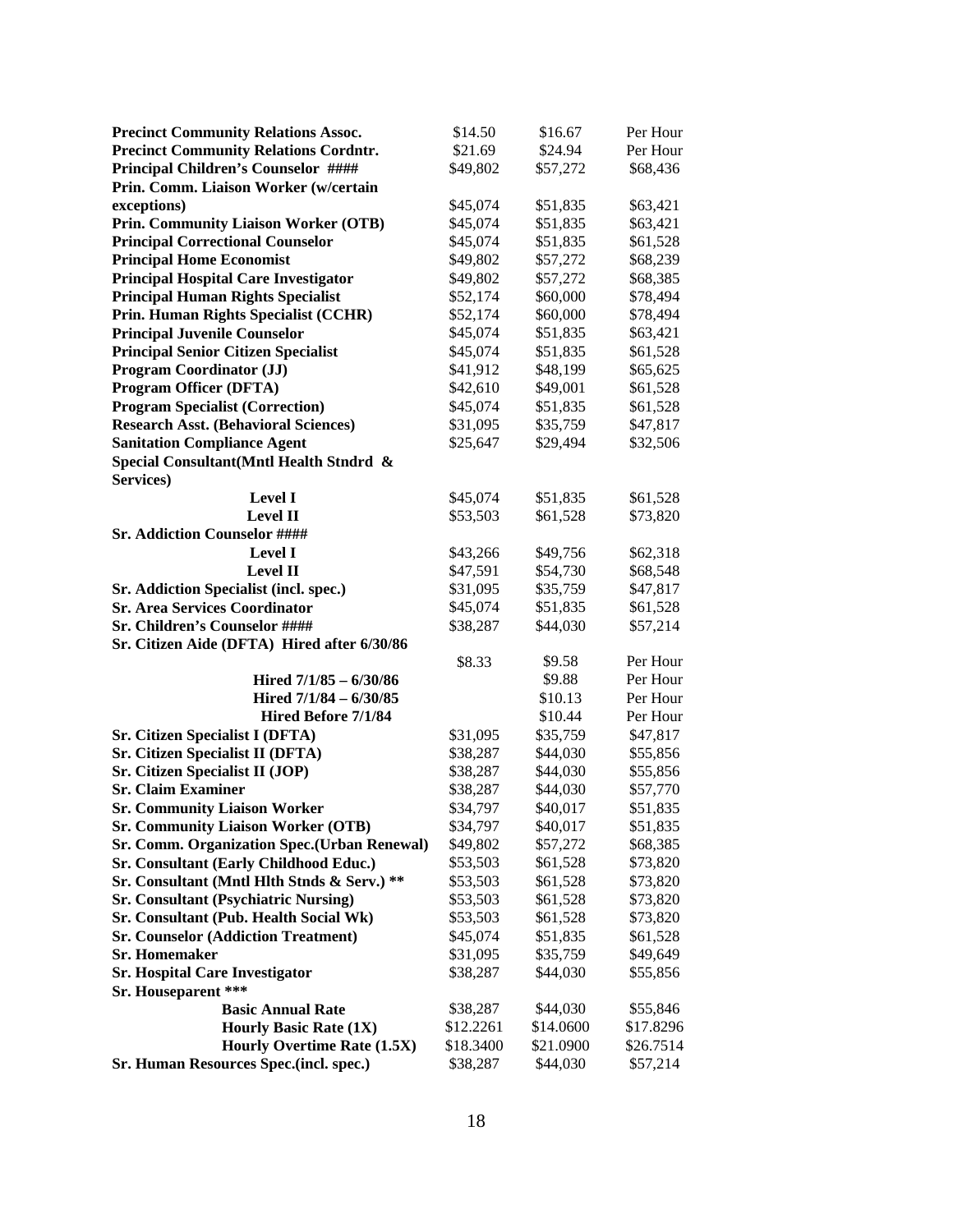| Sr. Human Resources Tech.(incl. spec.)            | \$27,499 | \$31,624 | \$37,178 |
|---------------------------------------------------|----------|----------|----------|
| Sr. Institutional Teacher (DJJ)**                 | \$38,287 | \$44,030 | \$59,407 |
| <b>Sr. Inspector of Ports and Terminals</b>       | \$38,287 | \$44,030 | \$55,856 |
| Sr. Investigator                                  | \$38,287 | \$44,030 | \$57,214 |
| Sr. Investigator (OTB)                            | \$38,287 | \$44,030 | \$57,214 |
| <b>Sr. Juvenile Counselor</b>                     | \$38,287 | \$44,030 | \$57,214 |
| <b>Sr. Mental Health Worker</b>                   | \$26,670 | \$30,670 | \$35,769 |
| <b>Sr. Program Specialist (Correction)</b>        | \$49,802 | \$57,272 | \$68,385 |
| Sr. Social Worker (HCF) ####                      | \$40,417 | \$46,479 | \$57,982 |
| Social Worker ####                                | \$38,287 | \$44,030 | \$54,436 |
| <b>Superintendent of Adult Institutions ##</b>    | \$49,802 | \$57,272 | \$73,820 |
| <b>Superintendent of Bridge House</b>             | \$38,287 | \$44,030 | \$55,856 |
| <b>Supervising Area Services Coordinator</b>      | \$49,802 | \$57,272 | \$68,385 |
| Supervising Children's Counselor ####, #####      | See      | \$51,835 | \$63,421 |
|                                                   | footnote |          |          |
| <b>Supervising Claim Examiner</b>                 | \$45,074 | \$51,835 | \$64,331 |
| <b>Supervising Correctional Counselor</b>         | \$38,287 | \$44,030 | \$55,856 |
| <b>Suprvsg. Counselor (Add. Treatment)</b>        | \$49,802 | \$57,272 | \$68,385 |
| <b>Supervising Custodian of Children</b>          | \$45,074 | \$51,835 | \$61,528 |
| <b>Supervising Home Economist</b>                 | \$45,074 | \$51,835 | \$68,385 |
| <b>Supervising Hospital Care Investigator</b>     | \$45,074 | \$51,835 | \$61,528 |
| <b>Supvsg Human Res. Spec.(incl spec.)</b>        | \$45,074 | \$51,835 | \$63,421 |
| <b>Supervising Human Rights Specialist</b>        | \$43,810 | \$50,382 | \$67,239 |
| <b>Supvsng Human Rights Spec.(CCHR)</b>           | \$43,810 | \$50,382 | \$67,239 |
| <b>Supvsg. Inspector of Ports &amp; Terminals</b> | \$45,074 | \$51,835 | \$61,528 |
| <b>Supervising Investigator</b>                   | \$45,074 | \$51,835 | \$63,421 |
| <b>Supervising Investigator (OTB)</b>             | \$45,074 | \$51,835 | \$63,421 |
| <b>Supervising Mental Health Worker</b>           | \$30,712 | \$35,319 | \$41,588 |
| <b>Suprvsr.</b> (Methadone Treatment Center)      | \$49,802 | \$57,272 | \$68,385 |
| <b>Supervisor of Child Care</b>                   | \$45,074 | \$51,835 | \$68,385 |
| <b>Supervisor of Investigations (CCRB) #####</b>  | See      | \$57,393 | \$73,199 |
|                                                   | footnote |          |          |
| <b>Supvsr. of Youth Services (incl. spec.)</b>    | \$38,287 | \$44,030 | \$57,214 |
| <b>Supervisor I (Social Work) ####</b>            | \$42,610 | \$49,001 | \$61,528 |
| <b>Supervisor II (Social Work) ####</b>           | \$49,802 | \$57,272 | \$68,385 |
| <b>Supervisor III (Social Work) ####</b>          | \$54,739 | \$62,950 | \$73,820 |
| <b>Supervisor I (Welfare) ###</b>                 | \$38,379 | \$44,136 | \$61,528 |
| <b>Supervisor II (Welfare) ###</b>                | \$45,074 | \$51,835 | \$68,385 |
| <b>Supervisor III (Welfare) ###</b>               | \$49,802 | \$57,272 | \$73,820 |
| <b>Teacher Aide (Day Care Center)</b>             | \$23,457 | \$26,975 | \$30,440 |
| <b>Youth Coordinator (Youth Services)</b>         | \$38,287 | \$44,030 | \$48,925 |
| <b>Youth Services Specialist</b>                  | \$31,095 | \$35,759 | \$49,649 |

**\* Sept thru June: not to exceed 15 hours per week.**

**\*\* To be deleted** 

**\*\*\* Notwithstanding the Equity Panel Award dated November 22, 1994, the annual salary rate for Houseparents and Senior Houseparents shall be based upon a work week of sixty (60) hours. All time actually worked in a calendar week in excess of forty (40) hours shall be paid at the rate of time and one-half (1.5x) based on the hourly overtime rates set forth in the payable, above. Employees hired to work a twelve (12) hour day on a per diem basis shall continue to be paid for the first eight (8) hours at straight time (1x) and the remaining fours hours at time and one-half (1.5x) based on the hourly (1x) and hourly overtime (1.5x) rates set forth above.**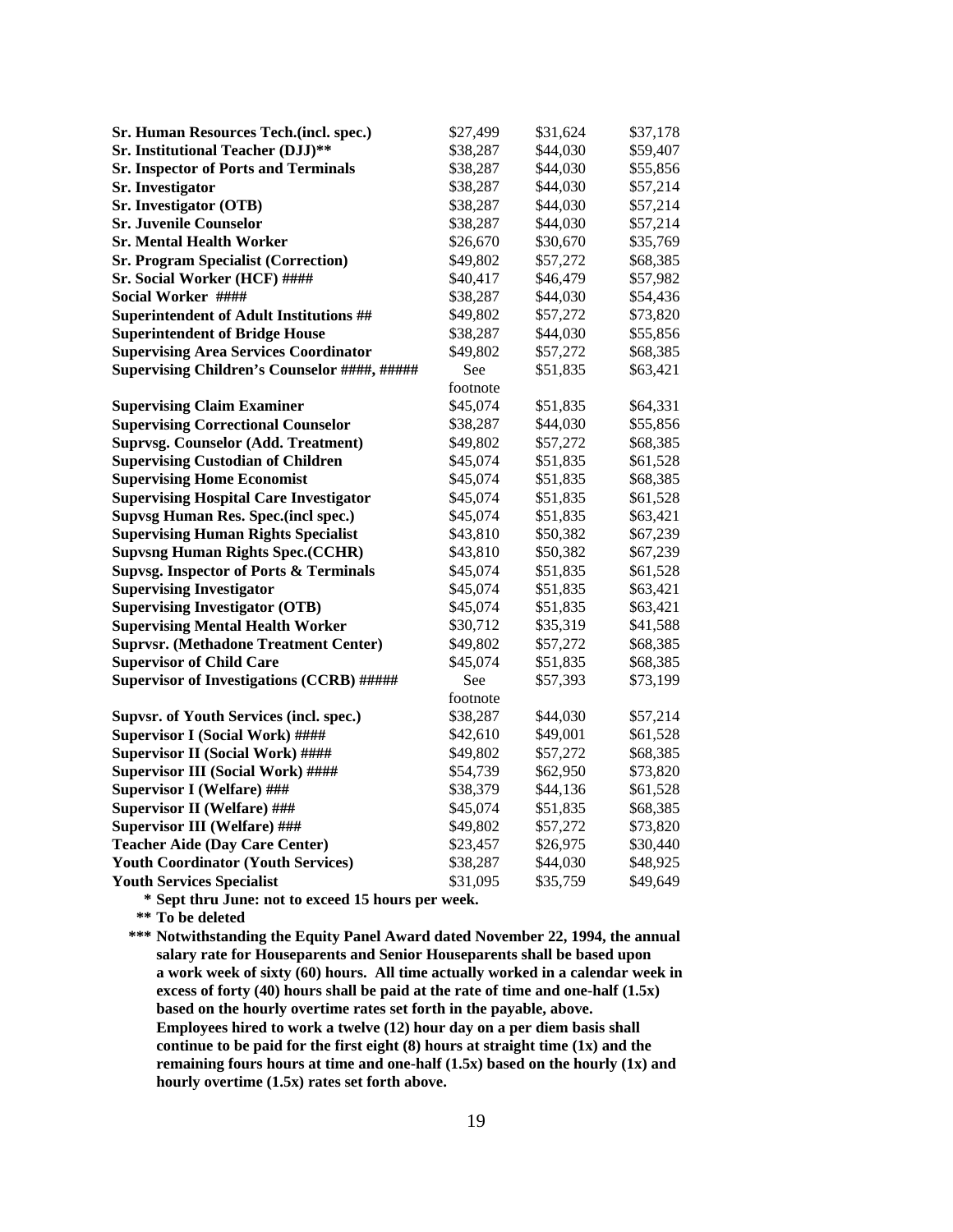**\*\*\*\* Appointment rate shall be the minimum of the salary range for the Trainee title or the appointee's current salary in the eligible title, whichever is greater. Upon satisfactory completion of one year of training, each Trainee earning below the maximum salary shall continue to be paid \$1,132 effective 7/1/03 and \$1,155 effective 7/1/04. Maturing Trainees are guaranteed an advancement increase of \$1,132 effective 7/1/03 and \$1,155 effective 7/1/04.** 

**Employees hired to work a twelve (12) hour day on a per diem basis shall continue to be paid for the first eight (8) hours at straight time (1x) and the remaining fours hours at time and one-half (1.5x) based on the hourly (1x) and hourly overtime (1.5x) rates set forth above.** 

**# See Article III, Section 4, "New Hires"** 

**## Pursuant to the 1994 Addendum to the 95-00 Social Services Agreement dated December 9, 1999, the salary of the above-referenced title is equated to the salary of Supervisor III (Welfare) effective July 1, 1994.** 

**### Each appointment to this position above the hiring rate will be handled on a case by case basis. #### Each appointment to this position at HHC above the hiring rate will be handled on a case by case basis. ##### footnote (#) is not applicable**

**+ Established by Resolution #98-12 effective November 12, 1998**

#### **c. Effective February 1, 2007**

#### **i. Minimum**

|                                                    | $(1)$ Hiring | (2) Incumbent ii. Maximum |          |
|----------------------------------------------------|--------------|---------------------------|----------|
|                                                    | Rate         | Rate                      |          |
| <b>Addiction Counselor ####</b>                    |              |                           |          |
| <b>Level I</b>                                     | \$38,541     | \$44,322                  | \$56,613 |
| <b>Level II</b>                                    | \$41,662     | \$47,911                  | \$60,010 |
| <b>Addiction Specialist (incl. spec.) ####</b>     | \$28,599     | \$32,889                  | \$38,665 |
| Admin. of Youth Services (incl. spec.)             | \$51,794     | \$59,563                  | \$71,173 |
| After School Program Spec. (YB) *                  | \$26.43      | \$30.40                   | Per Hour |
| <b>Alcoholism Counselor</b>                        | \$32,338     | \$37,189                  | \$49,730 |
| <b>Area Services Coordinator</b>                   | \$39,818     | \$45,791                  | \$58,090 |
| <b>Assistant Addiction Counselor</b>               | \$32,338     | \$37,189                  | \$49,730 |
| <b>Asst. Administrator of Youth Services</b>       | \$46,877     | \$53,908                  | \$65,958 |
| <b>Asst. Area Services Coordinator</b>             | \$32,338     | \$37,189                  | \$49,730 |
| <b>Asst. Community Liaison Worker</b>              | \$25,392     | \$29,201                  | \$35,712 |
| <b>Asst. Community Liaison Worker (JOP)</b>        | \$25,392     | \$29,201                  | \$35,712 |
| <b>Asst. Community Liaison Worker (OTB)</b>        | \$25,392     | \$29,201                  | \$35,712 |
| <b>Asst. Educational Counselor (DJJ)</b>           | \$26,458     | \$30,427                  | \$36,260 |
| <b>Assistant Institutional Teacher (DJJ)</b>       | \$26,458     | \$30,427                  | \$36,260 |
| <b>Asst. Program Specialist (DOC)</b>              | \$34,903     | \$40,138                  | \$53,908 |
| <b>Asst. Superintendent of Bridge House</b>        | \$28,599     | \$32,889                  | \$35,712 |
| <b>Asst. Superintendent of Welfare Shelters</b>    | \$46,877     | \$53,908                  | \$65,958 |
| <b>Asst. Supvr. of Youth Services (incl spec.)</b> | \$36,190     | \$41,618                  | \$53,908 |
| <b>Assistant Youth Services Specialist</b>         | \$27,529     | \$31,658                  | \$35,712 |
| <b>Associate Claim Examiner **</b>                 |              |                           |          |
| <b>Level I</b>                                     | \$39,818     | \$45,791                  | \$60,081 |
| <b>Level II</b>                                    | \$46,877     | \$53,908                  | \$66,904 |
| <b>Associate Contract Specialist</b>               | \$46,923     | \$53,962                  | \$70,709 |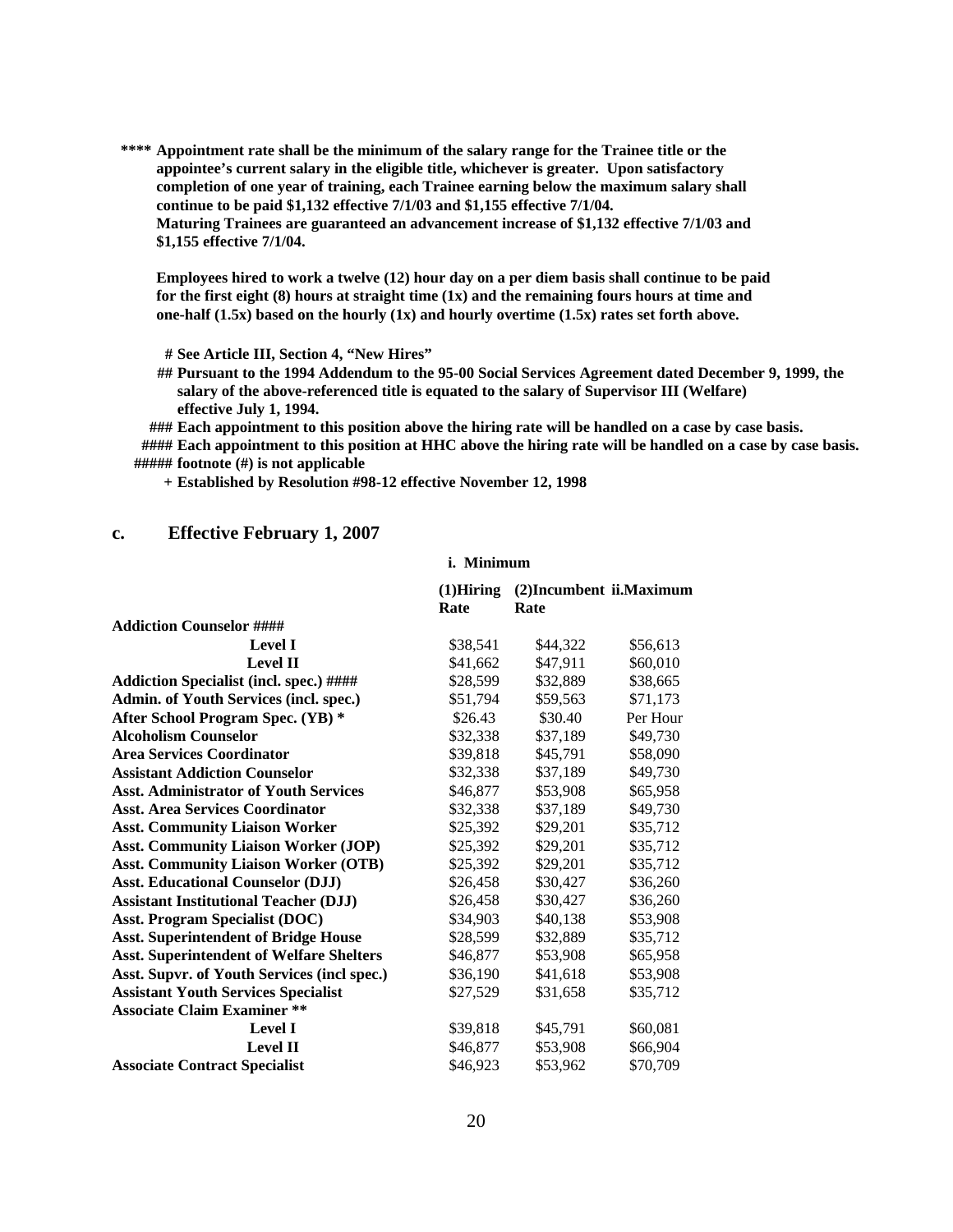| <b>Associate Correctional Counselor</b>                    |                           |                      |                      |
|------------------------------------------------------------|---------------------------|----------------------|----------------------|
| <b>Level I</b>                                             | \$39,818                  | \$45,791             | \$58,090             |
| <b>Level II</b>                                            | \$46,877                  | \$53,908             | \$63,989             |
| <b>Associate Fraud Investigator</b>                        |                           |                      |                      |
| <b>Level I</b>                                             | \$46,877                  | \$53,908             | \$71,120             |
| Level II                                                   | \$51,794                  | \$59,563             | \$74,513             |
| <b>Associate Human Rights Specialist</b>                   |                           |                      |                      |
| <b>Level I</b>                                             | \$45,563                  | \$52,398             | \$69,929             |
| <b>Level II</b>                                            | \$54,261                  | \$62,400             | \$81,634             |
| <b>Associate Inspector(DCA)</b>                            |                           |                      |                      |
| <b>Level I</b>                                             | \$48,474                  | \$55,745             | \$65,822             |
| <b>Level II</b>                                            | \$53,386                  | \$61,394             | \$72,954             |
| <b>Associate Investigator</b>                              |                           |                      |                      |
| <b>Level I</b>                                             | \$39,818                  | \$45,791             | \$59,503             |
| <b>Level II</b>                                            | \$46,877                  | \$53,908             | \$65,958             |
| <b>Associate Job Opportunity Specialist *</b>              |                           |                      |                      |
| <b>Level I</b>                                             | \$40,435                  | \$46,500             | \$63,989             |
| <b>Level II</b>                                            | \$47,391                  | \$54,500             | \$71,120             |
| <b>Level III</b>                                           | \$52,229                  | \$60,063             | \$76,773             |
| * certified April 27, 2005                                 |                           |                      |                      |
|                                                            |                           |                      |                      |
| <b>Associate Juvenile Counselor</b>                        |                           |                      |                      |
| <b>Level I</b>                                             | \$39,818                  | \$45,791             | \$59,503             |
| <b>Level II</b>                                            | \$46,877                  | \$53,908             | \$65,958             |
| <b>Associate Market Agent</b>                              |                           |                      |                      |
| <b>Level I</b>                                             | \$39,818                  | \$45,791             | \$63,989             |
| <b>Level II</b>                                            | \$51,794                  | \$59,563             | \$71,120             |
| <b>Associate Personnel Investigator</b>                    |                           |                      |                      |
| <b>Level I</b>                                             | \$39,818                  | \$45,791             | \$59,503<br>\$65,958 |
| <b>Level II</b><br><b>Associate Program Officer (DFTA)</b> | \$46,877<br>\$51,794      | \$53,908<br>\$59,563 | \$71,120             |
| <b>Case Aide</b>                                           | \$26,458                  | \$30,427             | \$35,712             |
| Caseworker ###, ####                                       | \$32,338                  | \$37,189             | \$55,384             |
| <b>Caseworker Trainee ****</b>                             | \$25,145                  | \$28,917             | \$35,593             |
| <b>Child Protective Specialist</b><br>###, #####, +        |                           |                      |                      |
| <b>Level I</b>                                             | See                       | \$39,568             | <b>Flat Rate</b>     |
|                                                            | footnote                  |                      |                      |
| <b>Level II</b>                                            | See                       |                      |                      |
|                                                            | $\operatorname{footnote}$ |                      |                      |
| After 6 months in title                                    |                           | \$42,972             | <b>Flat Rate</b>     |
| After 18 months in title                                   |                           | \$45,822             | \$64,968             |
| and satisfactory completion of probation                   |                           |                      |                      |
| Child Protective Specialist Supervisor ###,                |                           |                      |                      |
| #####, +                                                   |                           |                      |                      |
| <b>Level I</b>                                             | See                       | \$52,535             | \$71,525             |
|                                                            | footnote                  |                      |                      |
| <b>Level II</b>                                            | See                       | \$67,115             | \$81,362             |
|                                                            | footnote                  |                      |                      |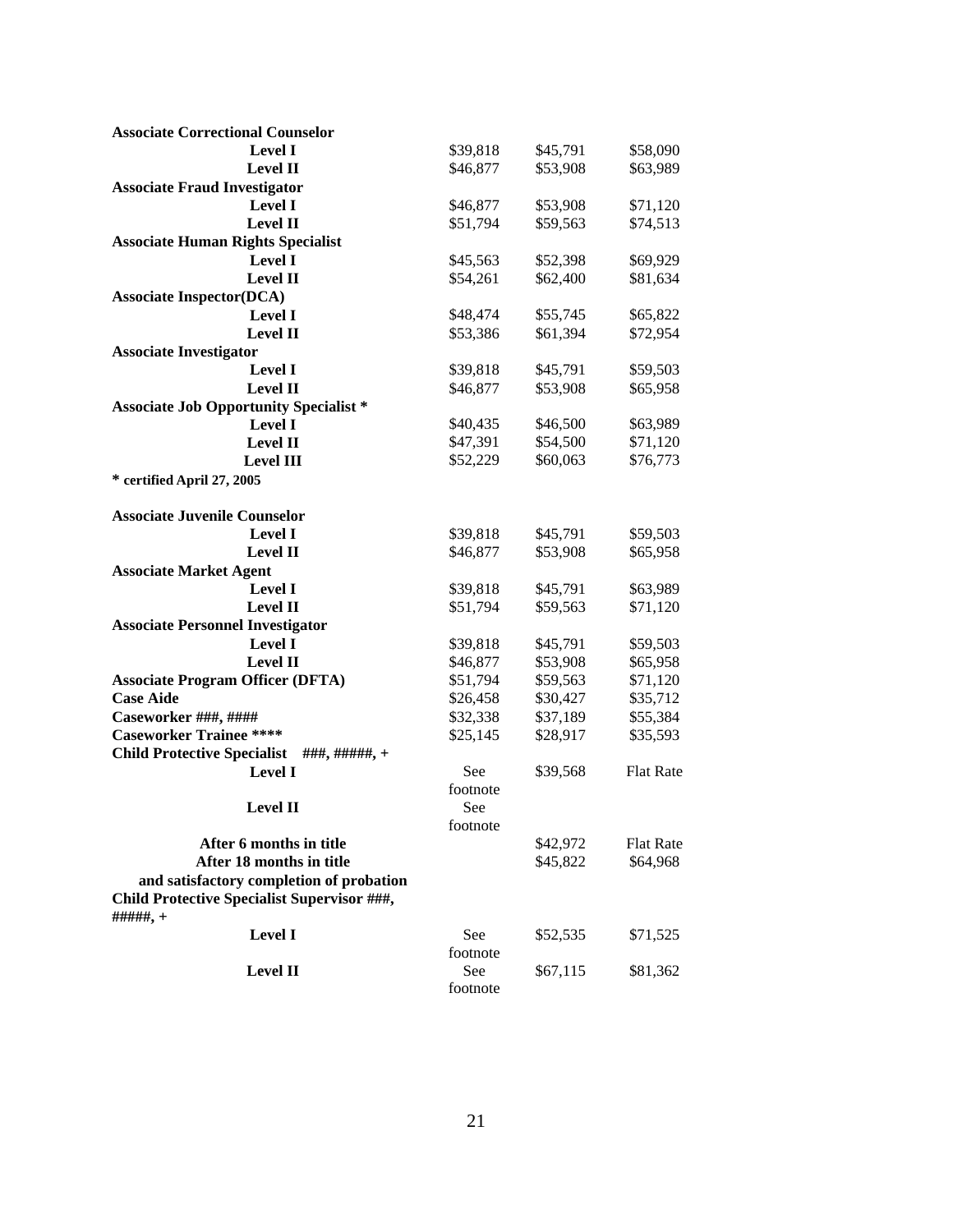| Child Welfare Specialist ###, #####. +          |          |          |                  |
|-------------------------------------------------|----------|----------|------------------|
| <b>Level I</b>                                  | See      | \$37,197 | <b>Flat Rate</b> |
|                                                 | footnote |          |                  |
| <b>Level II</b>                                 | See      |          |                  |
|                                                 | footnote |          |                  |
| After 6 months in title                         |          | \$40,536 | <b>Flat Rate</b> |
| After 18 months in title                        |          | \$43,336 | \$62,088         |
| and satisfactory completion of probation        |          |          |                  |
| Child Welfare Specialist Supervisor ###, #####, |          |          |                  |
| $\ddot{}$                                       |          |          |                  |
| <b>Level I</b>                                  | See      |          |                  |
|                                                 | footnote | \$52,535 | \$71,286         |
| <b>Level II</b>                                 | See      |          |                  |
|                                                 | footnote | \$63,241 | \$78,612         |
| <b>Children's Counselor (Per Diem)</b>          | \$123.90 | \$142.48 | \$197.84         |
| <b>Children's Counselor ####</b>                | \$32,338 | \$37,189 | \$51,635         |
| <b>Claim Examiner **</b>                        | \$32,338 | \$37,189 | \$51,635         |
| <b>Claim Specialist</b>                         |          |          |                  |
| <b>Level I</b>                                  | \$32,338 | \$37,189 | \$51,635         |
| <b>Level II</b>                                 | \$39,818 | \$45,791 | \$60,081         |
| <b>Level III</b>                                | \$46,877 | \$53,908 | \$66,904         |
| <b>Community Assistant</b>                      | \$25,352 | \$29,155 | \$32,889         |
| <b>Community Associate</b>                      | \$29,882 | \$34,364 | \$49,730         |
| <b>Community Coordinator</b>                    | \$42,173 | \$48,499 | \$65,468         |
| <b>Community Liaison Trainee</b>                | \$24,395 | \$28,054 | \$31,658         |
| <b>Community Liaison Worker</b>                 | \$32,338 | \$37,189 | \$49,730         |
| <b>Community Liaison Worker (JOP)</b>           | \$32,338 | \$37,189 | \$49,730         |
| <b>Community Liaison Worker (OTB)</b>           | \$32,338 | \$37,189 | \$51,635         |
| <b>Comm. Organization Spec. (Urban Renewal)</b> | \$46,877 | \$53,908 | \$63,989         |
| <b>Community Service Aide (incl SAP)</b>        | \$22,888 | \$26,321 | \$27,491         |
| <b>Community Service Aide (JOP)</b>             | \$22,888 | \$26,321 | \$27,491         |
| <b>Compliance Aide (JOP)</b>                    | \$27,529 | \$31,658 | <b>Flat Rate</b> |
| <b>Consultant (Day Camp)</b>                    | \$51,794 | \$59,563 | \$71,120         |
| <b>Consultant (Early Childhood Education)</b>   |          |          |                  |
| <b>Level I</b>                                  | \$51,794 | \$59,563 | \$71,120         |
| <b>Level II</b>                                 | \$55,643 | \$63,989 | \$76,773         |
| Consultant(Mntl Hlth Stands & Serv.) **         | \$46,877 | \$53,908 | \$63,989         |
| <b>Consultant (Public Health Social Work)</b>   |          |          |                  |
|                                                 | \$51,794 | \$59,563 | \$71,120         |
| <b>Congregate Care Specialist #####</b>         | See      |          |                  |
| <b>Level I</b>                                  | footnote | \$33,309 | \$52,546         |
| <b>Level II</b>                                 | See      |          |                  |
|                                                 | footnote | \$40,059 | \$59,235         |
| <b>Contract Specialist</b>                      |          |          |                  |
|                                                 |          |          |                  |
| <b>Level I</b><br>Level II                      | \$32,370 | \$37,225 | \$54,901         |
|                                                 | \$39,859 | \$45,838 | \$61,558         |
| <b>Correctional Counselor</b>                   | \$32,338 | \$37,189 | \$49,730         |
| <b>Corr. Standards Review Specialist</b>        |          |          |                  |
| <b>Level I</b>                                  | \$38,548 | \$44,330 | \$54,957         |
| Level II                                        | \$47,789 | \$54,957 | \$68,230         |
| <b>Counselor (Addiction Treatment)</b>          | \$38,541 | \$44,322 | \$56,613         |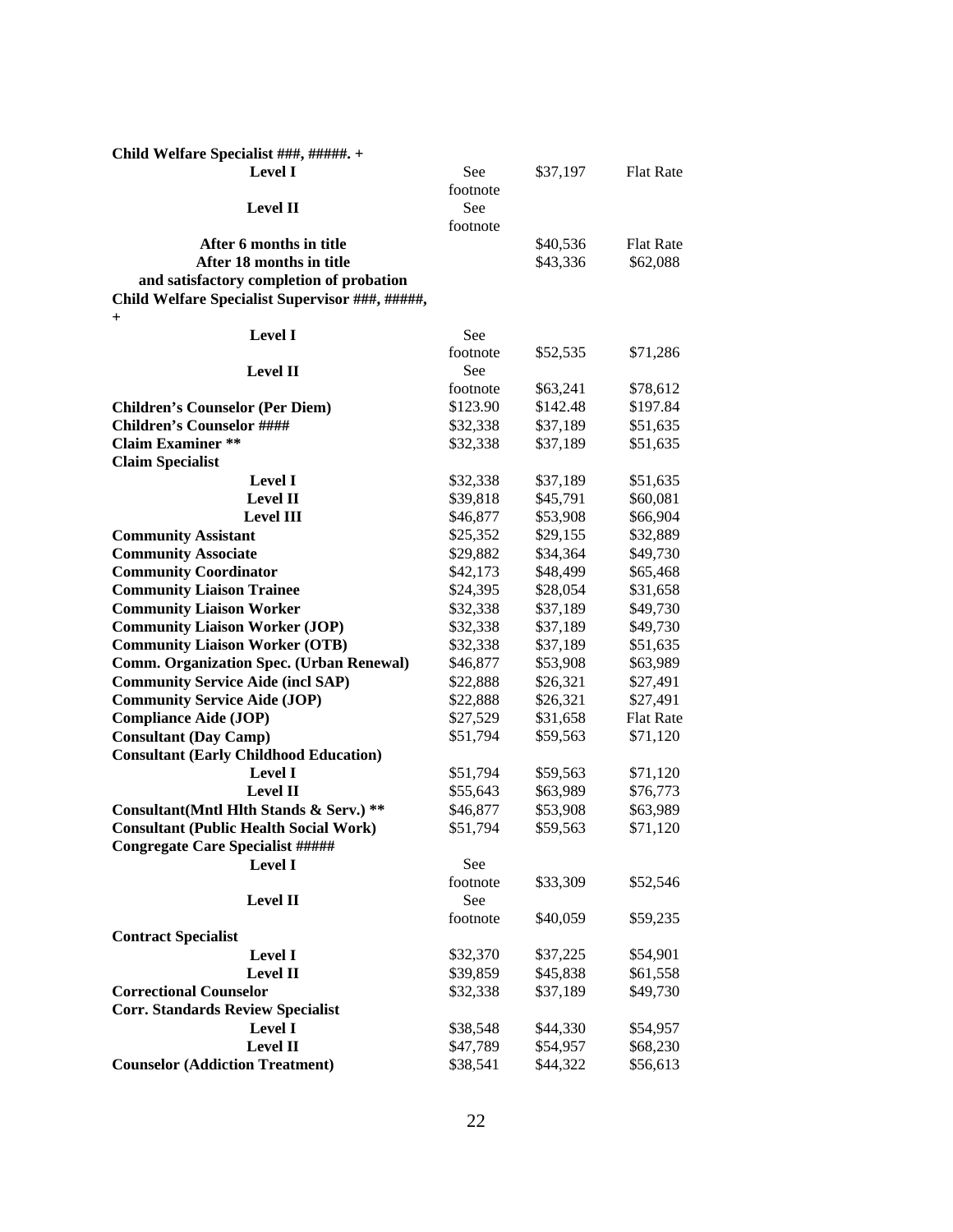| Day Care Eligibility Worker                               | \$32,338              | \$37,189              | \$51,635             |
|-----------------------------------------------------------|-----------------------|-----------------------|----------------------|
| <b>Decedent Property Agent</b>                            | \$32,338              | \$37,189              | \$49,730             |
| <b>Decedent Property Agent (Queens Co.)</b>               | \$32,338              | \$37,189              | \$49,730             |
| <b>Educational Counselor (DJJ)</b>                        | \$30,968              | \$35,613              | \$49,164             |
| <b>Employee Assistance Counselor (OTB)</b>                | \$34,643              | \$39,839              | <b>Flat Rate</b>     |
| <b>Family Preservationist (JJ)</b>                        | \$35,358              | \$40,662              | \$58,893             |
| <b>Field Investigation Specialist (LD)</b>                |                       |                       |                      |
| <b>Level I</b>                                            | \$32,905              | \$37,841              | \$49,570             |
| <b>Level II</b>                                           | \$39,355              | \$45,258              | \$56,030             |
| <b>Level III</b>                                          | \$46,848              | \$53,875              | \$69,886             |
| <b>Fraud Investigator (DOSS)</b>                          | \$32,338              | \$37,189              | \$51,635             |
| <b>Fraud Investigator</b>                                 |                       |                       |                      |
| <b>Level I</b>                                            | \$32,338              | \$37,189              | \$55,384             |
| <b>Level II</b>                                           | \$39,818              | \$45,791              | \$62,737             |
| <b>Head Juvenile Counselor ###</b>                        | \$51,794              | \$59,563              | \$71,173             |
| <b>Home Aide</b>                                          | \$24,395              | \$28,054              | \$31,658             |
| <b>Home Economist</b>                                     | \$39,818              | \$45,791              | \$63,989             |
| <b>Home Economist Trainee</b>                             | \$32,338              | \$37,189              | \$49,730             |
| Homemaker                                                 |                       |                       |                      |
| <b>Level I</b>                                            | \$25,392              | \$29,201              | \$35,712             |
| <b>Level II</b>                                           | \$32,338              | \$37,189              | \$51,635             |
| <b>Hospital Care Investigator</b>                         | \$32,338              | \$37,189              | \$49,730             |
|                                                           |                       |                       |                      |
| Houseparent ***<br><b>Basic Annual Rate</b>               |                       |                       |                      |
|                                                           | \$33,622<br>\$10.7304 | \$38,665<br>\$12.3400 | \$53,898             |
| <b>Hourly Basic Rate (1X)</b>                             |                       |                       | \$17.2168            |
| <b>Hourly Overtime Rate (1.5X)</b>                        | \$16.1000             | \$18.5200             | \$25.8188            |
| <b>Houseparent Aide</b><br><b>Human Resources Aide **</b> | \$27,177              | \$31,253              | <b>Flat Rate</b>     |
|                                                           | \$24,395              | \$28,054              | \$31,658             |
| Human Resources Spec. (incl. spec.)                       | \$32,338              | \$37,189              | \$51,635             |
| Human Resources Tech. (incl. spec.)                       | \$24,395              | \$28,054              | \$31,658             |
| <b>Human Rights Specialist</b>                            | \$38,487              | \$44,260              | \$61,090             |
| <b>Human Rights Specialist (CCHR)</b>                     | \$38,487              | \$44,260              | \$61,090             |
| Inspector(DCA)                                            |                       |                       |                      |
| <b>Level I</b><br><b>Level II</b>                         | \$33,137<br>\$41,415  | \$38,108<br>\$47,627  | \$46,712<br>\$52,794 |
| <b>Institutional Teacher (DJJ)</b>                        |                       |                       |                      |
|                                                           | \$35,136              | \$40,406              | \$49,164             |
| Level I<br><b>Level II</b>                                | \$43,953              | \$50,546              | \$61,783             |
| <b>Investigator Trainee ****</b>                          | \$25,145              | \$28,917              | \$35,593             |
| Investigator                                              | \$32,338              | \$37,189              | \$51,635             |
| <b>Investigator (OTB)</b>                                 | \$32,338              |                       |                      |
|                                                           |                       | \$37,189              | \$51,635             |
| Investigator (Discipline) DOS, HRA, DJJ,                  |                       |                       |                      |
| DOC, DOH, DPR (ONLY)                                      |                       |                       |                      |
| <b>Level I</b>                                            | \$32,969              | \$37,914              | \$49,660             |
| <b>Level II</b>                                           | \$39,430              | \$45,345              | \$56,138             |
| <b>Level III</b>                                          | \$46,939              | \$53,980              | \$70,021             |
| <b>Investigator (CCRB)</b>                                |                       |                       |                      |
| <b>Level I</b>                                            | \$32,969              | \$37,914              | \$49,660             |
| <b>Level II</b>                                           | \$39,430              | \$45,345              | \$56,138             |
| <b>Level III</b>                                          | \$46,939              | \$53,980              | \$70,021             |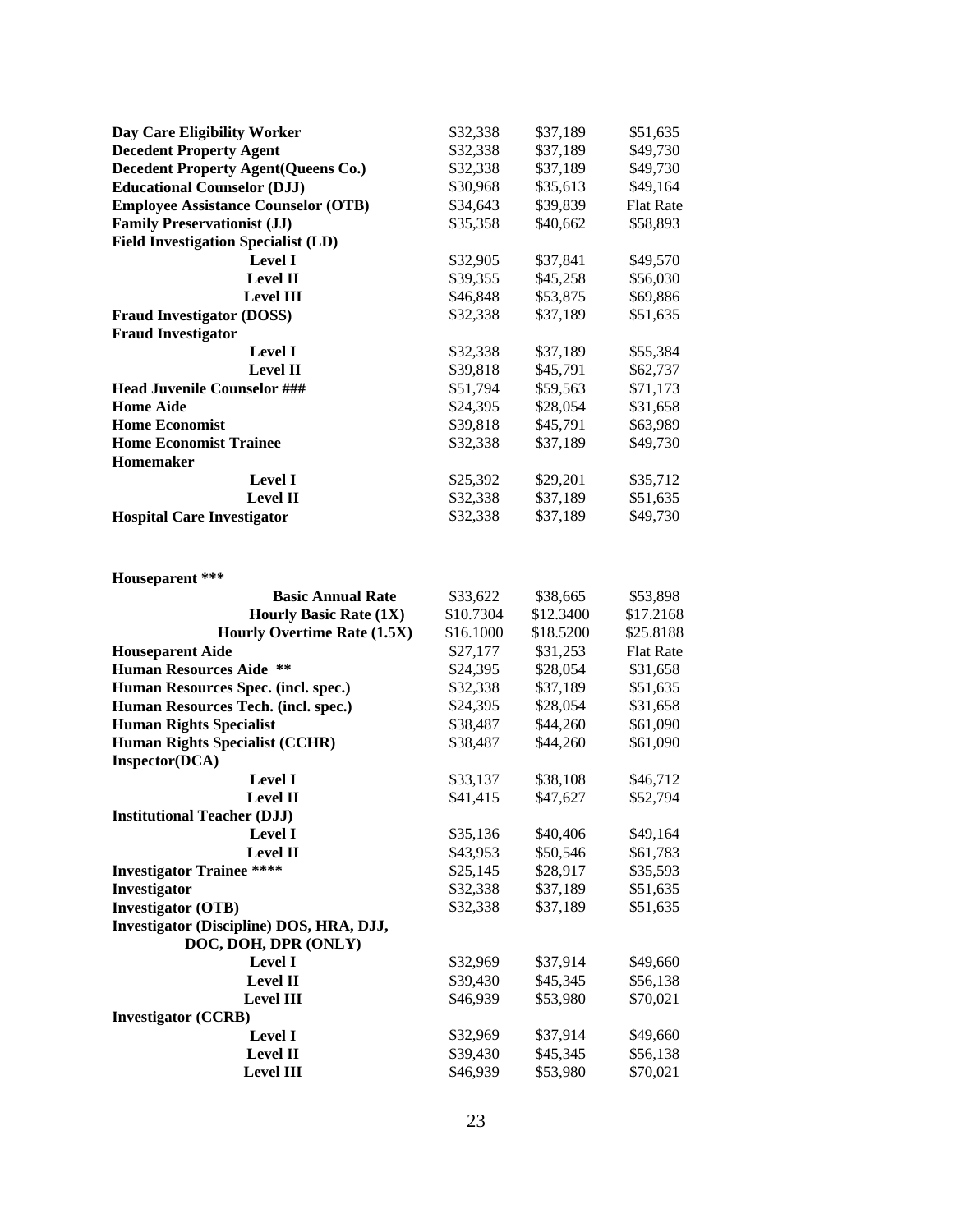| <b>Job Opportunity Specialist</b>                                               | \$32,338             | \$38,000 | \$55,384 |
|---------------------------------------------------------------------------------|----------------------|----------|----------|
| <b>Junior Human Rights Specialist</b>                                           | \$32,017             | \$36,819 | \$42,247 |
| Juvenile Counselor ###                                                          |                      |          |          |
| <b>Level I</b>                                                                  | \$32,338             | \$37,189 | \$46,820 |
| <b>Level II</b>                                                                 | \$37,995             |          | \$51,635 |
|                                                                                 |                      | \$43,694 |          |
| <b>Market Aide</b>                                                              | n/a                  | n/a      | n/a      |
| <b>Market Agent</b>                                                             | \$32,338             | \$37,189 | \$45,791 |
| <b>Mental Health Worker</b>                                                     | \$26,815             | \$30,837 | \$33,625 |
| <b>Peer Counselor</b>                                                           |                      |          |          |
| <b>Level I</b>                                                                  | See                  | \$29,276 | \$31,820 |
|                                                                                 | footnote             |          |          |
| <b>Level II</b>                                                                 | See                  | \$31,820 | \$35,638 |
|                                                                                 | footnote             |          |          |
| <b>Level II</b>                                                                 | See                  | \$36,067 | \$40,310 |
|                                                                                 | footnote             |          |          |
| <b>Personnel Investigator</b>                                                   | \$32,338             | \$37,189 | \$51,635 |
| <b>Precinct Community Relations Aide</b>                                        |                      |          |          |
| Hired After 6/30/86                                                             | \$13.15              | \$15.12  | Per Hour |
| Hired $7/1/85 - 6/30/86$                                                        |                      | \$15.19  | Per Hour |
| Hired 7/1/84 - 6/30/85                                                          |                      | \$15.25  | Per Hour |
| Hired Before 7/1/84                                                             |                      | \$15.34  | Per Hour |
| <b>Precinct Community Relations Assoc.</b>                                      | \$15.08              | \$17.34  | Per Hour |
| <b>Precinct Community Relations Cordntr.</b>                                    | \$22.56              | \$25.94  | Per Hour |
| Principal Children's Counselor ####                                             | \$51,794             | \$59,563 | \$71,173 |
| Prin. Comm. Liaison Worker (w/certain                                           | \$46,877             | \$53,908 | \$65,958 |
| exceptions)                                                                     |                      |          |          |
|                                                                                 |                      |          | \$65,958 |
| Prin. Community Liaison Worker (OTB)<br><b>Principal Correctional Counselor</b> | \$46,877<br>\$46,877 | \$53,908 |          |
|                                                                                 |                      | \$53,908 | \$63,989 |
| <b>Principal Home Economist</b>                                                 | \$51,794             | \$59,563 | \$70,969 |
| <b>Principal Hospital Care Investigator</b>                                     | \$51,794             | \$59,563 | \$71,120 |
| <b>Principal Human Rights Specialist</b>                                        | \$54,261             | \$62,400 | \$81,634 |
| Prin. Human Rights Specialist (CCHR)                                            | \$54,261             | \$62,400 | \$81,634 |
| <b>Principal Juvenile Counselor</b>                                             | \$46,877             | \$53,908 | \$65,958 |
| <b>Principal Senior Citizen Specialist</b>                                      | \$46,877             | \$53,908 | \$63,989 |
| <b>Program Coordinator (JJ)</b>                                                 | \$43,589             | \$50,127 | \$68,250 |
| <b>Program Officer (DFTA)</b>                                                   | \$44,314             | \$50,961 | \$63,989 |
| <b>Program Specialist (Correction)</b>                                          | \$46,877             | \$53,908 | \$63,989 |
| <b>Research Asst. (Behavioral Sciences)</b>                                     | \$32,338             | \$37,189 | \$49,730 |
| <b>Sanitation Compliance Agent</b>                                              | \$26,673             | \$30,674 | \$33,806 |
| Special Consultant (Mntl Health Stndrd &                                        |                      |          |          |
| Services)                                                                       |                      |          |          |
| <b>Level I</b>                                                                  | \$46,877             | \$53,908 | \$63,989 |
| <b>Level II</b>                                                                 | \$55,643             | \$63,989 | \$76,773 |
| <b>Sr. Addiction Counselor ####</b>                                             |                      |          |          |
| <b>Level I</b>                                                                  | \$44,997             | \$51,746 | \$64,811 |
| <b>Level II</b>                                                                 | \$49,495             | \$56,919 | \$71,290 |
| Sr. Addiction Specialist (incl. spec.)                                          | \$32,338             | \$37,189 | \$49,730 |
| <b>Sr. Area Services Coordinator</b>                                            | \$46,877             | \$53,908 | \$63,989 |
| Sr. Children's Counselor ####                                                   | \$39,818             | \$45,791 | \$59,503 |
| Sr. Citizen Aide (DFTA) Hired after 6/30/86                                     | \$9.01               | \$10.36  |          |
| Hired 7/1/85 - 6/30/86                                                          |                      | \$10.69  |          |
| Hired 7/1/84 - 6/30/85                                                          |                      | \$10.96  |          |
|                                                                                 |                      |          |          |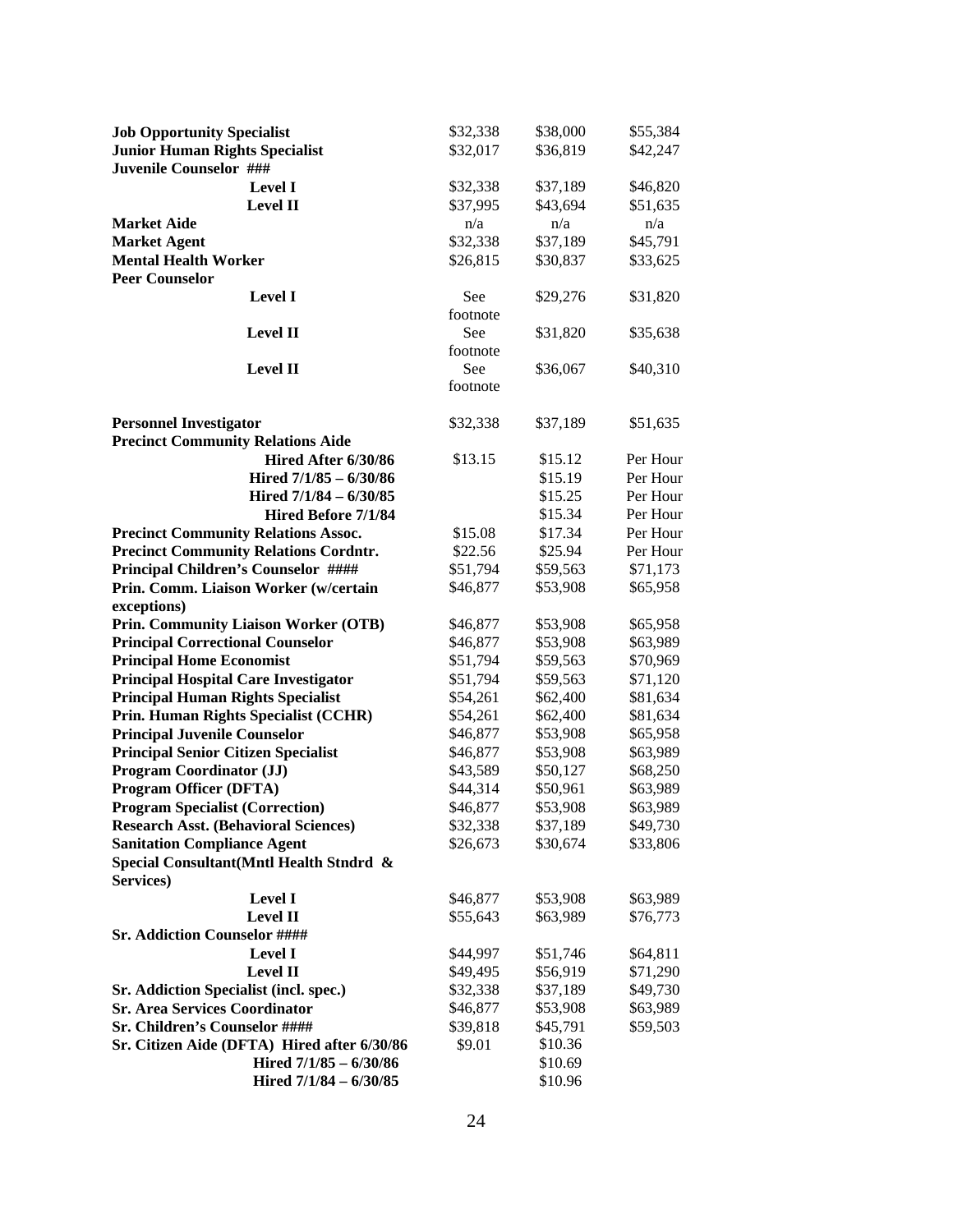| Hired Before 7/1/84                               |           | \$11.29   |           |
|---------------------------------------------------|-----------|-----------|-----------|
| Sr. Citizen Specialist I (DFTA)                   | \$32,338  | \$37,189  | \$49,730  |
| <b>Sr. Citizen Specialist II (DFTA)</b>           | \$39,818  | \$45,791  | \$58,090  |
| Sr. Citizen Specialist II (JOP)                   | \$39,818  | \$45,791  | \$58,090  |
| <b>Sr. Claim Examiner</b>                         | \$39,818  | \$45,791  | \$60,081  |
| <b>Sr. Community Liaison Worker</b>               | \$36,190  | \$41,618  | \$53,908  |
| <b>Sr. Community Liaison Worker (OTB)</b>         | \$36,190  | \$41,618  | \$53,908  |
| Sr. Comm. Organization Spec.(Urban Renewal)       | \$51,794  | \$59,563  | \$71,120  |
| Sr. Consultant (Early Childhood Educ.)            | \$55,643  | \$63,989  | \$76,773  |
| Sr. Consultant (Mntl Hlth Stnds & Serv.) **       | \$55,643  | \$63,989  | \$76,773  |
| <b>Sr. Consultant (Psychiatric Nursing)</b>       | \$55,643  | \$63,989  | \$76,773  |
| Sr. Consultant (Pub. Health Social Wk)            | \$55,643  | \$63,989  | \$76,773  |
| <b>Sr. Counselor (Addiction Treatment)</b>        | \$46,877  | \$53,908  | \$63,989  |
| <b>Sr. Homemaker</b>                              | \$32,338  | \$37,189  | \$51,635  |
| <b>Sr. Hospital Care Investigator</b>             | \$39,818  | \$45,791  | \$58,090  |
| Sr. Houseparent ***                               |           |           |           |
| <b>Basic Annual Rate</b>                          | \$39,818  | \$45,791  | \$58,080  |
| <b>Hourly Basic Rate (1X)</b>                     | \$12.7130 | \$14.6200 | \$18.5428 |
| <b>Hourly Overtime Rate (1.5X)</b>                | \$19.0700 | \$21.9300 | \$27.8215 |
| Sr. Human Resources Spec.(incl. spec.)            | \$39,818  | \$45,791  | \$59,503  |
| Sr. Human Resources Tech.(incl. spec.)            | \$28,599  | \$32,889  | \$38,665  |
| Sr. Institutional Teacher (DJJ)**                 | \$39,818  | \$45,791  | \$61,783  |
| <b>Sr. Inspector of Ports and Terminals</b>       | \$39,818  | \$45,791  | \$58,090  |
| <b>Sr.</b> Investigator                           | \$39,818  | \$45,791  | \$59,503  |
| Sr. Investigator (OTB)                            | \$39,818  | \$45,791  | \$59,503  |
| <b>Sr. Juvenile Counselor</b>                     | \$39,818  | \$45,791  | \$59,503  |
| <b>Sr. Mental Health Worker</b>                   | \$27,737  | \$31,897  | \$37,200  |
| <b>Sr. Program Specialist (Correction)</b>        | \$51,794  | \$59,563  | \$71,120  |
| Sr. Social Worker (HCF) ####                      | \$42,033  | \$48,338  | \$60,301  |
| Social Worker ####                                | \$39,818  | \$45,791  | \$56,613  |
| <b>Superintendent of Adult Institutions ##</b>    | \$51,794  | \$59,563  | \$76,773  |
| <b>Superintendent of Bridge House</b>             | \$39,818  | \$45,791  | \$58,090  |
| <b>Supervising Area Services Coordinator</b>      | \$51,794  | \$59,563  | \$71,120  |
| Supervising Children's Counselor ####, #####      | See       | \$53,908  | \$65,958  |
|                                                   | footnote  |           |           |
| <b>Supervising Claim Examiner</b>                 | \$46,877  | \$53,908  | \$66,904  |
| <b>Supervising Correctional Counselor</b>         | \$39,818  | \$45,791  | \$58,090  |
| <b>Suprvsg. Counselor (Add. Treatment)</b>        | \$51,794  | \$59,563  | \$71,120  |
| <b>Supervising Custodian of Children</b>          | \$46,877  | \$53,908  | \$63,989  |
| <b>Supervising Home Economist</b>                 | \$46,877  | \$53,908  | \$71,120  |
| <b>Supervising Hospital Care Investigator</b>     | \$46,877  | \$53,908  | \$63,989  |
| <b>Supvsg Human Res. Spec.(incl spec.)</b>        | \$46,877  | \$53,908  | \$65,958  |
| <b>Supervising Human Rights Specialist</b>        | \$45,563  | \$52,397  | \$69,929  |
| <b>Supvsng Human Rights Spec.(CCHR)</b>           | \$45,563  | \$52,397  | \$69,929  |
| <b>Supvsg. Inspector of Ports &amp; Terminals</b> | \$46,877  | \$53,908  | \$63,989  |
| <b>Supervising Investigator</b>                   | \$46,877  | \$53,908  | \$65,958  |
| <b>Supervising Investigator (OTB)</b>             | \$46,877  | \$53,908  | \$65,958  |
| <b>Supervising Mental Health Worker</b>           | \$31,941  | \$36,732  | \$43,252  |
| <b>Suprvsr.</b> (Methadone Treatment Center)      | \$51,794  | \$59,563  | \$71,120  |
| <b>Supervisor of Child Care</b>                   | \$46,877  | \$53,908  | \$71,120  |
| <b>Supervisor of Investigations (CCRB)</b>        | See       |           |           |
|                                                   | footnote  | \$59,689  | \$76,127  |
| <b>Supvsr. of Youth Services (incl. spec.)</b>    | \$39,818  | \$45,791  | \$59,503  |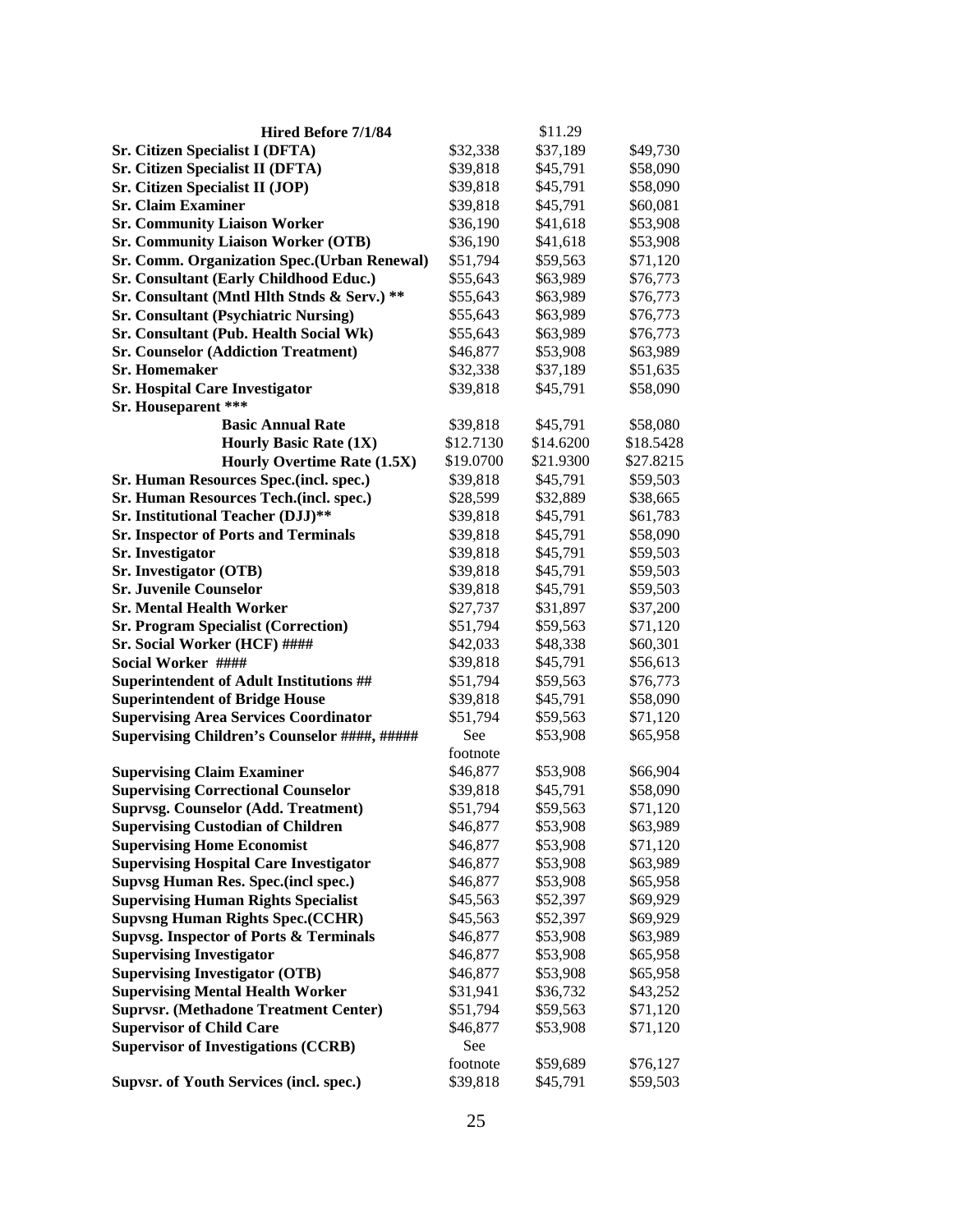| <b>Supervisor I (Social Work) ####</b>    | \$44,314 | \$50.961 | \$63,989 |
|-------------------------------------------|----------|----------|----------|
| <b>Supervisor II (Social Work) ####</b>   | \$51,794 | \$59,563 | \$71,120 |
| <b>Supervisor III (Social Work) ####</b>  | \$56,929 | \$65,468 | \$76,773 |
| <b>Supervisor I (Welfare) ###</b>         | \$39,914 | \$45,901 | \$63,989 |
| <b>Supervisor II (Welfare)</b> ###        | \$46,877 | \$53,908 | \$71,120 |
| Supervisor III (Welfare) ###              | \$51,794 | \$59,563 | \$76,773 |
| <b>Teacher Aide (Day Care Center)</b>     | \$24,395 | \$28,054 | \$31,658 |
| <b>Youth Coordinator (Youth Services)</b> | \$39,818 | \$45,791 | \$50,882 |
| <b>Youth Services Specialist</b>          | \$32,338 | \$37,189 | \$51,635 |

- **\* Sept thru June: not to exceed 15 hours per week**
- **\*\* To be deleted**

**\*\*\* Notwithstanding the Equity Panel Award dated November 22, 1994, the annual salary rate for Houseparents and Senior Houseparents shall be based upon a work week of sixty (60) hours.** 

 **All time actually worked in a calendar week in excess of forty (40) hours shall be paid at the rate of time and one-half (1.5x) based on the hourly overtime rates set forth in the payable, above.** 

 **Employees hired to work a twelve (12) hour day on a per diem basis shall continue to be paid for the first eight (8) hours at straight time (1x) and the remaining fours hours at time and one-half (1.5x) based on the hourly (1x) and hourly overtime (1.5x) rates set forth above.**

**\*\*\*\* Appointment rate shall be the minimum of the salary range for the Trainee title or the appointee's current salary in the eligible title, whichever is greater. Upon satisfactory completion of one year of training, each Trainee earning below the maximum salary shall continue to be paid \$1,057 effective 4/1/00 and \$1,099 effective 4/1/01. Maturing Trainees are guaranteed an advancement increase of \$1,057 effective 4/1/00 and \$1,099 effective 4/1/01.**

**# See Article III, Section 4, "New Hires"** 

- **## Pursuant to the 1994 Addendum to the 95-00 Social Services Agreement dated December 9, 1999, the salary of the above-referenced title is equated to the salary of Supervisor III (Welfare) effective July 1, 1994.**
- **### Each appointment to this position above the hiring rate will be handled on a case by case basis.**

### **#### Each appointment to this position at HHC above the hiring rate will be handled on a case by case basis.**

- **##### footnote (#) is not applicable** 
	- **+ Established by Resolution #98-12 effective November 12, 1998**

### Section 3. **A. General Wage Increase**

- **a.** The general wage increases, effective as indicated, shall be:
	- **i.** Effective July 1, 2005, Employees shall receive a general increase of 3.15%.
	- **ii.** Effective August 1, 2006, Employees shall receive an additional general increase of 2%.
	- **iii.** Effective February 1, 2007, Employees shall receive an additional general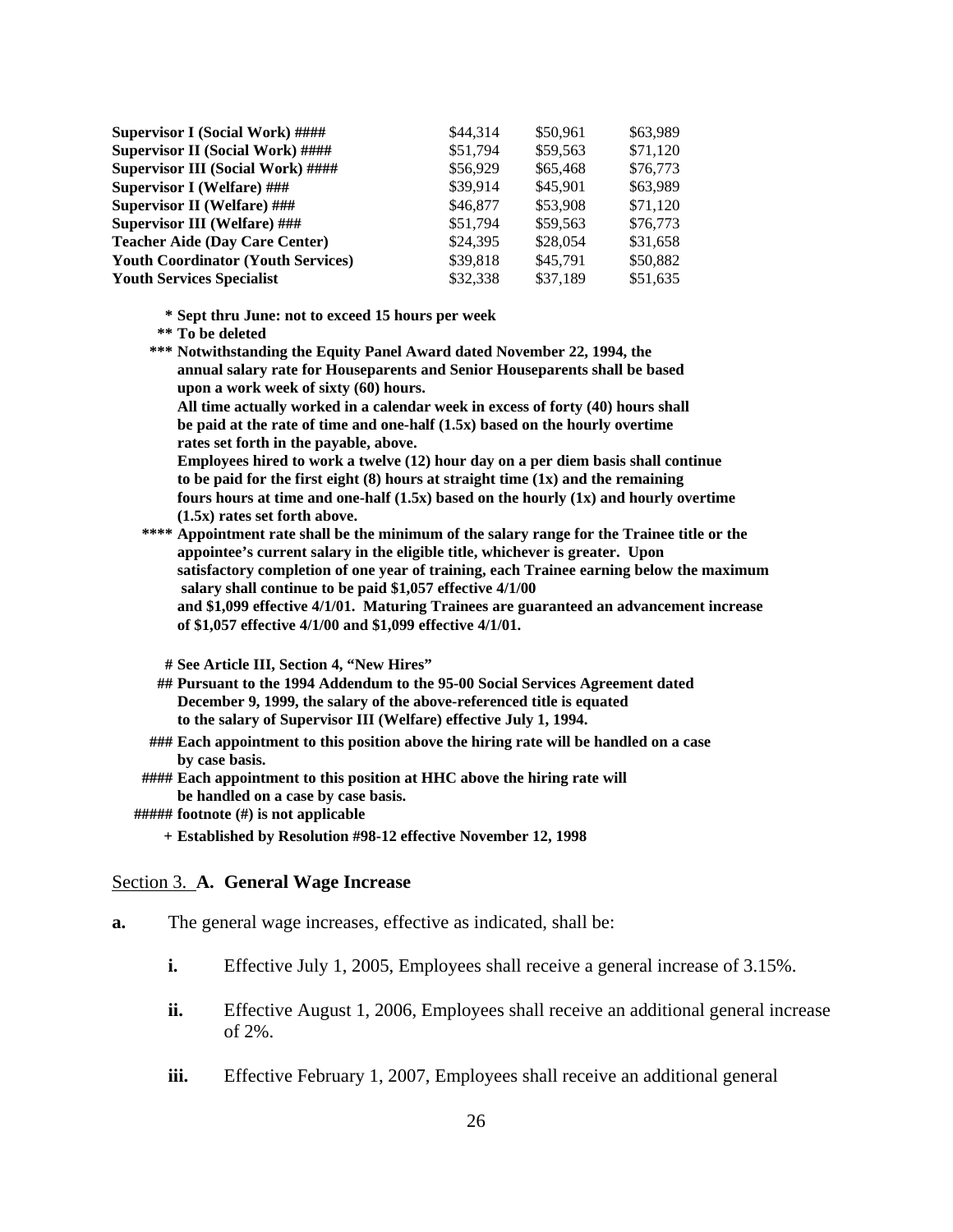increase of 4%

- **iv.** Part-time per annum, part-time per diem Employees (including seasonal appointees), per session and hourly paid Employees and Employees whose normal work year is less than a full calendar year shall receive the increases provided in subsections  $3B(a)(i)$  and  $3B(a)(ii)$  on the basis of computations heretofore utilized by the parties for all such Employees.
- **b.** The increases provided for in Section 3B(a) above shall be calculated as follows:
	- **i.** The general increase in Section  $3B(a)(i)$  shall be based upon the base rates (including salary or incremental salary schedules) of the applicable titles in effect on June 30, 2005;
	- **ii.** The general increase in Section  $3B(a)(ii)$  shall be based upon the base rates (including salary or incremental salary schedules) of the applicable titles in effect on July 31, 2006.
	- **iii.** The general increase in Section  $3B(a)(iii)$  shall be based upon the base rates (including salary or incremental salary schedules) of the applicable titles in effect on January 31, 2004.
- **c.**
- **i.** The general increases provided for in this Section 3 shall be applied to the base rates, incremental salary levels, and the minimum "hiring rate" and "incumbent rate" and maximum rates (including levels), for the applicable titles.
- **ii.** The general increases provided for in this Section 3 a. i., 3 a. ii., and 3 a. iii, shall be applied to the following "additions to gross:" uniform allowances, equipment allowances, transportation allowances, uniform maintenance allowances, assignment differentials, service increments, longevity differentials, longevity increments, advancement increases, assignment (level) increases, and experience, certification, educational, license, evening, or night shift differentials.

### **Section 4. New Hires.**

**a.** The appointment rate for an employee newly hired on or after July 1, 2005 and appointed at a reduced hiring rate shall be the applicable minimum "hiring rate" set forth in subsections  $2(a)(i)(1)$ ,  $2(b)(i)(1)$  and  $2(c)(i)(1)$ . On the two year anniversary of the employee's original date of appointment, such employee shall be paid the indicated minimum "incumbent rate" for the applicable title that is in effect on such two year anniversary as set forth in subsection  $2(a)(i)(2)$ ,  $2(b)(i)(2)$  and  $2(c)(i)(2)$  of this Article III.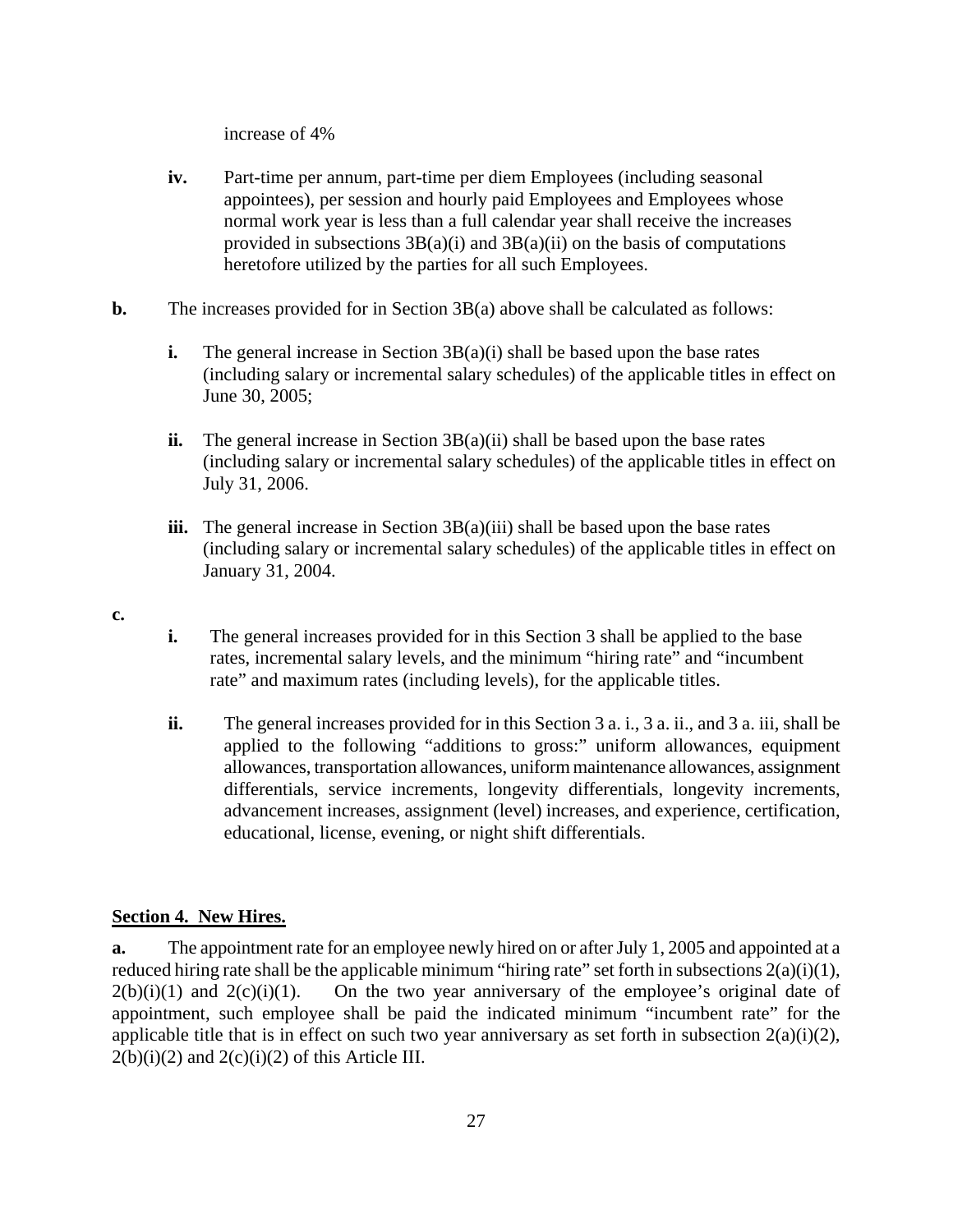- **b. i.** For a title subject to an incremental pay plan, the employee shall be paid the appropriate increment based upon the employee's length of service. Section 2 of this Article III reflects the correct amounts and has been adjusted in accordance with the provisions of Section 3(c)(i) of this Article III.
	- **ii.** Employees who change titles or levels before attaining two years of service will be treated in the new title or level as if they had been originally appointed to said title or level on their original hiring date.

**c.** For the purposes of Sections 4(a) and 4(b), employees 1) who were in active pay status before July 1, 2005, and 2) who are affected by the following personnel actions after said date shall not be treated as "newly hired" employees and shall be entitled to receive the indicated minimum "incumbent rate" set forth in subsections  $2(a)(i)(2)$ ,  $2(b)(i)(2)$  and  $2(c)(i)(2)$  of this Article III:

- **i.** Employees who return to active status from an approved leave of absence.
- **ii.** Employees in active status (whether full or part-time) appointed to permanent status from a civil service list, or to a new title (regardless of jurisdictional class or civil service status) without a break in service of more than 31 days.
- **iii.** Employees who were laid off or terminated for economic reasons who are appointed from a recall/preferred list or who were subject to involuntary redeployment.
- **iv.** Provisional employees who were terminated due to a civil service list who are appointed from a civil service list within one year of such termination.
- **v.** Permanent employees who resign and are reinstated or who are appointed from a civil service list within one year of such resignation.
- **vi**. Employees (regardless of jurisdictional class or civil service status) who resign and return within 31 days of such resignation.
- **vii.** A provisional employee who is appointed directly from one provisional appointment to another.
- **viii.** For employees whose circumstances were not anticipated by the parties, the First Deputy Commissioner of Labor Relations is empowered to issue, on a case-by-case basis, interpretations concerning application of this Section 4. Such case-by-case interpretations shall not be subject to the dispute resolution procedures set forth in Article VI of this Agreement.

**d.** The First Deputy Commissioner of Labor Relations may, after notification to the affected union(s), exempt certain hard to recruit titles from the provisions of subsection 4.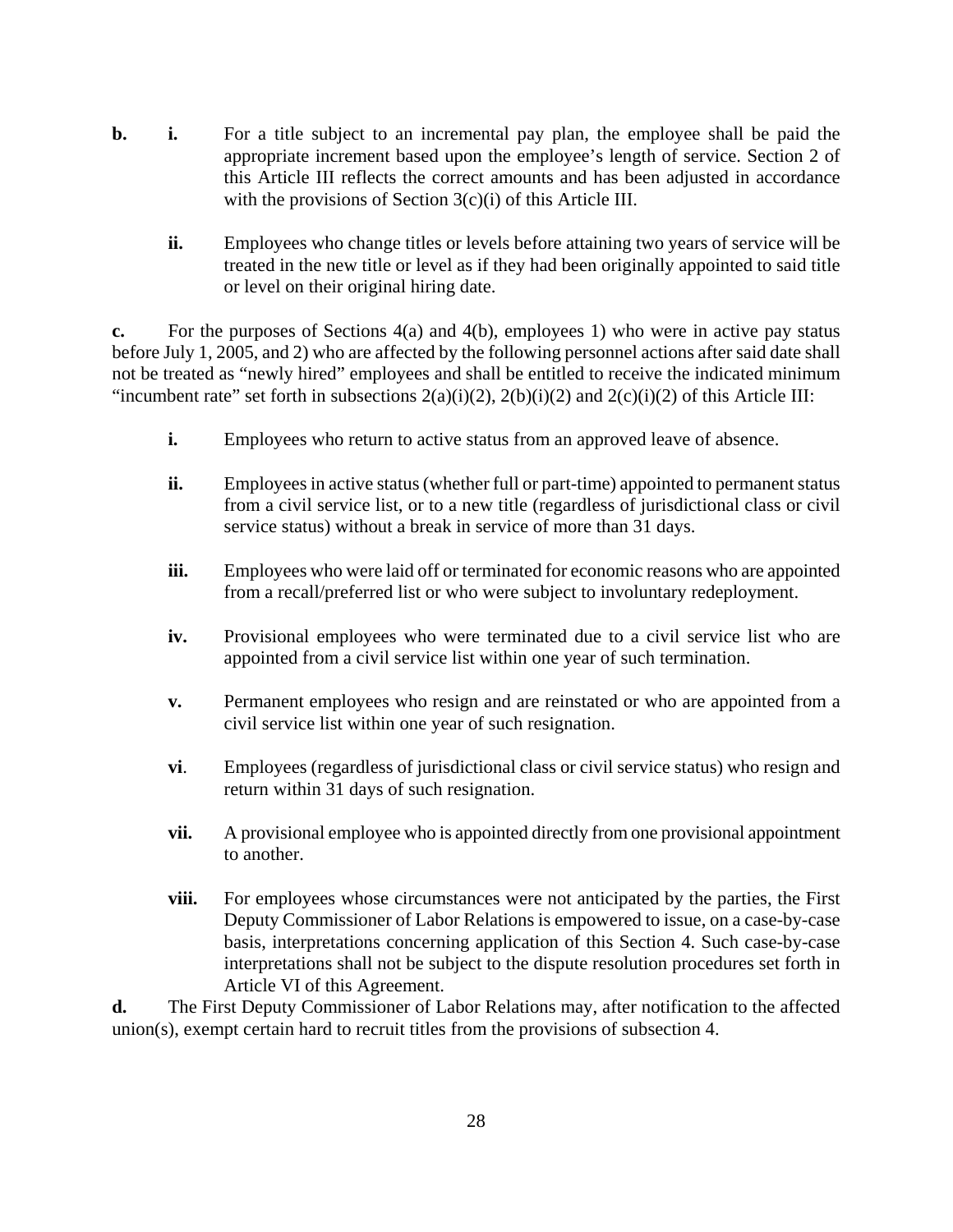### **Section 5.**

Each general increase provided herein, effective as of each indicated date, shall be applied to the rate in effect on the date as specified in Section 3 of this Article. In the case of a promotion or other advancement to the indicated title on the effective date of the general increase specified in Section 3 of this Article, such general increase shall not be applied, but the general increase, if any, for the title formerly occupied, effective on the date indicated shall be applied.

### **Section 6.**

In the case of an Employee on leave of absence without pay the salary rate of such Employee shall be changed to reflect the salary adjustments specified in Article III.

### **Section 7.**

**a.** A person permanently employed by the Employer who is appointed or promoted on a permanent, provisional, or temporary basis in accordance with the Personnel Rules and Regulations of the City of New York or, where the Personnel Rules and Regulations of the City of New York are inapplicable to a public employer, such other Rules or Regulations as are applicable to the public employer, without a break in service to any of the following title(s) from another title in the direct line of promotion or from another title in the Career and Salary Plan, the minimum rate of which is exceeded by at least 8 percent by the minimum rate of the title to which appointed or promoted, shall receive upon the date of such appointment or promotion either the minimum basic salary for the title to which such appointment or promotion is made, or the salary received or receivable in the lower title plus the specified advancement increase, whichever is greater:

| TITLE                                                     | 7/1/05  | 8/1/06  | 2/1/07  |
|-----------------------------------------------------------|---------|---------|---------|
| <b>Addiction Counselor Level I</b>                        | \$1,219 | \$1,243 | \$1,293 |
| <b>Addiction Specialist (incl approved spec)</b>          | \$1,111 | \$1,133 | \$1,178 |
| <b>Administrator of Youth Services (incl spec)</b>        | \$1,661 | \$1,694 | \$1,762 |
| <b>Area Services Coordinator</b>                          | \$1,219 | \$1,243 | \$1,293 |
| <b>Assistant Administrator of Youth Services</b>          | \$1,444 | \$1,473 | \$1,532 |
| <b>Assistant Supervisor of Youth Services (incl spec)</b> | \$1,163 | \$1,186 | \$1,233 |
| <b>Associate Claim Examiner *</b>                         | \$1,444 | \$1,473 | \$1,532 |
| <b>Associate Correctional Counselor Level I</b>           | \$1,219 | \$1,243 | \$1,293 |
| <b>Associate Fraud Investigator</b>                       | \$1,444 | \$1,473 | \$1,532 |
| <b>Associate Human Rights Specialist</b>                  | \$1,444 | \$1,473 | \$1,532 |
| <b>Associate Inspector (DCA)Level I</b>                   | \$1,444 | \$1,473 | \$1,532 |
| <b>Associate Investigator</b>                             | \$1,219 | \$1,243 | \$1,293 |
| <b>Associate Juvenile Counselor Level I</b>               | \$1,219 | \$1,243 | \$1,293 |
| <b>Associate Market Agent</b>                             | \$1,219 | \$1,243 | \$1,293 |
| <b>Associate Personnel Investigator</b>                   | \$1.219 | \$1,243 | \$1,293 |
| <b>Caseworker</b>                                         | \$1,111 | \$1,133 | \$1,178 |
| <b>Child Protective Specialist Supervisor Level I</b>     | \$1,887 | \$1,925 | \$2,002 |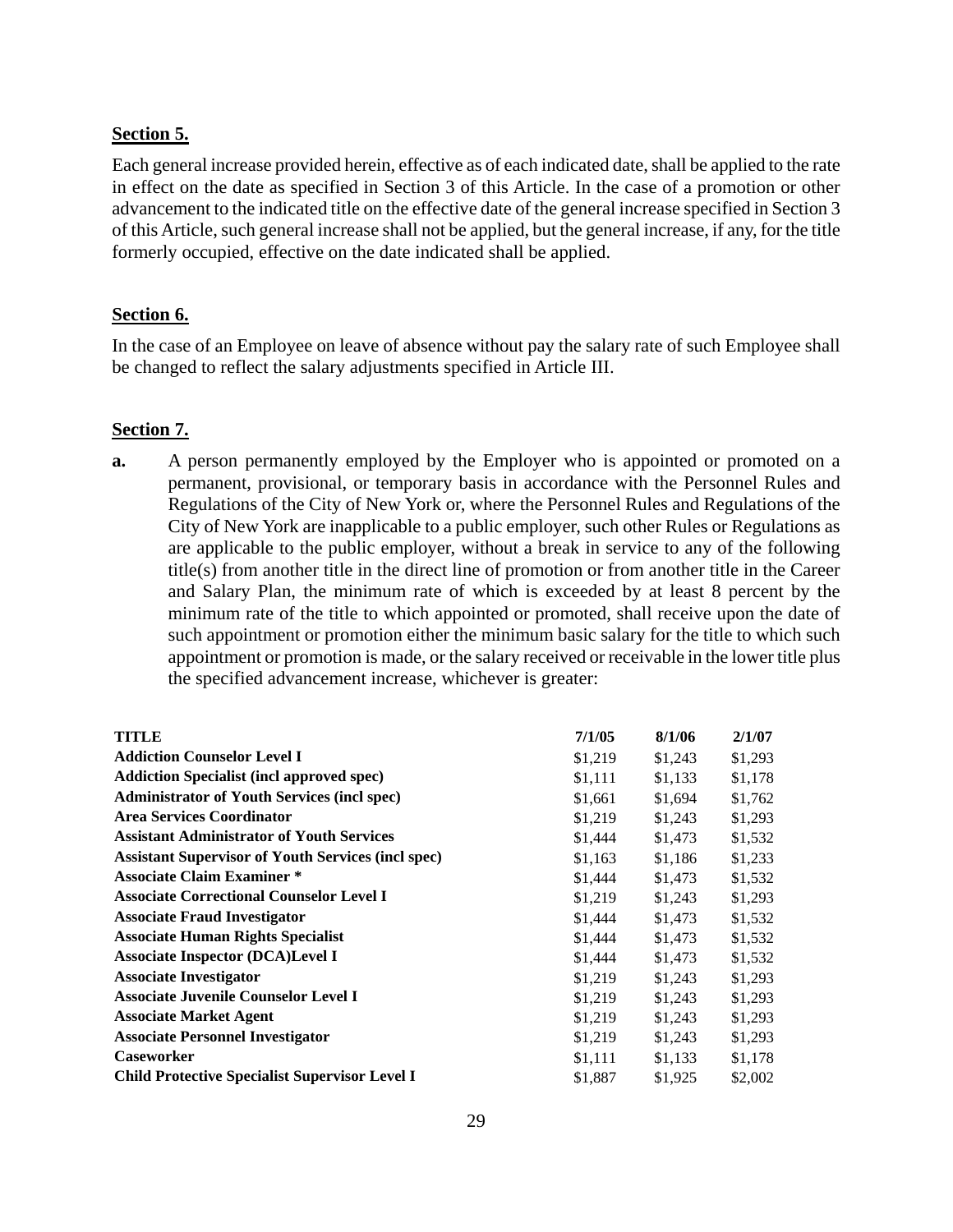| <b>Child Welfare Specialist Supervisor Level I</b>               | \$1,887 | \$1,925 | \$2,002 |
|------------------------------------------------------------------|---------|---------|---------|
| <b>Claim Specialist Level II</b>                                 | \$1,444 | \$1,473 | \$1,532 |
| <b>Community Associate</b>                                       | \$1,163 | \$1,186 | \$1,233 |
| <b>Community Coordinator (with certain exceptions)</b>           | \$1,331 | \$1,358 | \$1,412 |
| <b>Community Liaison Worker</b>                                  | \$1,111 | \$1,133 | \$1,178 |
| <b>Community Liaison Worker (JOP)</b>                            | \$1,111 | \$1,133 | \$1,178 |
| <b>Community Liaison Worker (OTB)</b>                            | \$1,111 | \$1,133 | \$1,178 |
| <b>Community Organization Specialist (Urban Renewal)</b>         | \$1,444 | \$1,473 | \$1,532 |
| <b>Consultant (Day Camp)</b>                                     | \$1,661 | \$1,694 | \$1,762 |
| <b>Consultant (Early Childhood Education)</b>                    | \$1,661 | \$1,694 | \$1,762 |
| <b>Consultant (Public Health Social Work)</b>                    | \$1,661 | \$1,694 | \$1,762 |
| <b>Correctional Counselor</b>                                    | \$1,111 | \$1,133 | \$1,178 |
| <b>Correctional Standards Review Specialist Level I</b>          | \$1,111 | \$1,133 | \$1,178 |
| <b>Counselor (Addiction Treatment)</b>                           | \$1,219 | \$1,243 | \$1,293 |
| <b>Head Juvenile Counselor</b>                                   | \$1,661 | \$1,694 | \$1,762 |
| Human Resources Specialist (incl approved spec)                  | \$1,111 | \$1,133 | \$1,178 |
| Human Resources Technician (incl approved spec)                  | \$996   | \$1,016 | \$1,057 |
| <b>Inspector (DCA)</b>                                           | \$1,331 | \$1,358 | \$1,412 |
| <b>Principal Children's Counselor</b>                            | \$1,661 | \$1,694 | \$1,762 |
| <b>Principal Community Liaison Worker (w/certain exceptions)</b> | \$1,444 | \$1,473 | \$1,532 |
| <b>Principal Community Liaison Worker (OTB)</b>                  | \$1,444 | \$1,473 | \$1,532 |
| <b>Principal Consumer Affairs Inspector *, ***</b>               | \$1,661 | \$1,694 | \$1,762 |
| <b>Principal Correctional Counselor *</b>                        | \$1,275 | \$1,301 | \$1,353 |
| <b>Principal Home Economist</b>                                  | \$1,661 | \$1,694 | \$1,762 |
| <b>Principal Hospital Care Investigator</b>                      | \$1,661 | \$1,694 | \$1,762 |
| <b>Principal Human Rights Specialist</b>                         | \$1,828 | \$1,865 | \$1,940 |
| <b>Principal Juvenile Counselor *</b>                            | \$1,444 | \$1,473 | \$1,532 |
| <b>Senior Addiction Counselor Level I</b>                        | \$1,714 | \$1,748 | \$1,818 |
| <b>Senior Addiction Specialist (incl approved spec)</b>          | \$1,111 | \$1,133 | \$1,178 |
| <b>Senior Area Services Coordinator</b>                          | \$1,444 | \$1,473 | \$1,532 |
| <b>Senior Children's Counselor</b>                               | \$1,219 | \$1,243 | \$1,293 |
| <b>Senior Citizen Specialist II (DFTA)</b>                       | \$1,219 | \$1,243 | \$1,293 |
| <b>Senior Citizen Specialist II</b>                              | \$1,219 | \$1,243 | \$1,293 |
| <b>Senior Claim Examiner</b>                                     | \$1,444 | \$1,473 | \$1,532 |
| <b>Senior Community Liaison Worker</b>                           | \$1,331 | \$1,358 | \$1,412 |
| <b>Senior Community Liaison Worker (OTB)</b>                     | \$1,331 | \$1,358 | \$1,412 |
| <b>Senior Community Organization Specialist (Urban Renewal)</b>  | \$1,661 | \$1,694 | \$1,762 |
| <b>Senior Consultant (Early Childhood Education)</b>             | \$1,661 | \$1,694 | \$1,762 |
| Senior Consultant (Mental Health Standards & Services)           | \$1,661 | \$1,694 | \$1,762 |
| <b>Senior Consultant (Psychiatric Nursing)</b>                   | \$1,661 | \$1,694 | \$1,762 |
| <b>Senior Consultant (Public Health Social Work)</b>             | \$1,661 | \$1,694 | \$1,762 |
| <b>Senior Consumer Affairs Inspector</b>                         | \$1,331 | \$1,358 | \$1,412 |
| <b>Senior Counselor (Addiction Treatment)</b>                    | \$1,444 | \$1,473 | \$1,532 |
| <b>Senior Homemaker</b>                                          | \$1,111 | \$1,133 | \$1,178 |
| <b>Senior Hospital Care Investigator</b>                         | \$1,219 | \$1,243 | \$1,293 |
| <b>Senior Houseparent</b>                                        | \$1,219 | \$1,243 | \$1,293 |
| <b>Senior Human Resources Specialist (incl spec)</b>             | \$1,444 | \$1,473 | \$1,532 |
| <b>Senior Human Resources Technician (incl spec)</b>             | \$1,053 | \$1,074 | \$1,117 |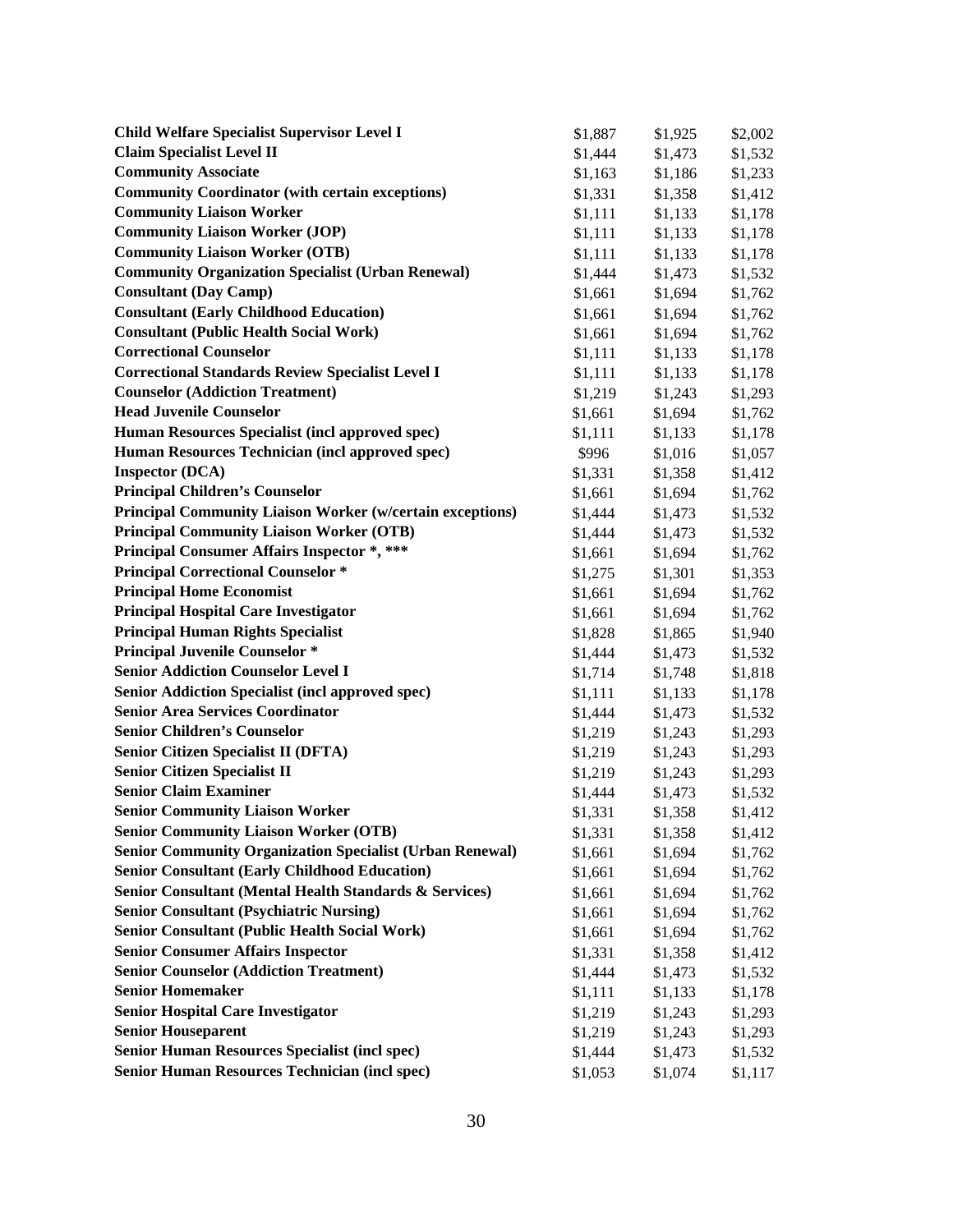| <b>Senior Inspector of Ports and Trade</b>                | \$1,331 | \$1,358 | \$1,412 |
|-----------------------------------------------------------|---------|---------|---------|
| <b>Senior Investigator</b>                                | \$1,219 | \$1,243 | \$1,293 |
| <b>Senior Investigator (OTB)</b>                          | \$1,219 | \$1,243 | \$1,293 |
| <b>Senior Juvenile Counselor *</b>                        | \$1,219 | \$1,243 | \$1,293 |
| <b>Senior Mental Health Worker</b>                        | \$1,111 | \$1,133 | \$1,178 |
| <b>Senior Social Worker</b>                               | \$1,119 | \$1,141 | \$1,187 |
| <b>Social Worker **</b>                                   | \$1,219 | \$1,243 | \$1,293 |
| <b>Superintendent of Adult Institutions</b>               | \$1,661 | \$1,694 | \$1,762 |
| <b>Superintendent of Bridge House</b>                     | \$1,331 | \$1,358 | \$1,412 |
| <b>Supervising Area Services Coordinator</b>              | \$1,661 | \$1,694 | \$1,762 |
| <b>Supervising Claim Examiner</b>                         | \$1,499 | \$1,529 | \$1,590 |
| <b>Supervising Consumer Affairs Inspector</b>             | \$1,444 | \$1,473 | \$1,532 |
| <b>Supervising Correctional Counselor *</b>               | \$1,219 | \$1,243 | \$1,293 |
| <b>Supervising Counselor (Addiction Treatment)</b>        | \$1,661 | \$1,694 | \$1,762 |
| <b>Supervising Custodian of Children</b>                  | \$1,444 | \$1,473 | \$1,532 |
| <b>Supervising Home Economist</b>                         | \$1,444 | \$1,473 | \$1,532 |
| <b>Supervising Hospital Care Investigator</b>             | \$1,444 | \$1,473 | \$1,532 |
| <b>Supervising Human Resources Specialist (incl spec)</b> | \$1,661 | \$1,694 | \$1,762 |
| <b>Supervising Human Rights Specialist</b>                | \$1,608 | \$1,640 | \$1,706 |
| <b>Supervising Inspector of Ports &amp; Trade</b>         | \$1,444 | \$1,473 | \$1,532 |
| <b>Supervising Investigator</b>                           | \$1,444 | \$1,473 | \$1,532 |
| <b>Supervising Investigator (OTB)</b>                     | \$1,444 | \$1,473 | \$1,532 |
| <b>Supervising Mental Health Worker</b>                   | \$1,331 | \$1,358 | \$1,412 |
| <b>Supervisor (Methadone Treatment Center)</b>            | \$1,661 | \$1,694 | \$1,762 |
| <b>Supervisor of Youth Services (incl spec)</b>           | \$1,219 | \$1,243 | \$1,293 |
| <b>Supervisor I (Social Work)</b>                         | \$1,219 | \$1,243 | \$1,293 |
| <b>Supervisor II (Social Work)</b>                        | \$1,444 | \$1,473 | \$1,532 |
| <b>Supervisor III (Social Work)</b>                       | \$1,661 | \$1,694 | \$1,762 |
| <b>Supervisor I (Welfare)</b>                             | \$1,219 | \$1,243 | \$1,293 |
| <b>Supervisor II (Welfare)</b>                            | \$1,444 | \$1,473 | \$1,532 |
| <b>Supervisor III (Welfare)</b>                           | \$1,661 | \$1,694 | \$1,762 |
| <b>Youth Services Specialist</b>                          | \$1,111 | \$1,133 | \$1,178 |

 **NOTE:** 

**\* To be deleted when vacant** 

**\*\* An advancement increase shall be paid to employees in the title of Caseworker who are appointed to the title of Social Worker.** 

**\*\*\* An advancement increase shall be paid to employees in the title of Supervising Consumer Affairs Inspector who are appointed to the title of Principal Consumer Affairs Inspector.** 

**b.** An Employee assigned to a higher assignment *level* shall receive as of the effective date of such assignment, either the appointment rate for the assigned *level* or the rate received in the former *level* plus the specified level increase set forth below, whichever is greater.

| <b>TITLE</b>                                     | 7/1/05  | 8/1/06  | 2/1/07  |
|--------------------------------------------------|---------|---------|---------|
| <b>Addiction Counselor Level II</b>              | \$1,427 | \$1.456 | \$1.514 |
| <b>Associate Claim Examiner Level II **</b>      | \$1,499 | \$1.529 | \$1.590 |
| <b>Associate Correctional Counselor Level II</b> | \$1,275 | \$1,301 | \$1.353 |
| <b>Associate Fraud Investigator Level II</b>     | \$1.661 | \$1.694 | \$1.762 |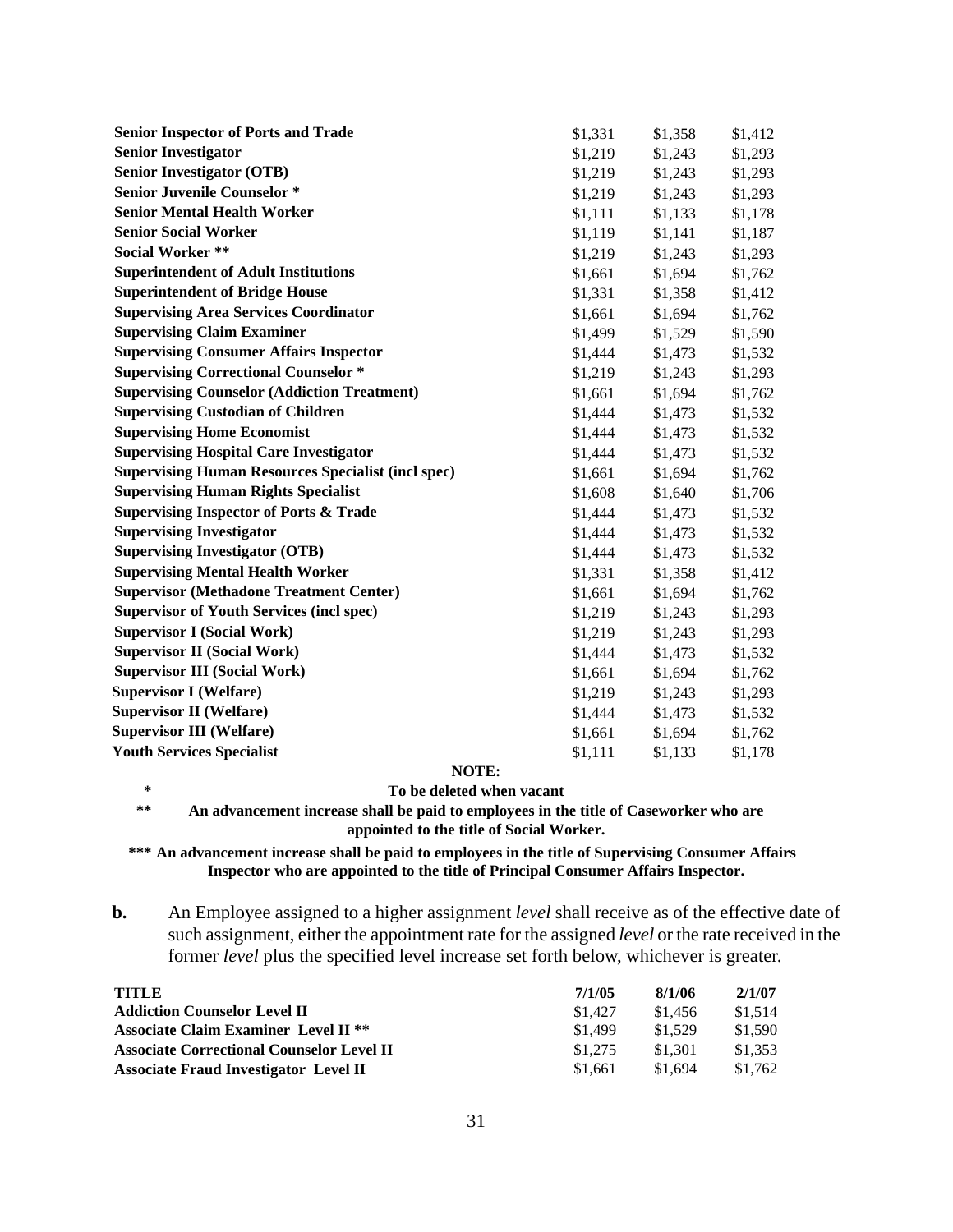<span id="page-31-0"></span>

| <b>Associate Human Rights Specialist Level II</b>        | \$1,828 | \$1,865 | \$1,940 |
|----------------------------------------------------------|---------|---------|---------|
| Associate Inspector(DCA) Level II                        | \$1,661 | \$1,694 | \$1,762 |
| <b>Associate Investigator Level II</b>                   | \$1,444 | \$1,473 | \$1,532 |
| <b>Associate Juvenile Counselor Level II</b>             | \$1,444 | \$1,473 | \$1,532 |
| <b>Associate Market Agent Level II</b>                   | \$1,444 | \$1,473 | \$1,532 |
| <b>Associate Personnel Investigator Level II</b>         | \$1,444 | \$1,473 | \$1,532 |
| <b>Child Protective Specialist Supervisor Level II</b>   | \$1,887 | \$1,925 | \$2,002 |
| <b>Child Welfare Specialist Supervisor Level II</b>      | \$1,887 | \$1,925 | \$2,002 |
| <b>Claim Specialist Level III</b>                        | \$1,499 | \$1,529 | \$1,590 |
| <b>Consultant (Early Childhood Education) Level II</b>   | \$1,661 | \$1,694 | \$1,762 |
| <b>Contract Specialist Level II</b>                      | \$1,444 | \$1,473 | \$1,532 |
| <b>Correctional Standards Review Specialist Level II</b> | \$1,219 | \$1,243 | \$1,293 |
| <b>Fraud Investigator Level II</b>                       | \$1,219 | \$1,243 | \$1,293 |
| <b>Homemaker Level II</b>                                | \$1,111 | \$1,133 | \$1,178 |
| <b>Inspector (DCA)</b> Level II                          | \$1,331 | \$1,358 | \$1,412 |
| <b>Institutional Teacher Level II</b>                    | \$1,219 | \$1,243 | \$1,293 |
| <b>Juvenile Counselor Level II</b>                       | \$1,111 | \$1,133 | \$1,178 |
| <b>Senior Addiction Counselor Level II</b>               | \$2,142 | \$2,185 | \$2,272 |
| Special Consultant (Mntal Hlth Stnds & Serv) Level II    | \$1,661 | \$1,694 | \$1,762 |

**\* Level Increase - Denotes payment due to assignment to a higher level within a title.** 

**c.** If a class of positions is reclassified by the Department of Personnel, advancement increase(s) for the affected class of positions set forth in Section 7(a) shall be deemed to be level increase(s), as appropriate**.** 

### **Section 8. Longevity Increment:**

- **a.** Employees with 15 years or more of "City" service in pay status shall receive a longevity increment of \$800 per annum, except those eligible for a longevity differential pursuant to section 9 below shall not be eligible to receive this longevity increment unless specifically entitled.
- **b.** The rules for eligibility for the longevity increment described above in Section 8(a) shall be set forth in Appendix A of this Agreement and are incorporated by reference herein.
- **c.** The provisions of Section 3(c)(ii) of this Agreement shall not apply to the longevity increment set forth in this Section 8.

### **Section 9. Longevity Differential:**

**a.** Employees in the titles indicated below shall be entitled to the following longevity differentials based on service within the appropriate *occupational group*:

**<sup>\*\*</sup> To be deleted when vacant**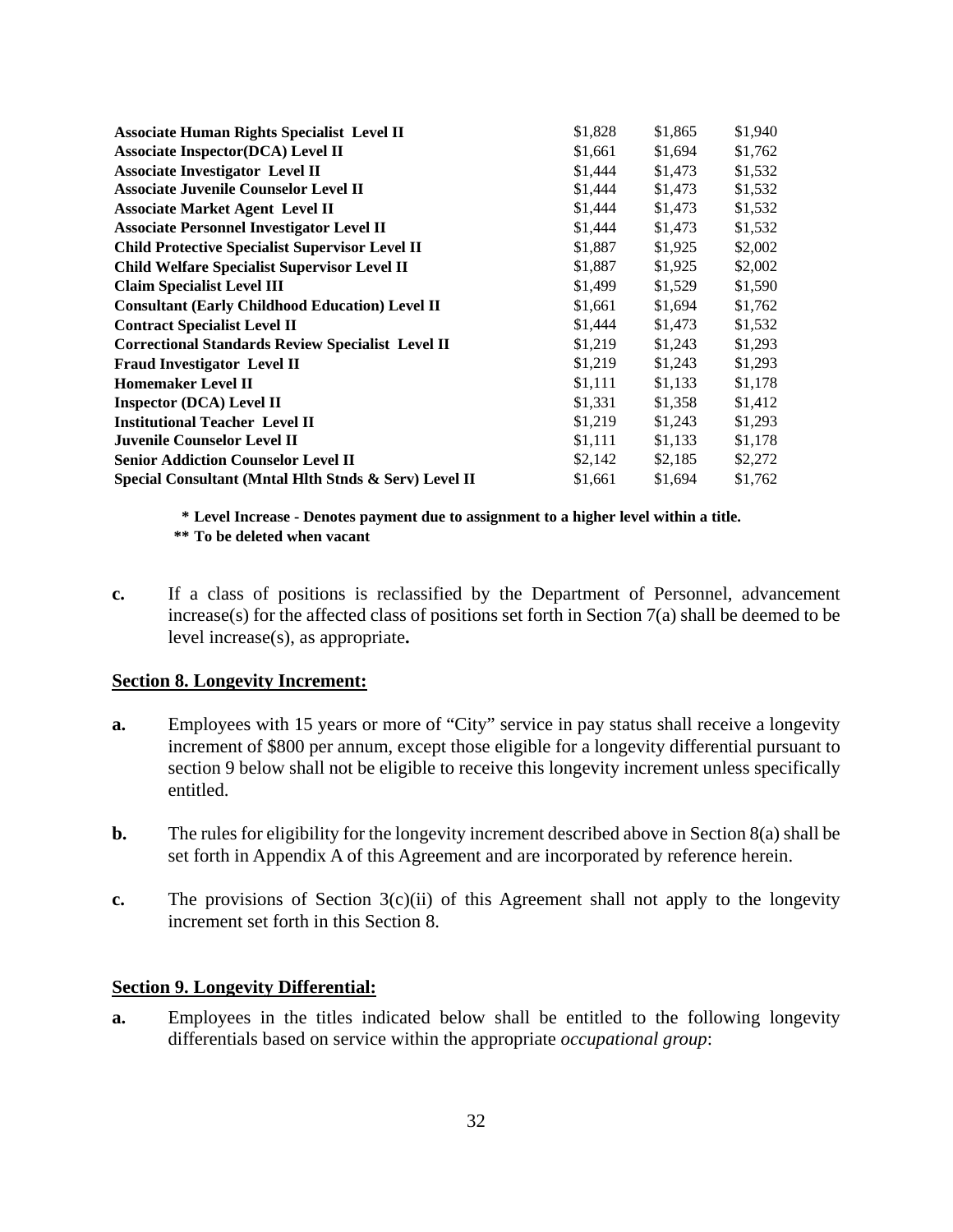## **i. Effective July 1, 2005**

| <b>TITLE</b>                                                                                              | After 1<br>Year |            |            | After 3 Years After 5 Years After 7 1/2 Years After 15 Years |            |
|-----------------------------------------------------------------------------------------------------------|-----------------|------------|------------|--------------------------------------------------------------|------------|
|                                                                                                           | of Service      | of Service | of Service | of Service                                                   | of Service |
| <b>Sr. Social Worker</b>                                                                                  | \$715           | \$1,428    | \$2,142    | \$3,000                                                      | \$4,145    |
| <b>Social Worker</b>                                                                                      |                 |            |            |                                                              |            |
| Supervisor I, II, III (Social Work)                                                                       |                 |            |            |                                                              |            |
|                                                                                                           |                 |            |            |                                                              |            |
| Associate Juvenile Counselor Level I, II <sup>*</sup><br>Caseworker*                                      | \$715           | \$1,428    | \$2,142    | \$3,000                                                      | $\ast$     |
| Child Protective Specialist Level I, II ***<br>Child Protective Specialist Supervisor Level I, II<br>**** |                 |            |            |                                                              |            |
| Child Welfare Specialist Level I, II ***<br>Child Welfare Specialist Supervisor Level I, II ****          |                 |            |            |                                                              |            |
| <b>Head Juvenile Counselor *</b>                                                                          |                 |            |            |                                                              |            |
| <b>Institutional Teacher (DJJ)</b>                                                                        |                 |            |            |                                                              |            |
| Investigator (HRA ONLY) *                                                                                 |                 |            |            |                                                              |            |
| Juvenile Counselor *                                                                                      |                 |            |            |                                                              |            |
| <b>Principal Juvenile Counselor *, **</b>                                                                 |                 |            |            |                                                              |            |
| Sr. Investigator (HRA ONLY) *                                                                             |                 |            |            |                                                              |            |
| Sr. Juvenile Counselor *, **                                                                              |                 |            |            |                                                              |            |
| Supervising Investigator (HRA ONLY) *                                                                     |                 |            |            |                                                              |            |
| Supervisor I, II, III (Welfare) *                                                                         |                 |            |            |                                                              |            |
|                                                                                                           |                 |            |            |                                                              |            |
| <b>Associate Claim Examiner **</b>                                                                        | \$693           | \$1,386    | \$2,082    | \$2,913                                                      | ∗          |
| <b>Associate Fraud Investigator</b>                                                                       |                 |            |            |                                                              |            |
| <b>Associate Human Rights Specialist</b>                                                                  |                 |            |            |                                                              |            |
| <b>Associate Investigator</b>                                                                             |                 |            |            |                                                              |            |
| <b>Associate Personnel Investigator</b>                                                                   |                 |            |            |                                                              |            |
| <b>Claim Examiner **</b>                                                                                  |                 |            |            |                                                              |            |
| Claim Specialist Level I, II, III                                                                         |                 |            |            |                                                              |            |
| Consultant(MHSS) **                                                                                       |                 |            |            |                                                              |            |
| <b>Consultant(Day Camp)</b>                                                                               |                 |            |            |                                                              |            |
| Consultant(PHSW)                                                                                          |                 |            |            |                                                              |            |
| Consultant (ECE) Level I, II                                                                              |                 |            |            |                                                              |            |
| <b>Field Investigator Spec. (Law Dept.)</b>                                                               |                 |            |            |                                                              |            |
| <b>Fraud Investigator</b>                                                                                 |                 |            |            |                                                              |            |
| <b>Fraud Investigator(DOSS)</b>                                                                           |                 |            |            |                                                              |            |
| <b>Human Rights Specialist</b>                                                                            |                 |            |            |                                                              |            |
| <b>Human Rights Specialist(CHR)</b>                                                                       |                 |            |            |                                                              |            |
| Investigator                                                                                              |                 |            |            |                                                              |            |
| <b>Junior Human Rights Specialist</b>                                                                     |                 |            |            |                                                              |            |
|                                                                                                           |                 |            |            |                                                              |            |
| <b>Personnel Investigator</b>                                                                             |                 |            |            |                                                              |            |
| <b>Principal Human Rights Specialist</b>                                                                  |                 |            |            |                                                              |            |
| <b>Principal Human Rights Specialist(CHR)</b>                                                             |                 |            |            |                                                              |            |
| <b>Senior Claim Examiner</b>                                                                              |                 |            |            |                                                              |            |
| <b>Senior Consultant(ECE) *</b>                                                                           |                 |            |            |                                                              |            |
| Senior Consultant(MHSS) *, **                                                                             | \$693           | \$1,386    | \$2,082    | \$2,913                                                      | $\ast$     |
| <b>Senior Consultant(PHS)*</b>                                                                            |                 |            |            |                                                              |            |
| <b>Senior Consultant(Psy.Nursing)*</b>                                                                    |                 |            |            |                                                              |            |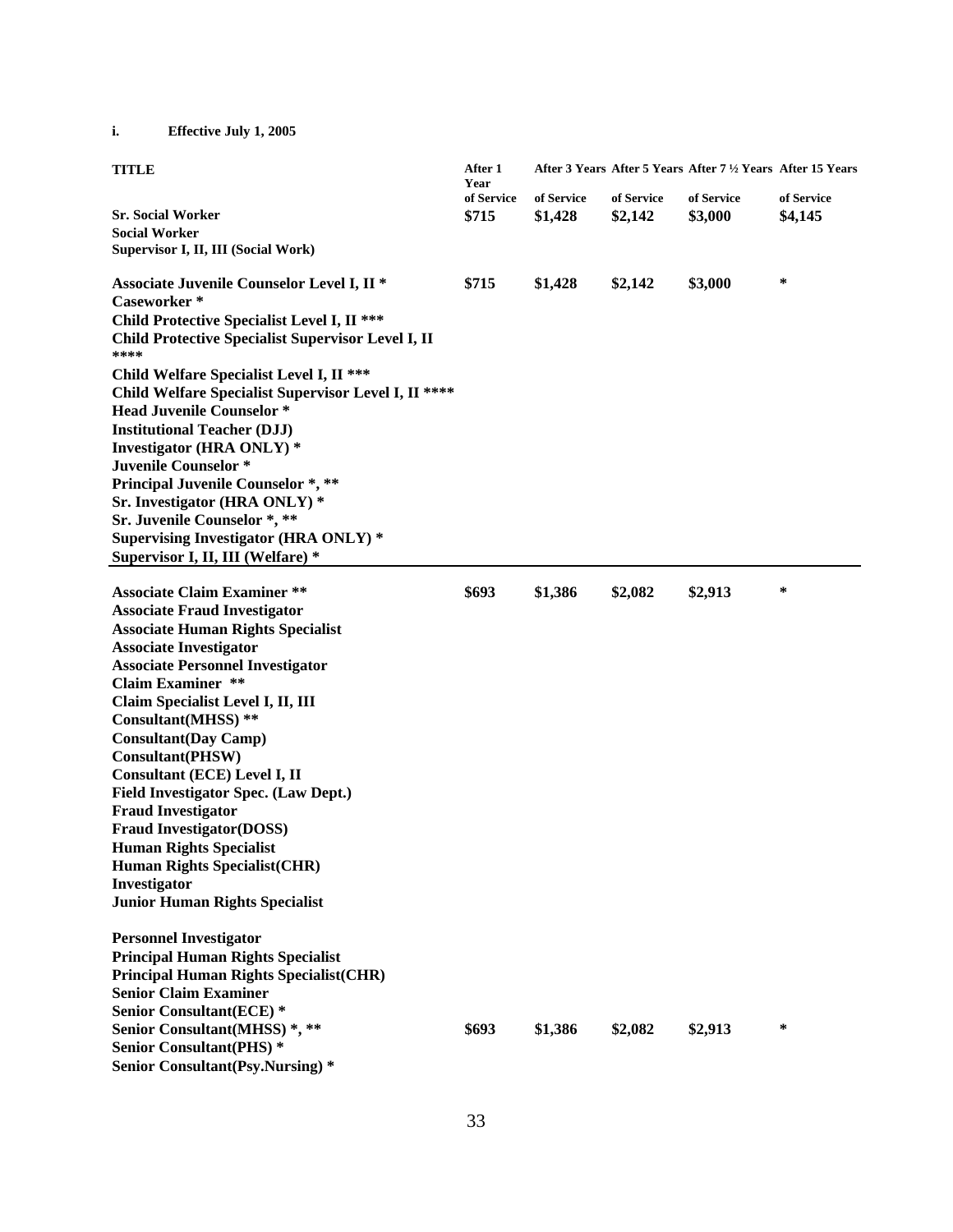| Special Consultant (Mntl Health Stndrd & Services)<br>Level I, II<br>Sr. Investigator (ALL AGENCIES)<br><b>Supervising Claim Examiner</b><br><b>Supervising Human Rights Specialist</b><br><b>Supervising Human Rights Specialist(CHR)</b>                                                                               |                     |                       |                       |                                                              |                       |
|--------------------------------------------------------------------------------------------------------------------------------------------------------------------------------------------------------------------------------------------------------------------------------------------------------------------------|---------------------|-----------------------|-----------------------|--------------------------------------------------------------|-----------------------|
| <b>Supervising Investigator (ALL AGENCIES)</b><br><b>Hospital Care Investigator *</b><br><b>Principal Hospital Care Investigator *</b><br><b>Sr. Hospital Care Investigator *</b><br><b>Supervising Hospital Care Investigator *</b>                                                                                     | N/A                 | N/A                   | N/A                   | \$856                                                        |                       |
| ii.<br><b>Effective August 1, 2006</b><br><b>TITLE</b>                                                                                                                                                                                                                                                                   | After 1<br>Year     |                       |                       | After 3 Years After 5 Years After 7 1/2 Years After 15 Years |                       |
| <b>Sr. Social Worker</b><br><b>Social Worker</b><br>Supervisor I, II, III (Social Work)                                                                                                                                                                                                                                  | of Service<br>\$729 | of Service<br>\$1,457 | of Service<br>\$2,185 | of Service<br>\$3,060                                        | of Service<br>\$4,228 |
| Associate Juvenile Counselor Level I, II <sup>*</sup><br>Caseworker*<br>Child Protective Specialist Level I, II ***<br>Child Protective Specialist Supervisor Level I, II<br>****                                                                                                                                        | \$729               | \$1,457               | \$2,185               | \$3,060                                                      | ∗                     |
| Child Welfare Specialist Level I, II ***<br>Child Welfare Specialist Supervisor Level I, II ****<br><b>Head Juvenile Counselor *</b><br><b>Institutional Teacher (DJJ)</b><br><b>Investigator (HRA ONLY) *</b>                                                                                                           |                     |                       |                       |                                                              |                       |
| <b>Juvenile Counselor *</b><br><b>Principal Juvenile Counselor *, **</b><br>Sr. Investigator (HRA ONLY) *<br>Sr. Juvenile Counselor *, **<br>Supervising Investigator (HRA ONLY) *<br>Supervisor I, II, III (Welfare) *                                                                                                  |                     |                       |                       |                                                              |                       |
| <b>Associate Claim Examiner **</b><br><b>Associate Fraud Investigator</b><br><b>Associate Human Rights Specialist</b><br><b>Associate Investigator</b><br><b>Associate Personnel Investigator</b><br><b>Claim Examiner **</b><br>Claim Specialist Level I, II, III<br>Consultant(MHSS) **<br><b>Consultant(Day Camp)</b> | \$707               | \$1,414               | \$2,124               | \$2,971                                                      |                       |
| Consultant(PHSW)<br>Consultant (ECE) Level I, II<br><b>Field Investigator Spec. (Law Dept.)</b>                                                                                                                                                                                                                          |                     |                       |                       |                                                              |                       |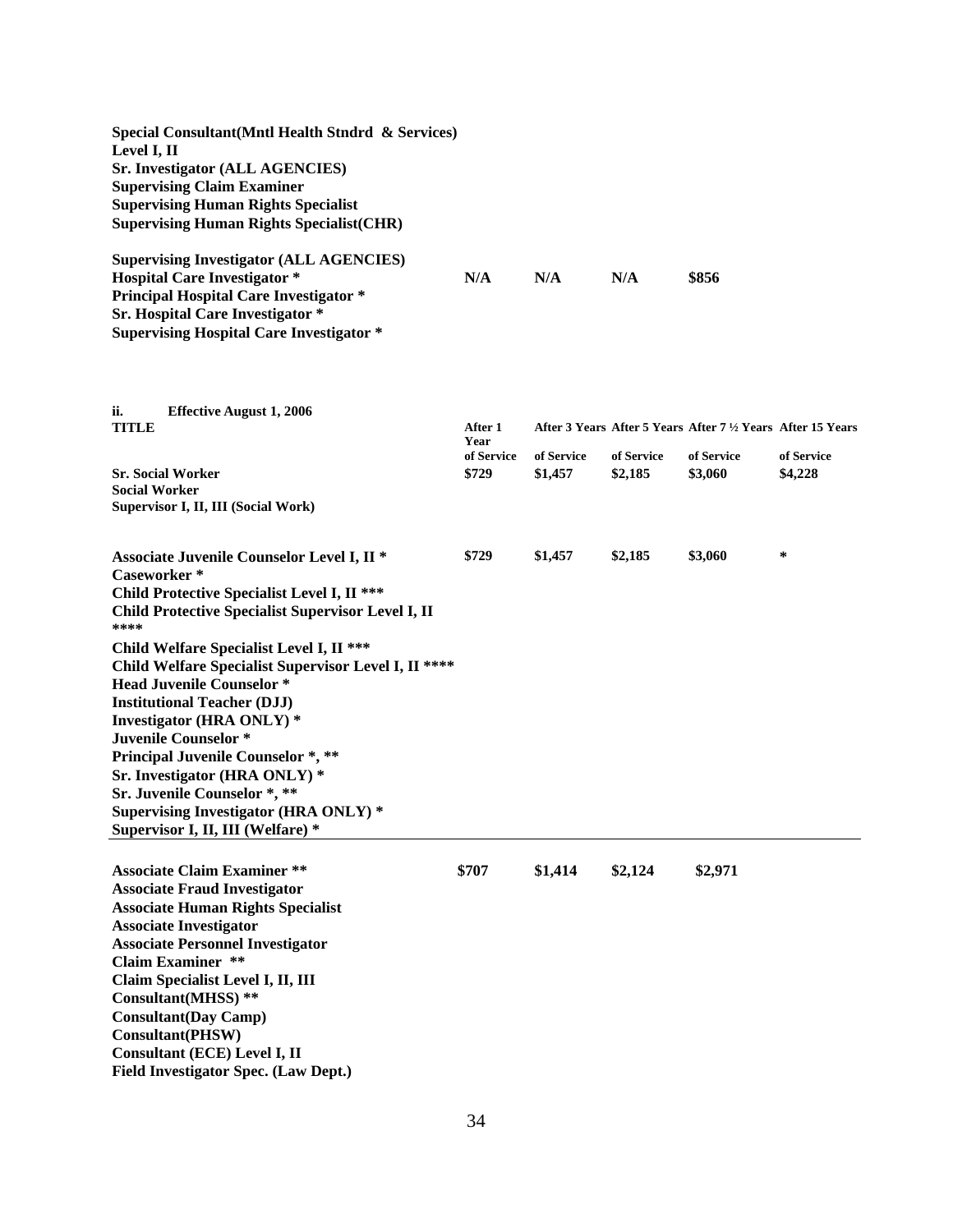| <b>Fraud Investigator</b>                                                                  |       |         |         |         |   |
|--------------------------------------------------------------------------------------------|-------|---------|---------|---------|---|
| <b>Fraud Investigator(DOSS)</b>                                                            |       |         |         |         |   |
| <b>Human Rights Specialist</b>                                                             |       |         |         |         |   |
| <b>Human Rights Specialist(CHR)</b>                                                        |       |         |         |         |   |
| Investigator                                                                               |       |         |         |         |   |
| <b>Junior Human Rights Specialist</b>                                                      |       |         |         |         |   |
| <b>Personnel Investigator</b>                                                              |       |         |         |         |   |
| <b>Principal Human Rights Specialist</b>                                                   |       |         |         |         |   |
| <b>Principal Human Rights Specialist(CHR)</b>                                              |       |         |         |         |   |
| <b>Senior Claim Examiner</b>                                                               |       |         |         |         |   |
| <b>Senior Consultant(ECE) *</b>                                                            |       |         |         |         |   |
| Senior Consultant(MHSS) *, **                                                              | \$707 | \$1,414 | \$2,124 | \$2,971 | * |
| <b>Senior Consultant(PHS)*</b>                                                             |       |         |         |         |   |
| <b>Senior Consultant(Psy.Nursing)*</b>                                                     |       |         |         |         |   |
| Special Consultant (Mntl Health Stndrd &                                                   |       |         |         |         |   |
| Services) Level I, II                                                                      |       |         |         |         |   |
| Sr. Investigator (ALL AGENCIES)                                                            |       |         |         |         |   |
| <b>Supervising Claim Examiner</b>                                                          |       |         |         |         |   |
| <b>Supervising Human Rights Specialist</b>                                                 |       |         |         |         |   |
| <b>Supervising Human Rights Specialist(CHR)</b>                                            |       |         |         |         |   |
| <b>Supervising Investigator (ALL AGENCIES)</b>                                             |       |         |         |         |   |
| <b>Hospital Care Investigator *</b>                                                        | N/A   | N/A     | N/A     | \$873   |   |
| <b>Principal Hospital Care Investigator *</b>                                              |       |         |         |         |   |
| <b>Sr. Hospital Care Investigator *</b>                                                    |       |         |         |         |   |
| <b>Supervising Hospital Care Investigator *</b>                                            |       |         |         |         |   |
|                                                                                            |       |         |         |         |   |
|                                                                                            |       |         |         |         |   |
| * Shall be eligible to receive the Longevity Increment set forth in Article III, Section 8 |       |         |         |         |   |

Shall be eligible to receive the Longevity Increment set forth in Article III, Section 8

| iii.<br><b>Effective February 1, 2007</b><br><b>TITLE</b>  | After 1            |            |            | After 3 Years After 5 Years After 7 1/2 Years After 15 Years |            |
|------------------------------------------------------------|--------------------|------------|------------|--------------------------------------------------------------|------------|
|                                                            | Year<br>of Service | of Service | of Service | of Service                                                   | of Service |
| <b>Sr. Social Worker</b>                                   | \$758              | \$1,515    | \$2,272    | \$3,182                                                      | \$4,397    |
| <b>Social Worker</b>                                       |                    |            |            |                                                              |            |
| Supervisor I, II, III (Social Work)                        |                    |            |            |                                                              |            |
| Associate Juvenile Counselor Level I, II <sup>*</sup>      | \$758              | \$1,515    | \$2,272    | \$3,182                                                      | $\ast$     |
| Caseworker*                                                |                    |            |            |                                                              |            |
| Child Protective Specialist Level I, II ***                |                    |            |            |                                                              |            |
| Child Protective Specialist Supervisor Level I, II<br>**** |                    |            |            |                                                              |            |
| Child Welfare Specialist Level I, II ***                   |                    |            |            |                                                              |            |
| Child Welfare Specialist Supervisor Level I, II ****       |                    |            |            |                                                              |            |
| <b>Head Juvenile Counselor *</b>                           |                    |            |            |                                                              |            |
| <b>Institutional Teacher (DJJ)</b>                         |                    |            |            |                                                              |            |
| <b>Investigator (HRA ONLY) *</b>                           |                    |            |            |                                                              |            |
| Juvenile Counselor *                                       |                    |            |            |                                                              |            |
| <b>Principal Juvenile Counselor *, **</b>                  |                    |            |            |                                                              |            |
| Sr. Investigator (HRA ONLY) *                              |                    |            |            |                                                              |            |
| Sr. Juvenile Counselor *, **                               |                    |            |            |                                                              |            |
| Supervising Investigator (HRA ONLY) *                      |                    |            |            |                                                              |            |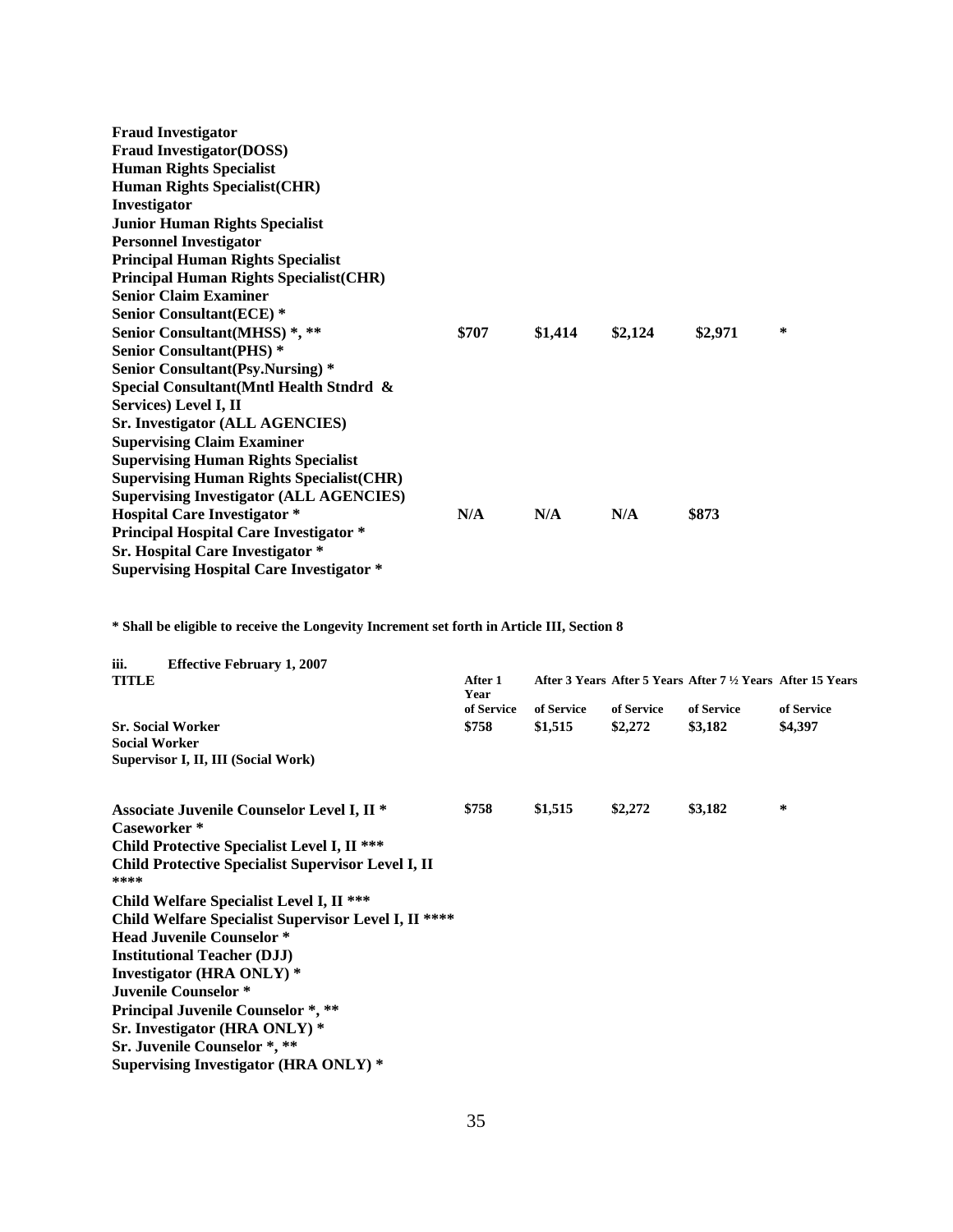#### **Supervisor I, II, III (Welfare) \* Job Opportunity Specialist (see: note) Associate Job Opportunity Specialist (see: note)**

Note: Section 9. applies prospectively to employees in the titles of Job Opportunity Specialist and Associate Job Opportunity Specialist (I, II , III). For the purpose of computing credited service for incumbent employees, eligibility shall be based on time in City service. For new appointments thereafter, eligibility for the longevity differentials shall be based on service within the appropriate *occupational group*. This schedule shall be in lieu of any other "additions-to-gross" provided under any other applicable collective bargaining Unit Agreement (exclusive of the Citywide Agreement) that may have been payable to employees in the affected titles.

| <b>Associate Claim Examiner **</b>               | \$735 | \$1,471 | \$2,209 | \$3,090 |   |
|--------------------------------------------------|-------|---------|---------|---------|---|
| <b>Associate Fraud Investigator</b>              |       |         |         |         |   |
| <b>Associate Human Rights Specialist</b>         |       |         |         |         |   |
| <b>Associate Investigator</b>                    |       |         |         |         |   |
| <b>Associate Personnel Investigator</b>          |       |         |         |         |   |
| <b>Claim Examiner</b> **                         |       |         |         |         |   |
| Claim Specialist Level I, II, III                |       |         |         |         |   |
| Consultant(MHSS) **                              |       |         |         |         |   |
| <b>Consultant</b> (Day Camp)                     |       |         |         |         |   |
| Consultant(PHSW)                                 |       |         |         |         |   |
| Consultant (ECE) Level I, II                     |       |         |         |         |   |
| <b>Field Investigator Spec. (Law Dept.)</b>      |       |         |         |         |   |
| <b>Fraud Investigator</b>                        |       |         |         |         |   |
| <b>Fraud Investigator(DOSS)</b>                  |       |         |         |         |   |
| <b>Human Rights Specialist</b>                   |       |         |         |         |   |
| <b>Human Rights Specialist(CHR)</b>              |       |         |         |         |   |
| Investigator                                     |       |         |         |         |   |
| <b>Junior Human Rights Specialist</b>            |       |         |         |         |   |
| <b>Personnel Investigator</b>                    |       |         |         |         |   |
| <b>Principal Human Rights Specialist</b>         |       |         |         |         |   |
| <b>Principal Human Rights Specialist(CHR)</b>    |       |         |         |         |   |
| <b>Senior Claim Examiner</b>                     |       |         |         |         |   |
| <b>Senior Consultant(ECE) *</b>                  |       |         |         |         |   |
| Senior Consultant(MHSS) *, **                    | \$735 | \$1,471 | \$2,209 | \$3,090 | ∗ |
| <b>Senior Consultant(PHS) *</b>                  |       |         |         |         |   |
| <b>Senior Consultant(Psy.Nursing)*</b>           |       |         |         |         |   |
| Special Consultant (Mntl Health Stndrd &         |       |         |         |         |   |
| Services) Level I, II                            |       |         |         |         |   |
| Sr. Investigator (ALL AGENCIES)                  |       |         |         |         |   |
| <b>Supervising Claim Examiner</b>                |       |         |         |         |   |
| <b>Supervising Human Rights Specialist</b>       |       |         |         |         |   |
| <b>Supervising Human Rights Specialist (CHR)</b> |       |         |         |         |   |
| <b>Supervising Investigator (ALL AGENCIES)</b>   |       |         |         |         |   |
| <b>Hospital Care Investigator *</b>              | N/A   | N/A     | N/A     | \$908   |   |
| <b>Principal Hospital Care Investigator *</b>    |       |         |         |         |   |
| <b>Sr. Hospital Care Investigator *</b>          |       |         |         |         |   |
| <b>Supervising Hospital Care Investigator *</b>  |       |         |         |         |   |

**\* Shall be eligible to receive the Longevity Increment set forth in Article III, Section 8** 

**b.** Employees in the titles indicated below shall be entitled to the following longevity differentials based on service in the indicated *title*: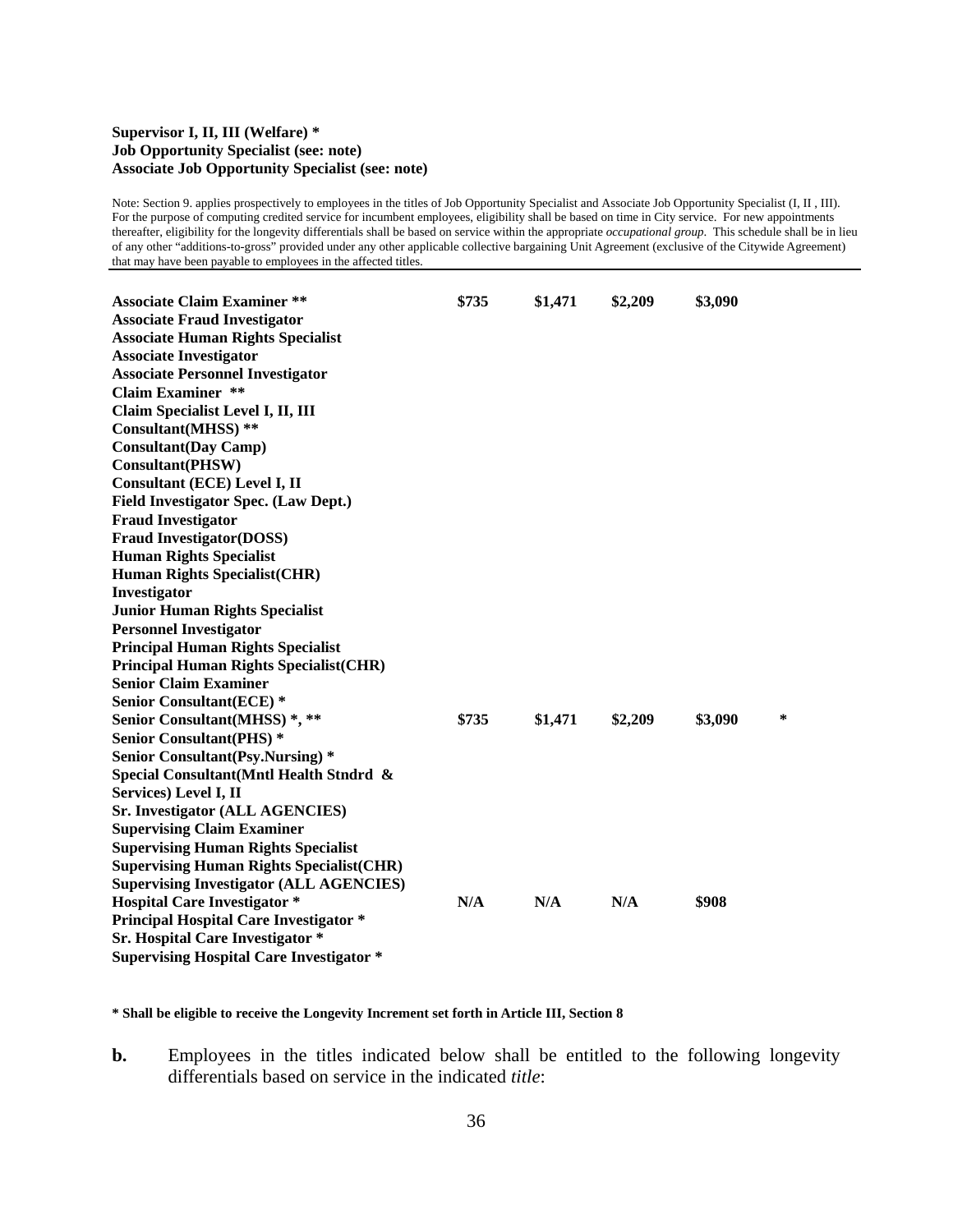|  | <b>Effective July 1, 2005</b> |
|--|-------------------------------|
|--|-------------------------------|

|                                                                                                     | of Service | After 2 Years After 5 Years<br>of Service | of Service | After 7 Years After 15 Years<br>of Service |
|-----------------------------------------------------------------------------------------------------|------------|-------------------------------------------|------------|--------------------------------------------|
| (1) Consumer Affairs Inspector<br><b>Inspector (Consumer Affairs) Level I</b>                       | \$357      | \$715                                     | \$1,072    | ∗                                          |
| (2) Inspector (Consumer Affairs) Level II<br><b>Senior Consumer Affairs Inspector</b>               | \$428      | \$855                                     | \$1,284    | *                                          |
| (3) Associate Inspector (Consumer Affairs) Level I<br><b>Supervising Consumer Affairs Inspector</b> | \$501      | \$1,000                                   | \$1,501    | ∗                                          |
| (4) Associate Inspector (Consumer Affairs) Level II<br><b>Principal Consumer Affairs Inspector</b>  | \$571      | \$1,141                                   | \$1,713    | ∗                                          |
| (5) Market Aide<br><b>Sanitation Compliance Agent</b>                                               | \$348      | \$693                                     | \$1,041    | ∗                                          |
| (6) Market Agent                                                                                    | \$417      | \$831                                     | \$1,247    | *                                          |
| (7) Associate Market Agent Level I                                                                  | \$485      | \$972                                     | \$1,456    | ∗                                          |
| (8) Associate Market Agent Level II                                                                 | \$553      | \$1,110                                   | \$1,664    | *                                          |

**\* Shall be eligible to receive the Longevity Increment set forth in Article III, Section 8** 

#### **ii. Effective August 1, 2006**

|     |                                                                                                     | of Service | After 2 Years After 5 Years<br>of Service | of Service | After 7 Years After 15 Years<br>of Service |
|-----|-----------------------------------------------------------------------------------------------------|------------|-------------------------------------------|------------|--------------------------------------------|
| (1) | <b>Consumer Affairs Inspector</b><br><b>Inspector (Consumer Affairs) Level I</b>                    | \$364      | \$729                                     | \$1,093    | ∗                                          |
| (2) | <b>Inspector (Consumer Affairs) Level II</b><br><b>Senior Consumer Affairs Inspector</b>            | \$437      | \$872                                     | \$1,310    | *                                          |
|     | (3) Associate Inspector (Consumer Affairs) Level I<br><b>Supervising Consumer Affairs Inspector</b> | \$511      | \$1,020                                   | \$1,531    | ∗                                          |
|     | (4) Associate Inspector (Consumer Affairs) Level II<br><b>Principal Consumer Affairs Inspector</b>  | \$582      | \$1,164                                   | \$1,747    | *                                          |
|     | (5) Market Aide<br><b>Sanitation Compliance Agent</b>                                               | \$355      | \$707                                     | \$1,062    | ∗                                          |
|     | (6) Market Agent                                                                                    | \$425      | \$848                                     | \$1,272    | ∗                                          |
|     | (7) Associate Market Agent Level I                                                                  | \$495      | \$991                                     | \$1,485    | ∗                                          |
|     | (8) Associate Market Agent Level II                                                                 | \$564      | \$1,132                                   | \$1,697    | ∗                                          |

**Shall be eligible to receive the Longevity Increment set forth in Article III, Section 8** 

**iii. Effective February 1, 2007** 

 **After 2 Years After 5 Years After 7 Years After 15 Years of Service of Service of Service of Service**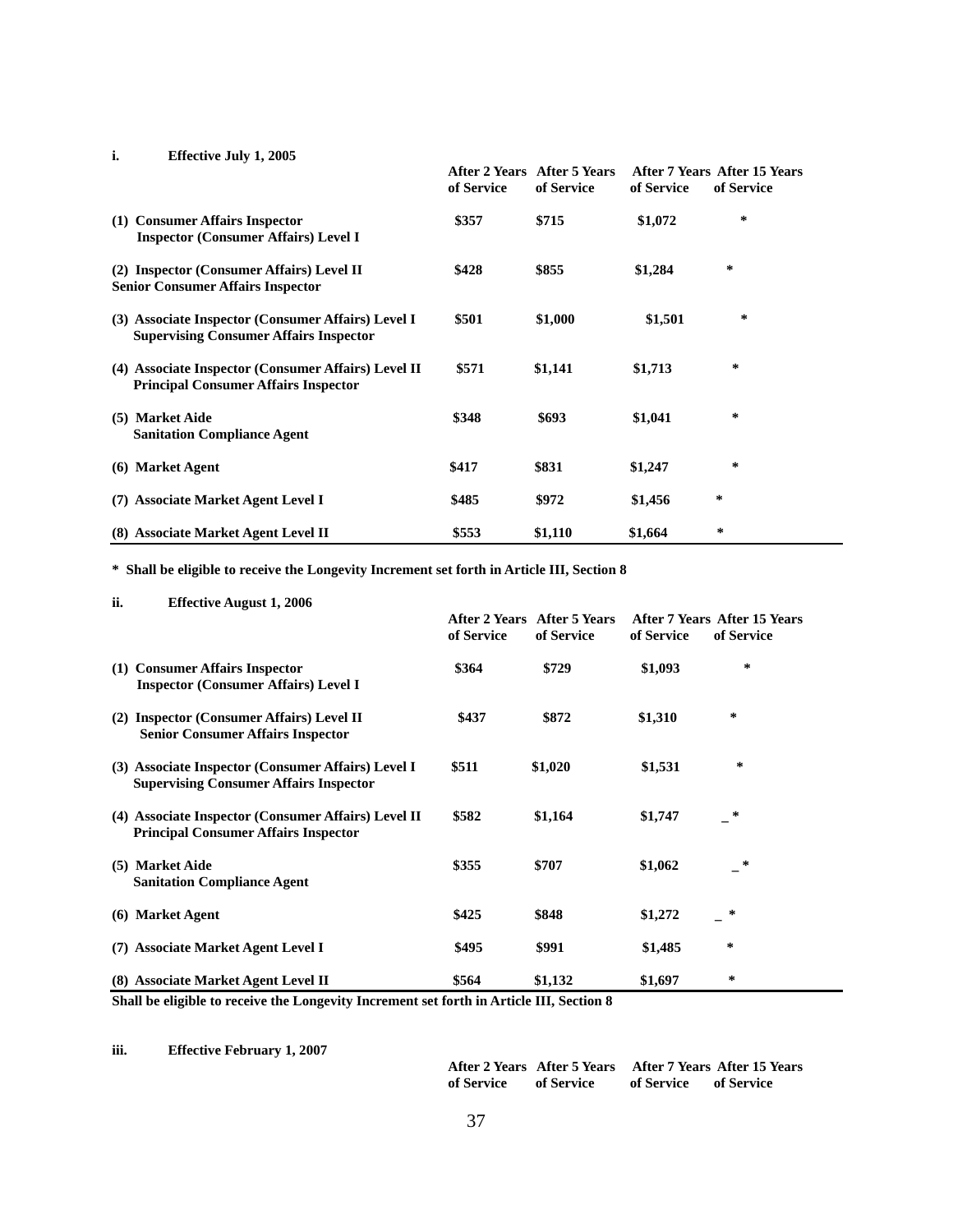| (1) Consumer Affairs Inspector<br><b>Inspector (Consumer Affairs) Level I</b>                       | \$379 | \$758   | \$1,137 | * |
|-----------------------------------------------------------------------------------------------------|-------|---------|---------|---|
| (2) Inspector (Consumer Affairs) Level II<br><b>Senior Consumer Affairs Inspector</b>               | \$454 | \$907   | \$1,362 | ∗ |
| (3) Associate Inspector (Consumer Affairs) Level I<br><b>Supervising Consumer Affairs Inspector</b> | \$531 | \$1,061 | \$1,592 | * |
| (4) Associate Inspector (Consumer Affairs) Level II<br><b>Principal Consumer Affairs Inspector</b>  | \$605 | \$1,211 | \$1,817 | ∗ |
| (5) Market Aide<br><b>Sanitation Compliance Agent</b>                                               | \$369 | \$735   | \$1,104 | * |
| (6) Market Agent                                                                                    | \$442 | \$882   | \$1,323 | * |
| (7) Associate Market Agent Level I                                                                  | \$515 | \$1,031 | \$1,544 | * |
| (8) Associate Market Agent Level II                                                                 | \$587 | \$1,177 | \$1,765 | ∗ |

**\* Shall be eligible to receive the Longevity Increment set forth in Article III, Section 8** 

**c.** The Longevity Differentials set forth in this Section 9 shall not become part of the basic salary rate and shall not be pensionable until they have been received by the Employee for two years. The longevity shall be effective on the January 1st, April 1st, July 1st, or October 1st immediately following the Employee's anniversary date.

#### **Section 10 - Assignment Differentials:**

**a.** The Employer agrees to pay the following per annum assignment differentials to Senior Homemakers and Homemakers Level II assigned additional duties of a supervisory or administrative nature:

| <b>Effective</b>    | <b>Effective</b>      | <b>Effective</b> |
|---------------------|-----------------------|------------------|
| <b>July 1, 2005</b> | <b>August 1, 2006</b> | February 1, 2007 |
| \$1,278             | \$1,304               | \$1,356          |

#### **b. Health and Hospitals Corporation Only:**

- **i.** A differential in an amount equal to the advancement increase to Senior Hospital Care Investigator shall continue to be provided to each incumbent in the titles of Senior Hospital Care Investigator and Supervising Hospital Care Investigator who is regularly assigned to the Health and Hospitals Corporation Central Office Training and Liaison Unit.
- **ii.** Assignment differentials shall be paid to employees in the Hospital Care Investigator occupational group who are assigned to the Central Support Group. Such differential shall be in addition to any other differential paid pursuant to this Section 10 and shall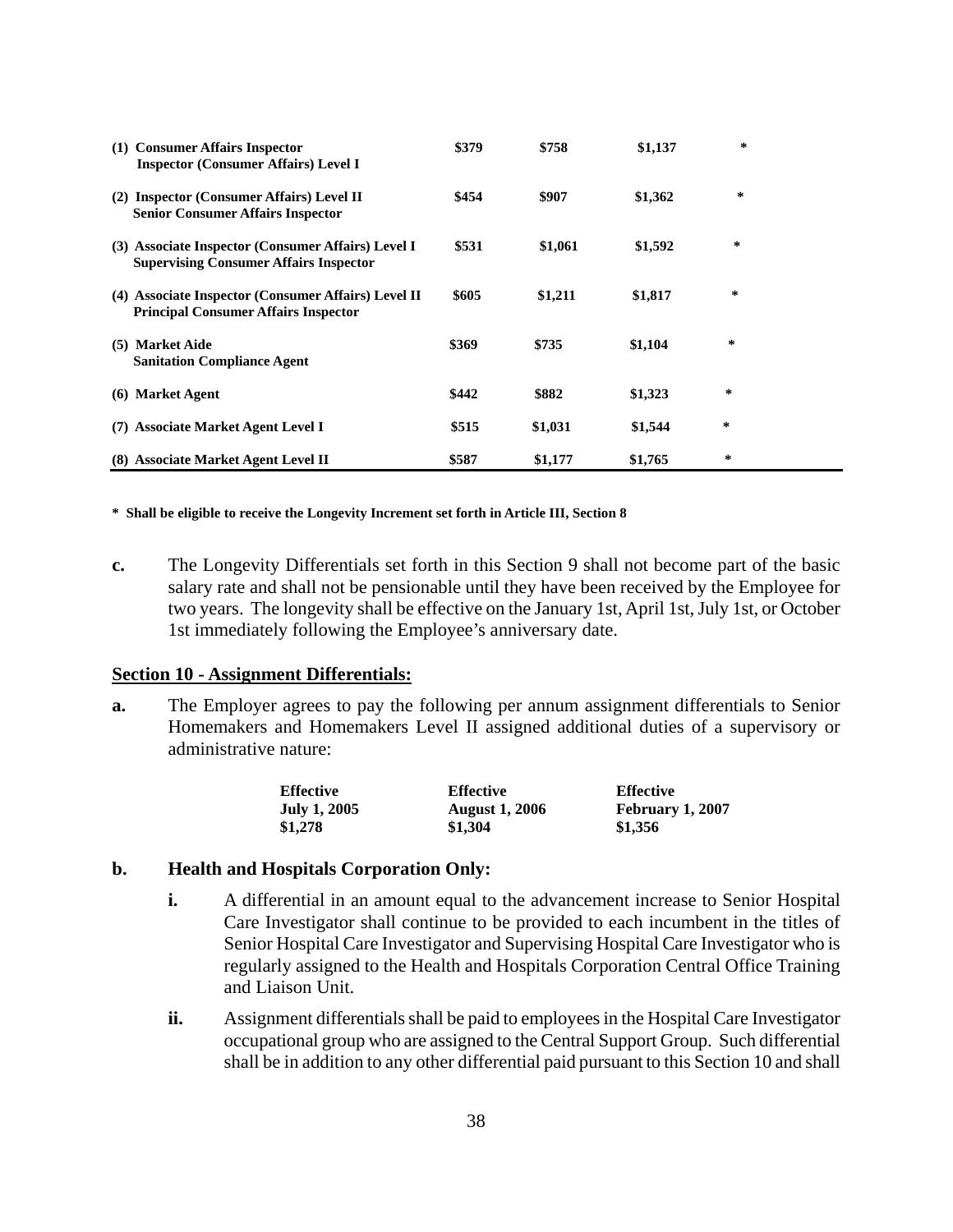continue for the period of such assignment. The pro-rated annual amounts for this differential are:

| <b>Effective</b>    | <b>Effective</b>      | <b>Effective</b> |
|---------------------|-----------------------|------------------|
| <b>July 1, 2005</b> | <b>August 1, 2006</b> | February 1, 2007 |
| \$465               | \$474                 | \$493            |

- **c.** Assignment differentials shall be paid to Employees in the title of Community Assistant in the pro-rata annual amount listed below who are assigned the following duties:
	- **i. For Supervisory Responsibility:**

| <b>Effective</b>    | <b>Effective</b>      | <b>Effective</b> |
|---------------------|-----------------------|------------------|
| <b>July 1, 2005</b> | <b>August 1, 2006</b> | February 1, 2007 |
| \$465               | \$474                 | \$493            |

#### **ii. For Senior Supervisory Responsibility:**

| <b>Effective</b>    | <b>Effective</b>      | <b>Effective</b> |
|---------------------|-----------------------|------------------|
| <b>July 1, 2005</b> | <b>August 1, 2006</b> | February 1, 2007 |
| \$926               | \$945                 | \$983            |

**d.** Employees in the Mental Health Worker occupational group who are assigned on a full-time basis to a correctional prison facility shall be paid a differential in the pro-rated annual amounts indicated below:

| <b>Effective</b>    | <b>Effective</b>      | <b>Effective</b>        |
|---------------------|-----------------------|-------------------------|
| <b>July 1, 2005</b> | <b>August 1, 2006</b> | <b>February 1, 2007</b> |
| \$694               | \$708                 | \$736                   |

**e.** An Employee who is on the payroll as of May 1, 1979 in the title(s) Social Worker, Supervisor I, Supervisor II, Supervisor III and who is assigned by the Department of Health to a Department of Correction prison facility shall receive a differential in the pro-rated annual amounts listed below: In addition, up to fourteen (14) additional Employees in titles covered by this Agreement who are assigned to Riker's Island on a full-time basis shall be deemed eligible for the above-cited assignment differential based upon seniority in such assignment.

| <b>Effective</b>    | <b>Effective</b>      | <b>Effective</b> |
|---------------------|-----------------------|------------------|
| <b>July 1, 2005</b> | <b>August 1, 2006</b> | February 1, 2007 |
| \$1,203             | \$1,227               | \$1,276          |

**f.** Employees in the titles of Juvenile Counselor, Associate Juvenile Counselor, Senior Juvenile Counselor, Principal Juvenile Counselor, and Head Juvenile Counselor who have valid New York State driver's licenses *and are required to drive* shall receive pro-rated annual differentials as follows: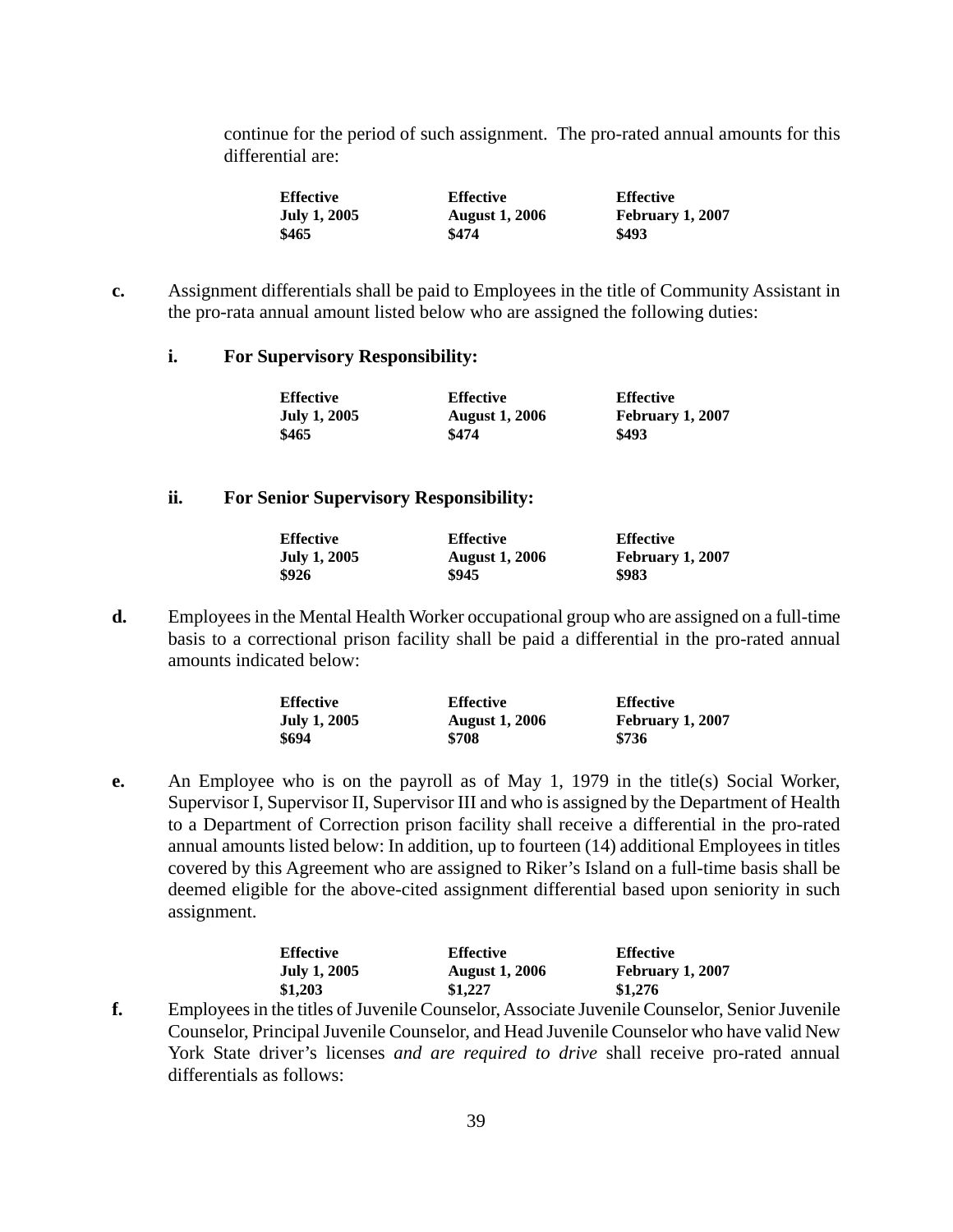| <b>Effective</b>    | <b>Effective</b>      | <b>Effective</b>        |
|---------------------|-----------------------|-------------------------|
| <b>July 1, 2005</b> | <b>August 1, 2006</b> | <b>February 1, 2007</b> |
| \$579               | \$591                 | \$615                   |

**g.** Caseworkers, Social Workers, Supervisors I, II and III employed in the Administration for Children's Services (formerly Child Welfare Administration/HRA) Field Offices and in specific units authorized and funded pursuant to the Equity Panel Reports dated September 13, 1983, May 27, 1986 and November 22, 1994): Confidential Investigations Unit, Emergency Children's Services, the Office of Case Management, the Office of Adoption and Placement Services, the Division of Adoption and Foster Care Services, Congregate Care and Auxiliary Services shall receive an assignment differential in the pro-rated annual amounts listed below.

| <b>Effective</b>    | <b>Effective</b>      | <b>Effective</b> |
|---------------------|-----------------------|------------------|
| <b>July 1, 2005</b> | <b>August 1, 2006</b> | February 1, 2007 |
| \$1,730             | \$1,765               | \$1,836          |

**h.** Pursuant to the terms set forth in the letter agreement entitled "SSC Reorganization" (dated December 29, 1987) employees of the Child Welfare Administration in the titles indicated below who are specifically assigned to Protective/Diagnostic, Family Services, Preventive Services, and Court Ordered Supervision Units shall receive an assignment differential in the pro-rated annual amounts listed below:

| <b>Effective</b>    | <b>Effective</b> | <b>Effective</b>                       |
|---------------------|------------------|----------------------------------------|
| <b>July 1, 2005</b> |                  | <b>August 1, 2006</b> February 1, 2007 |
| \$1,472             | \$1,501          | \$1,561                                |
| \$2,163             | \$2,206          | \$2,294                                |
| \$2,163             | \$2,206          | \$2,294                                |
| \$2,377             | \$2,425          | \$2,522                                |
| \$2,593             | \$2,645          | \$2,751                                |
| \$2,163             | \$2,206          | \$2,294                                |
| \$2,377             | \$2,425          | \$2,522                                |
| \$2,593             | \$2,645          | \$2,751                                |
|                     |                  |                                        |

**i.** An assignment differential in the pro rata annual amount set forth below shall be paid to Employees in the titles listed below who are assigned to work in shelters in Family and Adult Services, Crisis Intervention Services, and the Emergency Assistance Units of HRA/DHS, in positions either with direct client contact or responsible for the supervision of Employees with direct client contact. Effective July 1, 1990, this assignment differential was extended to positions in the Crisis Unit, Family Hotel Program, and Single Room Occupancy Program assigned to positions with direct client contact or with supervision of employees with direct client contact.

 **Eligible Titles**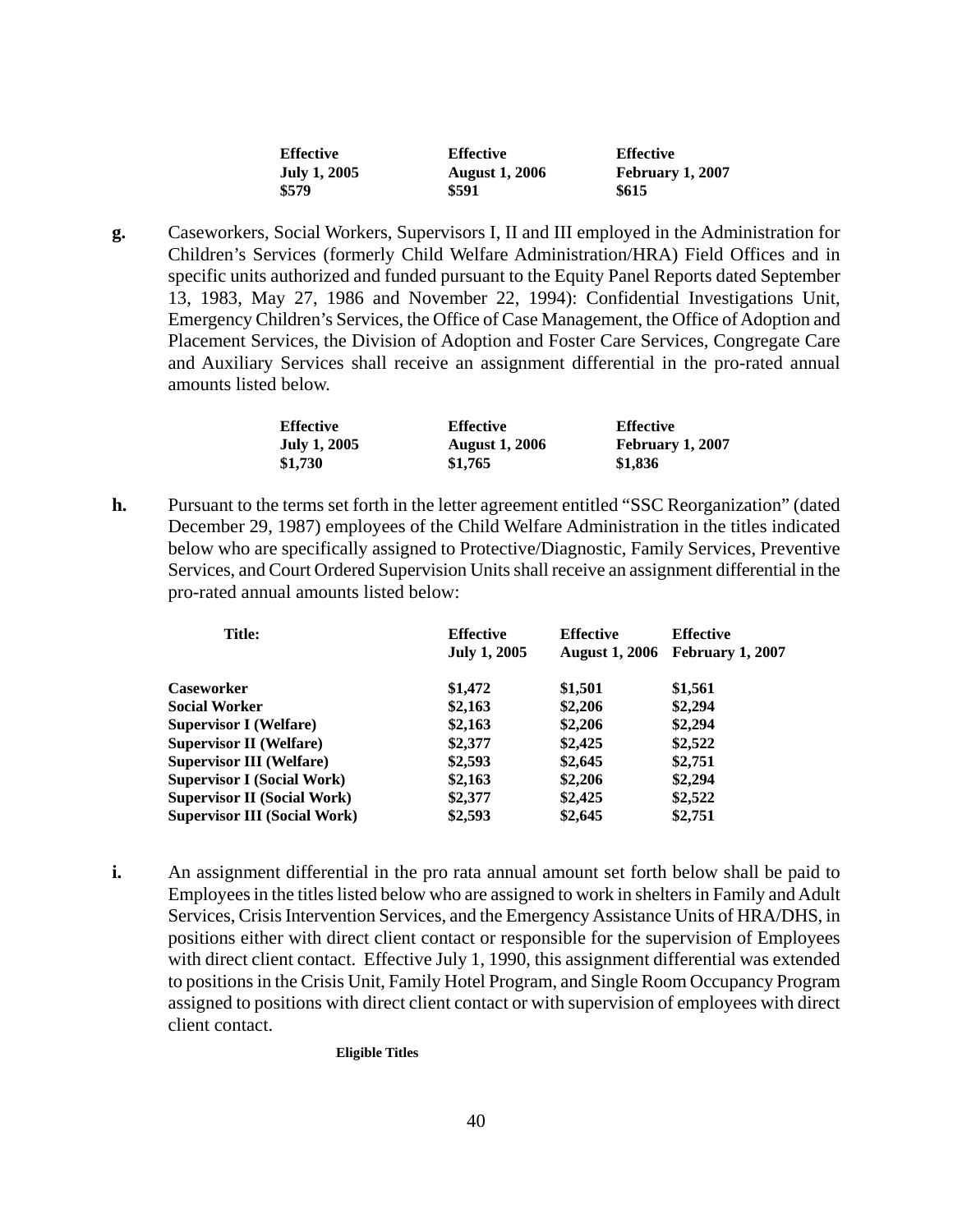| <b>Assistant Superintendent of Welfare Shelters</b> | <b>Senior Human Resources Specialist</b>      |
|-----------------------------------------------------|-----------------------------------------------|
| <b>Caseworker</b>                                   | <b>Senior Human Resources Technician</b>      |
| <b>Community Liaison Worker</b>                     | <b>Social Worker</b>                          |
| <b>Human Resources Specialist</b>                   | <b>Supervising Human Resources Specialist</b> |
| <b>Principal Community Liaison Worker</b>           | Supervisor I, II, III                         |
| <b>Senior Community Liaison Worker</b>              |                                               |
|                                                     |                                               |
|                                                     |                                               |

| <b>Effective</b>    | <b>Effective</b>      | <b>Effective</b> |
|---------------------|-----------------------|------------------|
| <b>July 1, 2005</b> | <b>August 1, 2006</b> | February 1, 2007 |
| \$1,297             | \$1,323               | \$1,376          |

**j.** An assignment differential in the pro rata annual amount set forth below shall be paid to those Employees of HRA assigned to Caseworker, Social Worker, and Supervisor I, II, III positions in Protective Service for Adults Units.

| <b>Effective</b>    | <b>Effective</b>      | <b>Effective</b>        |
|---------------------|-----------------------|-------------------------|
| <b>July 1, 2005</b> | <b>August 1, 2006</b> | <b>February 1, 2007</b> |
| \$3,200             | \$3,264               | \$3,395                 |

**k.** An assignment differential in the pro rata annual amount set forth below shall be paid to those Investigators assigned to work as "Vault Inspectors" in the Finance Department.

| <b>Effective</b>    | <b>Effective</b>      | <b>Effective</b>        |
|---------------------|-----------------------|-------------------------|
| <b>July 1, 2005</b> | <b>August 1, 2006</b> | <b>February 1, 2007</b> |
| \$2,477             | \$2,527               | \$2,628                 |

**l.** An assignment differential in the pro-rata annual amounts listed below shall be paid to Employees of HRA serving in the positions of Senior Center Director provided that they were so serving as of July 19, 1983; continued to serve as of December 13, 1984; and have not been appointed to the Civil Service title of Supervisor II (Welfare).

| <b>Effective</b>    | <b>Effective</b>      | <b>Effective</b> |
|---------------------|-----------------------|------------------|
| <b>July 1, 2005</b> | <b>August 1, 2006</b> | February 1, 2007 |
| \$1,203             | \$1,227               | \$1,276          |

**m.** An assignment differential in the pro-rata annual amounts listed below shall be paid to Community Assistants employed by the Department of Sanitation while assigned to the Lot Cleaning Program.

| <b>Effective</b>    | <b>Effective</b>      | <b>Effective</b> |
|---------------------|-----------------------|------------------|
| <b>July 1, 2005</b> | <b>August 1, 2006</b> | February 1, 2007 |
| \$746               | \$761                 | \$791            |

**n.** An assignment differential in the pro-rata annual amounts listed below shall be paid to Assistant Community Liaison Workers and Community Liaison Workers while assigned to the Department of Housing Preservation and Development as compensation for the loss of promotional opportunities.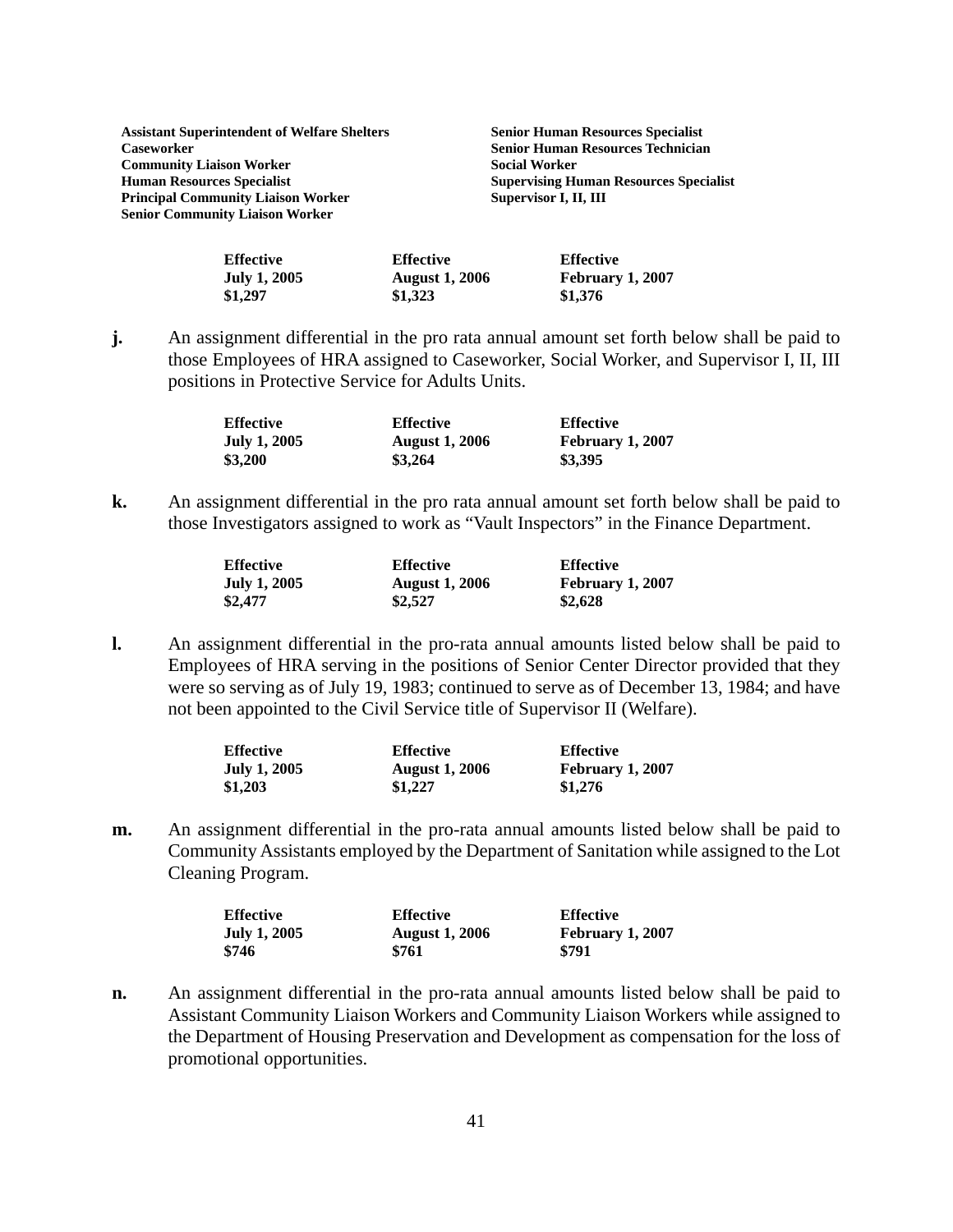| <b>Effective</b>    | <b>Effective</b>      | <b>Effective</b> |
|---------------------|-----------------------|------------------|
| <b>July 1, 2005</b> | <b>August 1, 2006</b> | February 1, 2007 |
| \$746               | \$761                 | \$791            |

**o.** Unless otherwise specified in this Agreement, the assignment differentials listed in this Section 10 shall be continued only during the period of such assignment. In the event that an affected Employee is removed from such assignment, the assignment differential shall be discontinued. The payment of such differential shall not be considered as a promotion or change of title.

#### **Section 11. Merit Increases**

The Employer agrees to notify the Union of its intent to grant merit increases.

#### **Section 12. Uniform Allowance:**

 **a.** A uniform allowance in the annual amounts listed below shall be provided for Employees in the Homemaker occupational group and the title Home Aide who are required to wear a uniform:

| <b>Effective</b>    | <b>Effective</b>      | <b>Effective</b> |
|---------------------|-----------------------|------------------|
| <b>July 1, 2005</b> | <b>August 1, 2006</b> | February 1, 2007 |
| \$126               | \$129                 | \$134            |

**b. i.** The Department of Health will supply Employees, who are required to wear a uniform, with a uniform. The uniform shall consist of not less than 2 shirts, 2 pairs of pants, 2 sets of long johns, 1 helmet, 1 pair of work shoes, 1 pair of work gloves, 1 rain slicker and a lined winter coat.

**ii.** No Employee shall be disciplined for reporting to work without an adequate uniform if that portion of his uniform which is missing was not issued by the Department or if a portion of said uniform is no longer functional for its prescribed purpose due to wear or job related damage. The Department will replace said uniform as soon as practicable.

**iii.** The Department shall maintain a varying supply of uniforms to cover the different sizes needed by its employees.

**iv.** First aid kits and heavy-duty cleaning facilities shall be provided at each work site for employees who work in the field. The hand cleaning facilities shall be adequate for cleanup after dealing with poisons and litter.

 **c.** A uniform allowance in the pro-rata annual amount set forth below shall be provided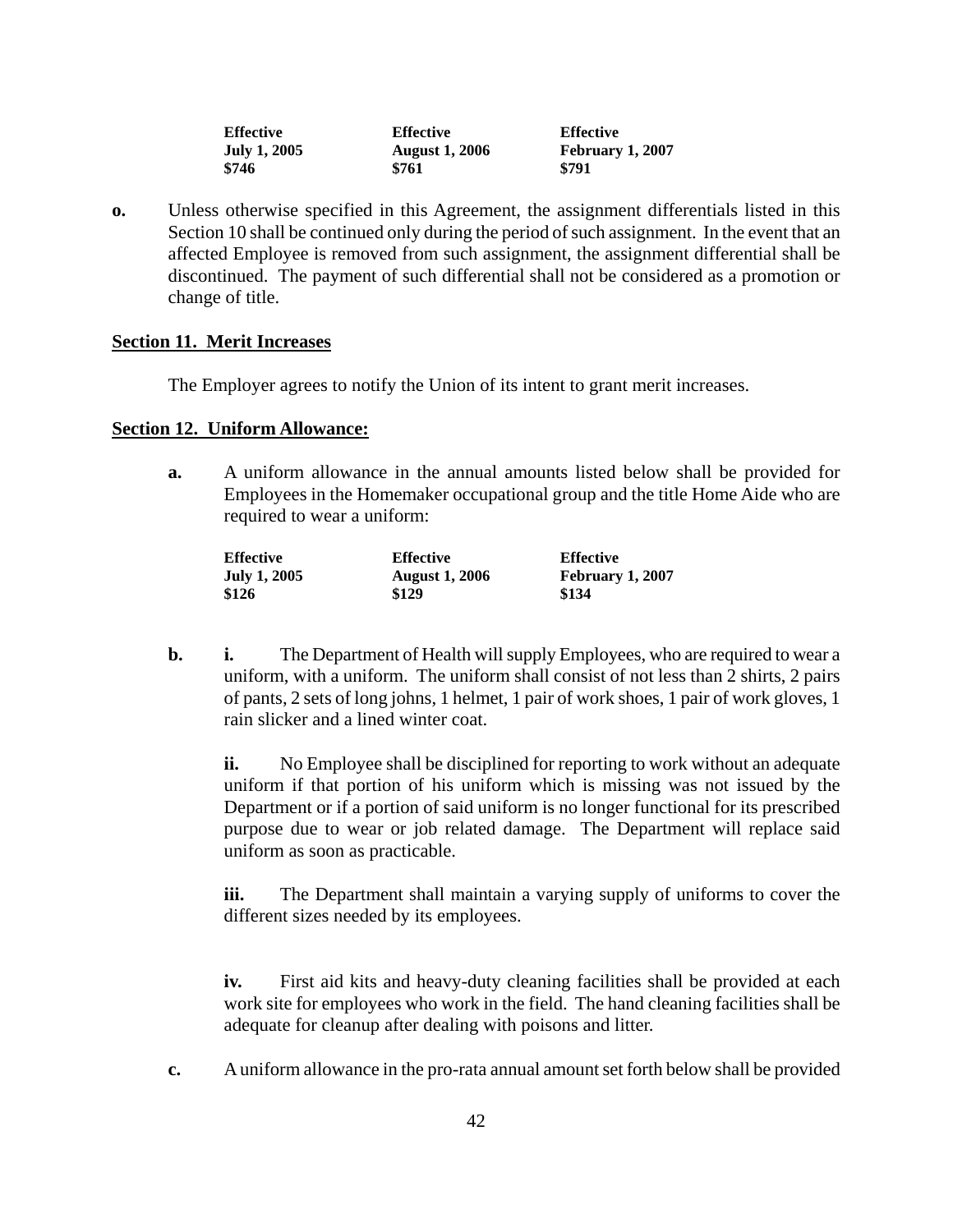to those Employees of the Department of Sanitation in the titles of Community Assistant, Community Associate and Community Coordinator assigned to the Lot Cleaning Program and required to wear uniforms.

| <b>TITLE</b>                 | 7/1/2005 | 8/1/2006 | 2/1/2007 |
|------------------------------|----------|----------|----------|
| <b>Community Assistant</b>   | \$531    | \$542    | \$564    |
| <b>Community Associate</b>   | \$317    | \$323    | \$336    |
| <b>Community Coordinator</b> | \$317    | \$323    | \$336    |

**d.** A uniform allowance in the pro-rata annual amount set forth below shall be provided to those employees of the Department of Sanitation in the title of Sanitation Compliance Agent.

| <b>Effective</b>    | <b>Effective</b>      | <b>Effective</b> |
|---------------------|-----------------------|------------------|
| <b>July 1, 2005</b> | <b>August 1, 2006</b> | February 1, 2007 |
| \$515               | \$525                 | \$546            |

#### **Section 13.**

Persons reinstated to a title included in this Agreement shall receive, effective as of the date of such reinstatement, either the individual rate last received in such a position, or the minimum as of the date of reinstatement for the title to which reinstated, whichever of these alternative rates is higher.

#### **Section 14. Training Fund:**

A training fund contribution shall be paid in the amount of twenty-five (\$25) dollars per annum to the District Council 37 Educational Fund on behalf of each Employee in the titles listed below:

> **Addiction Specialist (including approved specialties) Assistant Community Liaison Worker Assistant Superintendent of Bridge House Assistant Youth Services Specialist Case Aide Community Assistant Community Liaison Trainee Community Service Aide Correctional Aide Home Aide Homemaker Human Resources Aide Human Resources Technician (including approved specialties) Mental Health Worker Senior Human Resources Technician (including approved specialties) Senior Mental Health Worker Supervising Mental Health Worker Teacher Aide (Day Care Center)**

Employees of non-Mayoral agencies shall be covered by such contribution provided the affected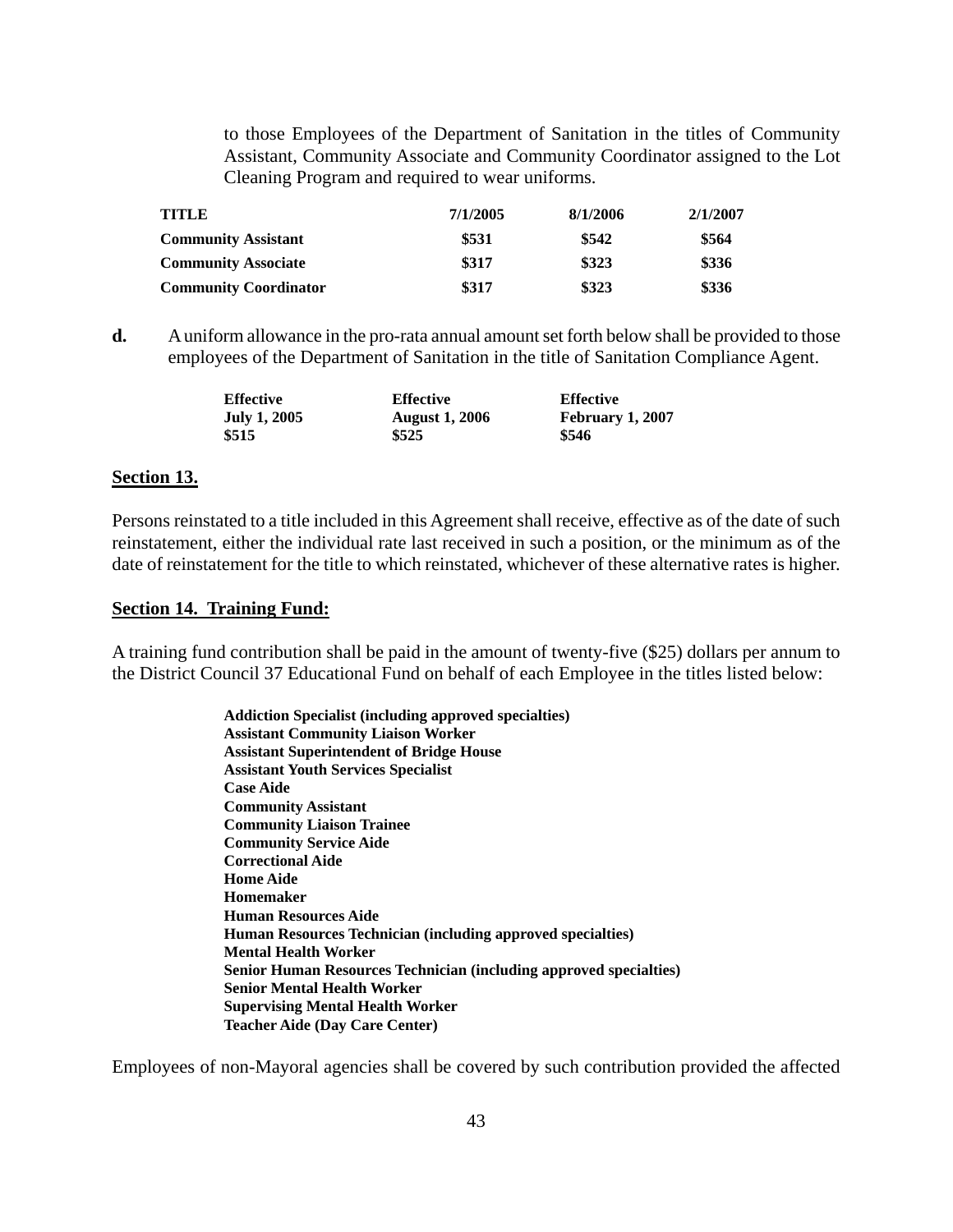agency elects to have its Employees so covered and becomes an employer party to the agreement between the City and the Union, dated July 13, 1971, concerning the District Council 37 Education Fund.

This Section shall be subject to the waiver in Article IV, Section 1(b) and 1(c) of this Agreement.

## **Section 15. Annuity Fund.**

- **a.** Effective July 1, 2005, the Employer shall continue to contribute to an existing annuity fund on behalf of full-time per annum and full-time per diem Employees, on a twenty-eight (28) day cycle basis, a pro-rata daily contribution for each paid working day which amount shall not exceed \$478 for each Employee in full pay status in the prescribed twelve (12) month period, subject to the terms of a signed supplemental agreement approved by the Corporation Counsel. For Employees who work less than the number of hours for their full-time equivalent title, the employer shall pay into the fund, on a twenty-eight (28) day cycle basis, a pro-rata daily contribution calculated against the number of hours associated with their full time equivalent title, which amount shall not exceed \$478 per annum for each Employee in full pay status in the prescribed twelve (12) month period.
- **b.** For Employees who work a compressed work week, the Employer shall pay into the fund, on a twenty-eight (28) day cycle basis, a pro-rata daily contribution for each set of paid working hours which equate to the daily number of hours that title is regularly scheduled to work, which amount shall not exceed \$478 per annum for each Employee in full-pay status in the prescribed twelve (12) month period.
- **c.** For those Employees who are appointed on a seasonal basis, the Employer shall pay into the fund, on a twenty-eight (28) day cycle basis, a pro-rata daily contribution for each paid working day, which amount shall not exceed \$478 per annum for each Employee in full pay status in the prescribed twelve (12) month period.

## **d. CONTRIBUTIONS:**

For the purpose of Section 15(a), excluded from paid working days are all scheduled days off, all days in non-pay status, and all paid overtime. "All days in non-pay status" as used in this Section 15(d) shall be defined as including, but not limited to, the following:

- **(1) time on preferred or recall lists;**
- **(2) time on the following approved unpaid leaves:** 
	- **(a) maternity/child care leave;**
	- **(b) military leave;**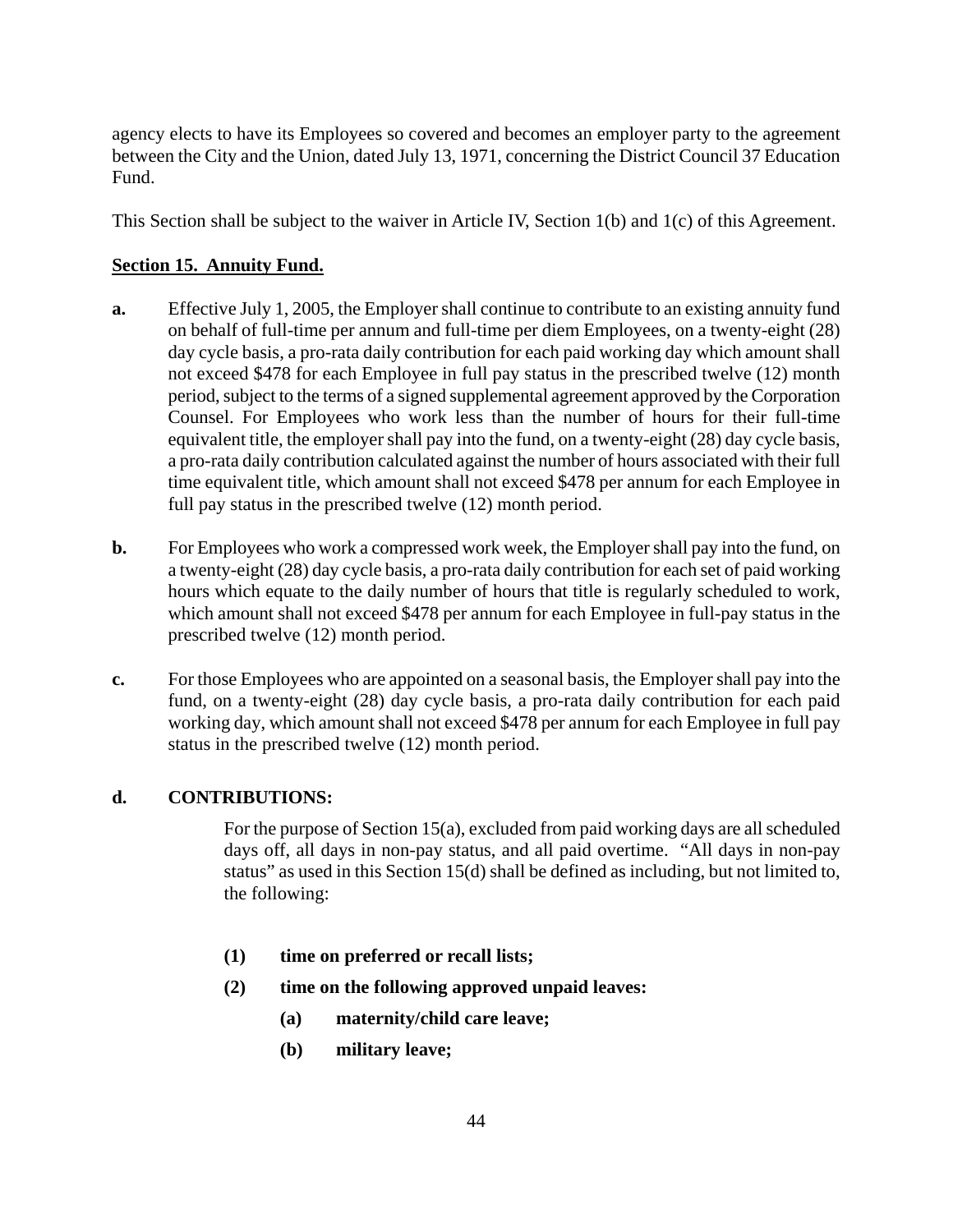- **(c) unpaid time while on jury duty;**
- **(d) unpaid leave for union business pursuant to Executive Order 75;**
- **(e) unpaid leave pending workers' compensation determination;**
- **(f) unpaid leave while on workers' compensation option 2;**
- **(g) approved unpaid time off due to illness or exhaustion of paid sick leave;**
- **(h) approved unpaid time off due to family illness; and**
- **(i) other pre-approved leaves without pay;**
- **(3) time while on absence without leave;**
- **(4) time while on unapproved leave without pay; or**
- **(5) time while on unpaid suspensions.**

## **e. DEFINITIONS:**

"scheduled days off" shall mean: An Employee's regular days off ("RDOs"). For example, Saturday and Sunday would be the scheduled days off for a full-time per annum employee working a Monday through Friday schedule.

**f.** Effective March 2, 2008, the per annum amount shall be increased by \$206.00 for a total of \$684.00 per annum for each Employee in full pay status in the prescribed twelve (12) month period.

## **ARTICLE IV - WELFARE FUND**

## **Section 1.**

- a. In accordance with the election by the Union pursuant to the provisions of Article XIII of the Citywide Agreement between the City of New York and related public employers and District Council 37, AFSCME, AFL-CIO, the Welfare Fund provisions of the 1995-2001 Citywide Agreement, as amended or any successor agreement(s) thereto, shall apply to Employees covered by this Agreement.
- **b.** When an election is made by the Union pursuant to the provisions of Article XIII, Section 1 (b), of the Citywide Agreement between the City of New York and related public employers and District Council 37, AFSCME, AFL-CIO, the provisions of Article XIII, Section l (b) of the 1995-2001 Citywide Agreement, as amended or any successor agreement(s) thereto, shall apply to Employees in the titles listed below, and when such election is made, the Union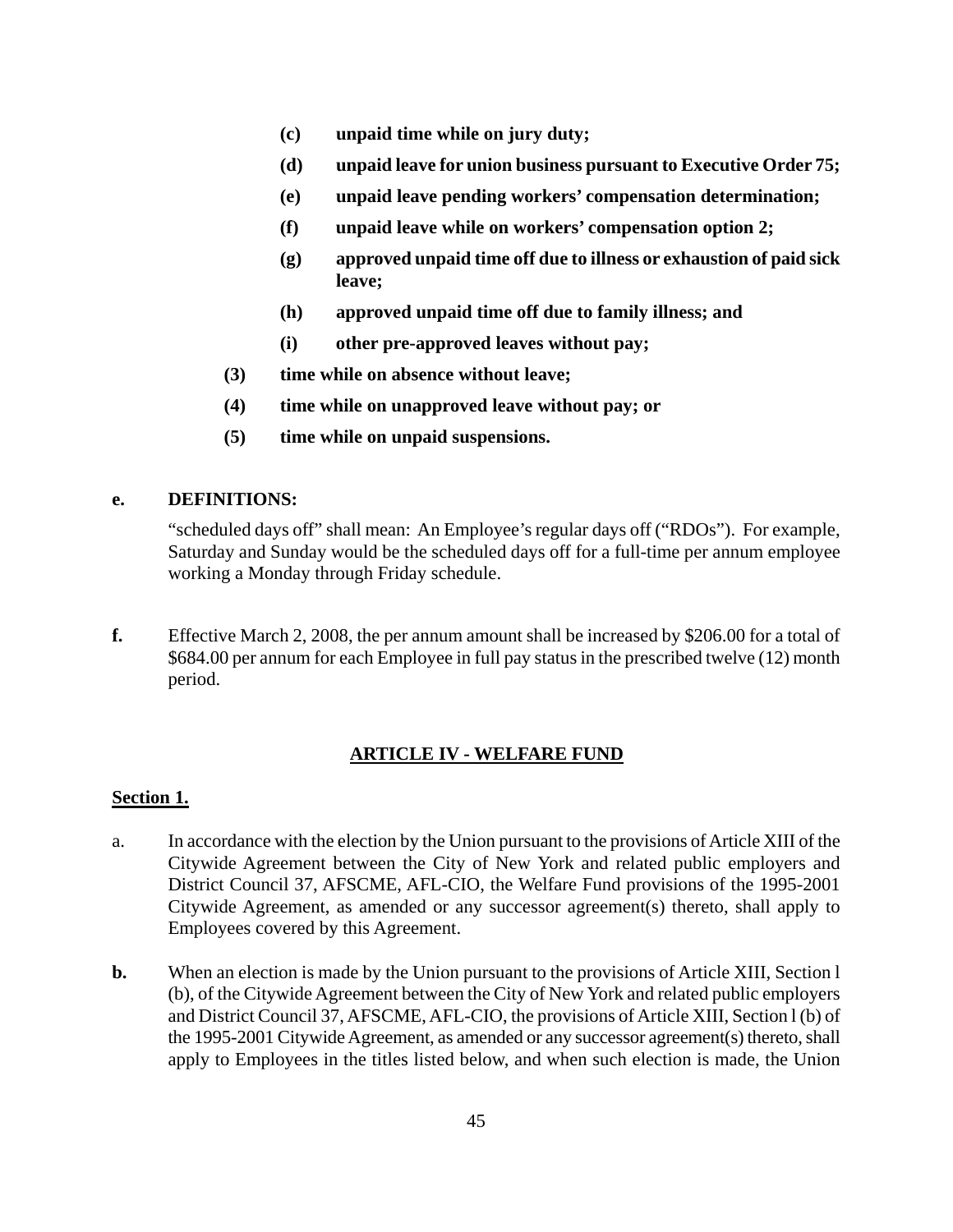hereby waives its right to training, education and/or legal services contributions provided in this Agreement, if any. In no case shall the single contribution provided in Article XIII, Section 1(b) of the 1995-2001 Citywide Agreement, as amended or any successor agreement(s) thereto, exceed the total amount that the Union would have been entitled to receive if the separate contributions had continued.

| <b>Assistant Community Liaison Worker (OTB)</b> | <b>Junior Human Rights Specialist</b>               |
|-------------------------------------------------|-----------------------------------------------------|
| <b>Assistant Educational Counselor (JJ)</b>     | Juvenile Counselor                                  |
| <b>Associate Inspector (DCA)</b>                | <b>Principal Community Liaison Worker (OTB)</b>     |
| <b>Associate Juvenile Counselor</b>             | <b>Principal Consumer Affairs Inspector</b>         |
| <b>Claim Examiner</b>                           | <b>Principal Human Rights Specialist</b>            |
| <b>Claim Specialist</b>                         | <b>Principal Inspector of Ports and Terminals</b>   |
| <b>Community Liaison Worker (OTB)</b>           | <b>Principal Juvenile Counselor</b>                 |
| <b>Compliance Agent (Sanitation)</b>            | <b>Senior Claim Examiner</b>                        |
| <b>Compliance Aide (JOP)</b>                    | <b>Senior Community Liaison Worker (OTB)</b>        |
| <b>Consultant (Public Health Social Work)</b>   | <b>Senior Consultant (Psychiatric Nursing)</b>      |
| <b>Consumer Affairs Inspector</b>               | <b>Senior Consumer Affairs Inspector</b>            |
| <b>Decedent Property Agent</b>                  | <b>Senior Institutional Teacher (JJ)</b>            |
| <b>Decedent Property Agent (Queens County)</b>  | <b>Senior Investigator *</b>                        |
| <b>Educational Counselor (JJ)</b>               | <b>Senior Investigator (OTB)</b>                    |
| <b>Employee Assistance Counselor</b>            | <b>Senior Inspector of Ports and Terminals</b>      |
| <b>Head Juvenile Counselor</b>                  | <b>Senior Juvenile Counselor</b>                    |
| <b>Human Rights Specialist</b>                  | <b>Supervising Claim Examiner</b>                   |
| <b>Inspector of Ports and Terminals</b>         | <b>Supervising Consumer Affairs Inspector</b>       |
| Investigator *                                  | <b>Supervising Custodian of Children</b>            |
| <b>Investigator (OTB)</b>                       | <b>Supervising Human Rights Specialist</b>          |
| <b>Inspector (DCA)</b>                          | <b>Supervising Inspector of Ports and Terminals</b> |
| <b>Investigator (CCRB)</b>                      | <b>Supervising Investigator *</b>                   |
| <b>Investigator (Discipline)</b> *              | <b>Supervising Investigator (OTB)</b>               |

 **\* Except in HRA or successor agencies thereto.**

The provisions of Section 1(c) of this Article shall be applicable to all other employees in titles covered by this Agreement.

**c.** When an election is made by Local 371 or any locals affiliated with the Union pursuant to the provisions of Article XIII, Section 1(b), of the 1995-2001 Citywide Agreement or any successor(s) thereto, the provisions of Article XIII, Section 1(b), of the Citywide Agreement or any successor(s) thereto, shall be applicable to all employees in titles covered by this Agreement who are not listed in subsection 1(b) above and when such election is made, the Union hereby waives its right to training fund contributions provided in this Agreement. The single contribution provided in Article XIII, Section 1(b) of the Citywide Agreement or any successor agreement(s) thereto shall be paid into the Social Service Employees Union Local 371 Administrative Fund and shall be held by the trustees of that fund for the exclusive purpose of providing, through other trusteed funds, welfare, training, education and legal service benefits for the employees so covered as well as any other benefits the Employer and the local(s) agree upon. In no case shall the single contribution provided herein, exceed the total amount that the local(s) would have been entitled to receive if the separate contributions had continued.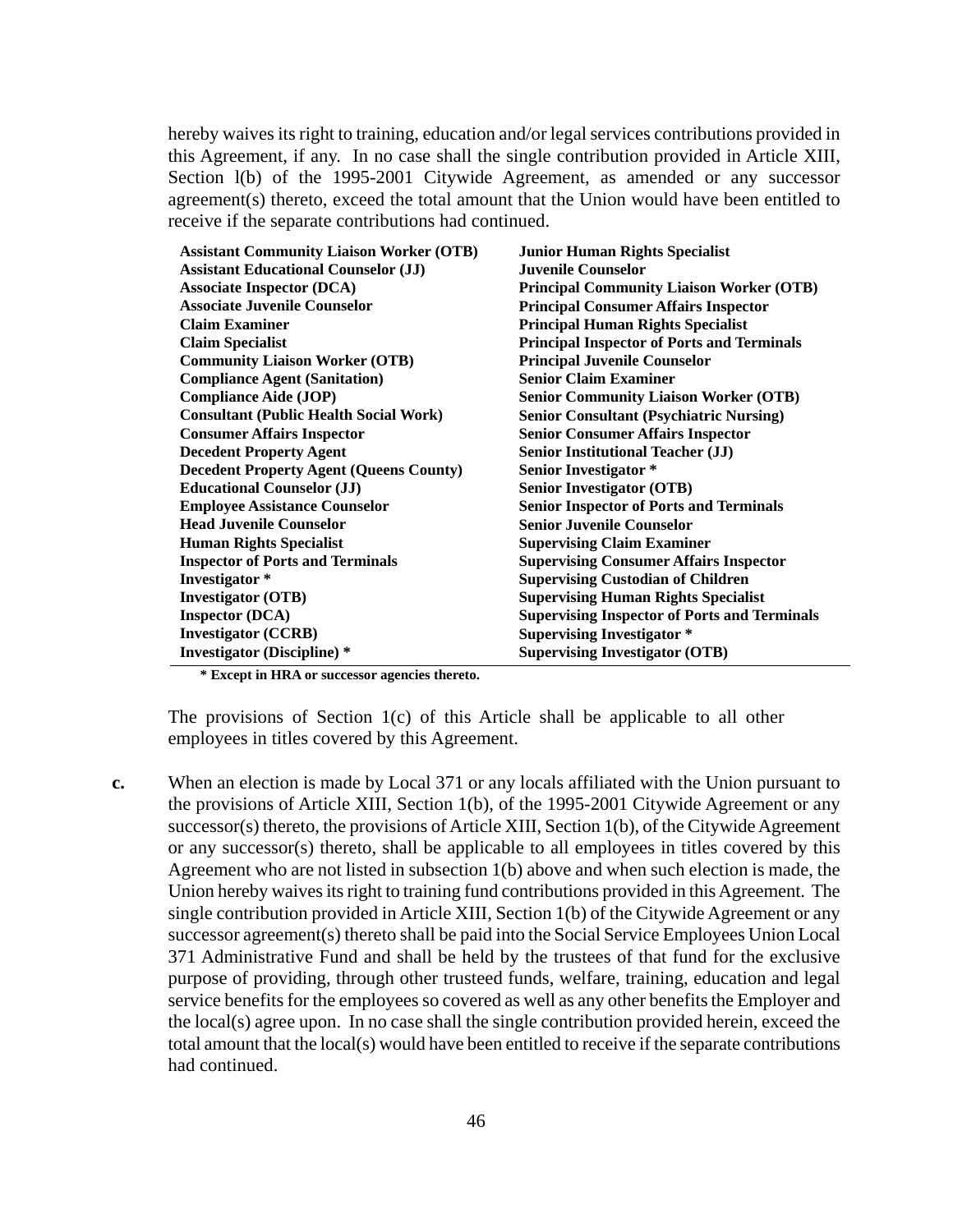## **Section 2.**

Employees in the following titles employed on a per diem basis, and who average twenty (20) days of employment per month, shall receive the Administrative Fund coverage that applied to per annum Employees in their respective titles:

> Children's Counselor Community Liaison Worker Juvenile Counselor

This section shall be subject to the waiver in Section 1(b) of this Article IV.

#### **Section 3.**

The Human Resources Administration agrees to continue the policy of cooperation with graduate schools of social work allowing employees to remain on payroll as part of the school field placement as per existing practice.

#### **Section 4.**

For the purpose of Administrative Fund and contractual benefits other than pay, Employees in the title Community Assistant whose normal work week is 35 hours in training programs (other than in the Police and Fire and Sanitation Departments) shall be considered full-time Employees.

#### **Section 5.**

The Unions agree to provide welfare fund benefits to domestic partners of covered Employees in the same manner as those benefits are provided to spouses of married covered Employees.

#### **Section 6.**

In accordance with the Health Benefits Agreement dated January 11, 2001, each welfare fund shall provide welfare fund benefits equal to the benefits provided on behalf of an active Employee to widow(er)s, domestic partners and/or children of any Employee who dies in the line of duty as that term is referenced in Section 12-126(b)(2) of the New York City Administrative Code. The cost of providing this benefit shall be funded by the Stabilization Fund.

## **ARTICLE V - PRODUCTIVITY AND PERFORMANCE Introduction**

**Delivery of municipal services in the most efficient, effective and courteous manner is of paramount importance to the Employer and the Union. Such achievement is recognized to be a mutual obligation of both parties within their respective roles and responsibilities. To achieve and maintain a high level of effectiveness, the parties hereby agree to the following terms:** 

#### **Section 1. Performance Levels**

**(a)** The Union recognizes the Employer's right under the New York City Collective Bargaining Law to establish and/or revise performance standards or norms notwithstanding the existence of prior performance levels, norms or standards. Such standards, developed by usual work measurement procedures, may be used to determine acceptable performance levels, to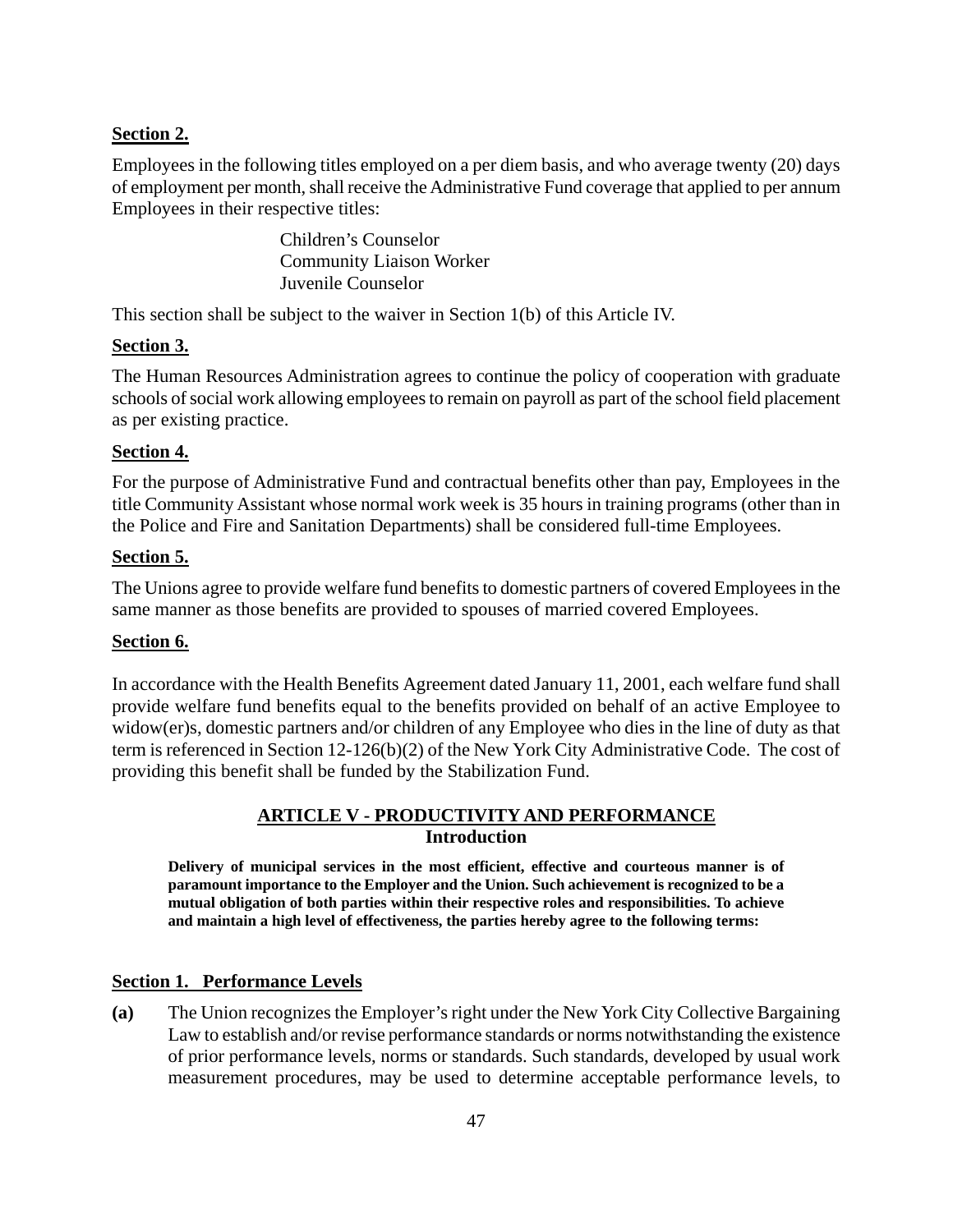prepare work schedules and to measure the performance of each Employee or group of Employees. Notwithstanding the above, questions concerning the practical impact that decisions on the above matters have on Employees are within the scope of collective bargaining. The Employer will give the Union prior notice of the establishment and/or revision of performance standards or norms hereunder.

**(b)** Employees who work at less than acceptable levels of performance may be subject to disciplinary measures in accordance with applicable law.

## **Section 2. Supervisory Responsibility**

- **(a)** The Union recognizes the Employer's right under the New York City Collective Bargaining Law to establish and/or revise standards for supervisory responsibility in achieving and maintaining performance levels of supervised Employees for Employees in supervisory positions listed in Article I, Section 1, of this Agreement. Notwithstanding the above, questions concerning the practical impact that decisions on the above matters have on employees are within the scope of collective bargaining. The Employer will give the Union prior notice of the establishment and/or revision of standards for supervisory responsibility hereunder.
- (b) Employees who fail to meet such standards may be subject to disciplinary measures in accordance with applicable law.

## **Section 3. Performance Compensation**

The Union acknowledges the Employer's right to pay additional compensation for outstanding performance.

The Employer agrees to notify the Union of its intent to pay such additional compensation.

## **ARTICLE VI - GRIEVANCE PROCEDURE**

#### **Section 1. Definition:**

The term "Grievance" shall mean:

- **a.** A dispute concerning the application or interpretation of the terms of this Agreement;
- **b.** A claimed violation, misinterpretation or misapplication of the rules or regulations, written policy or orders of the Employer applicable to the agency which employs the grievant affecting terms and conditions of employment; provided, disputes involving the Personnel Rules and Regulations of the City of New York or the Rules and Regulations of the Health and Hospitals Corporation with respect to those matters set forth in the first paragraph of Section 7390.1 of the Unconsolidated Laws shall not be subject to the grievance procedure or arbitration;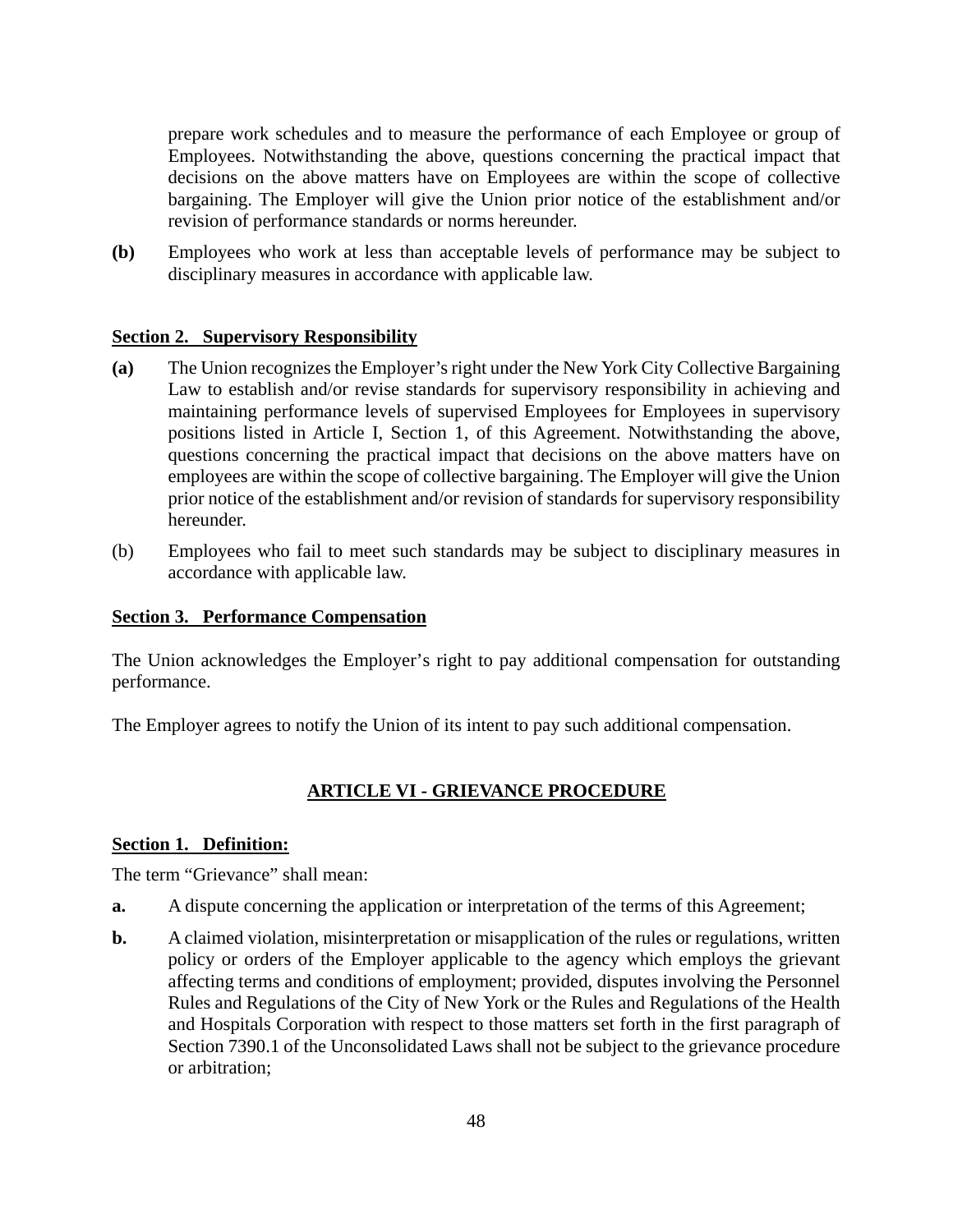- **c.** A claimed assignment of Employees to duties substantially different from those stated in their job specifications;
- **d.** A claimed improper holding of an open-competitive rather than a promotional examination;
- **e.** A claimed wrongful disciplinary action taken against a permanent Employee covered by Section 75(1) of the Civil Service Law or a permanent Employee covered by the Rules and Regulations of the Health and Hospitals Corporation upon whom the agency head has served written charges of incompetence or misconduct while the Employee is serving in the Employee's permanent title or which affects the Employee's permanent status.
- **f.** A claimed wrongful disciplinary action taken against a full-time non-competitive class Employee with six (6) months service in title, except for Employees during the period of a mutually agreed upon extension of probation. This provision shall not apply to noncompetitive class Employees with rights pursuant to Section 75(1) of the Civil Service Law.
- **g.** Failure to serve written charges as required by Section 75 of the Civil Service Law or the Rules and Regulations of the Health and Hospitals Corporation upon a permanent Employee covered by Section 75(1) of the Civil Service Law or a permanent Employee covered by the Rules and Regulations of the Health and Hospitals Corporation where any of the penalties (including a fine) set forth in Section 75(3) of the Civil Service Law have been imposed.
- **h.** A claimed wrongful disciplinary action taken against a provisional Employee who has served for two years in the same or similar title or related occupational group in the same agency.

## **Section 2.**

The Grievance Procedure, except for grievances as defined in Sections l(d), 1(e), 1(f), and 1(h) of this Article, shall be as follows:

Employees may at any time informally discuss with their supervisors a matter which may become a grievance. If the results of such a discussion are unsatisfactory, the employees may present the grievance at Step I. All grievances must be presented in writing at all steps in the grievance procedure. For all grievances as defined in Section l(c), no monetary award shall in any event cover any period prior to the date of the filing of the Step I grievance unless such grievance has been filed within thirty (30) days of the assignment to alleged out-of-title work. No monetary award for a grievance alleging a miscalculation of salary rate resulting in a payroll error of a continuing nature shall be issued unless such grievance has been filed within the time limitation set forth in Step I below for such grievances; if the grievance is so filed, any monetary award shall in any event cover only the period up to six years prior to the date of the filing of the grievance.

**STEP I** The Employee and/or the Union shall present the grievance in the form of a memorandum to the **person designated for such purpose by the agency head no later than 120 days after the date on which the grievance arose except that grievances alleging a miscalculation of salary rate resulting in a payroll error of a continuing nature shall be presented no later than 120 days after the first date on which the grievant discovered the payroll error. The Employee may also request**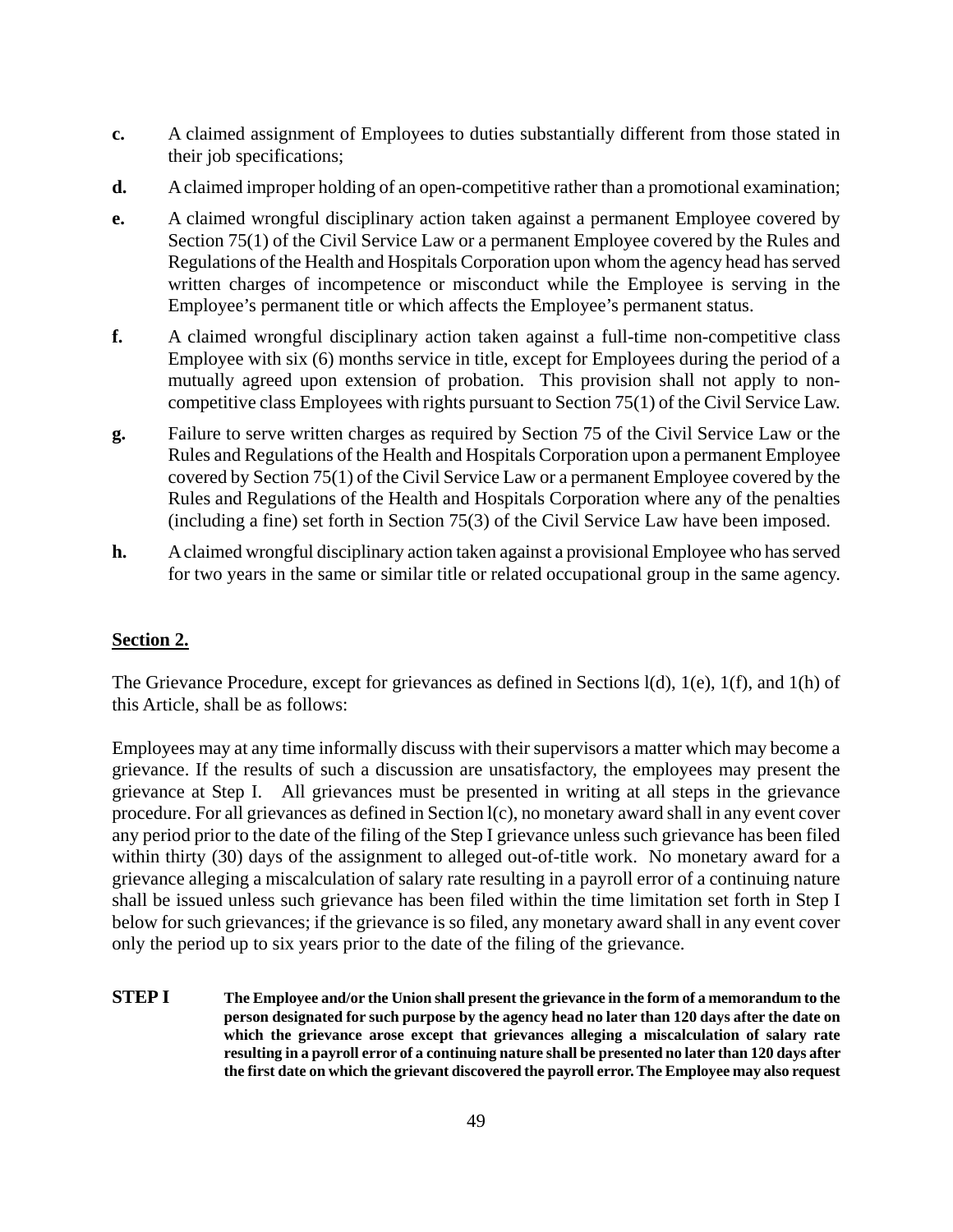**an appointment to discuss the grievance and such request shall be granted. The person designated by the Employer to hear the grievance shall take any steps necessary to a proper disposition of the grievance and shall issue a determination in writing by the end of the third work day following the date of submission.** 

*The following STEP I(a) shall be applicable only in the Health and Hospitals Corporation in the case of grievances arising under Section 1(a) through 1(c) of this Article and shall be applied prior to Step II of this Section:*

- **STEP I(a)** An appeal from an unsatisfactory determination at **STEP I** shall be presented in writing to the **person designated by the agency head for such purpose. An appeal must be made within five (5) work days of the receipt of the STEP I determination. A copy of the grievance appeal shall be sent to the person who initially passed upon the grievance. The person designated to receive the appeal at this STEP I shall meet with the Employee and/or the Union for review of the grievance and shall issue a determination to the Employee and/or the Union by the end of the fifth work day following the day on which the appeal was filed.**
- **STEP II** An appeal from an unsatisfactory determination at STEP I or STEP I(a), where applicable, shall **be presented in writing to the agency head or the agency head's designated representative who shall not be the same person designated in STEP I. An appeal must be made within five (5) work days of the receipt of the STEP I or STEP I(a) determination. The agency head or designated representative, if any, shall meet with the Employee and/or the Union for review of the grievance and shall issue a determination in writing by the end of the tenth work day following the date on which the appeal was filed.**
- **STEP III An appeal from an unsatisfactory determination at STEP II shall be presented by the Employee and/or the Union to the Commissioner of Labor Relations in writing within ten (10) work days of the receipt of the STEP II determination. The grievant or the Union should submit copies of the STEP I and STEP II grievance filings and any agency responses thereto. Copies of such appeal shall be sent to the agency head. The Commissioner of Labor Relations or the Commissioner's designee shall review all appeals from STEP II determinations and shall issue a determination on such appeals within fifteen (15) work days following the date on which the appeal was filed.**
- **STEP IV An appeal from an unsatisfactory determination at STEP III may be brought solely by the Union to the Office of Collective Bargaining for impartial arbitration within fifteen (15) work days of receipt of the STEP III determination. In addition, the Employer shall have the right to bring directly to arbitration any dispute between the parties concerning any matter defined herein as a "grievance". The Employer shall commence such arbitration by submitting a written request therefor to the Office of Collective Bargaining. A copy of the notice requesting impartial arbitration shall be forwarded to the opposing party. The arbitration shall be conducted in accordance with Title 61 of the Rules of the City Of New York. The costs and fees of such arbitration shall be borne equally by the Union and the Employer.**

**The arbitrator's decision, order or award (if any) shall be limited to the application and interpretation of the Agreement, and the arbitrator shall not add to, subtract from or modify the Agreement. The arbitrator's award shall be final and binding and enforceable in any appropriate tribunal in accordance with Article 75 of the Civil Practice Law and Rules. The arbitrator may provide for and direct such relief as the arbitrator deems necessary and proper, subject to the limitations set forth above and any applicable limitations of law.**

#### **Section 3.**

As a condition to the right of the Union to invoke impartial arbitration set forth in this Article, including the arbitration of a grievance involving a claimed improper holding of an open-competitive rather than a promotional examination, the Employee or Employees and the Union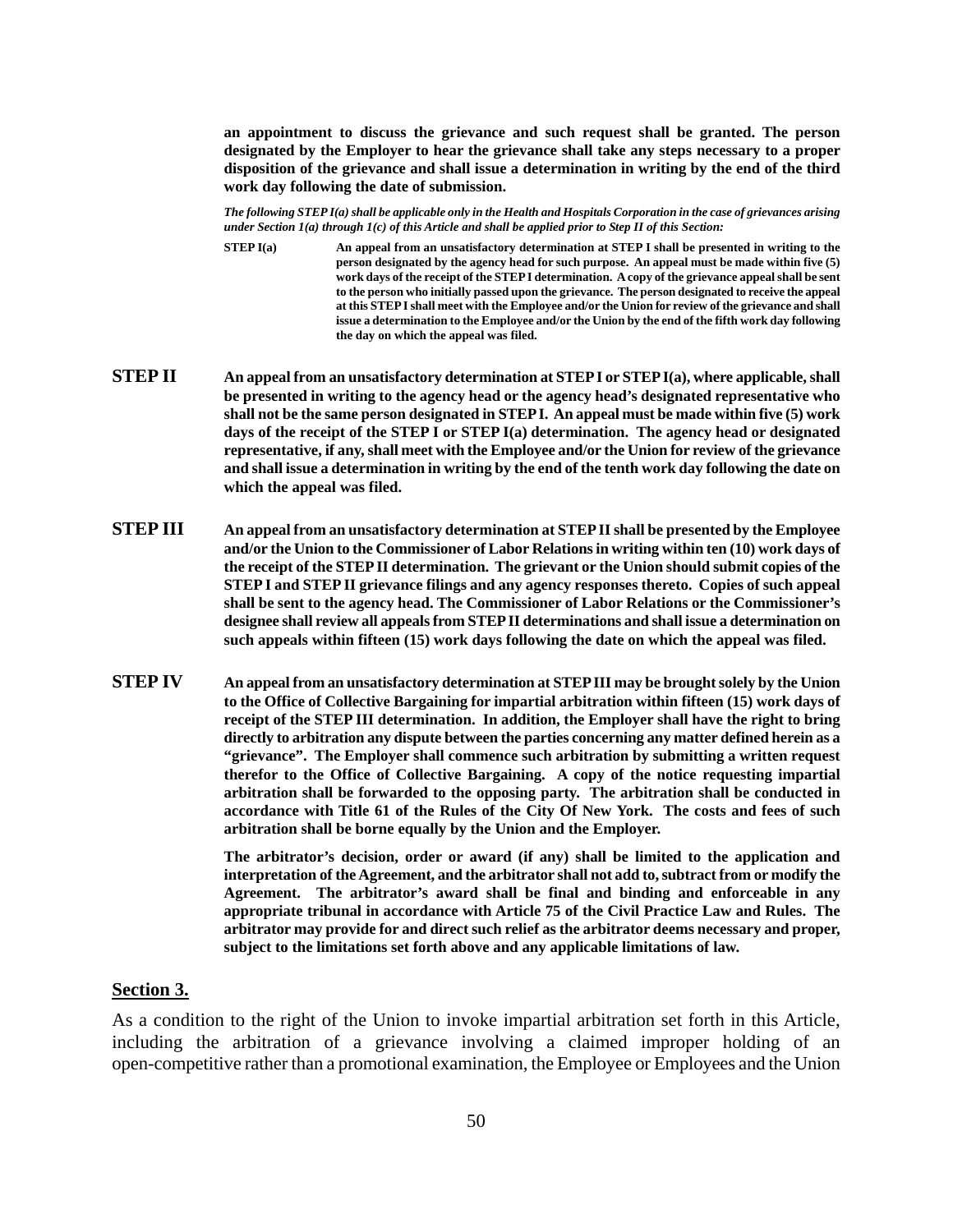shall be required to file with the Director of the Office of Collective Bargaining a written waiver of the right, if any, of the Employee(s) and the Union to submit the underlying dispute to any other administrative or judicial tribunal except for the purpose of enforcing the arbitrator's award.

#### **Section 4.**

- **a.** Any grievance under Section 1 (d) relating to a claimed improper holding of an open-competitive rather than a promotional examination shall be presented in writing by the Employee or the Union representative to the Commissioner of Labor Relations not later than thirty (30) days after the notice of the intention to conduct such open-competitive examination, or copy of the appointing officer's request for such open-competitive examination, as the case may be, has been posted in accordance with Section 51 of the Civil Service Law. The grievance shall be considered and passed upon within ten (10) days after its presentation. The determination shall be in writing, copies of which shall be transmitted to both parties to the grievance upon issuance.
- **b.** A grievance relating to the use of an open-competitive rather than a promotional examination which is unresolved by the Commissioner of Labor Relations may be brought to impartial arbitration as provided in Sections 2 and 3 above. Such a grievance shall be presented by the Union, in writing, for arbitration within 15 days of the presentation of such grievance to the Commissioner of Labor Relations, and the arbitrator shall decide such grievance within 75 days of its presentation to the arbitrator. The party requesting such arbitration shall send a copy of such request to the other party. The costs and fees of such arbitration shall be borne equally by the Employer and the Union.

## **Section 5. Disciplinary Procedure for Permanent Competitive Employees**

In any case involving a grievance under Section l (e) of this Article, the following procedure shall govern upon service of written charges of incompetence or misconduct:

**STEP A** Following the service of written charges, a conference with such Employee shall be held with respect to such charges by the person designated by the agency head to review a grievance at STEP I of the Grievance Procedure set forth in this Agreement. The Employee may be represented at such conference by a representative of the Union. The person designated by the agency head to review the charges shall take any steps necessary to a proper disposition of the charges and shall issue a determination in writing by the end of the fifth day following the date of the conference.

> If the Employee is satisfied with the determination in STEP A above, the Employee may choose to accept such determination as an alternative to and in lieu of a determination made pursuant to the procedures provided for in Section 75 of the Civil Service Law or the Rules and Regulations of the Health and Hospitals Corporation. As a condition of accepting such determination, the Employee shall sign a waiver of the Employee's right to the procedures available to him or her under Sections 75 and 76 of the Civil Service Law or the Rules and Regulations of the Health and Hospitals Corporation.

**STEP B (i)** If the Employee is not satisfied with the determination at STEP A above then the Employer shall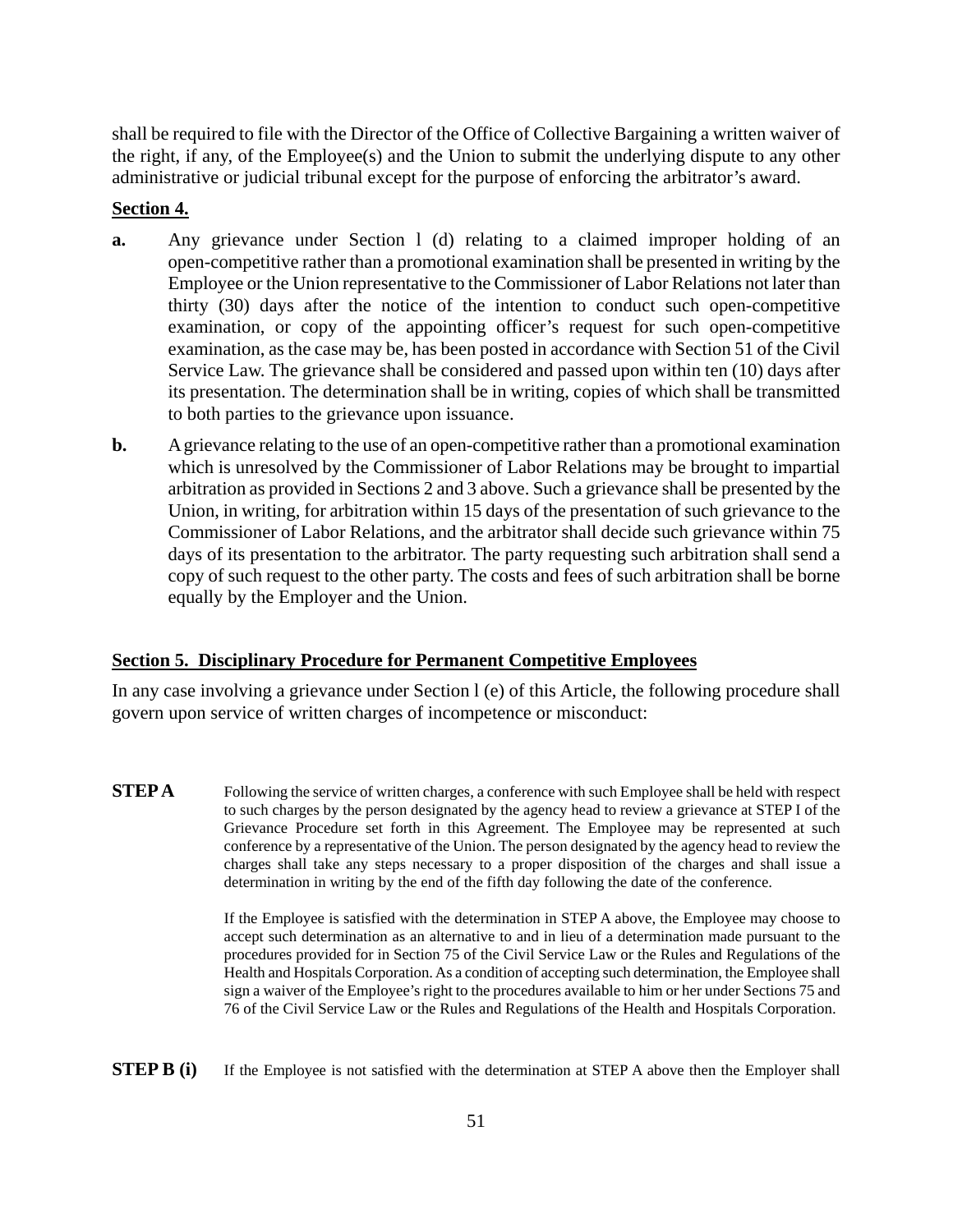proceed in accordance with the disciplinary procedures set forth in Section 75 of the Civil Service Law or the Rules and Regulations of the Health and Hospitals Corporation. As an alternative, the Union with the consent of the Employee may choose to proceed in accordance with the Grievance Procedure set forth in this Agreement, including the right to proceed to binding arbitration pursuant to STEP IV of such Grievance Procedure. As a condition for submitting the matter to the Grievance Procedure the Employee and the Union shall file a written waiver of the right to utilize the procedures available to the Employee pursuant to Sections 75 and 76 of the Civil Service Law or the Rules and Regulations of the Health and Hospitals Corporation or any other administrative or judicial tribunal, except for the purpose of enforcing an arbitrator's award, if any. Notwithstanding such waiver, the period of an Employee's suspension without pay pending hearing and determination of charges shall not exceed thirty (30) days.

- **STEP B (ii)** If the election is made to proceed pursuant to the Grievance Procedure, an appeal from the determination of STEP A above, shall be made to the agency head or designated representative. The appeal must be made in writing within five (5) work days of the receipt of the determination. The agency head or designated representative shall meet with the Employee and the Union for review of the grievance and shall issue a determination to the Employee and the Union by the end of the tenth work day following the day on which the appeal was filed. The agency head or designated representative shall have the power to impose the discipline, if any, decided upon, up to and including termination of the accused Employee's employment. In the event of such termination or suspension without pay totaling more than thirty (30) days, the Union with the consent of the grievant may elect to skip STEP C of this Section and proceed directly to STEP D.
- **STEP C** If the grievant is not satisfied with the determination of the agency head or designated representative the grievant or the Union may appeal to the Commissioner of Labor Relations in writing within ten (10) days of the determination of the agency head or designated representative. The Commissioner of Labor Relations shall issue a written reply to the grievant and the Union within fifteen (15) work days**.**
- **STEP D** If the grievant is not satisfied with the determination of the Commissioner of Labor Relations, the Union with the consent of the grievant may proceed to arbitration pursuant to the procedures set forth in STEP IV of the Grievance Procedure set forth in this Agreement.

#### **Section 6. Disciplinary Procedure for Non-Competitive Employees**

In any case involving a grievance under Section 1(f) of this Article, the following procedures shall govern upon service of written charges of incompetence or misconduct:

- **STEP I** Following the service of written charges, a conference with such Employee shall be held with respect to such charges by the person designated by the agency head to review a grievance at STEP I of the Grievance Procedure set forth in this Agreement. The Employee may be represented at such conference by a representative of the Union. The person designated by the agency head to review the charges shall take any steps necessary to a proper disposition of the charges and shall issue a determination in writing by the end of the fifth day following the date of the conference.
- **STEP II** If the Employee is dissatisfied with the determination in Step I above, he or she may appeal such determination. The appeal must be made within five (5) working days of the receipt of such determination. Such appeal shall be treated as a grievance appeal beginning with Step II of the Grievance Procedure set forth herein.

#### **Section 7. Disciplinary Procedure for Provisional Employees**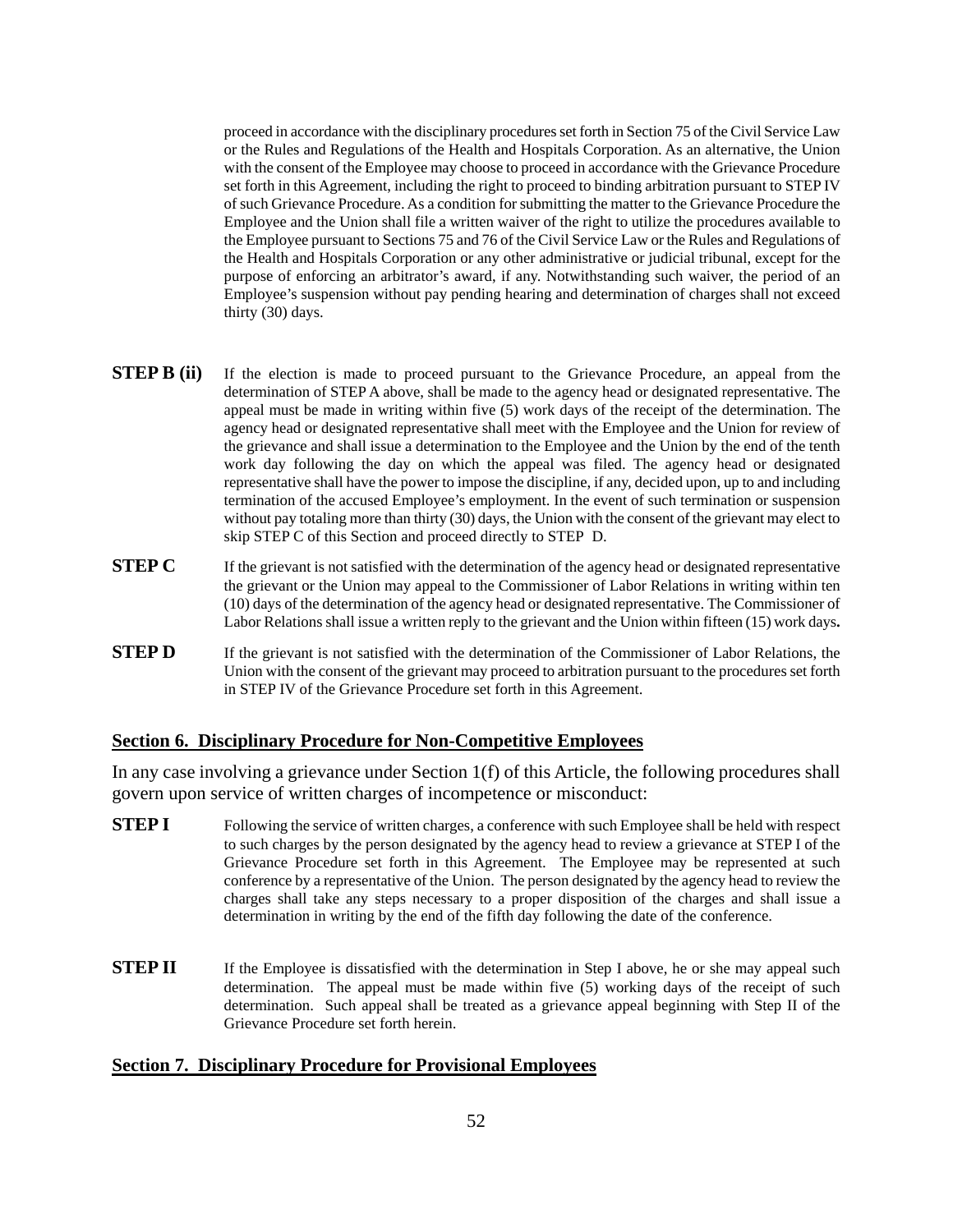In any case involving a grievance under Section 1(h) of this Article, the following procedure shall govern upon service of written charges of incompetence or misconduct:

- **STEP A** Following the service of written charges, a conference with such Employee shall be held with respect to such charges by the person designated by the agency head to review a grievance at STEP I of the Grievance Procedure set forth in this Agreement. The Employee may be represented at such conference by a representative of the Union. The person designated by the agency head to review the charges shall take any steps necessary to a proper disposition of the charges and shall issue a determination in writing by the end of the fifth day following the date of the conference.
- **STEP B (i)** If the Employee is not satisfied with the determination at STEP A above, then the Employee may choose to proceed in accordance with the Grievance Procedure set forth in this Agreement through STEP III. The Union, with the consent of the Employee, shall have the right to proceed to binding arbitration pursuant to STEP IV of such Grievance Procedure. The period of an Employee's suspension without pay pending hearing and determination of charges shall not exceed thirty (30) days.
- **STEP B (ii)** An appeal from the determination of STEP A above shall be made to the agency head or designated representative. The appeal must be made in writing within five (5) work days of the receipt of the determination. The agency head or designated representative shall meet with the Employee and the Union for review of the grievance and shall issue a determination to the Employee and the Union by the end of the tenth work day following the day on which the appeal was filed. The agency head or designated representative shall have the power to impose the discipline, if any, decided upon, up to and including termination of the accused Employee's employment. In the event of such termination or suspension without pay totaling more than thirty (30) days, the Union with the consent of the grievant may elect to skip STEP C of this Section and proceed directly to STEP D.
- **STEP C** If the grievant is not satisfied with the determination of the agency head or designated representative the grievant or the Union may appeal to the Commissioner of Labor Relations in writing within ten (10) days of the determination of the agency head or designated representative. The Commissioner of Labor Relations shall issue a written reply to the grievant and the Union within fifteen (15) work days.
- **STEP D** If the grievant is not satisfied with the determination of the Commissioner of Labor Relations, the Union with the consent of the grievant may proceed to arbitration pursuant to the procedures set forth in STEP IV of the Grievance Procedure set forth in this Agreement**.**

## **Section 8. Group Grievances:**

A grievance concerning a large number of Employees and which concerns a claimed misinterpretation, inequitable application, violation or failure to comply with the provisions of this Agreement may be filed directly at STEP III of the grievance procedure except that a grievance concerning Employees of the Health and Hospitals Corporation may be filed directly at STEP II of the grievance procedure. Such "group" grievance must be filed no later than 120 days after the date on which the grievance arose, and all other procedural limits, including time limits, set forth in this Article shall apply. All other individual grievances in process concerning the same issue shall be consolidated with the "group" grievance.

## **Section 9.**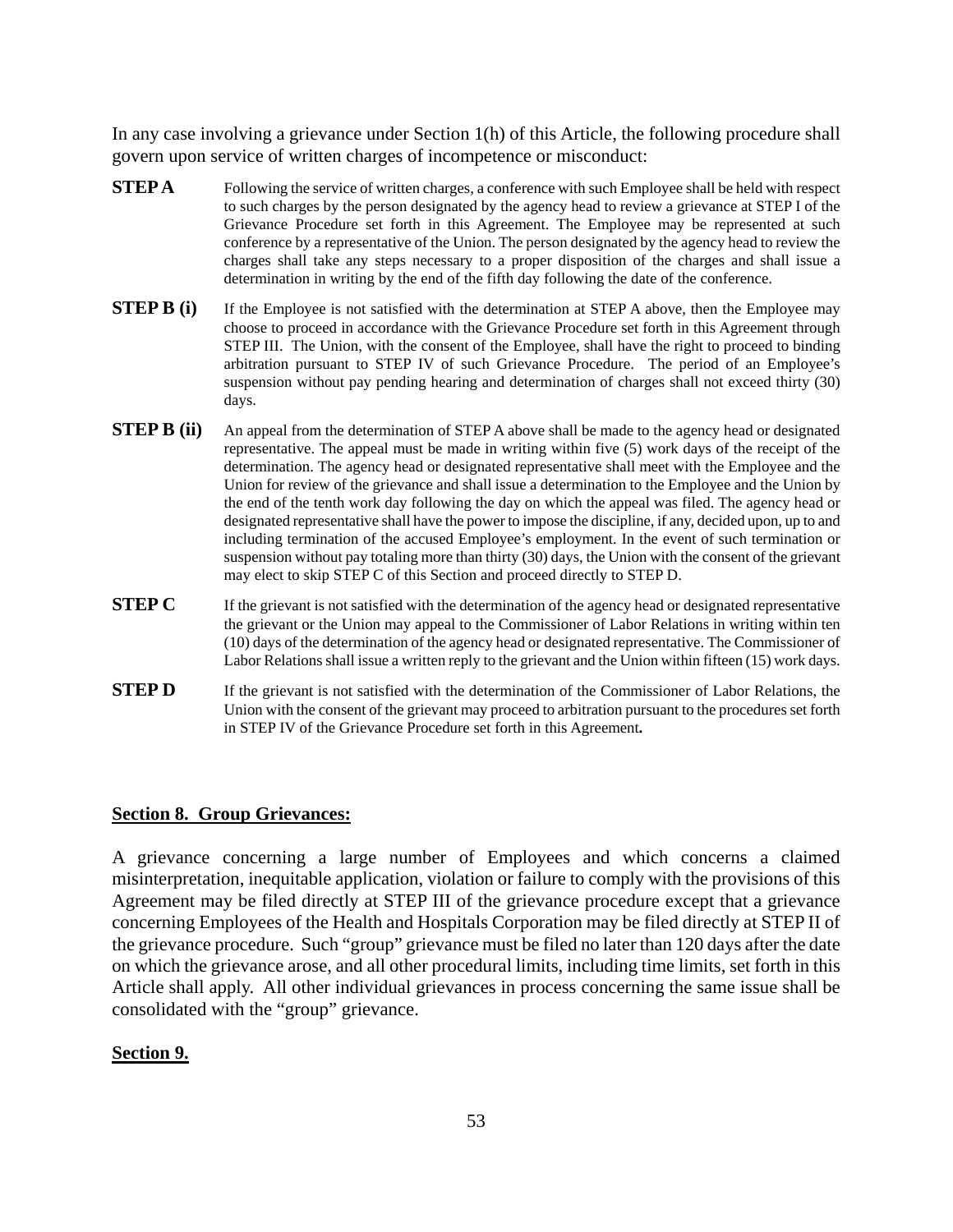If a determination satisfactory to the Union at any level of the Grievance Procedure is not implemented within a reasonable time, the Union may re-institute the original grievance at STEP III of the Grievance Procedure; or if a satisfactory STEP III determination has not been so implemented, the Union may institute a grievance concerning such failure to implement at STEP IV of the Grievance Procedure.

#### **Section 10.**

If the Employer exceeds any time limit prescribed at any step in the Grievance Procedure, the grievant and/or the Union may invoke the next step of the procedure, except that only the Union may invoke impartial arbitration under STEP IV.

#### **Section 11.**

The Employer shall notify the Union in writing of all grievances filed by Employees, all grievance hearings, and all determinations. The Union shall have the right to have a representative present at any grievance hearing and shall be given forty-eight (48) hours' notice of all grievance hearings.

#### **Section 12.**

Each of the steps in the Grievance Procedure, as well as time limits prescribed at each step of this Grievance Procedure, may be waived by mutual agreement of the parties.

#### **Section 13.**

A non-Mayoral agency not covered by this Agreement but which employs Employees in titles identical to those covered by this Agreement may elect to permit the Union to appeal an unsatisfactory determination received at the last step of its Grievance Procedure prior to arbitration on fiscal matters only to the Commissioner of Labor Relations. If such election is made, the Union shall present its appeal to the Commissioner of Labor Relations in writing within ten (10) work days of the receipt of the last step determination. The Union should submit copies of the grievance filings at the prior steps of its Grievance Procedure and any agency responses thereto. Copies of such appeals shall be sent to the agency head. The Commissioner of Labor Relations, or the Commissioner's designee, shall review all such appeals and answer all such appeals within fifteen (15) work days. An appeal from a determination of the Commissioner of Labor Relations may be taken to arbitration under procedures, if any, applicable to the non-Mayoral agency involved.

#### **Section 14.**

The grievance and the arbitration procedures contained in this Agreement shall be the exclusive remedy for the resolution of disputes defined as "grievances" herein. This shall not be interpreted to preclude either party from enforcing the arbitrator's award in court. This Section shall not be construed in any manner to limit the statutory rights and obligations of the Employer under Article XIV of the Civil Service Law.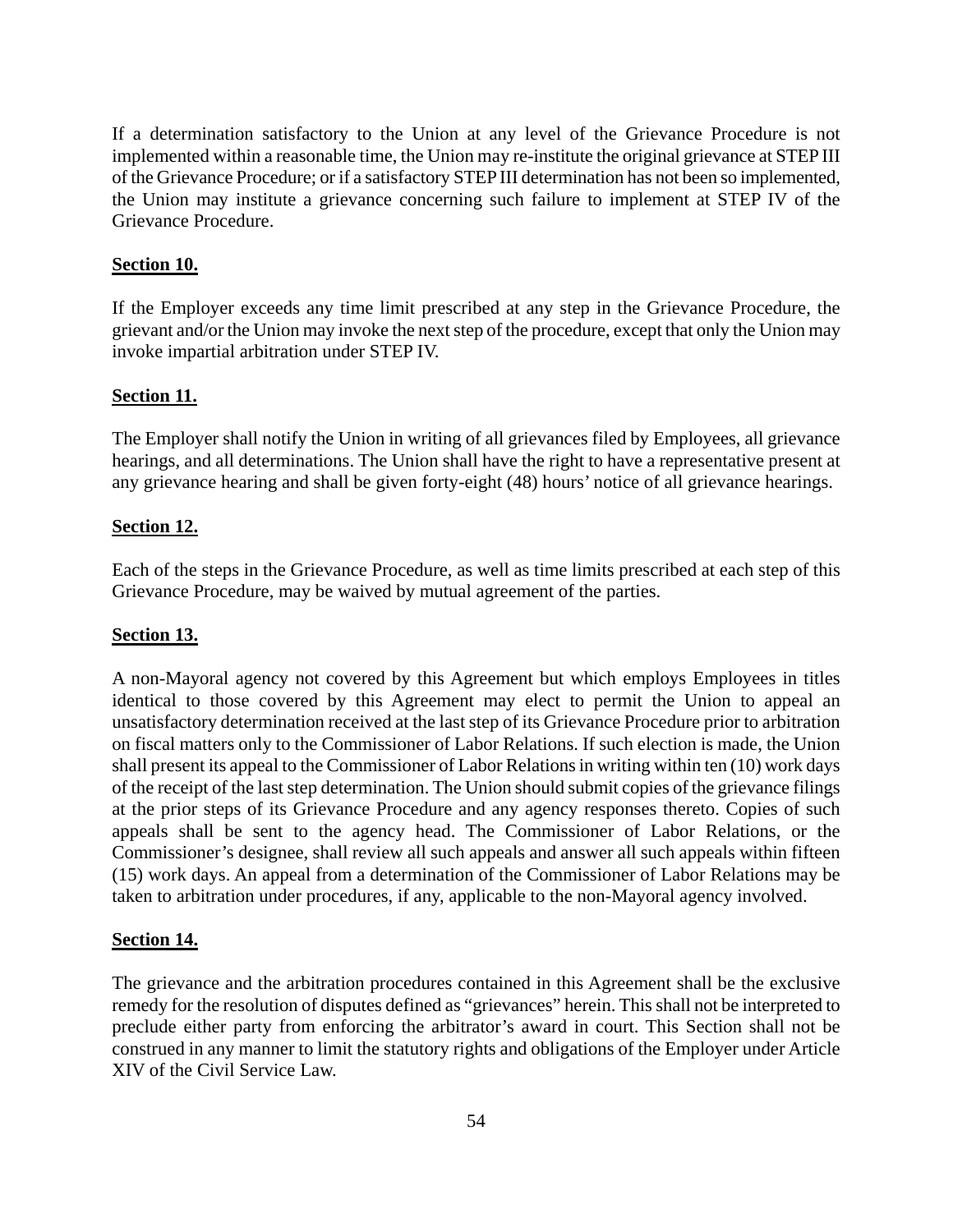#### **Section 15. Expedited Arbitration Procedure.**

- **a.** The parties agree that there is a need for an expedited arbitration process which would allow for the prompt adjudication of grievances as set forth below.
- **b.** The parties voluntarily agree to submit matters to final and binding arbitration pursuant to the New York City Collective Bargaining Law and under the jurisdiction of the Office of Collective Bargaining. An arbitrator or panel of arbitrators, as agreed to by the parties, will act as the arbitrator of any issue submitted under the expedited procedure herein.
- **c.** The selection of those matters which will be submitted shall include, but not limited to, outof-title cases concerning all titles, disciplinary cases wherein the proposed penalty is a monetary fine of one week or less or written reprimand, and other cases pursuant to mutual agreement by the parties. The following procedures shall apply:

## **i. SELECTION AND SCHEDULING OF CASES:**

- **(1)** The Deputy Chairperson for Disputes of the Office of Collective Bargaining shall propose which cases shall be subject to the procedures set forth in this Section 14 and notify the parties of proposed hearing dates for such cases.
- **(2)** The parties shall have ten business days from the receipt of the Deputy Chairperson's proposed list of cases and hearing schedule(s) to raise any objections thereto.
- **(3)** If a case is not proposed by the Deputy Chairperson for expedited handling, either party may, at any time prior to the scheduling of an arbitration hearing date for such case, request in writing to the other party and to the Deputy Chairperson of Disputes of the Office of Collective Bargaining that said case be submitted to the expedited procedure. The party receiving such request shall have ten business days from the receipt of the request to raise any objections thereto.
- **(4)** No case shall be submitted to the expedited arbitration process without the mutual agreement of the parties.

## **ii. CONDUCT OF HEARINGS:**

- **(1)** The presentation of the case, to the extent possible, shall be made in the narrative form. To the degree that witnesses are necessary, examination will be limited to questions of material fact and cross examination will be similarly limited. Submission of relevant documents, etc., will not be unreasonably limited and may be submitted as a "packet" exhibit.
- **(2)** In the event either party is unable to proceed with hearing a particular case, the case shall be rescheduled. However, only one adjournment shall be permitted. In the event that either party is unable to proceed on a second occasion, a default judgment may be entered against the adjourning party at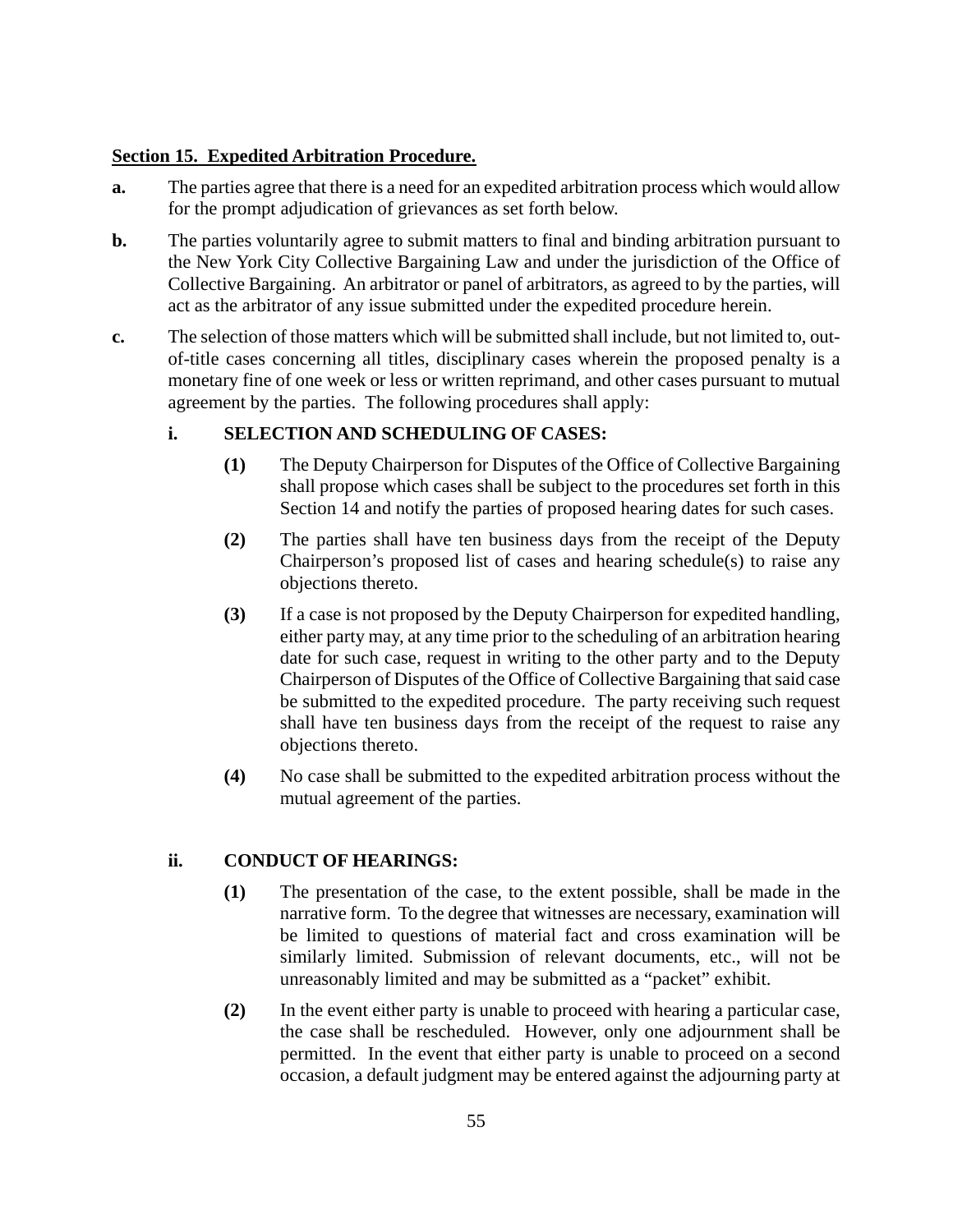the Arbitrator's discretion absent good cause shown.

- **(3)** The Arbitrator shall not be precluded from attempting to assist the parties in settling a particular case.
- **(4)** A decision will be issued by the Arbitrator within two weeks. It will not be necessary in the Award to recount any of the facts presented. However, a brief explanation of the Arbitrator's rationale may be included. Bench decisions may also be issued by the Arbitrator.
- **(5)** Decisions in this expedited procedure shall not be considered as precedent for any other case nor entered into evidence in any other forum or dispute except to enforce the Arbitrator's award.
- **(6)** The parties shall, whenever possible, exchange any documents intended to be offered in evidence at least one week in advance of the first hearing date and shall endeavor to stipulate to the issue in advance of the hearing date.

## **ARTICLE VII - TRANSFER POLICY**

This Article shall apply only to the Administration for Children's Services ("ACS"), the Department of Correction ("DOC"), the Department of Employment ("DOE"), the Department of Health and Mental Hygiene ("DOH/MH"), the Department of Homeless Services ("DHS"), the Department of Housing Preservation and Development ("HPD"), the Department of Juvenile Justice ("DJJ"), the Department of Small Business Services, the Department of Youth and Community Development ("DYCD"), the Health and Hospitals Corporation ("HHC"), the Human Resources Administration ("HRA"), and successor agencies thereto.

## **Section 1. Definitions:**

- **a. TRANSFER: The term transfer shall mean the shifting of an Employee from one program, division, Health and Hospitals Corporation institution, or site used by an agency to another, without any significant change in duties, responsibilities and remuneration, except the following personnel actions shall not be considered transfers:** 
	- **i.** The movement within the Human Resources Administration as defined in Section 2(d) below shall not be considered a transfer.
	- **ii.** A change of physical location within a Health and Hospital Corporation institution or Central Office Cost Group does not constitute a transfer.
	- **iii.** The initial assignment of newly appointed Employees after an initial period of training.
	- **iv.** Reassignment of Employees returning from unpaid leave of more than twenty-three (23) working days. Where feasible, Employees returning from such leaves shall not be assigned to a location which creates a hardship for them.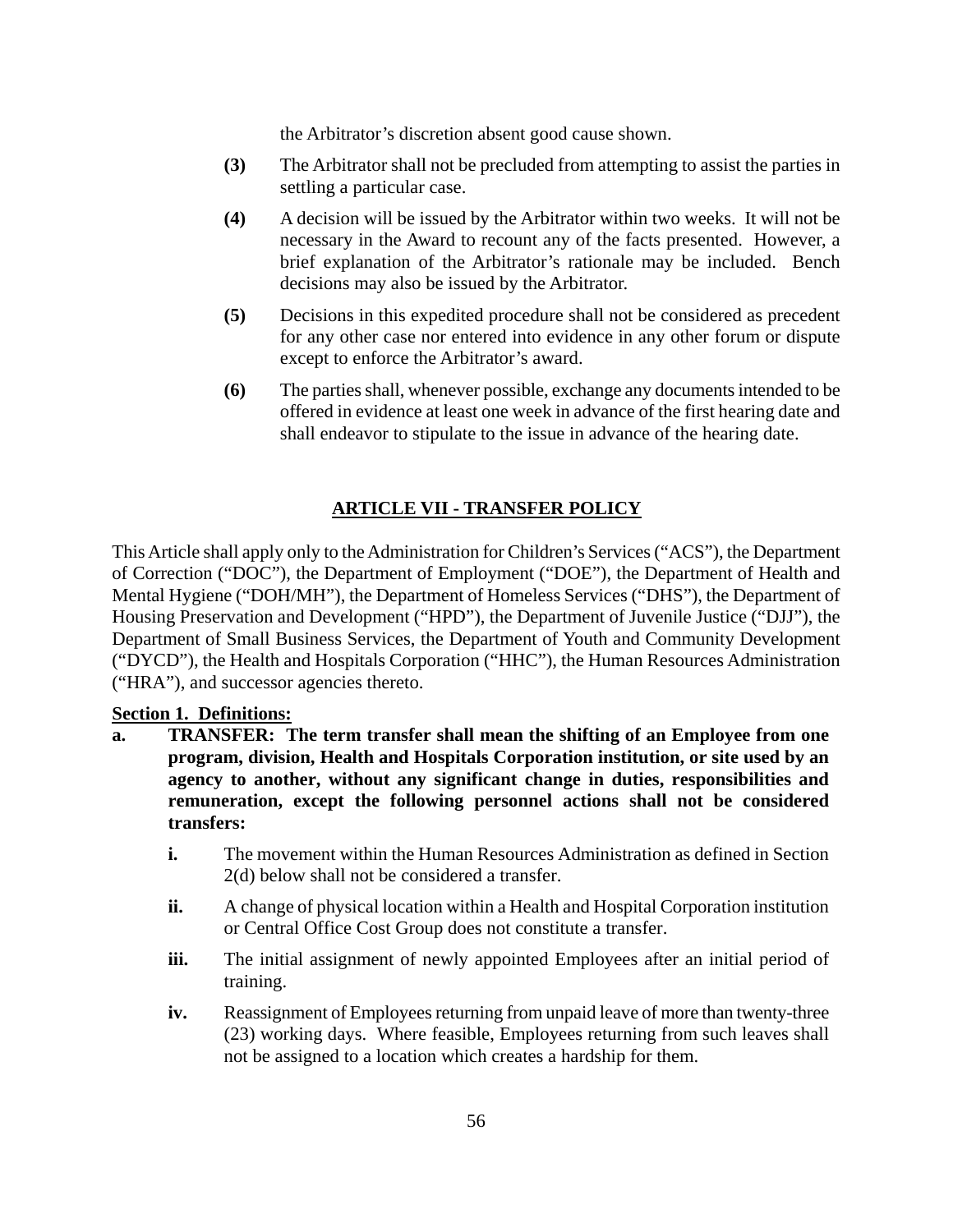## **b. HARDSHIP: The term hardship shall mean an undue burden to an Employee resulting from a proposed involuntary transfer which results in:**

- **i.** An increase in travel time to fifty-five (55) minutes or more for any Employee who is a City resident;
- **ii.** An increase in travel time to one and one-quarter (1-1/4) hours or more if the Employee is not a City resident;
- **iii.** Documented serious family, personal or medical problems.

## **c. TRAVEL TIME: The term travel time shall mean running time as established by the Transit Authority and/or any private carrier.**

## **d. VOLUNTARY TRANSFER REQUEST FILE:**

**i.** The term voluntary transfer request file for Mayoral Agencies shall mean a file maintained by the Agency of all requests for transfers made by Employees. All voluntary transfer requests shall expire at the end of the calendar year except for those submitted in the last three (3) months of the year. These requests shall remain in effect during the following calendar year.

#### **ii. For the Health and Hospitals Corporation only:**

**Voluntary Transfer Request List: The term voluntary transfer request list shall mean a list maintained by Central Office and each institution or other premises used by HHC of all requests for transfer made by Employees in the Hospital Care Investigator occupational group.** 

- (1) The original of the transfer request is to be sent to the Patient Accounts Manager of the institution to which the employee wishes to transfer. Copies are to be sent to the Personnel Director of the institution to which the Employee wishes to transfer, Central Office, and the Patient Accounts Manager and the Personnel Director of the institution where the Employee is currently working. The Transfer Request List maintained at the Central Office shall take precedence.
- (2) The life of the list shall be one calendar year. All requests submitted on or after December 15th shall remain in effect for the following calendar year.
- (3) If an Employee is offered an opportunity to transfer and declines such transfer, the transfer request shall be removed from the file and Central Office shall be notified of such action. All declinations shall be in writing.

#### **e. SENIORITY:**

**i.** In Mayoral Agencies, the term seniority shall mean an Employee's service in title,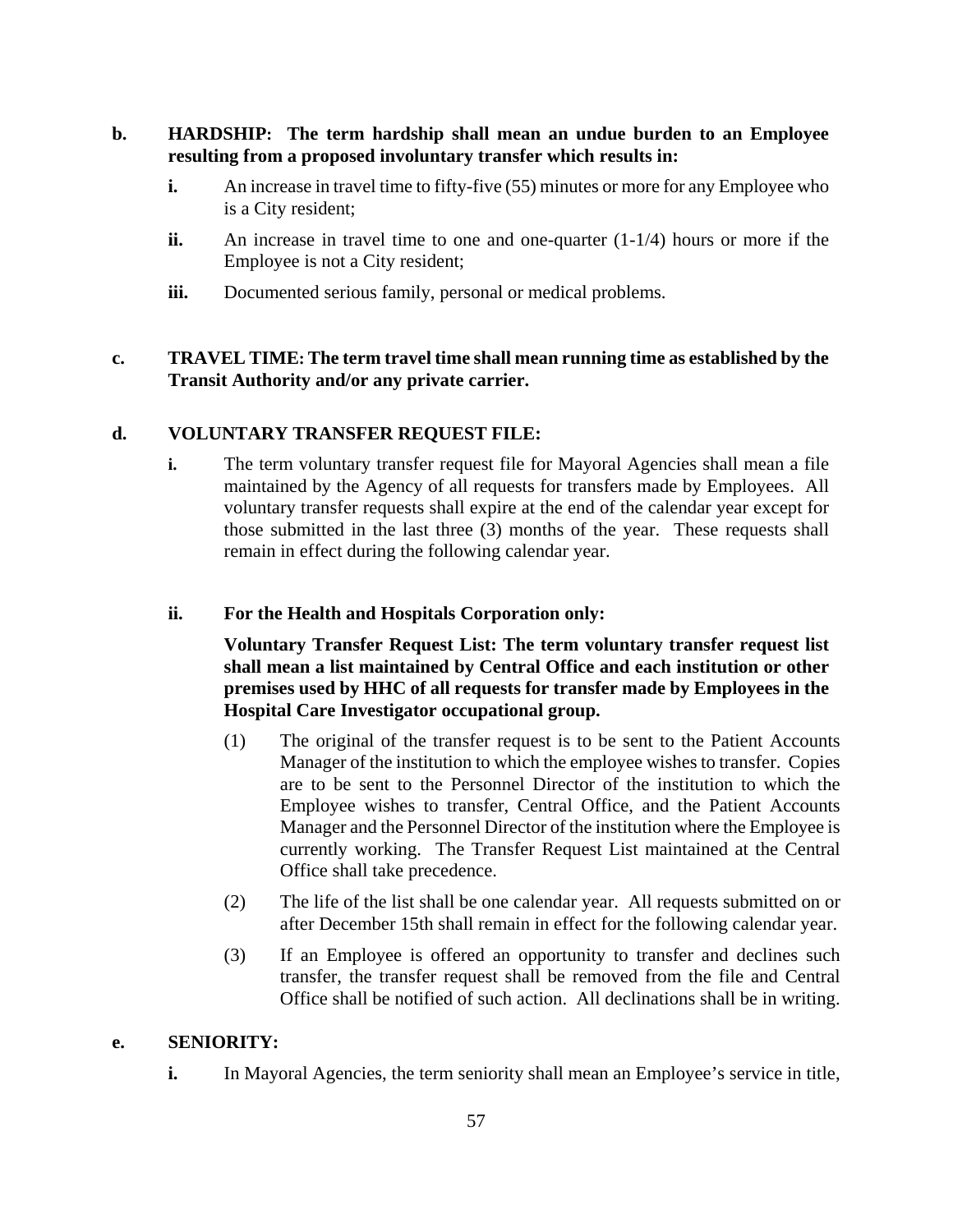including uninterrupted provisional service and temporary Civil Service, time spent on a preferred list and time spent in a previous title if the Employee has been "6.1.9'd" into his/her current title.

**ii.** For Employees in the Hospital Care Investigator occupational group the term seniority shall mean an Employee's service in title, including uninterrupted provisional and temporary service. An Employee who worked in the Department of Social Services prior to July 1, 1970, in the Caseworker occupational group whose title was changed to the equivalent title within the Hospital Care Investigator occupational group, retains as his or her date of entry into that title, his or her date of appointment to his or her former Caseworker occupational group title.

## **iii. For all other Employees in HHC covered by this Agreement the term seniority shall mean:**

- **(1)** The length of continuous service in the parent affiliate and continuous full-time Corporation employment since July 1, 1972 or July 1, 1973, depending upon when they were transferred to the Corporation payroll.
	- *or*
- **(2)** The length of continuous full-time Corporation and Department of Hospitals employment in the Employee's current and previous title (or titles) including all provisional and temporary service.
- **f. QUALIFICATIONS: In HRA, the term qualifications shall mean the skills or abilities required for the performance of the tasks of a position as identified in the non-managerial performance evaluation Functionally Assigned Cluster of Tasks (FACT), and/or education, training or work experience identified by HRA as required for the position.**
- **g. SECONDARY VACANCY: The term secondary vacancy shall mean a vacancy created by the voluntary transfer of an Employee which vacancy the Agency has decided to fill.**

## **Section 2. ACS, HRA, DHS, DJJ and DOE Transfer Procedure:**

When the Agency (ACS, HRA, DHS, DJJ or DOE) decides it is necessary to transfer Employees in any title into a particular work location or locations, such transfers shall be made in accordance with the following provisions:

## **a. VOLUNTARY TRANSFERS:**

- **i.** Employees who possess the required qualifications, if any, from the Voluntary Transfer Request File, regardless of location, in seniority order.
- ii. Any additional volunteers, who possess the required qualifications, if any, regardless of location, in seniority order.
- **iii.** Notwithstanding the above, the Agency reserves the right to limit the number of volunteers transferring from any particular location to fill a vacancy in the period of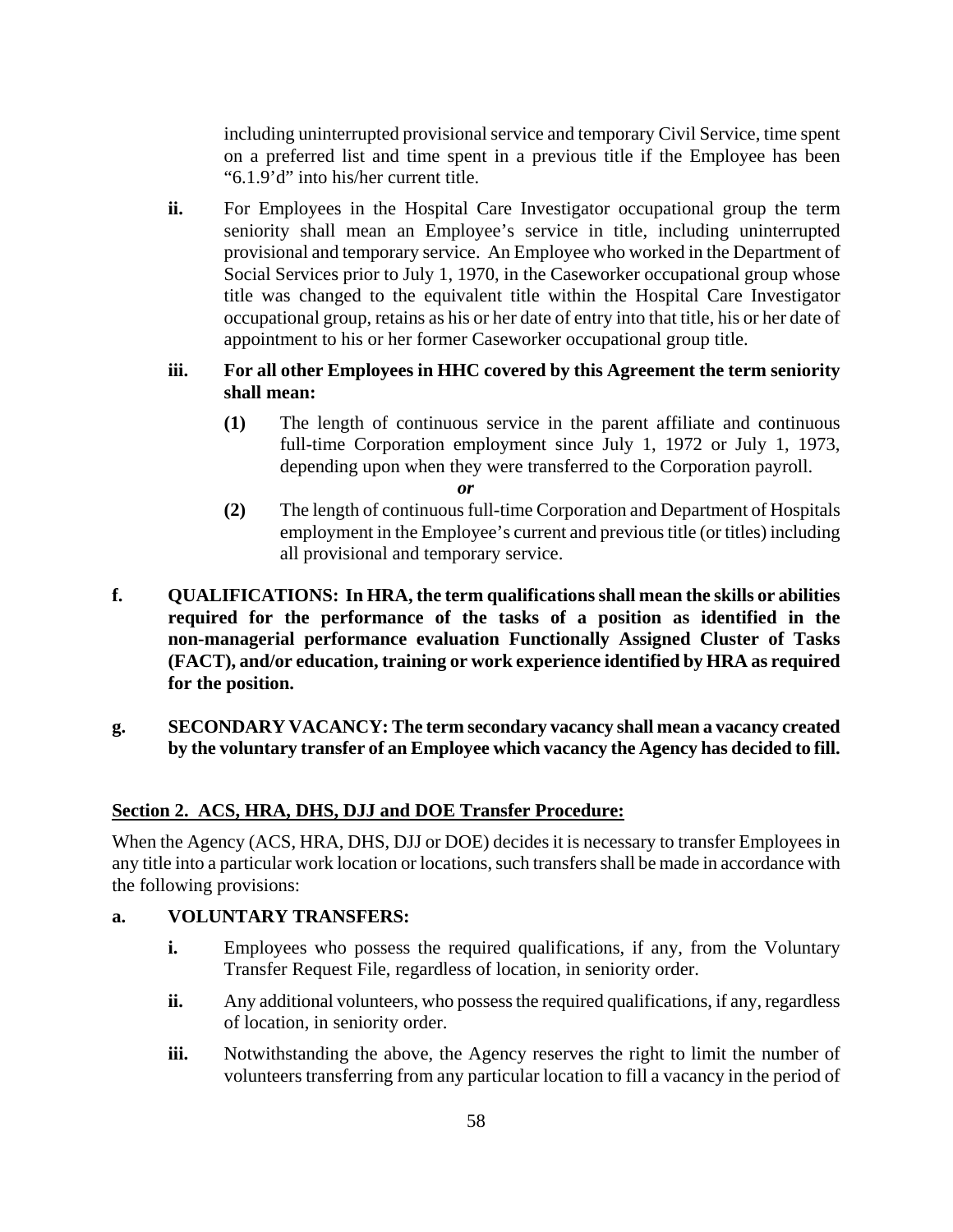a year to no more than 10 percent of Employees, but not less than one (1) Employee, in the title affected. For purposes of this clause, the year shall be defined as July 1 to June 30.

## **b. INVOLUNTARY TRANSFERS:**

If there are insufficient volunteers to fill the vacancies the Agency desires to fill, or if secondary vacancies are created, the following procedure shall govern:

- **i.** The Agency shall select a location or locations as a source for such transfers. The Agency may establish limits on the number of Employees in a particular title to be involuntarily transferred from any particular work location.
- **ii.** The following order of priority among Employees possessing the required qualifications, if any, shall be followed:
	- (1) Volunteers from within the designated locations up to the established limits, if any.
	- (2) Non-volunteers by inverse order of seniority, except employees who fall within the Section  $2(b)(ii)(3)$  shall, for the purpose of this Section  $2(b)(ii)$  be the last to be involuntarily transferred. If such employees are transferred involuntarily, they shall be transferred in order set forth in Section 2(b)(ii)(3).
	- (3) Exceptions:
		- **(a)** Employees under extended probation or special evaluatory supervision who have received written notice of such status.
		- **(b)** Employees involuntarily transferred twice within the previous twelve (12) months.
		- **(c)** Travel hardship cases.
		- **(d)** Medical or personal hardship cases.

## **c. MISCELLANEOUS PROVISIONS:**

- **i.** Requests for transfer to any position which the Agency may decide to fill by transfer shall be submitted on a form provided by the Agency for this purpose directly to the HRA Transfer Unit with a copy to the location administration. The Transfer Unit shall maintain a voluntary transfer request file of such requests.
- **ii.** When the Agency decides to fill a vacancy by transfer, the Union will be advised of the date of such decision and whether there are sufficient volunteers on file.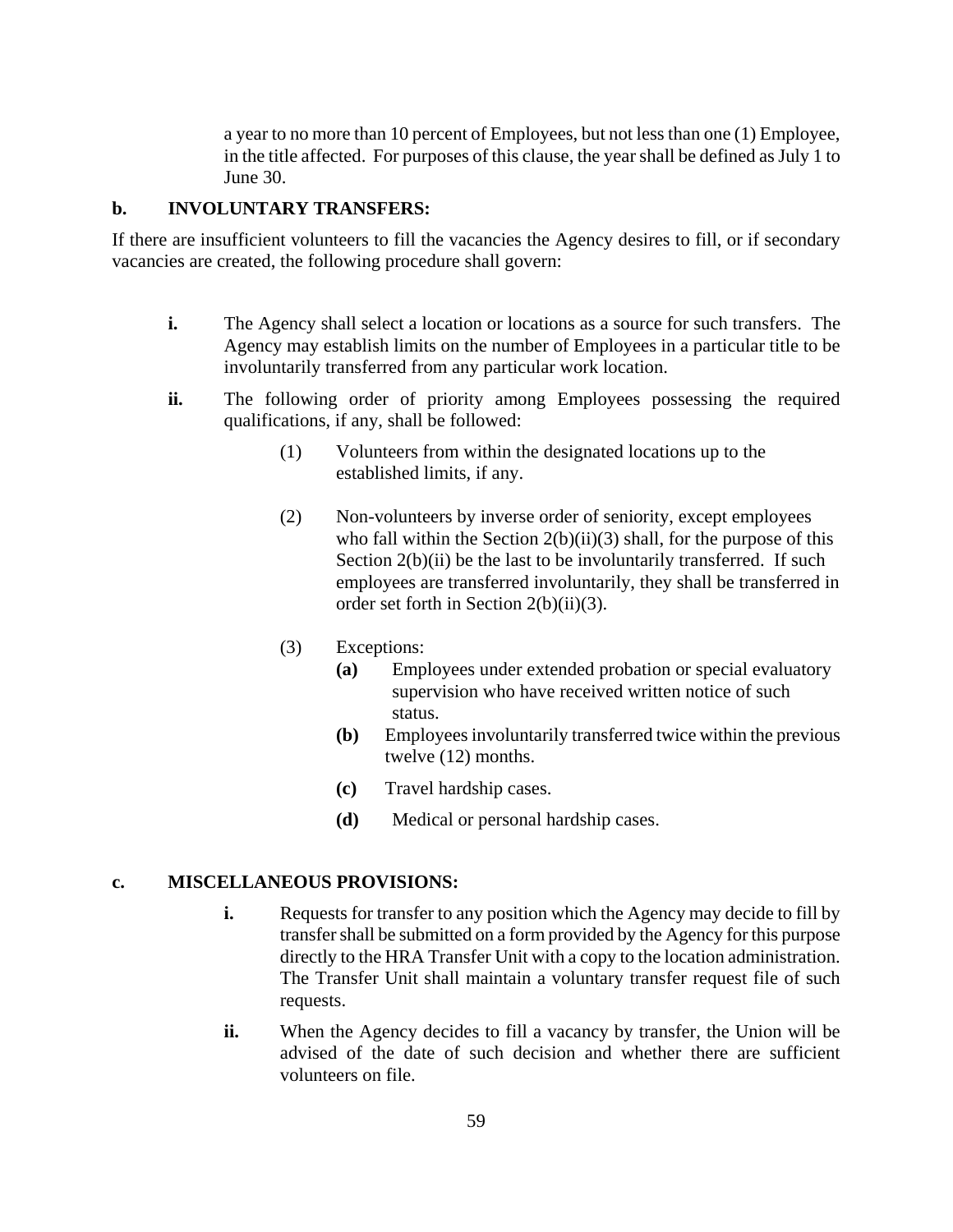- **iii.** Employees in the voluntary request file shall be granted transfers in order of seniority to positions which the Agency has decided to fill by transfer. Such transfers may not be granted to employees falling within the priority category in Section  $2(b)(ii)(3)$ .
- **iv.** At least five (5) working days prior to the filling of a vacancy which the

Agency decides to fill by transfer and has the authority to fill (except for vacancies filled pursuant to Section  $2(c)(x)$  on an emergency basis), notice of such vacancy shall be posted on relevant Agency bulletin boards. Qualified Employees wishing to volunteer shall submit a written request. *This subsection shall not be applicable if there are sufficient names in the voluntary transfer request file to fill the vacancies*.

- **v.** Employees shall receive receipts for voluntary transfer requests and rescissions.
- **vi.** Notwithstanding any other provisions, the Agency may limit the number of voluntary transfers for any employee to no more than one in any twelve (12) month period.
- **vii. Hardships:** 
	- **(1)** Travel hardship cases shall be judged by the Agency based upon the Employee's last official address on file with the Agency's personnel division or bureau. Employees notifying the Agency's personnel division or bureau of a change of address shall receive a receipt attesting to the fact that he/she has filed the necessary change.
	- **(2)** When an Employee submits a medical or personal hardship, the Agency must immediately give a receipt and give a written decision to the Employee in a timely manner. Approval of such a request shall include the length of time of such approval.
	- **(3)** In the event that a claimed hardship is invalidated or disallowed by the Agency, the matter shall be subject to the grievance procedure directly to Step II or, at the option of the Union, directly to arbitration. If an involuntary transfer is imminent, an expedited Step III determination shall be issued.
	- **(4)** An Employee who has requested exemption from the performance of some of the duties of his/her title and has been determined by the Agency to have a medical hardship which makes it unfeasible for said employee to perform field or other duties shall, where feasible, be reassigned to an appropriate vacancy within the work location or be given preference when there is an appropriate vacancy which the agency has determined to fill by transfer. Otherwise, at the Agency's discretion, such an employee may be involuntarily transferred to an appropriate vacancy. Involuntary transfers shall be in inverse order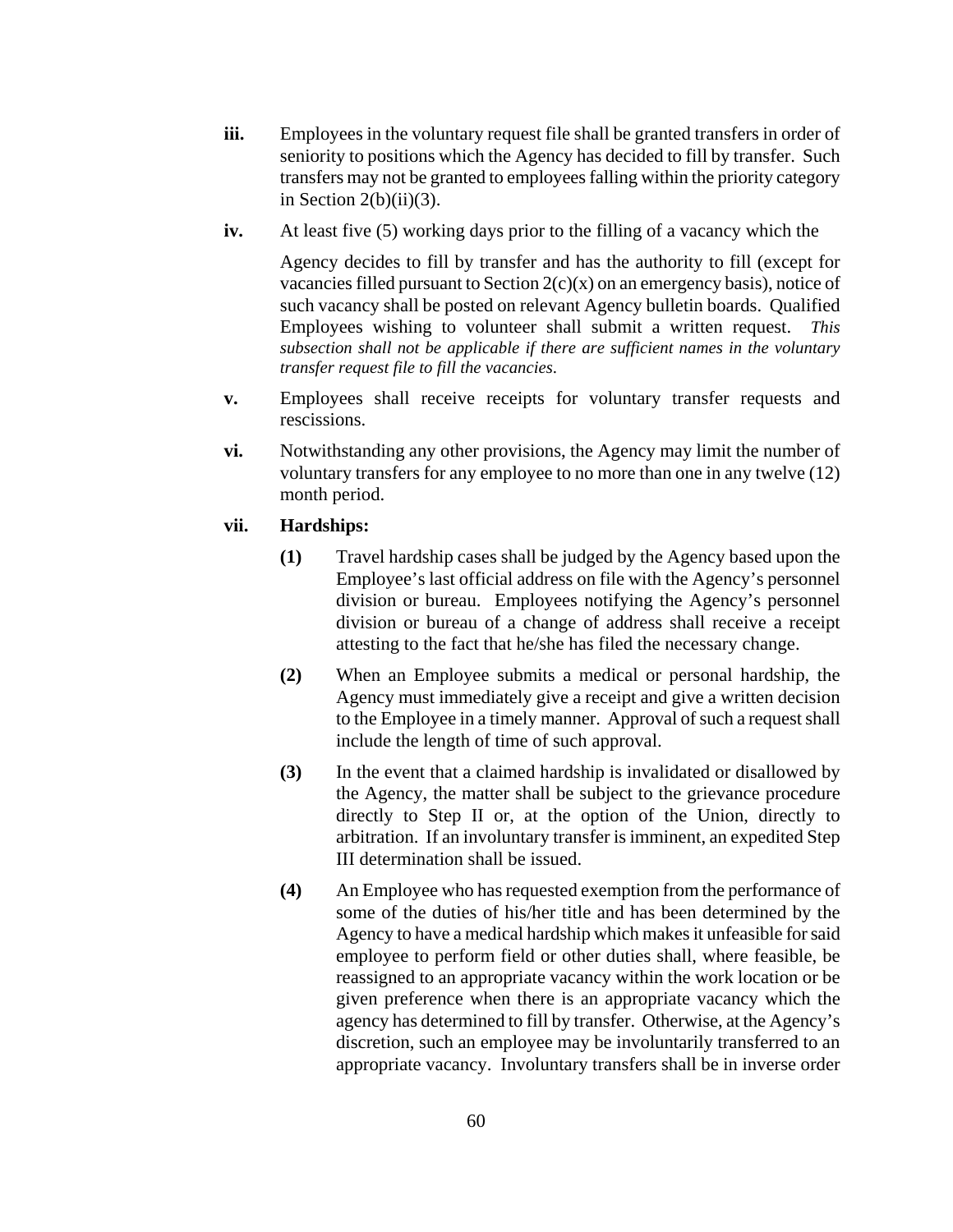of seniority from among any such affected employees, and the hardship priorities of Section 2(b)(ii)(3) shall apply.

- **viii.** The Agency shall not transfer any Employee as a penalty without the presentation of charges in accordance with established disciplinary procedures.
- **ix.** Upon notification by the Union, the Agency, where feasible, agrees to effectuate a mutual exchange of employees wishing to transfer between two locations. Such exchanges shall be based on seniority within the respective locations. Denial of such exchanges shall not be arbitrary and capricious.
- **x.** The Agency shall have the right to transfer an Employee on an emergency basis for not more than fifteen (15) working days. Extensions of this period shall be made by mutual consent of the parties. Where feasible, the Agency will not assign an Employee on an emergency basis more than once every six (6) months. The need for an emergency transfer shall be declared by the agency head or his/her designee.
- **xi.** Employees to be involuntarily transferred shall be given a list of vacancies which are to be filled. The Employee shall have the right, in seniority order, to select any such vacancy for which he/she meets the requirements, if any.
- **xii.** The Agency agrees that workers to be involuntarily transferred shall receive five (5) working days notice in writing, where feasible.
- **xiii.** Where feasible, the voluntary transfer request file shall be utilized before Employees are reassigned to new locations.
- **xiv.** The reporting date of an Employee selected for voluntary transfer shall not be unreasonably delayed.
- **xv.** The Office of Personnel Services shall return to the Employee any request for transfer submitted which does not contain the qualifications, if any, for the position.
- **d.** If the Agency wishes to reassign Employees between two locations performing the same or similar functions in the same site and program, the following procedure shall govern:
	- **i.** The Agency after determining the number of Employees in title to be transferred, shall reassign between the locations in order of seniority from the available volunteers.
	- **ii.** If there are insufficient volunteers, the Agency shall reassign involuntarily in accordance with the applicable provisions of Section 2(b)(ii) above.
- **e.** Variations of this Section 2 may be made with the mutual consent of the Agency and the Union.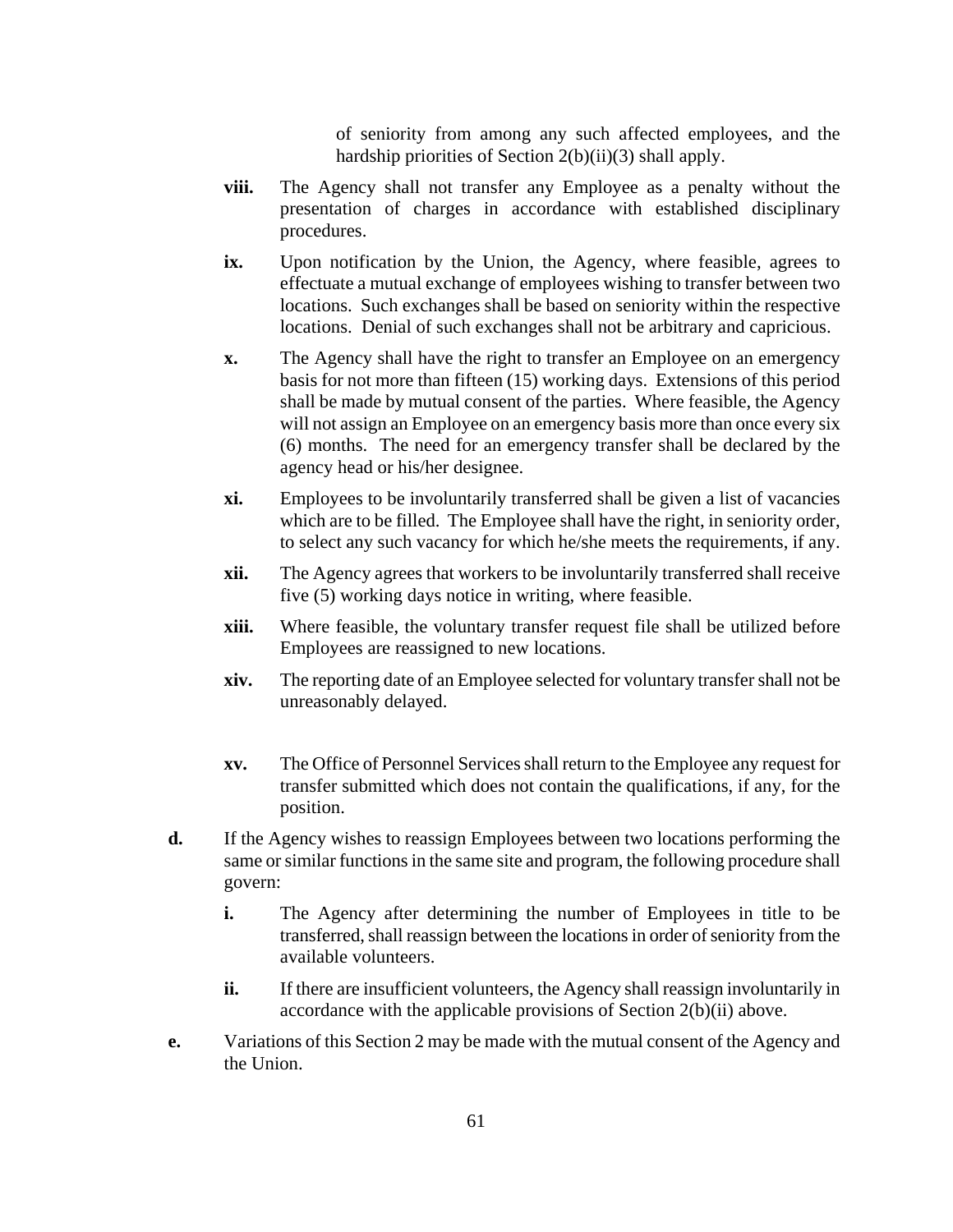#### **Section 3. HHC Transfer Procedure (Hospital Care Investigator Occupational Group Only):**

**a.** Transfers shall be made on the basis of greatest seniority from among Employees on the voluntary transfer request list; provided, however, that an institution or Central Office Cost Group may require facility in a specified foreign language, in which event the most senior employee possessing facility in such language shall be transferred. The vacancy shall be for specific shifts and work days if so stated but in no event shall such work schedule be considered permanent.

## **b. LIMITATIONS TO AN EMPLOYEE'S ENTITLEMENT TO TRANSFER:**

- **i.** An Employee who is on his or her probationary period following permanent appointment from the Civil Service List shall not be entitled under the terms of this Agreement to a transfer until completion of such probationary period.
- **ii.** A provisional Employee with less than six (6) months of service in the title shall not be entitled under the terms of this Agreement to a transfer.
- **iii.** An Employee who has disciplinary action pending or who is under special evaluatory supervision shall not be entitled under the terms of this Agreement to a transfer.
- **iv.** An Employee shall not be entitled under the terms of this Agreement to a transfer until completion of one (1) year of service following a voluntary transfer to the Employee's current location.
- **v.** An institution or Central Office Cost Group may refuse to honor a transfer request from an Employee who has previously worked at such location and whose services were not satisfactory at such location during the period of employment at such location. Such refusal shall not be arbitrary and capricious. However, the employee will not be denied eligibility to transfer to any other available vacancy.

## **c. POSTING:**

At least five (5) working days prior to the filling of a vacancy which the institution or Central Office Cost Group decides to fill and has authority to fill, notice of such vacancy shall be posted on the bulletin board and a copy of such posting given to the local Union representative of that institution or Central Office Cost Group.

**d.** Variations of this Section 3 may be made with the mutual consent of HHC and the Union.

## **Section 4. HHC Transfer Procedure (Except Hospital Care Investigator Occupational Group):**

**a.** Voluntary transfers between hospitals when vacancies arise shall be made on the basis of greatest seniority in the hospital or other work location from among per annum Employees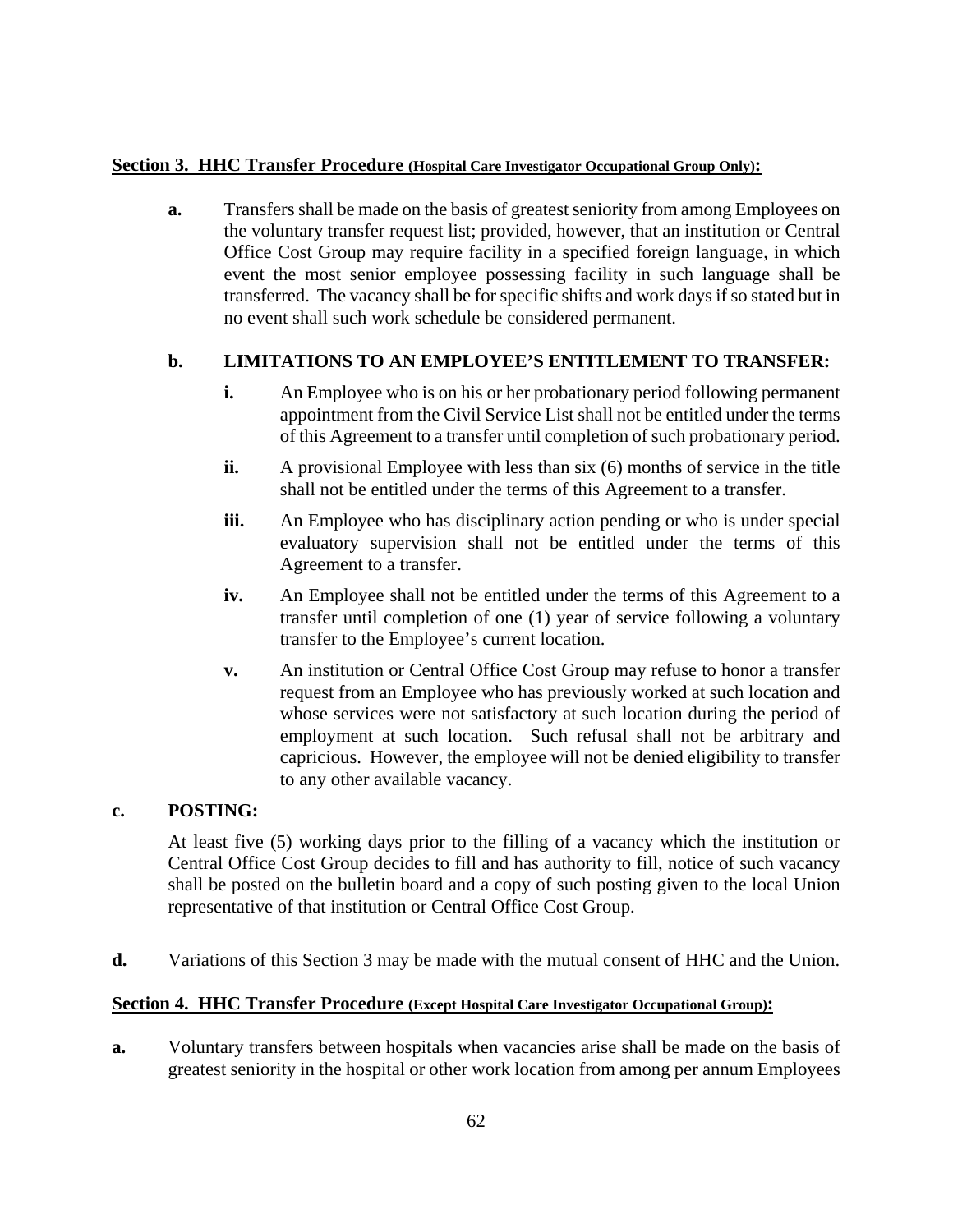who are qualified. Involuntary transfers shall be made on the basis of least seniority within a hospital. However, if transfers are directed out of seniority, such transfers should not be arbitrary and capricious. Any complaint with respect to such transfers shall constitute a grievance subject to the grievance procedure under this Agreement.

## **b. POSTING:**

- **i.** At least five (5) working days prior to the filling of a vacancy which the institution or central office location decides to fill and has authority to fill, notice of such vacancy shall be posted on the bulletin board and a copy of such posting given to the local Union representative of that institution or central office location.
- **ii.** Within five (5) working days of the posting of such notice, any qualified Employee wishing to volunteer for such vacancy shall submit a written memorandum to the Personnel Director of the institution or central office location where the vacancy occurs, stating his or her name, title, present position, length of time on staff and in a brief statement any other data which he or she believes to be relevant.
- **c.** Variations of this Section 4 may be made with the mutual consent of HHC and the Union.

## **Section 5. DOC, DOH/MH (except Community Service Aides) & HPD Transfer Procedure:**

When the Agency [DOC, DOH/MH or HPD] decides to transfer Employees in any title (except Community Service Aides) into or out of a particular work location or locations, such transfers shall be made in accordance with the following provisions:

## **a. VOLUNTARY TRANSFERS: The following order of priority for voluntary transfers shall be followed:**

- **i.** Employees from the voluntary transfer request list in order of seniority.
- **ii.** Any additional volunteers in seniority order.

## **b. INVOLUNTARY TRANSFERS: The following order of priority shall be followed:**

**i.** Non-volunteers by inverse order of seniority, except Employees who fall within the Section 5(b)(ii) shall, for the purpose of this Section 5(b) be the last to be involuntarily transferred. If such Employees are transferred involuntarily, they shall be transferred in order set forth in Section 5(b)(ii).

## **ii. Exceptions:**

- **(a)** Employees under extended probation or special evaluatory supervision who have received written notice of such status.
- **(b)** Employees involuntarily transferred twice within the previous twelve (12) months.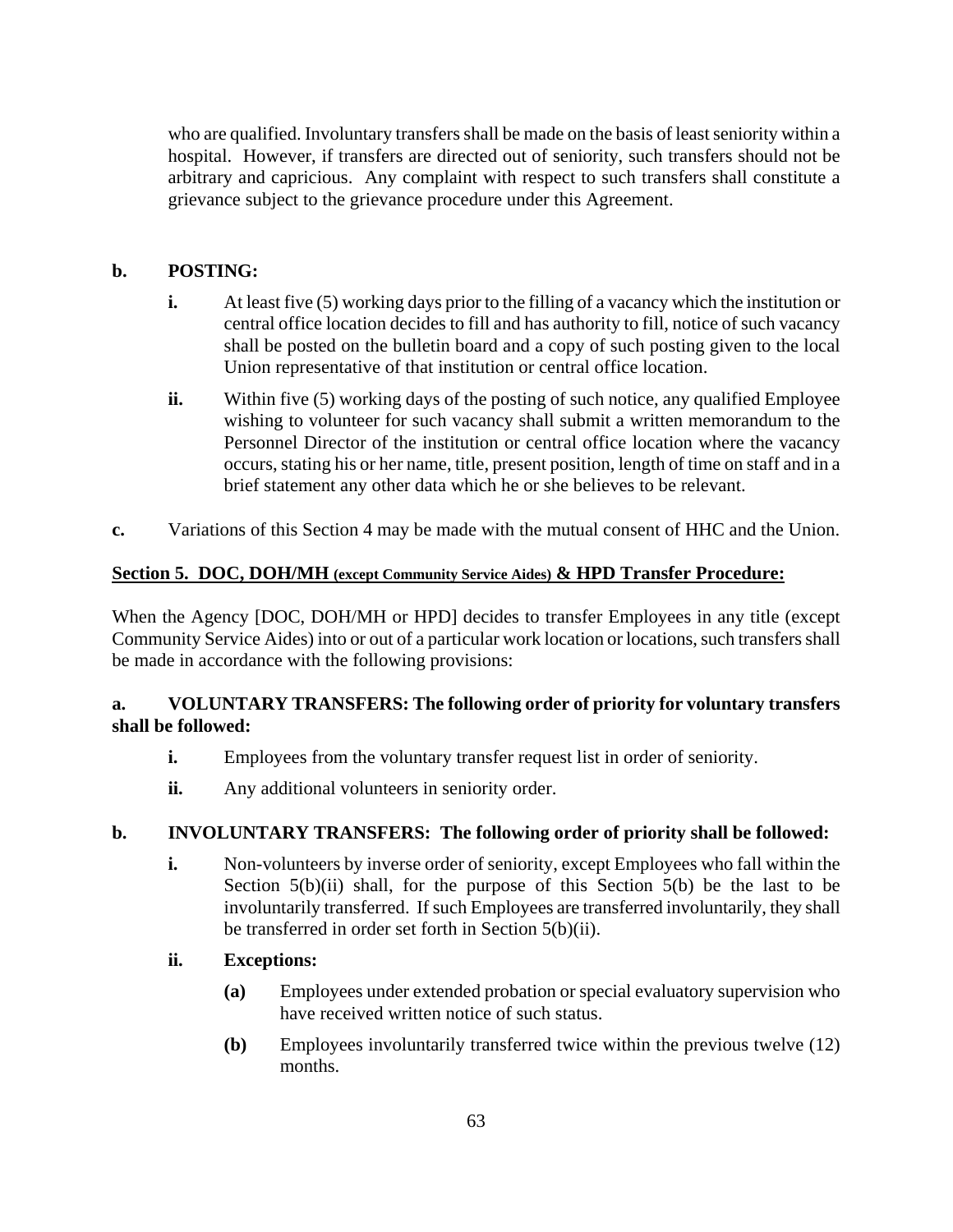- **(c)** Travel hardship cases.
- **(d)** Medical or personal hardship cases.

## **c. MISCELLANEOUS PROVISIONS:**

- **i.** The Agency shall grant normal transfers from the voluntary transfer request list in seniority order on a regular routine basis. Such transfers may not be granted to Employees falling within the priority subsections listed in Section 5(b)(ii)(a) and 5(b)(ii)(b). Notwithstanding the preceding limitation, Employees who have been involuntarily transferred twice within the last twelve (12) months may be granted a voluntary transfer.
- **ii.** Notwithstanding any other provisions, the Agency may limit the number of voluntary transfers for any Employee to no more than one (1) in any twelve (12) month period.
- **iii.** The Agency shall not transfer any Employee as a penalty without the presentation of charges in accordance with established disciplinary procedures.
- **iv.** Travel hardship cases shall be judged by the Agency based upon the Employee's last official address on file with the Agency's personnel division or bureau. Employees notifying the Agency's personnel division or bureau of a change in address shall receive a receipt attesting to the fact that he or she has filed the necessary change.
- **v.** The validity of an Employee's claim for medical or personal hardship shall be mutually agreed upon by the Agency and the Union. In the event of a dispute, the Agency shall have the right to transfer or pass over the employee pending the final resolution of the dispute.
- **vi.** In the event that a claimed hardship is invalidated or disallowed by the Agency, the matter shall be subject to the grievance procedure directly to Step II or, at the option of the Union, directly to arbitration.
- **vii.** The Agency may establish eligibility requirements for transfers to fill vacancies limited to time in service and specialized skills, or specialized training.
- **viii.** The Agency shall have the right to transfer an Employee on an emergency basis for not more than fifteen (15) working days.
- **ix.** At least five (5) working days prior to the filling of a vacancy which the Agency decides to fill by transfer and has the authority to fill (except for vacancies filled pursuant to Section 5(c)(viii) on an emergency basis), notice of such vacancy shall be posted on relevant Agency bulletin boards. Qualified Employees wishing to volunteer shall submit a written request. This clause shall not be applicable if there are sufficient names on the voluntary transfer request list to fill the vacancies.
- **x.** Employees to be involuntarily transferred shall be given a list of vacancies which are to be filled. The Employee shall have the right, in seniority order, to select any such vacancy for which he/she meets the requirements, if any.
- **d.** Variations of this Section 5 may be made with the mutual consent of the Agency and the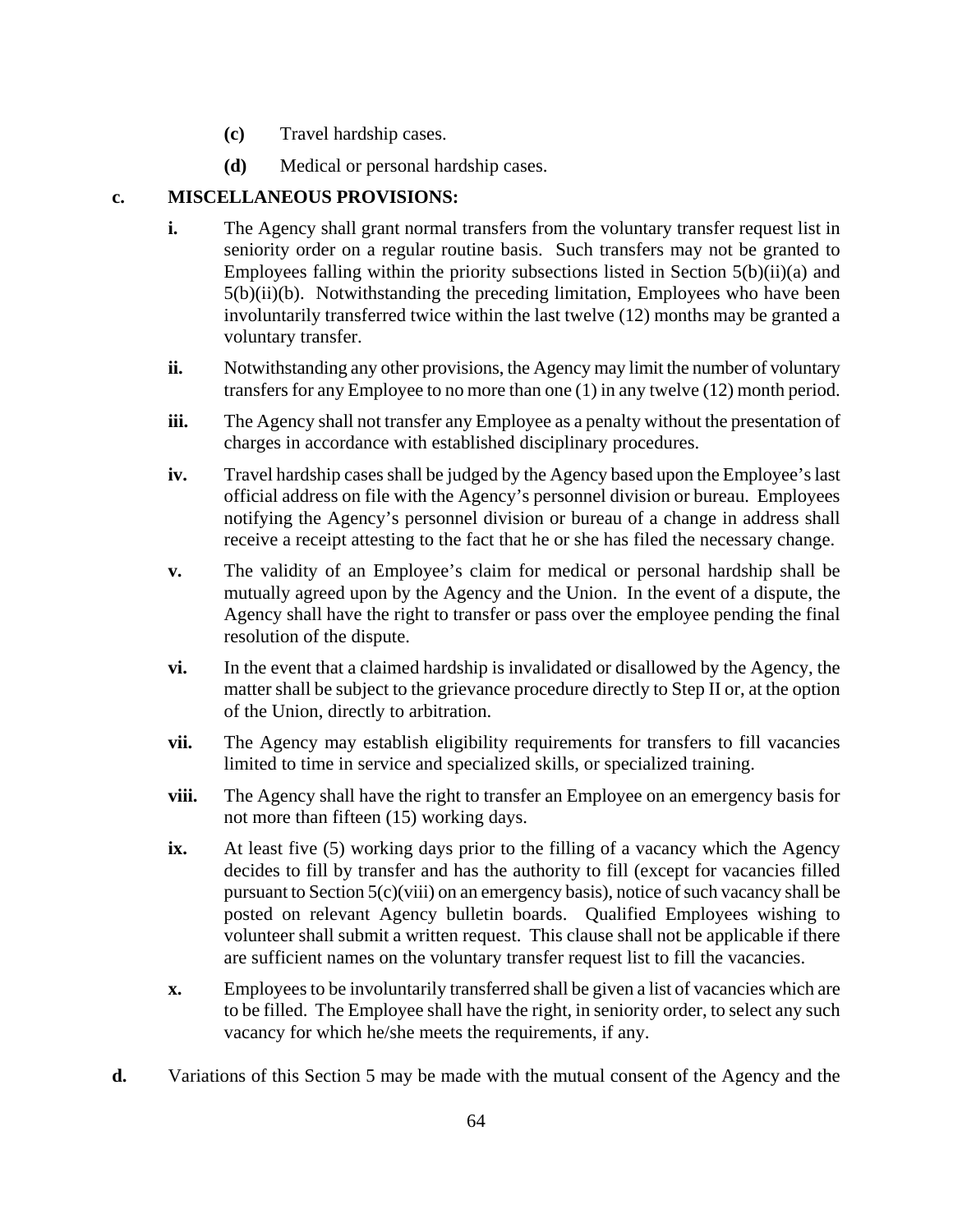Union.

## **ARTICLE VIII - PERSONNEL PRACTICES**

## **Section 1.**

Employees of the Human Resources Administration who are newly hired, reinstated or due to be restored to payroll and who are not paid on the first pay day after their appointment date or return to active employment shall, upon request, until paid, receive an advance each pay day in an amount equal to the amount specified for new hires in relevant Human Resources Administration procedures.

## **Section 2.**

Any Employee shall be given a one day leave with pay, without charge to annual leave or overtime credits, on each day that such Employee is scheduled and required to take a G.E.D. examination, up to a limit of four (4) examinations per annum.

## **Section 3.**

Any Employee required by the Employer to take a physical examination shall be allowed sufficient time to do so without charge to leave credits. For the Homemaker occupational group, or the Home Aide title, wherever possible such examinations shall be scheduled in the morning, and if the examination must be scheduled in the afternoon, the Employee shall be allowed a full day without charge to leave credits for such examination.

## **Section 4.**

Upon assignment to a new case a Homemaker or Senior Homemaker or Home Aide shall be given available pertinent information required to effectively perform their duties with respect to such case.

## **Section 5.**

When Employees receive their pay checks in advance of their normal pay day and when the agency has advance notice of the alternate pay procedure, every reasonable effort will be made to have the Employees in the Homemaker occupational group and Home Aide title paid at the same time as other employees.

## **Section 6.**

Wherever possible, travel time shall be taken into consideration in the assignment of Homemakers, Senior Homemakers, and Home Aides.

## **Section 7.**

Searches of Employees in the Correctional Counselor occupational group shall be done in accordance with Department of Correction procedures.

## **Section 8.**

Employees in the Human Resources Administration, in agency-approved school programs, shall be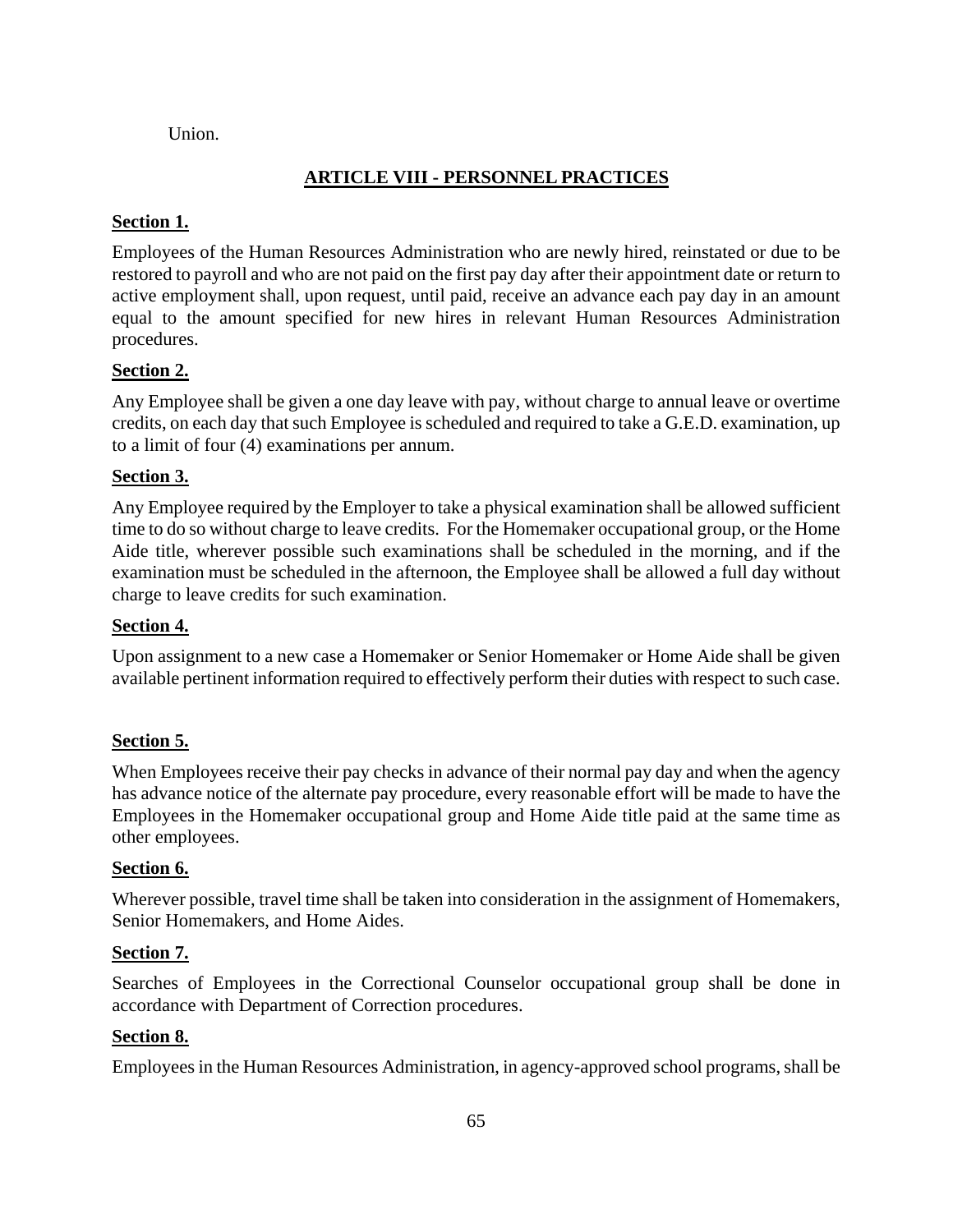given field placements as agreed to by the educational institution and the Agency.

## **Section 9.**

For Community Assistants, Community Associates, and Community Coordinators only, if equipment is lost or stolen or damaged while the Employee is properly executing his or her job function and through no fault of his or her own, such lost, stolen or damaged property shall not be charged against the Employee.

## **Section 10.**

Any Employee who is shifted to duties or functions substantially different from those performed prior to the shift shall be provided with the appropriate training as may be required by the Agency.

## **Section 11.**

The parties agree that the relationship between Employer and Employee shall be dignified and professional at all times. This means that the Employer and Employees shall not use indecent, abusive, profane language and/or behavior. Claimed violations of this provision are limited to such language and/or behavior.

## **Section 12.**

Each Employee of the Department of Health in the Community Service Aide title who works with poisons or litter shall be entitled to a physical examination and tetanus inoculation prior to employment. Thereafter, on paid working time, on a biannual basis, an examination shall be conducted for the detection of poisons. If a medical condition develops in the course of and as a result of working with poisons or litter, that Employee shall be entitled to another such examination immediately.

## **Section 13.**

On satisfactory completion of the probationary period, all Employees in the Juvenile Counselor occupational group shall have institutional seniority from the date of first employment in any classification and departmental seniority from the date of first employment in a department. Regularly part-time employees in such occupational group shall have separate seniority from regular employees and shall be subordinate to regular employees. Any reassignment within the Agency shall not affect the departmental seniority of an employee in such occupational group as long as that Employee is in an equivalent department and holding the same title.

## **Section 14.**

The Employer agrees to provide for all Mayoral agency employees covered by this Agreement, if the size of the affected staff warrants, a lounge area in (1) a building where the Employer moves into newly rented offices; (2) a newly constructed building owned by the Employer; and (3) Employer offices in existence at the time of signing this Agreement if space is available.

## **Section 15.**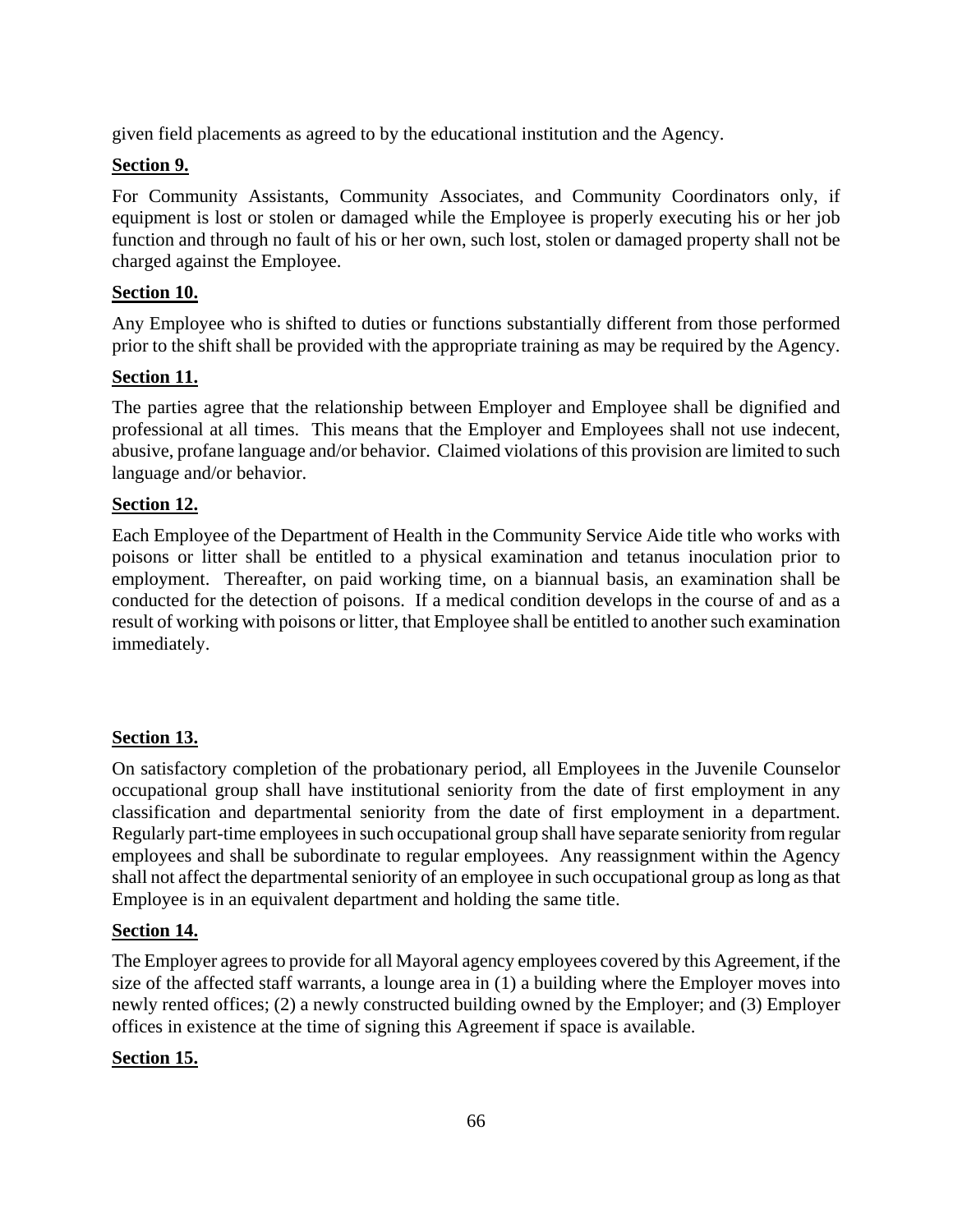In the Human Resources Administration the Employer agrees that Employees who are promoted and assigned to a new work location shall report to their new assignment on the date determined by OPS except in the case of an emergency determined by OPS.

## **Section 16.**

The Agency shall review the voluntary transfer request file and, where feasible, transfer qualified volunteers before new hires or promotions.

## **ARTICLE IX - HOURS AND SCHEDULES**

## **Section 1.**

All Employees in the Homemaker occupational group and Home Aide title shall be allowed necessary travel time to obtain their paychecks on pay day. Where possible all other Employees shall be allowed necessary time to obtain their paychecks on pay day. If time cannot be granted, every effort shall be made to deliver the checks to the employee's work assignment on pay day.

## **Section 2.**

Homemakers and Senior Homemakers assigned to a child care case for a whole day shall not be replaced by any other Homemaker or Senior Homemaker for any part of that day, except in an emergency.

## **Section 3.**

The Employer, when administratively possible, shall grant an alternate work schedule to an employee who requests such schedule for good and sufficient reason. The decision on such requests shall be made by the agency head or his/her designee. Rejection of such request shall be subject to the grievance procedure.

## **Section 4.**

Employees who have physical handicaps which make it difficult for them to use public transportation during rush hours shall be granted fifteen (15) minute travel periods at the beginning and end of their normal work shift or a single thirty (30) minute travel period either at the beginning or end of their normal work shift.

## **Section 5.**

Each Employee who is eligible for a uniform allowance shall be allowed one-half day per year without loss of pay or loss of leave time or overtime to purchase uniforms, so long as the business hours of the uniform vendors coincide with the respective working schedules of such Employees.

## **Section 6.**

The following shall apply when an individual's normal work week schedule is to be changed within the same work location:

- i. Volunteers who are qualified in order of seniority.
- ii. Non-volunteers who are qualified in inverse order of seniority.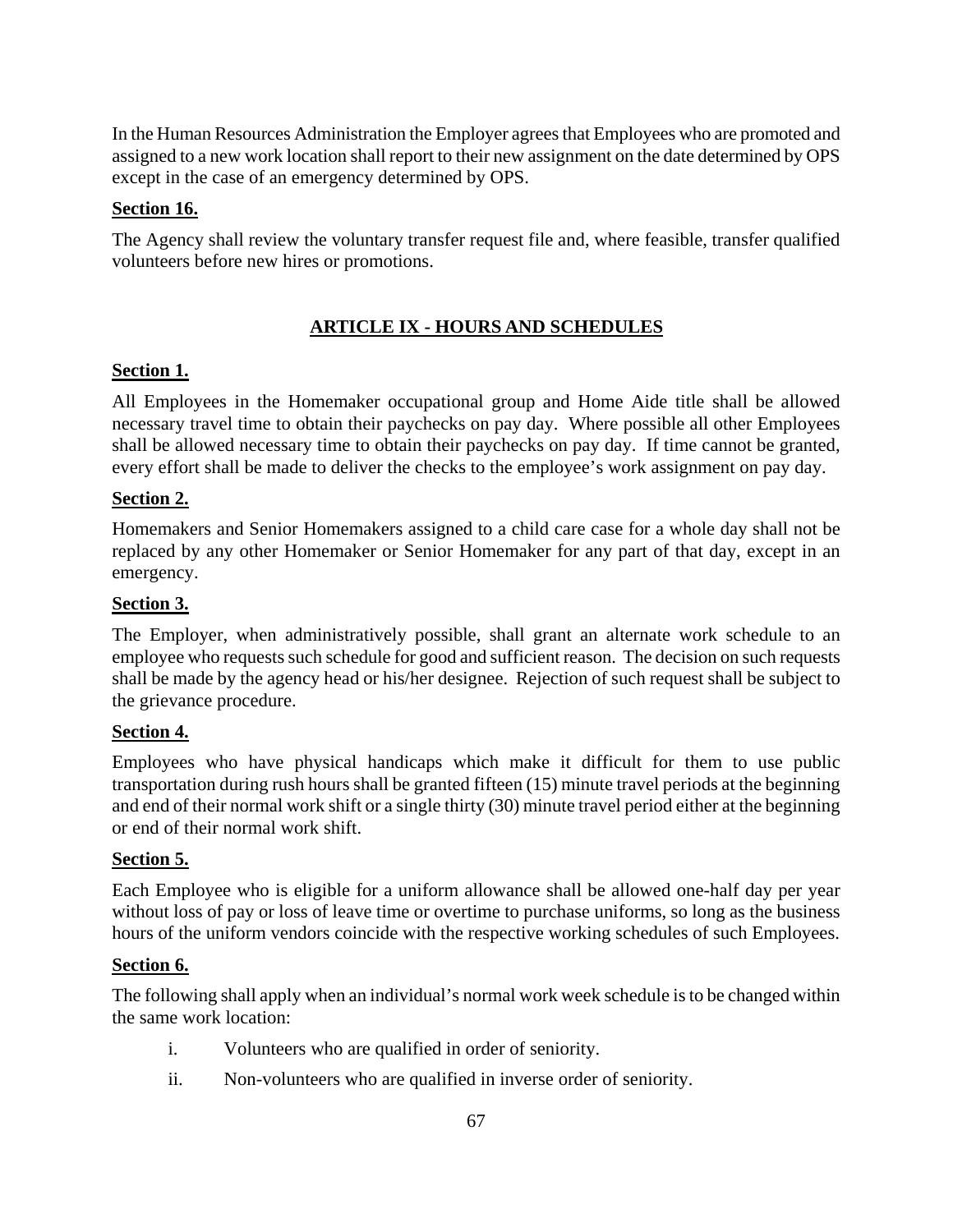## **Section 7.**

Voluntary changes from one shift to another shall be made on the basis of greatest seniority in the work location from among per annum employees who are qualified. Involuntary changes shall generally be made on the basis of least seniority of those qualified within a work location; however, if changes are directed out of seniority, such changes should not be arbitrary and capricious. In the event that HRA establishes new shifts, qualified incumbent per annum Employees at the affected work location whose shifts most closely approximate the new shifts shall have, if practicable, priority according their seniority in filling vacancies on the new shift. A complaint with respect to such changes shall constitute a grievance subject to the grievance procedure under this Agreement.

## **Section 8.**

For Home Aides who are not assigned to a normal Monday through Friday work week there shall be an equitable rotation of weekend and holiday assignments.

## **Section 9.**

Work schedules for employees in the Houseparent occupational group shall be posted two (2) weeks in advance. No changes shall occur in these schedules except in an emergency.

## **Section 10.**

In lieu of the provisions of Article III, Section 2 of the Citywide Agreement [Holiday Premium Pay] or any successor agreement thereto, employees in the Juvenile Counselor Occupational Group assigned to "seven day work charts" shall receive two (2) "chart days" off every six (6) weeks. In addition, such Employees assigned to "seven day work charts" which include a shift overlap shall receive an additional "chart day" off every nine (9) weeks. Such "chart days" shall be fixed as a part of the aforementioned "seven day charts." The Department of Juvenile Justice shall inform the Union in advance of any modifications of the work charts.

Effective as soon as practicable on or after March 14, 2007, to coincide with the beginning of a regularly scheduled pay period, "Employees assigned to 'seven day work charts' which include a shift overlap" shall receive for each such day actually worked an additional fifteen minutes (00:15::00)) compensation in cash at the straight-time rate in lieu of the above-referenced "additional 'chart day' off every nine (9) weeks."

## **Section 11.**

Where feasible, Employees shall be assigned to a schedule to enable them to attend school. This provision shall not be subject to the grievance procedure.

## **Section 12.**

In the Human Resources Administration, transfers and transfer requests shall be for specific shifts, but in no event shall such work schedule be considered permanent.

# **ARTICLE X - HOLIDAYS AND LEAVE**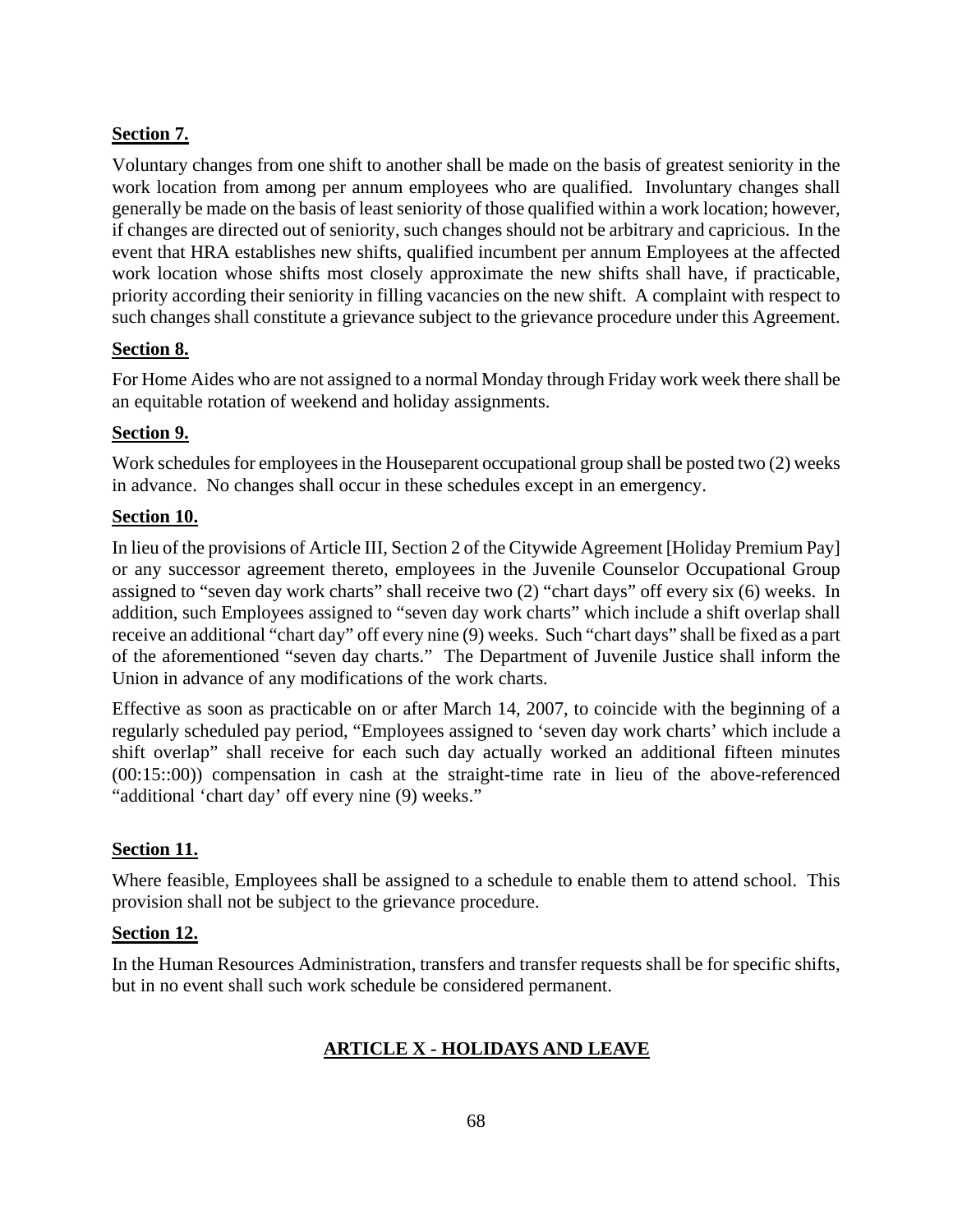## **Section 1.**

In the scheduling of vacations for Employees pursuant and subject to the vacation policy and procedures of the respective agency, the Employer agrees that all authorized vacation picks for Employees shall be by seniority in the employees' Civil Service title, including all uninterrupted provisional and temporary time. Choice for Employees assigned to work units which require unit-wide coverage shall be determined by title seniority among Employees in the respective unit. Choice for Employees assigned to work units which require broader coverage shall be determined by title seniority among affected Employees.

## **Section 2.**

- a. The Human Resources Administration shall authorize leave with pay for Employees to attend approved work related conferences with preference given to the most senior employee in title who has not attended another conference within the calendar year preceding the first day of the conference. The Administrator/Commissioner or the Office or person delegated by the Administrator/Commissioner shall make the determination of those titles and functions which are eligible for attendance, and the number of days to be credited under conference leave provisions. Whole bureaus shall not be excluded from attending a specific conference except by the determination of the Administrator/Commissioner or the Office or person delegated to make such determinations. The HRA retains the right to limit authorization for leave to attend such conferences based upon staff needed in specific locations.
- b. Employees of other agencies may obtain leave with pay to attend approved work related conferences upon the approval of the agency head or his or her designee(s).
- c. The Union and the Employees shall be notified sufficiently in advance of approved conferences.
- d. Time required and spent by an Employee in traveling to and from an approved conference or educational seminar during his or her normal work schedule shall be included in any paid leave of absence granted for such purpose by the Employer, provided that the employee travels to and from the conference by the most expeditious means.

## **Section 3.**

All Employees of the Human Resources Administration shall be permitted to take annual leave and sick leave allowances as such allowances accrue, subject to the rules and regulations of the agency.

## **Section 4.**

The Employer agrees for Employees in the Human Resources Administration to consider, upon application of the Employee involved, the granting of up to one (1) additional year of leave-of-absence for purposes of child care, beyond the three (3) years of combined confinement and child care leave, pursuant to Section 5.1 of the Leave Regulations.

## **Section 5.**

Decisions on requests for annual leave or for leave with pay to attend approved conferences pursuant to Article X, Section 2, shall be made within seven (7) working days of submission except for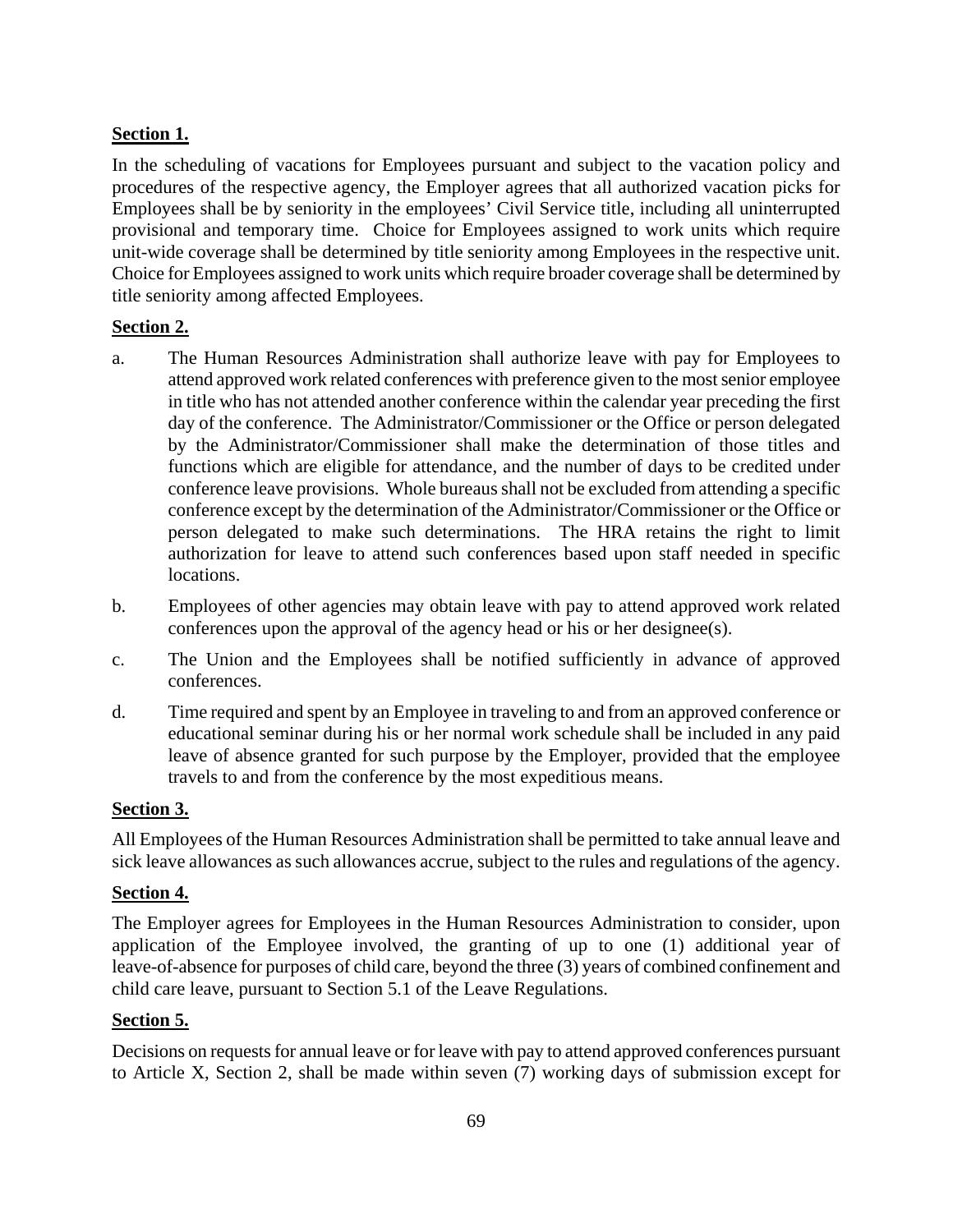requests which cannot be approved at the local level or requests for leave during the summer peak vacation period or other such periods for which the Employer has established and promulgated a schedule for submission and decision of leave requests.

## **Section 6.**

All Employees shall be notified by posting on bulletin boards of professional enhancement programs authorized by the Agency and relevant to their title and program with equal opportunity to apply for same regardless of location or bureau.

## **Section 7.**

Vacations for Employees in Juvenile Counselor occupational group may be taken at any time of the year subject to the approval and staffing needs of the Agency.

## **Section 8.**

Employees requesting leave without pay shall receive a definitive response from the Agency within thirty (30) calendar days of the date of submission.

## **ARTICLE XI - TRANSPORTATION AND REIMBURSEMENT**

## **Section 1.**

Each Employee who is assigned to a car territory shall be supplied by the Employer with a sign suitable for display from a car visor and/or windshield. Such sign shall bear the words "Official Business...(Department or Agency)" and shall bear a reproduction of the Official Seal.

## **Section 2.**

The Employer shall make every possible effort to provide free parking facilities close to the work location for employees assigned to car territory assignments.

## **Section 3.**

Employees shall be reimbursed for actual expenses for transportation in the field on bus, subway, or elevated lines over the fastest route of such transportation when the distance to be traveled by any mode is six (6) city blocks or more or the equivalent.

## **Section 4.**

All money for the reimbursement of Employee expenses not collected by an Employee within two (2) months following its availability, shall be mailed to the home of the Employee, whether or not such Employee's services have terminated.

## **Section 5.**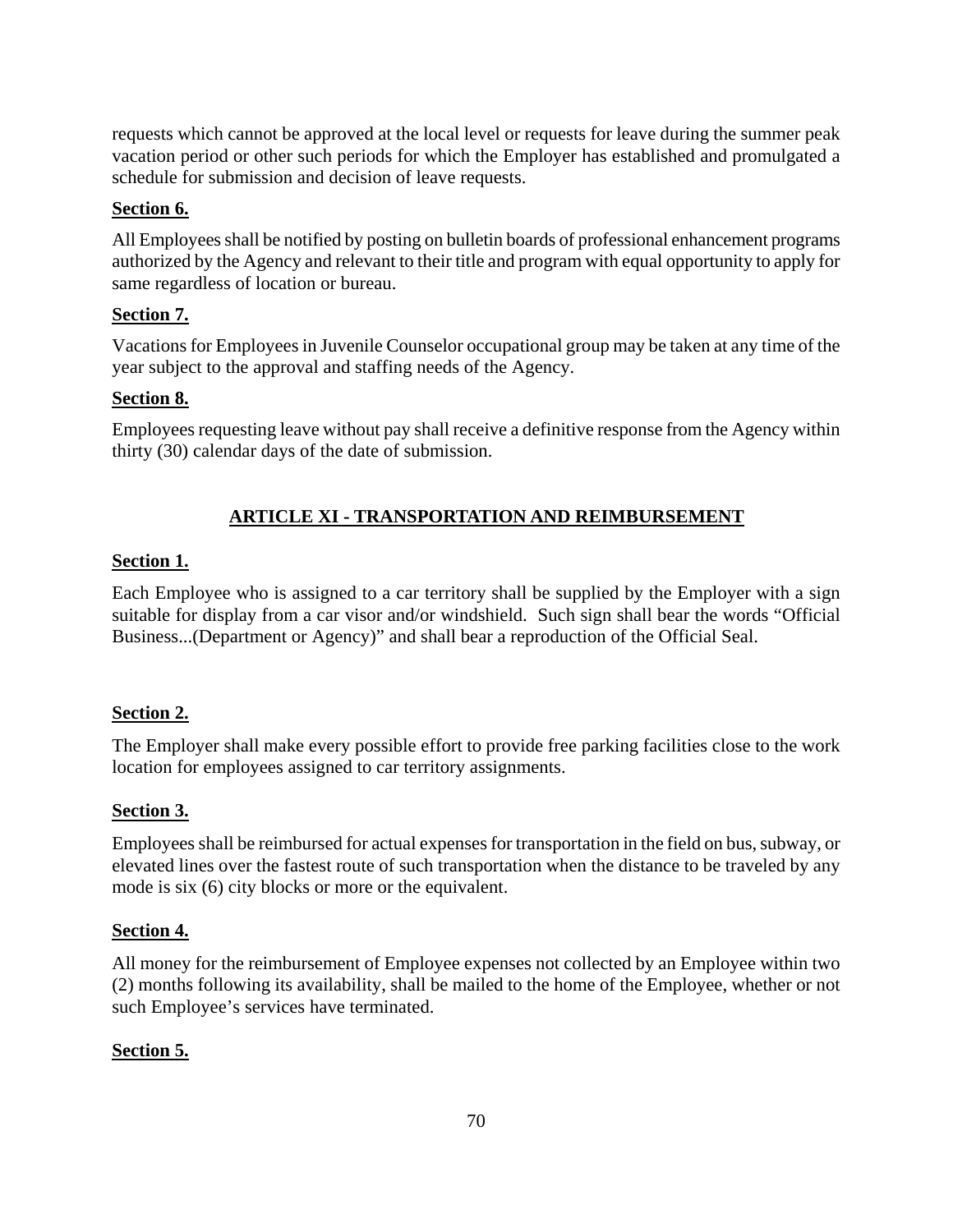Employees who are authorized and required to spend part of a work day at a school shall be reimbursed for necessary transportation between the school and the Employee's work location.

## **Section 6.**

An Imprest Fund to pay in advance for the transport of children shall be continued. Any Employee authorized and required to transport a minor child after 4:00 p.m. may use a taxi to do so (within the New York City limits and the counties of Nassau, Suffolk, Westchester, Rockland, Bergen, Union, Hudson, Middlesex ands Essex) and shall be entitled to use a taxi to return from the transport destination to the Employee's home.

When an Employee is authorized and required to transport a minor child after 4:00 p.m. to other than the above listed counties: 1) he/she may use taxis to the public transportation's embarkation point; 2) from the public transportation's debarkation point to the transport destination; 3) from the transport destination back to public transportation, and 4) from the public transportation's debarkation point in the New York City area back to the Employee's home.

## **Section 7.**

Every effort shall be made to maintain sufficient sums in the Imprest Fund so that Employees authorized and required to transport a minor child or adult shall be able to do so without using their personal funds.

## **Section 8.**

Employees in the titles Community Assistant, Community Associate and Community Coordinator shall be reimbursed for all authorized and required job related expenses. Such authorization shall be in writing.

## **Section 9.**

Any field worker assignment in the Human Resources Administration which contains a substantial number of cases, the addresses for which are not readily accessible to public transportation, shall be considered a car territory assignment.

## **Section 10.**

Any Employee required by HRA to transport an adult shall be provided with transportation by HRA or given taxi fare in lieu thereof.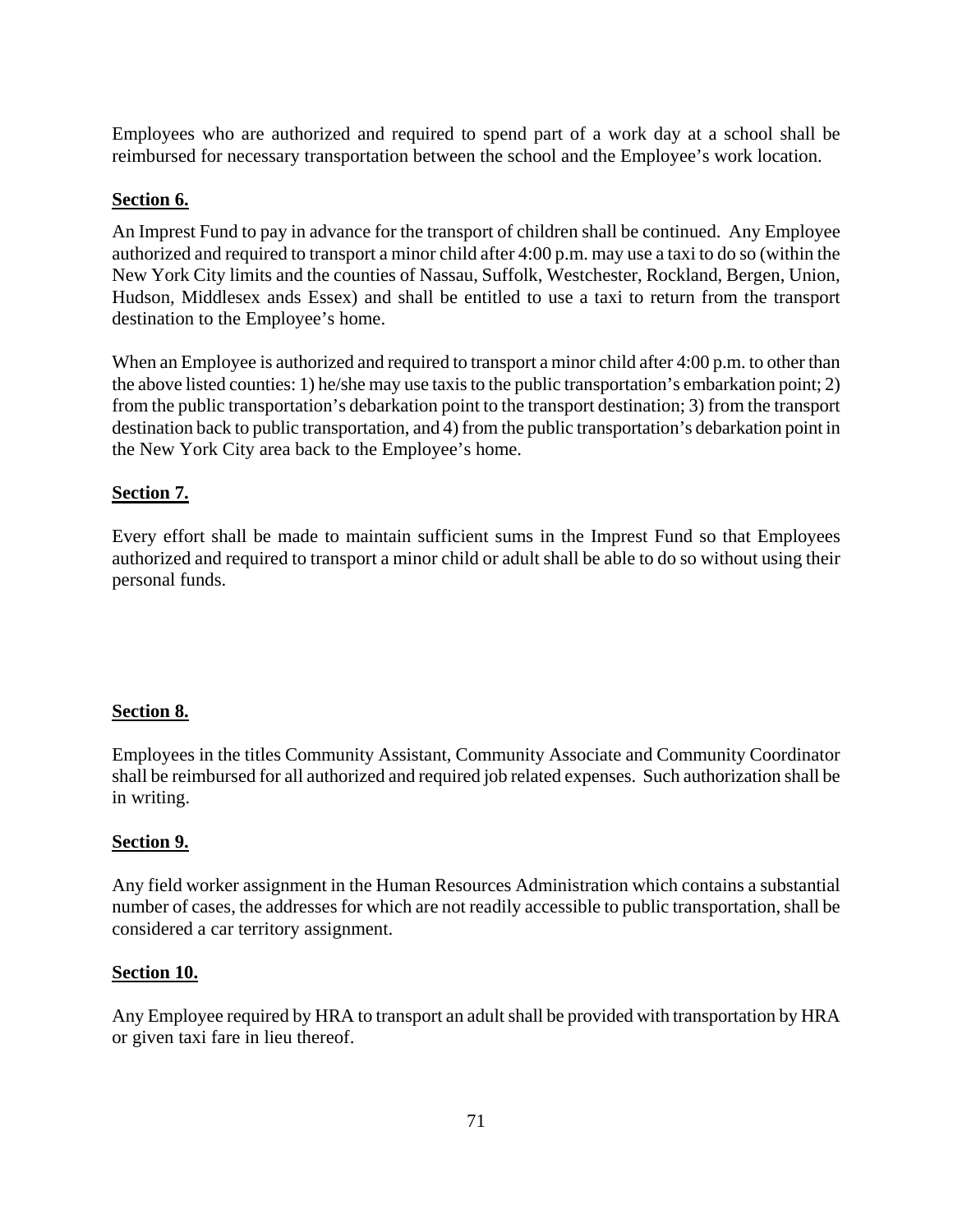## **ARTICLE XII - LABOR-MANAGEMENT COMMITTEE**

#### **Section 1.**

- a. The Employer and the Union, having recognized that cooperation between management and employees is indispensable to the accomplishment of sound and harmonious labor relations, shall jointly maintain and support a labor-management committee in each of the agencies having at least fifty (50) employees [For the Human Rights Specialist occupational group, the number of Employees shall be ten (10)].
- b. Each labor-management committee shall consider and recommend to the agency head changes in the working conditions of the Employees within the agency, including developments in the reorganization of the Human Resources Administration and the decentralization of billings and collections procedures of the Health and Hospitals Corporation, and the practical impact of such developments upon Employees. The labor-management committee shall not consider items subject to the grievance procedure.
- c. Each labor-management committee shall consist of six (6) members who shall serve for the term of this Agreement. The Union shall designate three (3) members and the agency head shall designate three (3) members. The appointing party shall have the right to remove its designees upon notice to the other party. Each member may designate one (1) alternate. Each committee shall select a chairperson from among its members at each meeting. The Union may, through its members on the committee, designate up to a maximum of four (4) consultants to attend a particular meeting. The agency shall have the same right.

The chair of each committee shall alternate between the members designated by the agency head and the members designated by the Union. A quorum shall consist of a majority of the total membership of a committee. A committee shall make its recommendations to the agency head in writing.

d. The labor-management committee shall meet at the request of either the Union members or the Employer members at times mutually agreeable to both parties. At least one week in advance of a meeting, the party calling the meeting shall provide the other party with a written agenda of matters to be discussed. Minutes shall be kept and copies supplied to all members of a committee.

## **Section 2.**

Time spent by Employee representatives in the conduct of labor relations with the City and on Union activities shall be governed by the terms of Executive Order No. 75, as amended dated March 22, 1973, entitled "Time Spent on the Conduct of Labor Relations between the City and Its Employees and on Union Activity" or any other applicable Executive Order.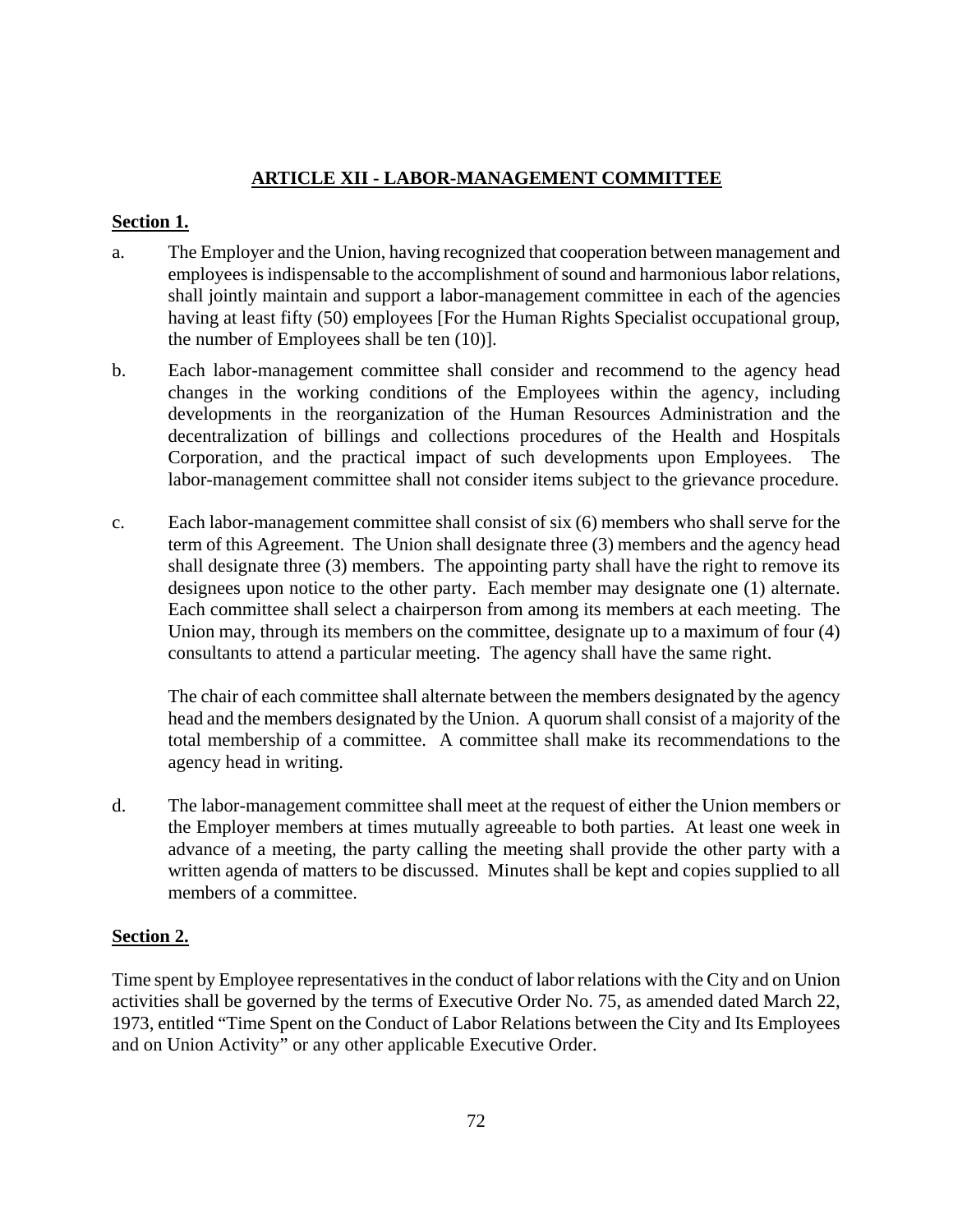# **Section 3.**

Upon request to the responsible official in charge of a work location, the Union may use Employer premises for meetings during employees' lunch hours, subject to availability of appropriate space and provided such meetings do not interfere with Employer business.

# **Section 4.**

- a. The Human Resources Administration shall provide a bulletin board or portion of a bulletin board in each location for the posting of legitimate and proper Union material. Sufficient space shall be made available to permit 8-1/2 inch by 14 inch notices to appear. The Union shall have the sole and exclusive use of such bulletin boards or portions thereof.
- b. In other agencies the Union may post notices on bulletin boards in places and locations where notices usually are posted by the Employer for the Employees to read.
- c. All notices shall be on Union stationery, and shall be used only to notify Employees of matters pertaining to Union affairs.

#### **Section 5.**

The Employer agrees to make every reasonable effort to supply the Union with information regarding changes in working conditions, changes in job content, changes in programs, or functions prior to proposed implementation of such changes.

# **Section 6.**

The Employer shall provide the Union every three (3) months with a seniority list covering all employees in the Human Resources Administration. The Employer also shall provide a monthly list of all newly hired employees.

#### **Section 7.**

The Employer agrees in Mayoral agencies only, to grant super-seniority in all involuntary transfers to one (1) duly designated and registered Union representative in each work location of the Department of Social Services, and the Human Resources Administration with from 1 to 24 employees; two (2) such representatives for locations with 25 to 124 employees; three (3) such representatives for locations with 125 to 174 employees and one (1) such additional representative for every 50 additional employees; and one (1) such representative in each work location in other agencies where there are more than twenty-five (25) employees.

# **Section 8.**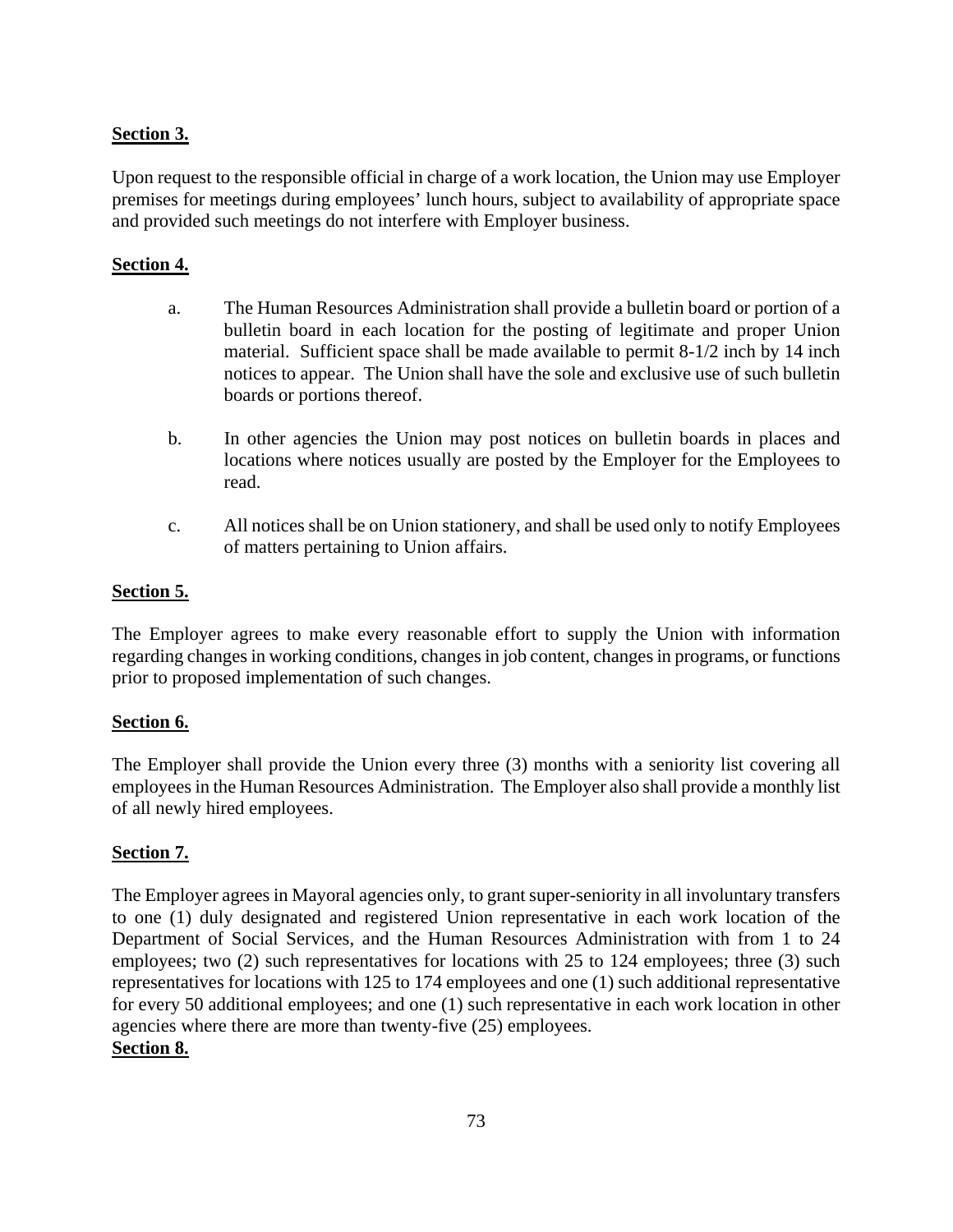Designated Union Chapter officers shall receive super-seniority for those involuntary transfers which would remove them from their Chapter as follows: three (3) designated Union representatives from the Social Services Employees Chapter of Local 371; and two (2) designated Union representatives each from the Local 371 Bureau of Child Welfare Chapter and the Shelter and Institutional Employees Chapter.

# **Section 9.**

The Employer, recognizing that adequate training and staff development programs are desirable management goals, agrees to discuss these items with the Union within the respective labor-management committees.

#### **Section 10.**

The question of appropriate training for Employees to perform their duties under any form of reorganization shall be referred to the labor-management committee.

#### **Section 11.**

In the Human Resources Administration the Union shall be notified in advance of any final decision with respect to any change in classification of positions occupied by employees covered by this Agreement.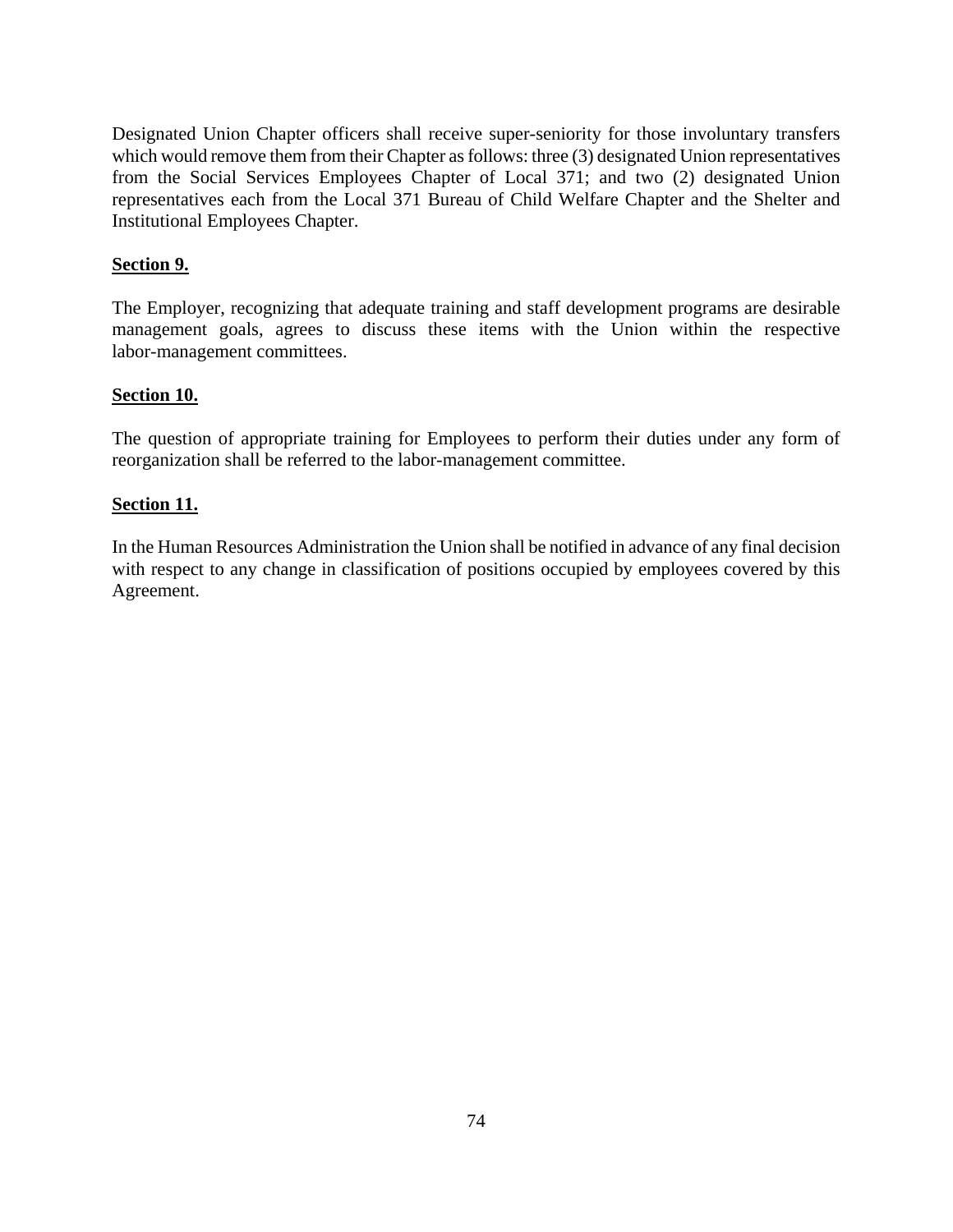#### **ARTICLE XIII - DISCIPLINARY PROCEEDINGS**

**This Article shall apply when an Employee of the Human Resources Administration is summoned to an interview which may lead to a disciplinary action which is conducted by someone outside the normal supervisory chain of command.**

- a. Employees who are summoned to the appropriate office of the Department shall be notified in writing at least two (2) work days in advance of the day on which the interview or hearing is to be held, and a statement of the reason for the summons shall be attached, except where an emergency is present or where considerations of confidentiality are involved.
- b. i. Whenever such an Employee is summoned for an interview or hearing for the record which may lead to disciplinary action, he or she shall be entitled to be accompanied by no more than two (2) Union representatives, one of whom may be a lawyer, and he or she shall be informed of this right. If a statement is taken, he or she shall be entitled to a copy.
	- ii. An interview may be held which is not in accordance with these conditions.

 However, such an interview shall not be considered a part of the Employee's personnel file or record and neither the fact of the interview nor any statements made at the interview by either the Employer or the Employee may be used in any subsequent Employer proceeding against the Employee.

iii. Wherever possible, such hearings and interviews shall be held in physical surroundings which are conducive to privacy and confidentiality.

#### **ARTICLE XIV - CITYWIDE ISSUES**

This Agreement is subject to the provisions, terms and conditions of the Agreement which has been or may be negotiated between the City and the Union recognized as the exclusive collective bargaining representative on Citywide matters which must be uniform for specified employees, including the Employees covered by this Agreement.

Employees in Rule X titles shall receive the benefits of the *Citywide Agreement* unless otherwise specifically excluded herein.

#### **ARTICLE XV - NO STRIKES**

In accordance with the New York City Collective Bargaining Law, as amended, neither the Union nor any employee shall induce or engage in any strikes, slowdowns, work stoppages, mass absenteeism, or induce any mass resignations during the term of this Agreement**.**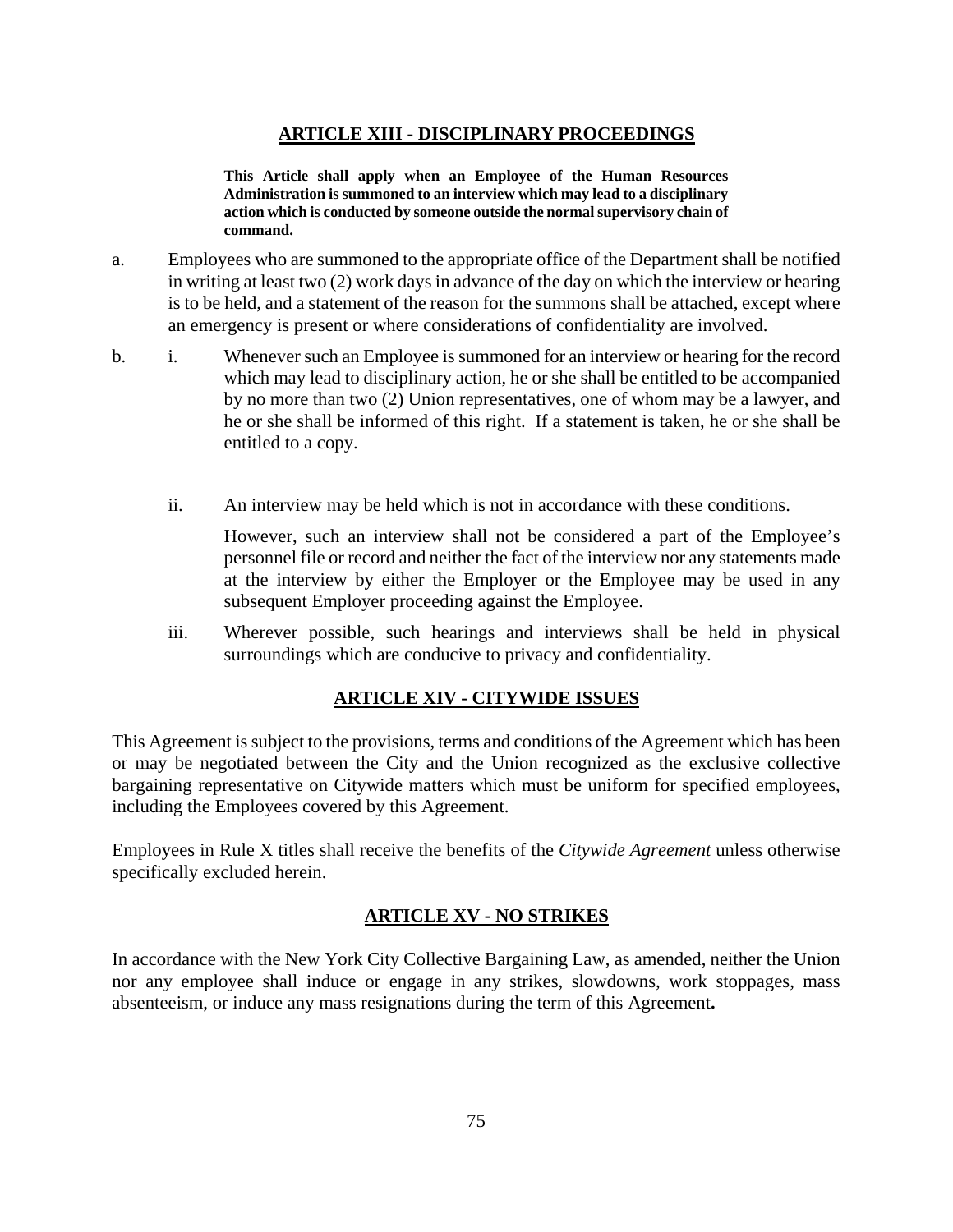#### **ARTICLE XVI - FINANCIAL EMERGENCY ACT**

The provisions of this Agreement are subject to applicable provisions of law, including the New York State Financial Emergency Act for the City of New York as amended.

# **ARTICLE XVII - APPENDICES**

The Appendix or Appendices, if any, attached hereto and initialed by the undersigned shall be deemed a part of this Agreement as if fully set forth herein.

#### **ARTICLE XVIII - SAVINGS CLAUSE**

In the event that any provision of this Agreement is found to be invalid, such invalidity shall not impair the validity and enforceability of the remaining provisions of this Agreement.

#### **ARTICLE XIX - CONTRACTING-OUT CLAUSE**

The problem of "Contracting Out" or "Farming Out" of work normally performed by personnel covered by this Agreement shall be referred to the Labor-Management Committee as provided for in Article XII of this Agreement.

# **ARTICLE XX - CIVIL SERVICE AND CAREER DEVELOPMENT**

A joint committee composed of representatives of the Office of Management and Budget, the Office of Labor Relations, Department of Citywide Administrative Services, the Health and Hospitals Corporation, and the Union shall meet to study problems related to career development and retention of personnel, and where deemed necessary make recommendations to the appropriate Employer officials.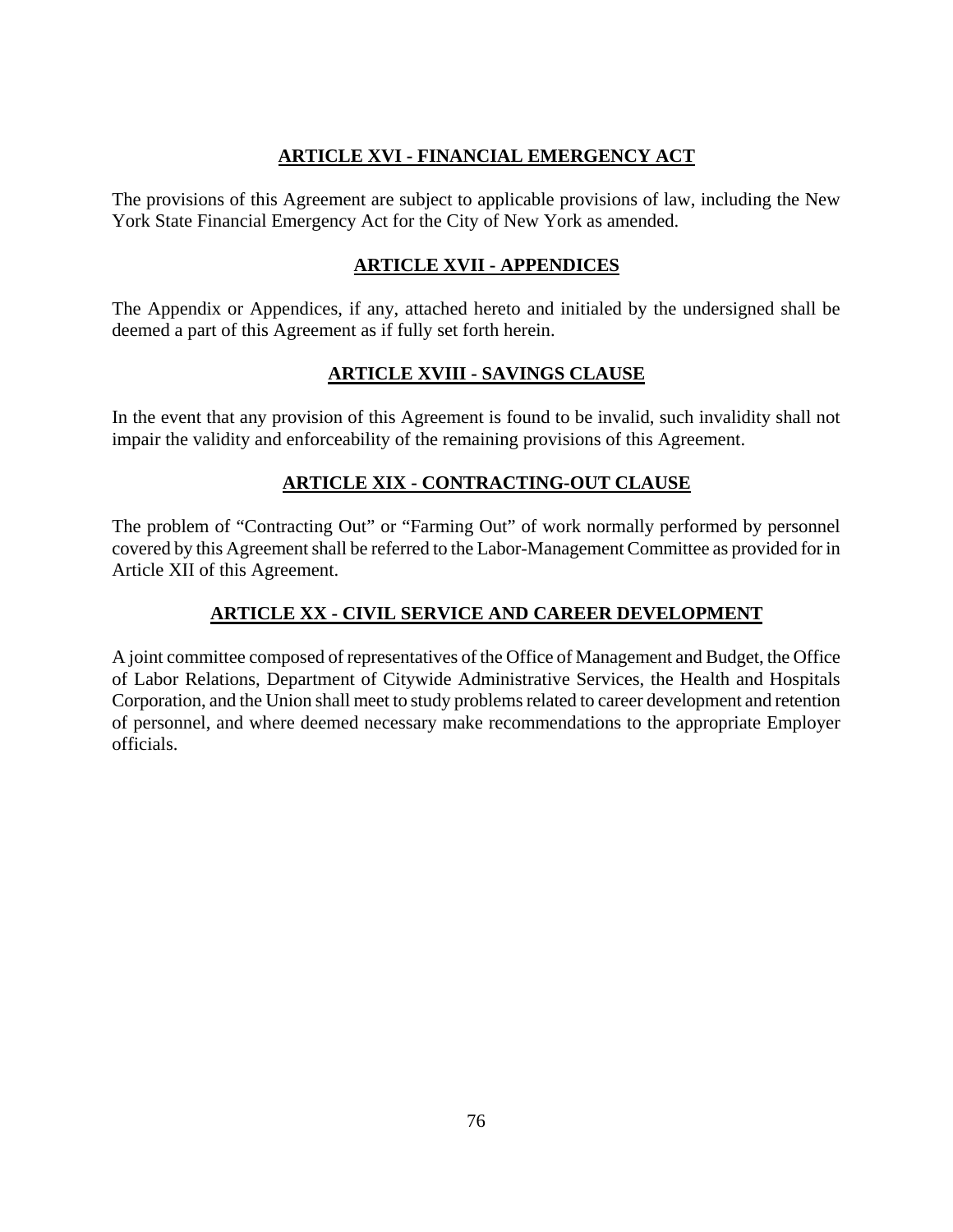#### FOR THE CITY OF NEW YORK AND RELATED FOR DISTRICT COUNCIL 37, **PUBLIC EMPLOYERS AS DEFINED HEREIN: AFSCME, AFL-CIO:**

*IAMES F. HANLEY* LILLIAN ROBERTS **Commissioner of Labor Relations Executive Director** 

**BY: \_\_\_\_\_\_\_\_\_\_\_\_\_\_\_\_\_\_\_\_\_\_\_\_\_\_ BY: \_\_\_\_\_\_\_\_\_\_\_\_\_\_\_\_\_\_\_\_\_\_\_\_\_** 

#### FOR THE NEW YORK CITY HEALTH FOR SSEU, LOCAL 371, **AND HOSPITALS CORPORATION: AFSCME, AFL-CIO**

 $BY:$ 

**Senior Vice President President President** 

**FRANK J. CIRILLO CHARLES ENSLEY** 

**APPROVED AS TO FORM:** 

 $BY:$ 

 **PAUL T. REPHEN Acting Corporation Counsel** 

# **DATE SUBMITTED TO THE FINANCIAL CONTROL BOARD: , 2008.**

**UNIT: Social Services & Related Titles ("SSRT")** 

**TERM: July 1, 2005 – March 2, 2008**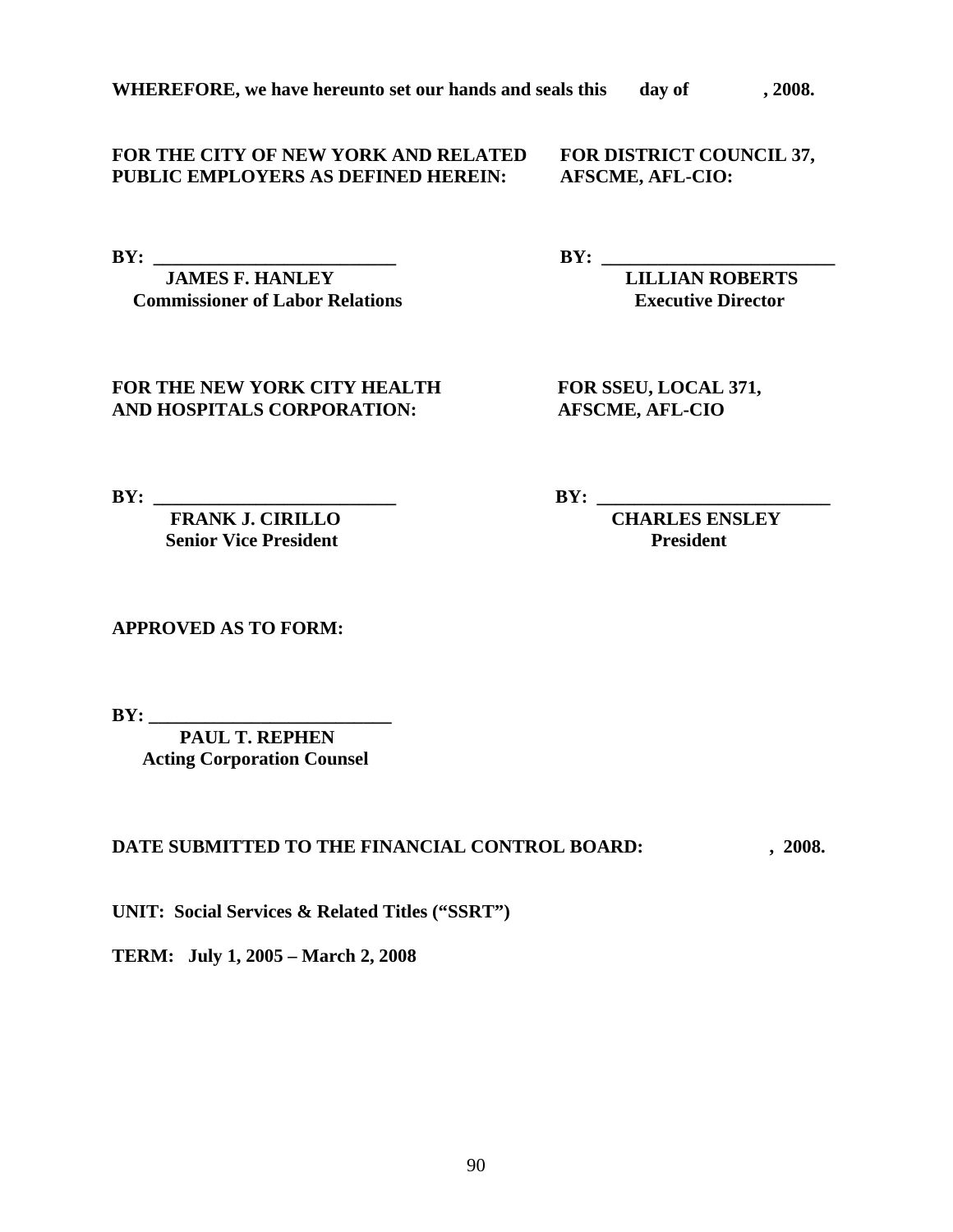# **Appendix A Longevity Increment Eligibility Rules**

The following rules shall govern the eligibility of Employees for the longevity increments provided for in Article III, Section 8 of the 2005 - 2008 Social Services & Related Titles Agreement.

- 1. Only service in pay status shall be used to calculate the 15 years of service, except that for other than full time per annum employees only a continuous year of service in pay status shall be used to calculate the 15 years of service. A continuous year of service shall be a full year of service without a break of more than 31 days. Where the regular and customary work year for a title is less than a twelve month year, such as a school year, such regular and customary year shall be credited as a continuous year of service counting towards the 15 years of service. If the normal work year for an Employee is less than the regular and customary work year for the Employee's title, it shall be counted as a continuous year of service if the Employee has customarily worked that length work year and the applicable agency verifies that information.
- 2. Service in pay status prior to any breaks in service of more than one year shall not be used to calculate the 15 years of service. Where an employee has less than seven years of continuous service in pay status, breaks in service of less than one year shall be aggregated. Where breaks in service aggregate to more than one year they shall be treated as a break in service of more than one year and the service prior to such breaks and the aggregated breaks shall not be used to calculate the 15 years of service. No break used to disqualify service shall be used more than once.
- 3. The following time in which an Employee is not in pay status shall not constitute a break in service as specified in paragraph 2 above:
	- a. Time on a leave approved by the proper authority which is consistent with the Personnel Rules and Regulations of the City of New York or the appropriate personnel authority of a covered organization.
	- b. Time prior to a reinstatement.
	- c. Time on a preferred list pursuant to Civil Service Law Sections 80 and 81 or any similar contractual provision.
	- d. Time not in pay status of 31 days or less.

Notwithstanding the above, such time as specified in subsections a, b and c above shall not be used to calculate the 15 years of service.

- 4. Once an Employee has completed the 15 years of "City" service in pay status and is eligible to receive the \$800 longevity increment, the \$800 shall become part of the Employee's base rate for all purposes except as provided in paragraph 5 below.
- 5. The \$800 longevity increment shall not become pensionable until fifteen months after the Employee begins to receive such \$800 increment. Fifteen months after the Employee begins to receive the \$800 longevity increment, such \$800 longevity increment shall become pensionable and as part of the Employee's base rate, the \$800 longevity increment shall be subject to the general increases provided in Article III, Section 3(a) of this Agreement.